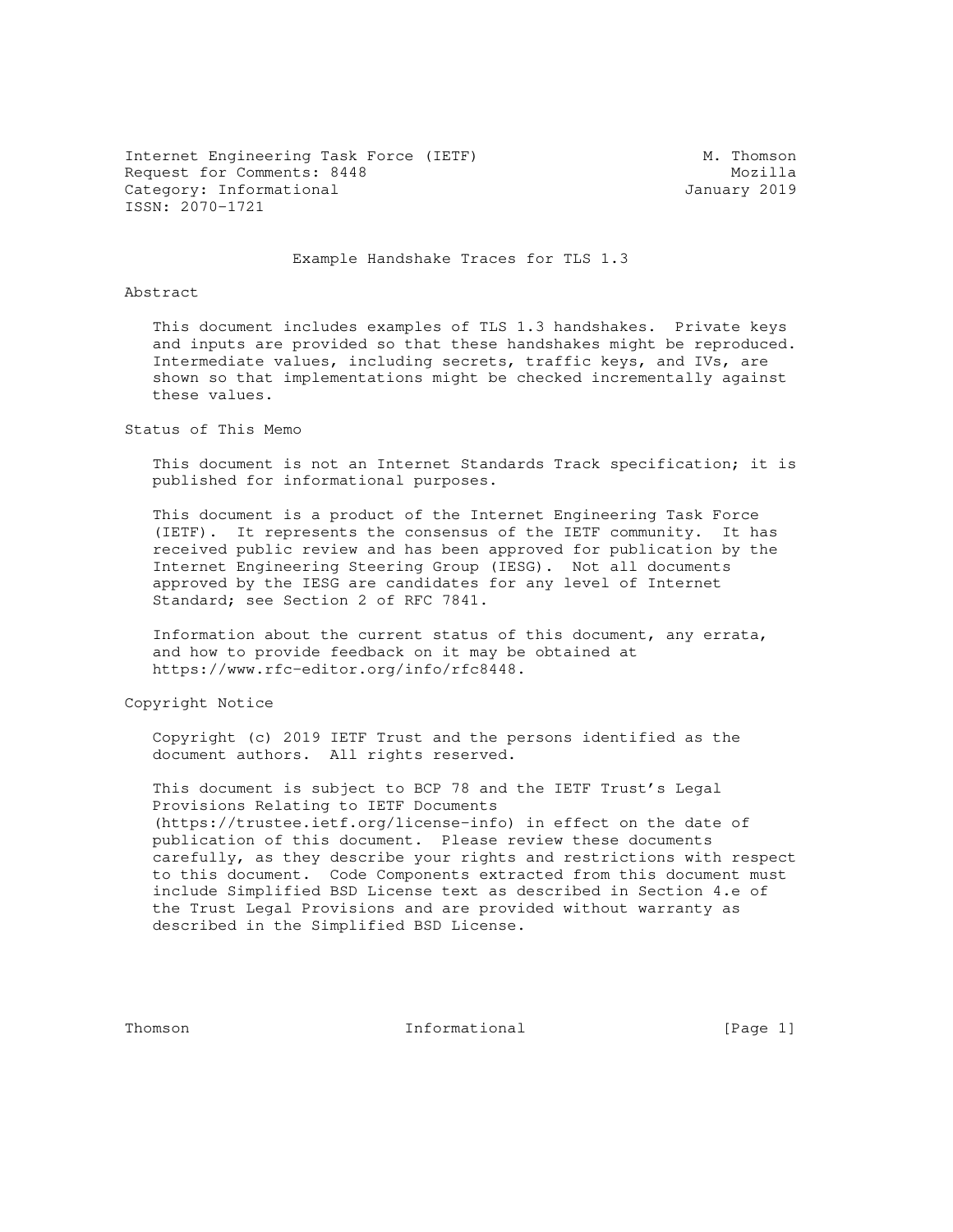Table of Contents

|    | Introduction $\ldots \ldots \ldots \ldots \ldots \ldots \ldots \ldots$<br>2                                                                                                                                                                                                                                                                                                                                                                                                                                          |
|----|----------------------------------------------------------------------------------------------------------------------------------------------------------------------------------------------------------------------------------------------------------------------------------------------------------------------------------------------------------------------------------------------------------------------------------------------------------------------------------------------------------------------|
| 2. | 2                                                                                                                                                                                                                                                                                                                                                                                                                                                                                                                    |
| 3. | $\mathcal{E}$                                                                                                                                                                                                                                                                                                                                                                                                                                                                                                        |
| 4. | 16                                                                                                                                                                                                                                                                                                                                                                                                                                                                                                                   |
| 5. | 29                                                                                                                                                                                                                                                                                                                                                                                                                                                                                                                   |
| 6. | 43                                                                                                                                                                                                                                                                                                                                                                                                                                                                                                                   |
|    | 55                                                                                                                                                                                                                                                                                                                                                                                                                                                                                                                   |
| 8. | 67                                                                                                                                                                                                                                                                                                                                                                                                                                                                                                                   |
| 9. | 67                                                                                                                                                                                                                                                                                                                                                                                                                                                                                                                   |
|    | 67                                                                                                                                                                                                                                                                                                                                                                                                                                                                                                                   |
|    | Normative References<br>67                                                                                                                                                                                                                                                                                                                                                                                                                                                                                           |
|    | 10.2. Informative References<br>67                                                                                                                                                                                                                                                                                                                                                                                                                                                                                   |
|    | Acknowledgements<br>68<br>$\mathcal{L}^{\mathcal{A}}\left(\mathcal{A}^{\mathcal{A}}\right) \left(\mathcal{A}^{\mathcal{A}}\right) \left(\mathcal{A}^{\mathcal{A}}\right) \left(\mathcal{A}^{\mathcal{A}}\right) \left(\mathcal{A}^{\mathcal{A}}\right) \left(\mathcal{A}^{\mathcal{A}}\right) \left(\mathcal{A}^{\mathcal{A}}\right) \left(\mathcal{A}^{\mathcal{A}}\right) \left(\mathcal{A}^{\mathcal{A}}\right) \left(\mathcal{A}^{\mathcal{A}}\right) \left(\mathcal{A}^{\mathcal{A}}\right) \left(\mathcal{A}^$ |
|    | Author's Address<br>68                                                                                                                                                                                                                                                                                                                                                                                                                                                                                               |
|    |                                                                                                                                                                                                                                                                                                                                                                                                                                                                                                                      |

## 1. Introduction

 TLS 1.3 [TLS13] defines a new key schedule and a number of new cryptographic operations. This document includes sample handshakes that show all intermediate values. This allows an implementation to be verified incrementally, examining inputs and outputs of each cryptographic computation independently.

 A private key is included with the traces so that implementations can be checked by importing these values and verifying that the same outputs are produced.

 Note: Invocations of HMAC-based Extract-and-Expand Key Derivation Function (HKDF) [RFC5869] are not labeled, but they can be identified through the use of the labels used by HKDF.

2. Private Keys

Ephemeral private keys are shown as they are generated in the traces.

 The server in most examples uses an RSA certificate with a private key of:

 modulus (public): b4 bb 49 8f 82 79 30 3d 98 08 36 39 9b 36 c6 98 8c 0c 68 de 55 e1 bd b8 26 d3 90 1a 24 61 ea fd 2d e4 9a 91 d0 15 ab bc 9a 95 13 7a ce 6c 1a f1 9e aa 6a f9 8c 7c ed 43 12 09 98 e1 87 a8 0e e0 cc b0 52 4b 1b 01 8c 3e 0b 63 26 4d 44 9a 6d 38 e2 2a 5f da 43 08 46 74 80 30 53 0e f0 46 1c 8c a9 d9 ef bf ae 8e a6 d1 d0 3e 2b d1 93 ef f0 ab 9a 80 02 c4 74 28 a6 d3 5a 8d 88 d7 9f 7f 1e 3f

Thomson **Informational** [Page 2]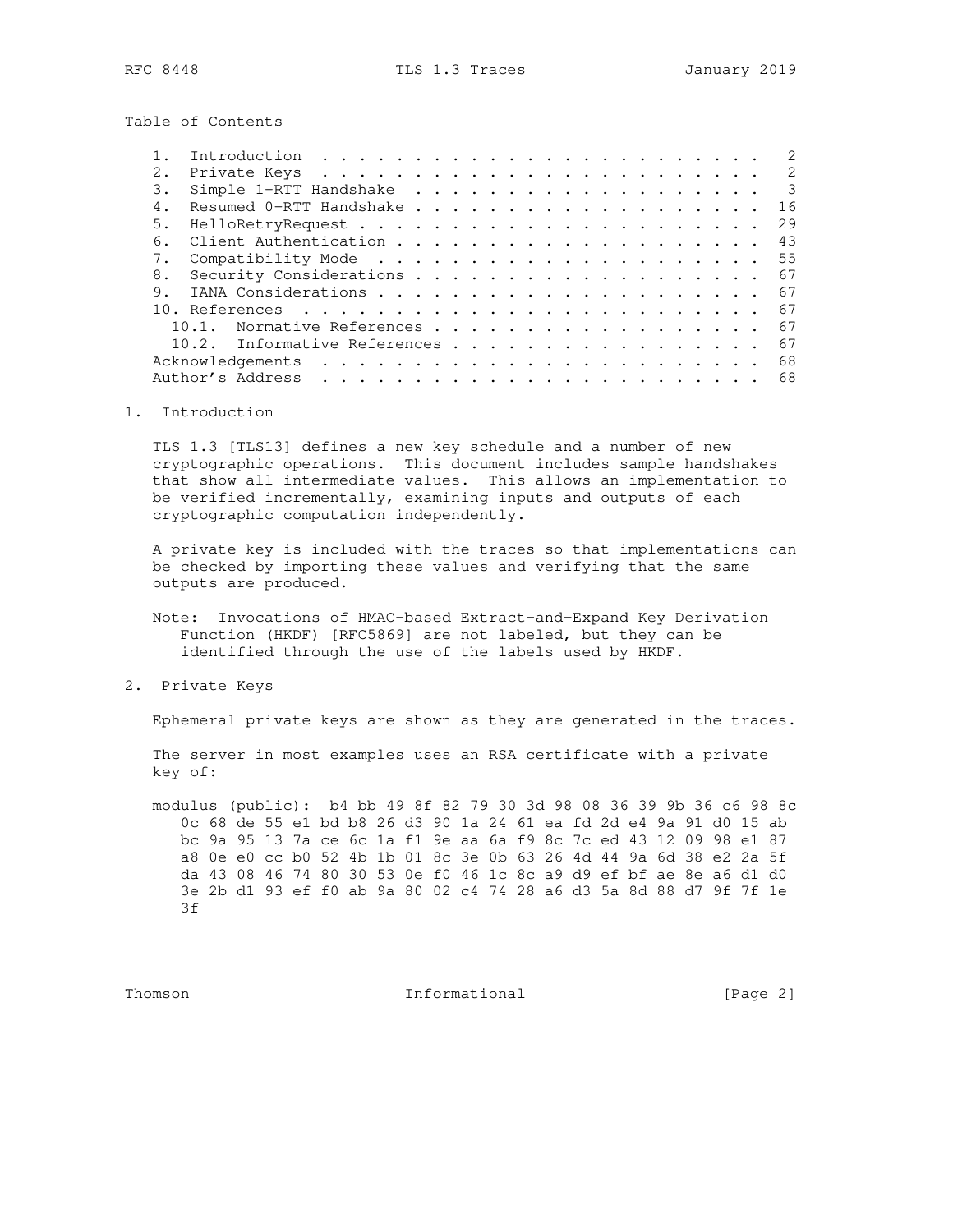RFC 8448

public exponent: 01 00 01

- private exponent: 04 de a7 05 d4 3a 6e a7 20 9d d8 07 21 11 a8 3c 81 e3 22 a5 92 78 b3 34 80 64 1e af 7c 0a 69 85 b8 e3 1c 44 f6 de 62 el b4 c2 30 9f 61 26 e7 7b 7c 41 e9 23 31 4b bf a3 88 13 05 dc 12 17 f1 6c 81 9c e5 38 e9 22 f3 69 82 8d 0e 57 19 5d 8c 84 88 46 02 07 b2 fa a7 26 bc f7 08 bb d7 db 7f 67 9f 89 34 92 fc 2a 62 2e 08 97 0a ac 44 1c e4 e0 c3 08 8d f2 5a e6 79 23 3d f8 a3 bd a2 ff 99 41
- primel: e4 35 fb 7c c8 37 37 75 6d ac ea 96 ab 7f 59 a2 cc 10 69 db 7d eb 19 0e 17 e3 3a 53 2b 27 3f 30 a3 27 aa 0a aa bc 58 cd 67 46 6a f9 84 5f ad c6 75 fe 09 4a f9 2c 4b d1 f2 c1 bc 33 dd 2e 05 15
- prime2: ca bd 3b c0 e0 43 86 64 c8 d4 cc 9f 99 97 7a 94 d9 bb fe ad 8e 43 87 0a ba e3 f7 eb 8b 4e 0e ee 8a f1 d9 b4 71 9b a6 19 6c f2 cb ba ee eb f8 b3 49 0a fe 9e 9f fa 74 a8 8a a5 1f c6 45 62 93 03
- exponent1: 3f 57 34 5c 27 fe 1b 68 7e 6e 76 16 27 b7 8b 1b 82 64 33 dd 76 0f a0 be a6 a6 ac f3 94 90 aa 1b 47 cd a4 86 9d 68 f5 84 dd 5b 50 29 bd 32 09 3b 82 58 66 1f e7 15 02 5e 5d 70 a4 5a 08 d3 d3 19
- exponent2: 18 3d a0 13 63 bd 2f 28 85 ca cb dc 99 64 bf 47 64 f1 51 76 36 f8 64 01 28 6f 71 89 3c 52 cc fe 40 a6 c2 3d 0d 08 6b 47 c6 fb 10 d8 fd 10 41 e0 4d ef 7e 9a 40 ce 95 7c 41 77 94 e1 04 12 d1 39

coefficient: 83 9c a9 a0 85 e4 28 6b 2c 90 e4 66 99 7a 2c 68 1f 21 33 9a a3 47 78 14 e4 de c1 18 33 05 0e d5 0d d1 3c c0 38 04 8a 43 c5 9b 2a cc 41 68 89 c0 37 66 5f e5 af a6 05 96 9f 8c 01 df a5 ca 96 9d

3. Simple 1-RTT Handshake

In this example, the simplest possible handshake is completed. The server is authenticated, but the client remains anonymous. After connecting, a few application data octets are exchanged. The server sends a session ticket that permits the use of 0-RTT data in any resumed session.

{client} create an ephemeral x25519 key pair:

private key (32 octets): 49 af 42 ba 7f 79 94 85 2d 71 3e f2 78 4b cb ca a7 91 1d e2 6a dc 56 42 cb 63 45 40 e7 ea 50 05

public key (32 octets): 99 38 1d e5 60 e4 bd 43 d2 3d 8e 43 5a 7d ba fe b3 c0 6e 51 c1 3c ae 4d 54 13 69 1e 52 9a af 2c

Thomson

Informational

[Page 3]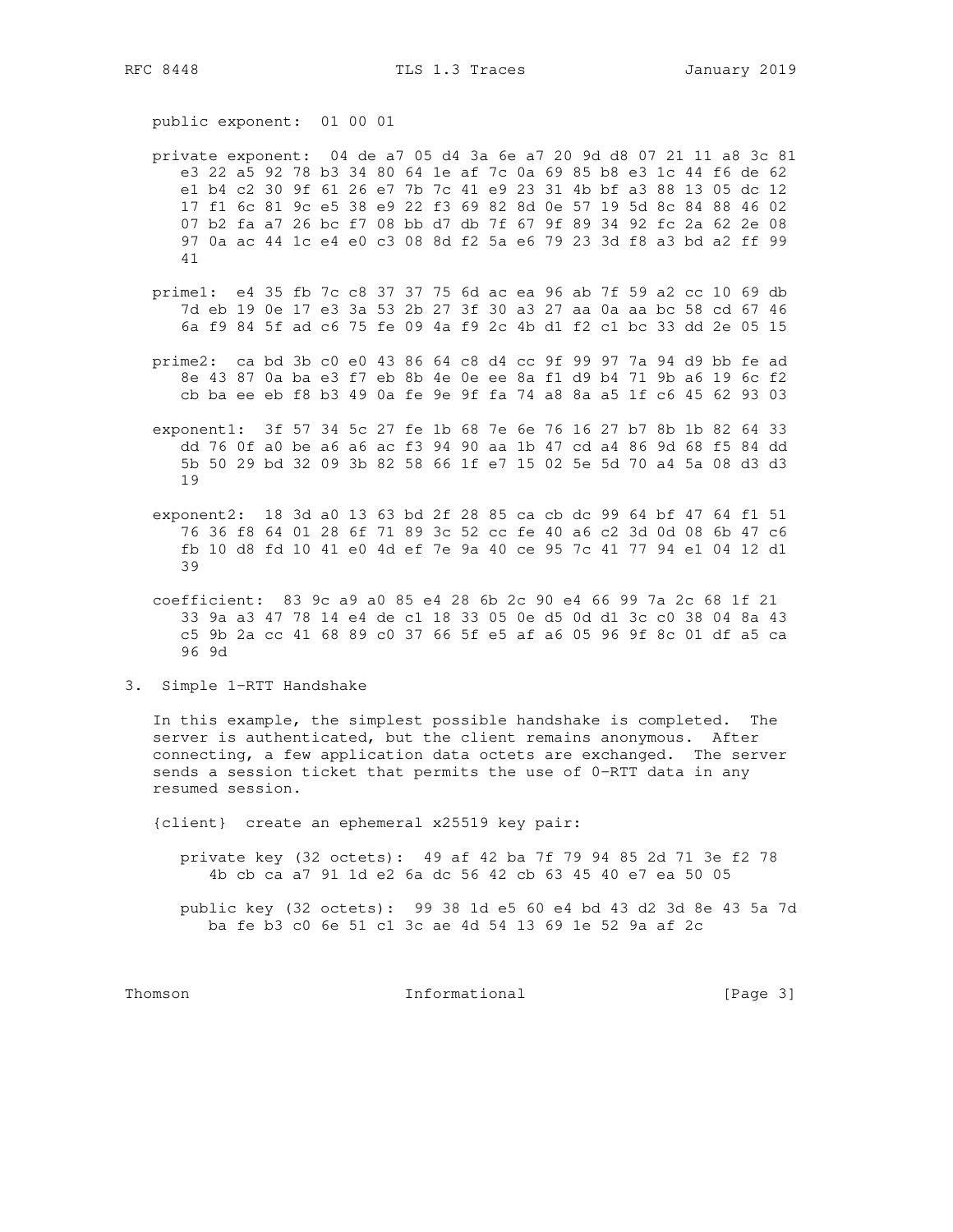{client} construct a ClientHello handshake message:

 ClientHello (196 octets): 01 00 00 c0 03 03 cb 34 ec b1 e7 81 63 ba 1c 38 c6 da cb 19 6a 6d ff a2 1a 8d 99 12 ec 18 a2 ef 62 83 02 4d ec e7 00 00 06 13 01 13 03 13 02 01 00 00 91 00 00 00 0b 00 09 00 00 06 73 65 72 76 65 72 ff 01 00 01 00 00 0a 00 14 00 12 00 1d 00 17 00 18 00 19 01 00 01 01 01 02 01 03 01 04 00 23 00 00 00 33 00 26 00 24 00 1d 00 20 99 38 1d e5 60 e4 bd 43 d2 3d 8e 43 5a 7d ba fe b3 c0 6e 51 c1 3c ae 4d 54 13 69 1e 52 9a af 2c 00 2b 00 03 02 03 04 00 0d 00 20 00 1e 04 03 05 03 06 03 02 03 08 04 08 05 08 06 04 01 05 01 06 01 02 01 04 02 05 02 06 02 02 02 00 2d 00 02 01 01 00 1c 00 02 40 01

{client} send handshake record:

 payload (196 octets): 01 00 00 c0 03 03 cb 34 ec b1 e7 81 63 ba 1c 38 c6 da cb 19 6a 6d ff a2 1a 8d 99 12 ec 18 a2 ef 62 83 02 4d ec e7 00 00 06 13 01 13 03 13 02 01 00 00 91 00 00 00 0b 00 09 00 00 06 73 65 72 76 65 72 ff 01 00 01 00 00 0a 00 14 00 12 00 1d 00 17 00 18 00 19 01 00 01 01 01 02 01 03 01 04 00 23 00 00 00 33 00 26 00 24 00 1d 00 20 99 38 1d e5 60 e4 bd 43 d2 3d 8e 43 5a 7d ba fe b3 c0 6e 51 c1 3c ae 4d 54 13 69 1e 52 9a af 2c 00 2b 00 03 02 03 04 00 0d 00 20 00 1e 04 03 05 03 06 03 02 03 08 04 08 05 08 06 04 01 05 01 06 01 02 01 04 02 05 02 06 02 02 02 00 2d 00 02 01 01 00 1c 00 02 40 01

 complete record (201 octets): 16 03 01 00 c4 01 00 00 c0 03 03 cb 34 ec b1 e7 81 63 ba 1c 38 c6 da cb 19 6a 6d ff a2 1a 8d 99 12 ec 18 a2 ef 62 83 02 4d ec e7 00 00 06 13 01 13 03 13 02 01 00 00 91 00 00 00 0b 00 09 00 00 06 73 65 72 76 65 72 ff 01 00 01 00 00 0a 00 14 00 12 00 1d 00 17 00 18 00 19 01 00 01 01 01 02 01 03 01 04 00 23 00 00 00 33 00 26 00 24 00 1d 00 20 99 38 1d e5 60 e4 bd 43 d2 3d 8e 43 5a 7d ba fe b3 c0 6e 51 c1 3c ae 4d 54 13 69 1e 52 9a af 2c 00 2b 00 03 02 03 04 00 0d 00 20 00 1e 04 03 05 03 06 03 02 03 08 04 08 05 08 06 04 01 05 01 06 01 02 01 04 02 05 02 06 02 02 02 00 2d 00 02 01 01 00 1c 00 02 40 01

{server} extract secret "early":

salt: 0 (all zero octets)

 IKM (32 octets): 00 00 00 00 00 00 00 00 00 00 00 00 00 00 00 00 00 00 00 00 00 00 00 00 00 00 00 00 00 00 00 00

 secret (32 octets): 33 ad 0a 1c 60 7e c0 3b 09 e6 cd 98 93 68 0c e2 10 ad f3 00 aa 1f 26 60 e1 b2 2e 10 f1 70 f9 2a

Thomson **Informational Informational** [Page 4]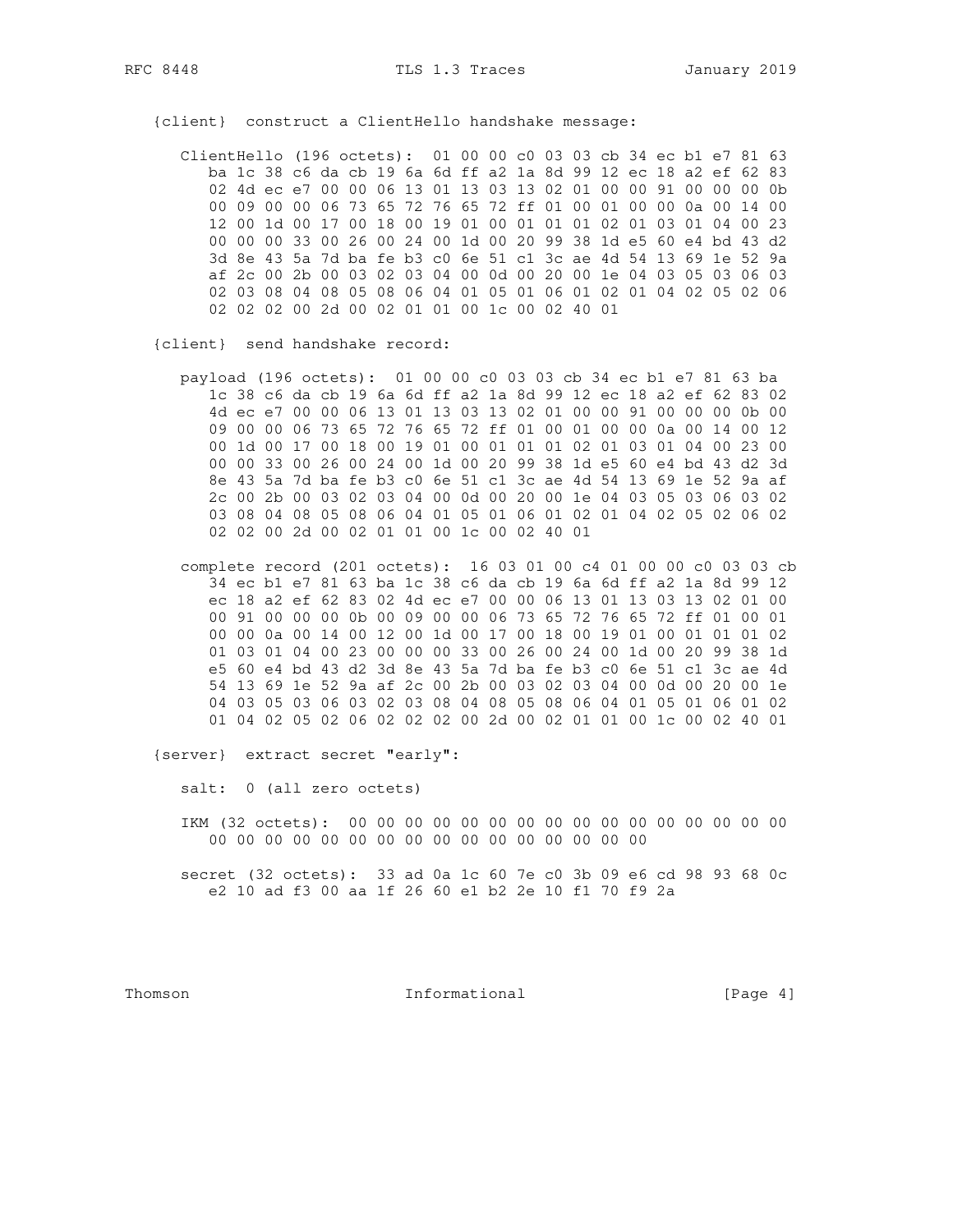{server} create an ephemeral x25519 key pair:

- private key (32 octets): b1 58 0e ea df 6d d5 89 b8 ef 4f 2d 56 52 57 8c c8 10 e9 98 01 91 ec 8d 05 83 08 ce a2 16 a2 1e
- public key (32 octets): c9 82 88 76 11 20 95 fe 66 76 2b db f7 c6 72 e1 56 d6 cc 25 3b 83 3d f1 dd 69 b1 b0 4e 75 1f 0f

{server} construct a ServerHello handshake message:

 ServerHello (90 octets): 02 00 00 56 03 03 a6 af 06 a4 12 18 60 dc 5e 6e 60 24 9c d3 4c 95 93 0c 8a c5 cb 14 34 da c1 55 77 2e d3 e2 69 28 00 13 01 00 00 2e 00 33 00 24 00 1d 00 20 c9 82 88 76 11 20 95 fe 66 76 2b db f7 c6 72 e1 56 d6 cc 25 3b 83 3d f1 dd 69 b1 b0 4e 75 1f 0f 00 2b 00 02 03 04

{server} derive secret for handshake "tls13 derived":

- PRK (32 octets): 33 ad 0a 1c 60 7e c0 3b 09 e6 cd 98 93 68 0c e2 10 ad f3 00 aa 1f 26 60 e1 b2 2e 10 f1 70 f9 2a
- hash (32 octets): e3 b0 c4 42 98 fc 1c 14 9a fb f4 c8 99 6f b9 24 27 ae 41 e4 64 9b 93 4c a4 95 99 1b 78 52 b8 55
- info (49 octets): 00 20 0d 74 6c 73 31 33 20 64 65 72 69 76 65 64 20 e3 b0 c4 42 98 fc 1c 14 9a fb f4 c8 99 6f b9 24 27 ae 41 e4 64 9b 93 4c a4 95 99 1b 78 52 b8 55
- expanded (32 octets): 6f 26 15 a1 08 c7 02 c5 67 8f 54 fc 9d ba b6 97 16 c0 76 18 9c 48 25 0c eb ea c3 57 6c 36 11 ba
- {server} extract secret "handshake":
	- salt (32 octets): 6f 26 15 a1 08 c7 02 c5 67 8f 54 fc 9d ba b6 97 16 c0 76 18 9c 48 25 0c eb ea c3 57 6c 36 11 ba
	- IKM (32 octets): 8b d4 05 4f b5 5b 9d 63 fd fb ac f9 f0 4b 9f 0d 35 e6 d6 3f 53 75 63 ef d4 62 72 90 0f 89 49 2d
	- secret (32 octets): 1d c8 26 e9 36 06 aa 6f dc 0a ad c1 2f 74 1b 01 04 6a a6 b9 9f 69 1e d2 21 a9 f0 ca 04 3f be ac
- {server} derive secret "tls13 c hs traffic":
	- PRK (32 octets): 1d c8 26 e9 36 06 aa 6f dc 0a ad c1 2f 74 1b 01 04 6a a6 b9 9f 69 1e d2 21 a9 f0 ca 04 3f be ac

#### Thomson **Informational Informational** [Page 5]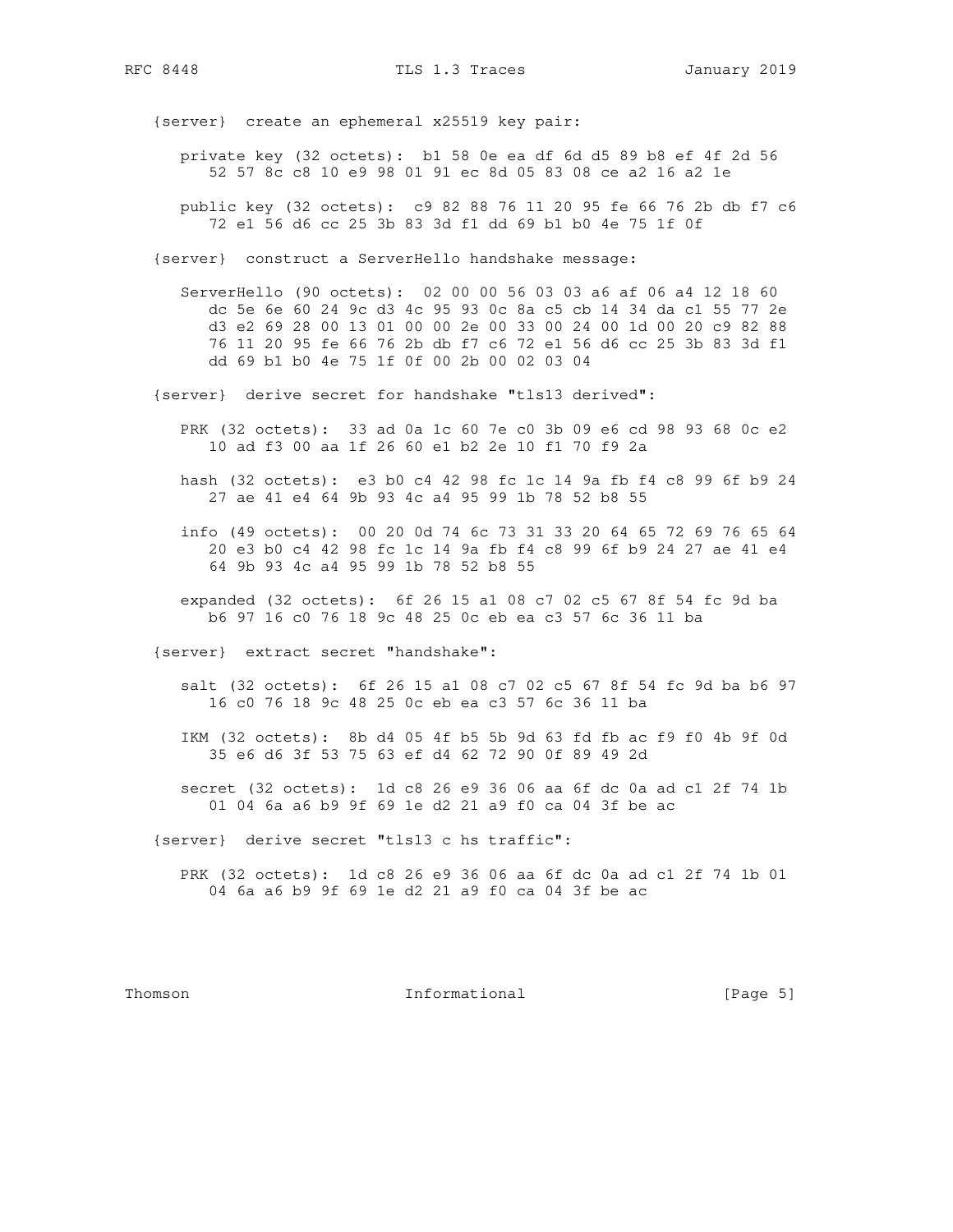hash (32 octets): 86 0c 06 ed c0 78 58 ee 8e 78 f0 e7 42 8c 58 ed d6 b4 3f 2c a3 e6 e9 5f 02 ed 06 3c f0 e1 ca d8

- info (54 octets): 00 20 12 74 6c 73 31 33 20 63 20 68 73 20 74 72 61 66 66 69 63 20 86 0c 06 ed c0 78 58 ee 8e 78 f0 e7 42 8c 58 ed d6 b4 3f 2c a3 e6 e9 5f 02 ed 06 3c f0 e1 ca d8
- expanded (32 octets): b3 ed db 12 6e 06 7f 35 a7 80 b3 ab f4 5e 2d 8f 3b 1a 95 07 38 f5 2e 96 00 74 6a 0e 27 a5 5a 21

{server} derive secret "tls13 s hs traffic":

- PRK (32 octets): 1d c8 26 e9 36 06 aa 6f dc 0a ad c1 2f 74 1b 01 04 6a a6 b9 9f 69 1e d2 21 a9 f0 ca 04 3f be ac
- hash (32 octets): 86 0c 06 ed c0 78 58 ee 8e 78 f0 e7 42 8c 58 ed d6 b4 3f 2c a3 e6 e9 5f 02 ed 06 3c f0 e1 ca d8
- info (54 octets): 00 20 12 74 6c 73 31 33 20 73 20 68 73 20 74 72 61 66 66 69 63 20 86 0c 06 ed c0 78 58 ee 8e 78 f0 e7 42 8c 58 ed d6 b4 3f 2c a3 e6 e9 5f 02 ed 06 3c f0 e1 ca d8
- expanded (32 octets): b6 7b 7d 69 0c c1 6c 4e 75 e5 42 13 cb 2d 37 b4 e9 c9 12 bc de d9 10 5d 42 be fd 59 d3 91 ad 38

{server} derive secret for master "tls13 derived":

- PRK (32 octets): 1d c8 26 e9 36 06 aa 6f dc 0a ad c1 2f 74 1b 01 04 6a a6 b9 9f 69 1e d2 21 a9 f0 ca 04 3f be ac
- hash (32 octets): e3 b0 c4 42 98 fc 1c 14 9a fb f4 c8 99 6f b9 24 27 ae 41 e4 64 9b 93 4c a4 95 99 1b 78 52 b8 55
- info (49 octets): 00 20 0d 74 6c 73 31 33 20 64 65 72 69 76 65 64 20 e3 b0 c4 42 98 fc 1c 14 9a fb f4 c8 99 6f b9 24 27 ae 41 e4 64 9b 93 4c a4 95 99 1b 78 52 b8 55
- expanded (32 octets): 43 de 77 e0 c7 77 13 85 9a 94 4d b9 db 25 90 b5 31 90 a6 5b 3e e2 e4 f1 2d d7 a0 bb 7c e2 54 b4

{server} extract secret "master":

- salt (32 octets): 43 de 77 e0 c7 77 13 85 9a 94 4d b9 db 25 90 b5 31 90 a6 5b 3e e2 e4 f1 2d d7 a0 bb 7c e2 54 b4
- IKM (32 octets): 00 00 00 00 00 00 00 00 00 00 00 00 00 00 00 00 00 00 00 00 00 00 00 00 00 00 00 00 00 00 00 00

Thomson **Informational Informational** [Page 6]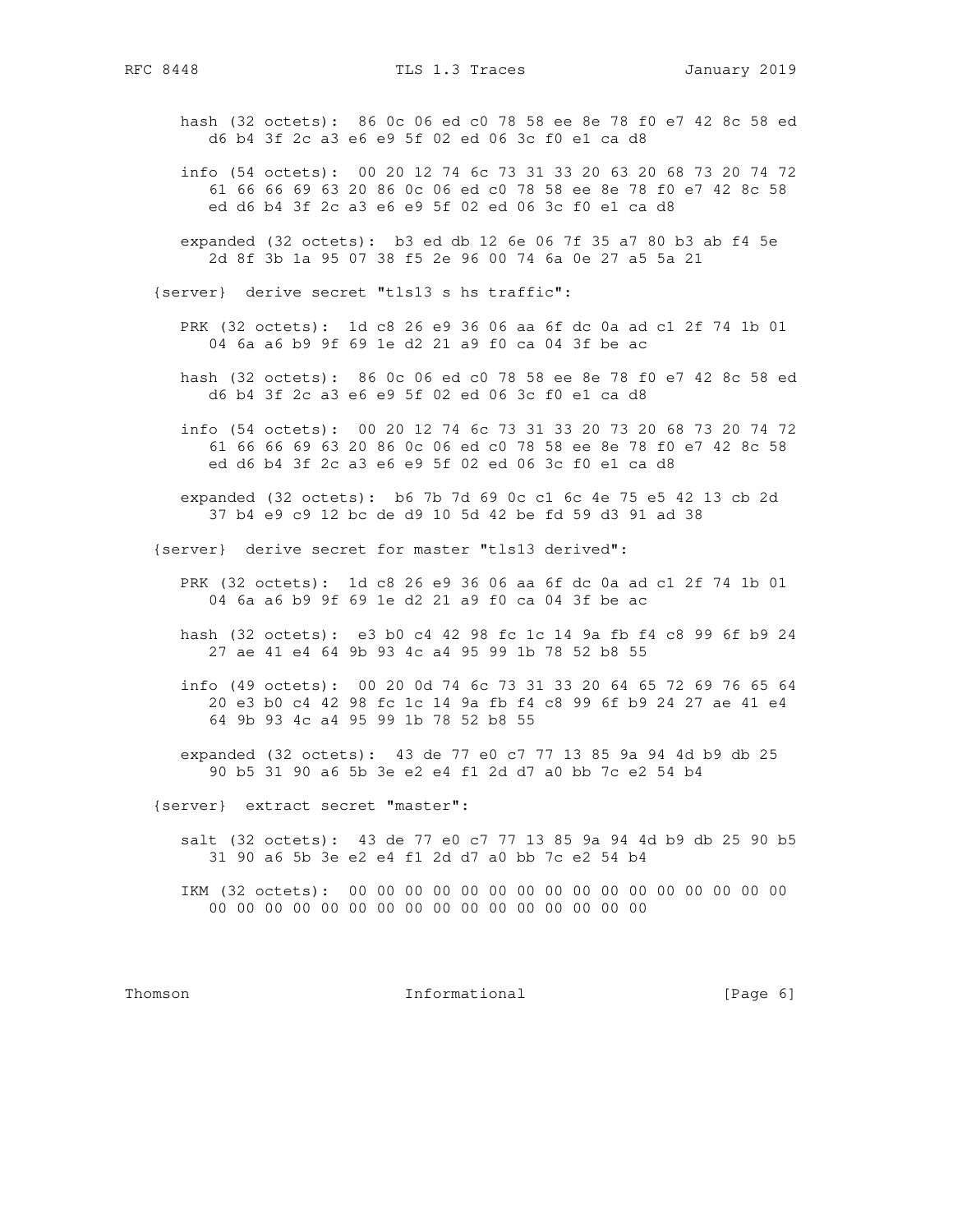secret (32 octets): 18 df 06 84 3d 13 a0 8b f2 a4 49 84 4c 5f 8a 47 80 01 bc 4d 4c 62 79 84 d5 a4 1d a8 d0 40 29 19

{server} send handshake record:

 payload (90 octets): 02 00 00 56 03 03 a6 af 06 a4 12 18 60 dc 5e 6e 60 24 9c d3 4c 95 93 0c 8a c5 cb 14 34 da c1 55 77 2e d3 e2 69 28 00 13 01 00 00 2e 00 33 00 24 00 1d 00 20 c9 82 88 76 11 20 95 fe 66 76 2b db f7 c6 72 e1 56 d6 cc 25 3b 83 3d f1 dd 69 b1 b0 4e 75 1f 0f 00 2b 00 02 03 04

 complete record (95 octets): 16 03 03 00 5a 02 00 00 56 03 03 a6 af 06 a4 12 18 60 dc 5e 6e 60 24 9c d3 4c 95 93 0c 8a c5 cb 14 34 da c1 55 77 2e d3 e2 69 28 00 13 01 00 00 2e 00 33 00 24 00 1d 00 20 c9 82 88 76 11 20 95 fe 66 76 2b db f7 c6 72 e1 56 d6 cc 25 3b 83 3d f1 dd 69 b1 b0 4e 75 1f 0f 00 2b 00 02 03 04

{server} derive write traffic keys for handshake data:

 PRK (32 octets): b6 7b 7d 69 0c c1 6c 4e 75 e5 42 13 cb 2d 37 b4 e9 c9 12 bc de d9 10 5d 42 be fd 59 d3 91 ad 38

key info (13 octets): 00 10 09 74 6c 73 31 33 20 6b 65 79 00

 key expanded (16 octets): 3f ce 51 60 09 c2 17 27 d0 f2 e4 e8 6e e4 03 bc

iv info (12 octets): 00 0c 08 74 6c 73 31 33 20 69 76 00

iv expanded (12 octets): 5d 31 3e b2 67 12 76 ee 13 00 0b 30

{server} construct an EncryptedExtensions handshake message:

 EncryptedExtensions (40 octets): 08 00 00 24 00 22 00 0a 00 14 00 12 00 1d 00 17 00 18 00 19 01 00 01 01 01 02 01 03 01 04 00 1c 00 02 40 01 00 00 00 00

{server} construct a Certificate handshake message:

 Certificate (445 octets): 0b 00 01 b9 00 00 01 b5 00 01 b0 30 82 01 ac 30 82 01 15 a0 03 02 01 02 02 01 02 30 0d 06 09 2a 86 48 86 f7 0d 01 01 0b 05 00 30 0e 31 0c 30 0a 06 03 55 04 03 13 03 72 73 61 30 1e 17 0d 31 36 30 37 33 30 30 31 32 33 35 39 5a 17 0d 32 36 30 37 33 30 30 31 32 33 35 39 5a 30 0e 31 0c 30 0a 06 03 55 04 03 13 03 72 73 61 30 81 9f 30 0d 06 09 2a 86 48 86 f7 0d 01 01 01 05 00 03 81 8d 00 30 81 89 02 81 81 00 b4 bb 49 8f 82 79 30 3d 98 08 36 39 9b 36 c6 98 8c 0c 68 de 55 e1 bd b8 26 d3 90 1a 24 61 ea fd 2d e4 9a 91 d0 15 ab bc 9a 95 13 7a ce 6c

Thomson **Informational Informational** [Page 7]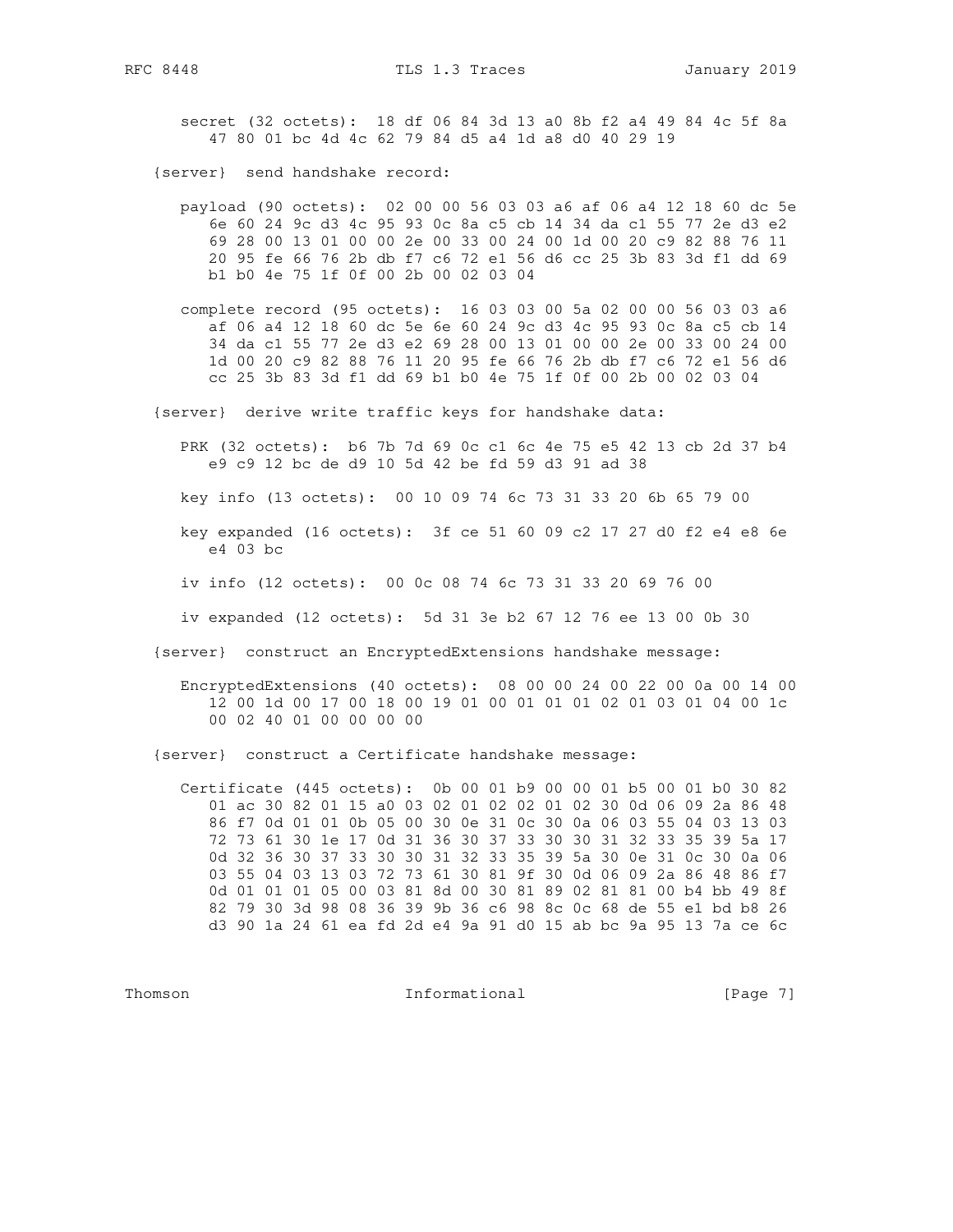1a f1 9e aa 6a f9 8c 7c ed 43 12 09 98 e1 87 a8 0e e0 cc b0 52 4b 1b 01 8c 3e 0b 63 26 4d 44 9a 6d 38 e2 2a 5f da 43 08 46 74 80 30 53 0e f0 46 1c 8c a9 d9 ef bf ae 8e a6 d1 d0 3e 2b d1 93 ef f0 ab 9a 80 02 c4 74 28 a6 d3 5a 8d 88 d7 9f 7f 1e 3f 02 03 01 00 01 a3 1a 30 18 30 09 06 03 55 1d 13 04 02 30 00 30 0b 06 03 55 1d 0f 04 04 03 02 05 a0 30 0d 06 09 2a 86 48 86 f7 0d 01 01 0b 05 00 03 81 81 00 85 aa d2 a0 e5 b9 27 6b 90 8c 65 f7 3a 72 67 17 06 18 a5 4c 5f 8a 7b 33 7d 2d f7 a5 94 36 54 17 f2 ea e8 f8 a5 8c 8f 81 72 f9 31 9c f3 6b 7f d6 c5 5b 80 f2 1a 03 01 51 56 72 60 96 fd 33 5e 5e 67 f2 db f1 02 70 2e 60 8c ca e6 be c1 fc 63 a4 2a 99 be 5c 3e b7 10 7c 3c 54 e9 b9 eb 2b d5 20 3b 1c 3b 84 e0 a8 b2 f7 59 40 9b a3 ea c9 d9 1d 40 2d cc 0c c8 f8 96 12 29 ac 91 87 b4 2b 4d e1 00 00

{server} construct a CertificateVerify handshake message:

CertificateVerify (136 octets): 0f 00 00 84 08 04 00 80 5a 74 7c 5d 88 fa 9b d2 e5 5a b0 85 a6 10 15 b7 21 1f 82 4c d4 84 14 5a b3 ff 52 f1 fd a8 47 7b 0b 7a bc 90 db 78 e2 d3 3a 5c 14 1a 07 86 53 fa 6b ef 78 0c 5e a2 48 ee aa a7 85 c4 f3 94 ca b6 d3 0b be 8d 48 59 ee 51 1f 60 29 57 b1 54 11 ac 02 76 71 45 9e 46 44 5c 9e a5 8c 18 1e 81 8e 95 b8 c3 fb 0b f3 27 84 09 d3 be 15 2a 3d a5 04 3e 06 3d da 65 cd f5 ae a2 0d 53 df ac d4 2f 74 f3

{server} calculate finished "tls13 finished":

PRK (32 octets): b6 7b 7d 69 0c c1 6c 4e 75 e5 42 13 cb 2d 37 b4 e9 c9 12 bc de d9 10 5d 42 be fd 59 d3 91 ad 38

hash (0 octets): (empty)

info (18 octets): 00 20 0e 74 6c 73 31 33 20 66 69 6e 69 73 68 65 64 00

expanded (32 octets): 00 8d 3b 66 f8 16 ea 55 9f 96 b5 37 e8 85 c3 1f c0 68 bf 49 2c 65 2f 01 f2 88 a1 d8 cd c1 9f c8

finished (32 octets): 9b 9b 14 1d 90 63 37 fb d2 cb dc e7 1d f4 de da 4a b4 2c 30 95 72 cb 7f ff ee 54 54 b7 8f 07 18

{server} construct a Finished handshake message:

Finished (36 octets): 14 00 00 20 9b 9b 14 1d 90 63 37 fb d2 cb dc e7 1d f4 de da 4a b4 2c 30 95 72 cb 7f ff ee 54 54 b7 8f 07 18

Thomson

Informational

[Page 8]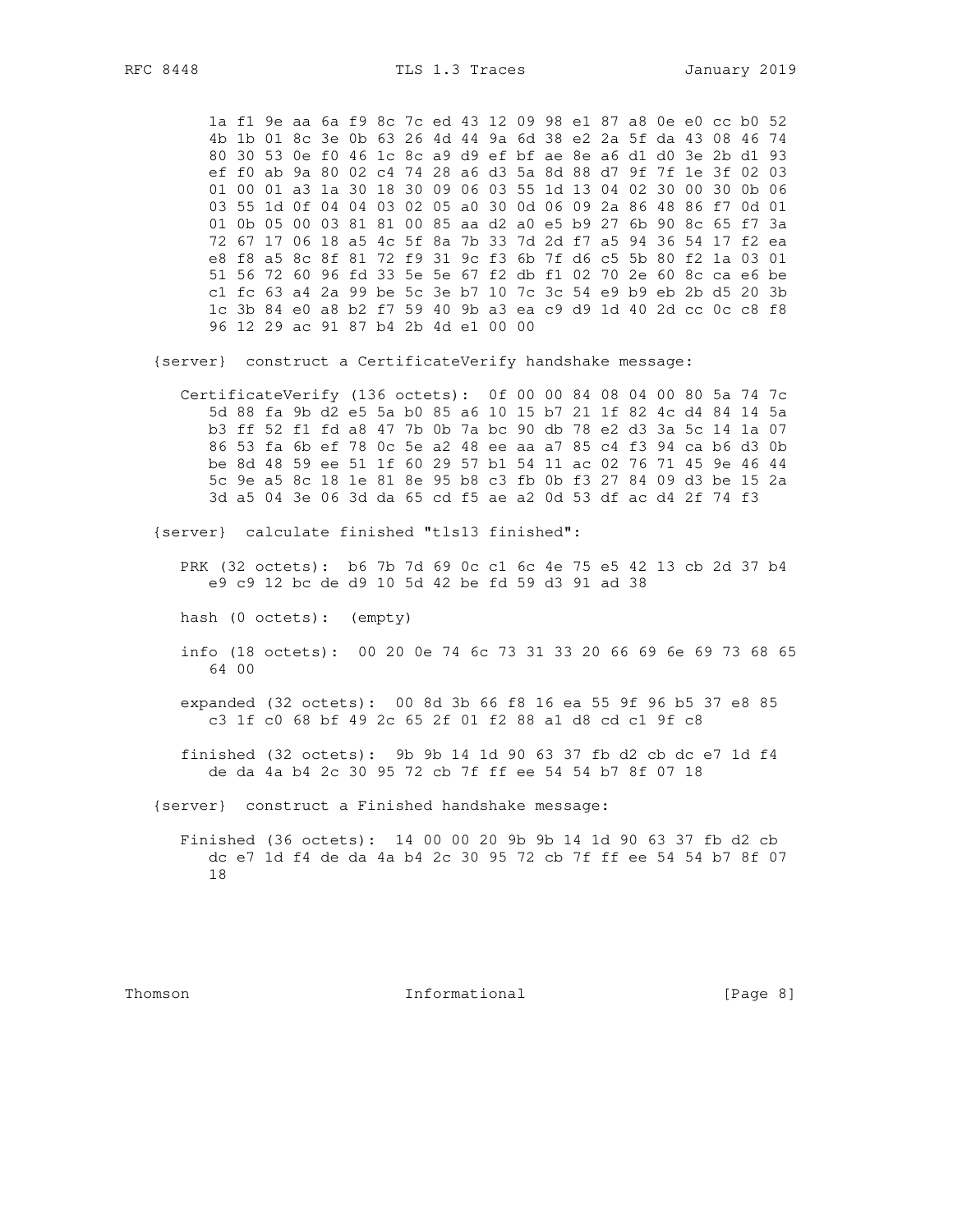{server} send handshake record:

payload (657 octets): 08 00 00 24 00 22 00 0a 00 14 00 12 00 1d 00 17 00 18 00 19 01 00 01 01 01 02 01 03 01 04 00 1c 00 02 40 01 00 00 00 00 0b 00 01 b9 00 00 01 b5 00 01 b0 30 82 01 ac 30 82 01 15 a0 03 02 01 02 02 01 02 30 0d 06 09 2a 86 48 86 f7 0d 01 01 0b 05 00 30 0e 31 0c 30 0a 06 03 55 04 03 13 03 72 73 61 30 1e 17 0d 31 36 30 37 33 30 30 31 32 33 35 39 5a 17 0d 32 36 30 37 33 30 30 31 32 33 35 39 5a 30 0e 31 0c 30 0a 06 03 55 04 03 13 03 72 73 61 30 81 9f 30 0d 06 09 2a 86 48 86 f7 0d 01 01 01 05 00 03 81 8d 00 30 81 89 02 81 81 00 b4 bb 49 8f 82 79 30 3d 98 08 36 39 9b 36 c6 98 8c 0c 68 de 55 e1 bd b8 26 d3 90 1a 24 61 ea fd 2d e4 9a 91 d0 15 ab bc 9a 95 13 7a ce 6c 1a f1 9e aa 6a f9 8c 7c ed 43 12 09 98 e1 87 a8 0e e0 cc b0 52 4b 1b 01 8c 3e 0b 63 26 4d 44 9a 6d 38 e2 2a 5f da 43 08 46 74 80 30 53 0e f0 46 1c 8c a9 d9 ef bf ae 8e a6 d1 d0 3e 2b d1 93 ef f0 ab 9a 80 02 c4 74 28 a6 d3 5a 8d 88 d7 9f 7f 1e 3f 02 03 01 00 01 a3 1a 30 18 30 09 06 03 55 1d 13 04 02 30 00 30 0b 06 03 55 1d 0f 04 04 03 02 05 a0 30 0d 06 09 2a 86 48 86 f7 0d 01 01 0b 05 00 03 81 81 00 85 aa d2 a0 e5 b9 27 6b 90 8c 65 f7 3a 72 67 17 06 18 a5 4c 5f 8a 7b 33 7d 2d f7 a5 94 36 54 17 f2 ea e8 f8 a5 8c 8f 81 72 f9 31 9c f3 6b 7f d6 c5 5b 80 f2 1a 03 01 51 56 72 60 96 fd 33 5e 5e 67 f2 db f1 02 70 2e 60 8c ca e6 be c1 fc 63 a4 2a 99 be 5c 3e b7 10 7c 3c 54 e9 b9 eb 2b d5 20 3b 1c 3b 84 e0 a8 b2 f7 59 40 9b a3 ea c9 d9 1d 40 2d cc 0c c8 f8 96 12 29 ac 91 87 b4 2b 4d e1 00 00 0f 00 00 84 08 04 00 80 5a 74 7c 5d 88 fa 9b d2 e5 5a b0 85 a6 10 15 b7 21 1f 82 4c d4 84 14 5a b3 ff 52 f1 fd a8 47 7b 0b 7a bc 90 db 78 e2 d3 3a 5c 14 1a 07 86 53 fa 6b ef 78 Oc 5e a2 48 ee aa a7 85 c4 f3 94 ca b6 d3 Ob be 8d 48 59 ee 51 1f 60 29 57 b1 54 11 ac 02 76 71 45 9e 46 44 5c 9e a5 8c 18 1e 81 8e 95 b8 c3 fb 0b f3 27 84 09 d3 be 15 2a 3d a5 04 3e 06 3d da 65 cd f5 ae a2 0d 53 df ac d4 2f 74 f3 14 00 00 20 9b 9b 14 1d 90 63 37 fb d2 cb dc e7 1d f4 de da 4a b4 2c 30 95 72 cb 7f ff ee 54 54 b7 8f 07 18

complete record (679 octets): 17 03 03 02 a2 d1 ff 33 4a 56 f5 bf f6 59 4a 07 cc 87 b5 80 23 3f 50 0f 45 e4 89 e7 f3 3a f3 5e df 78 69 fc f4 0a a4 0a a2 b8 ea 73 f8 48 a7 ca 07 61 2e f9 f9 45 cb 96 0b 40 68 90 51 23 ea 78 b1 11 b4 29 ba 91 91 cd 05 d2 a3 89 28 0f 52 61 34 aa dc 7f c7 8c 4b 72 9d f8 28 b5 ec f7 b1 3b d9 ae fb 0e 57 f2 71 58 5b 8e a9 bb 35 5c 7c 79 02 07 16 cf b9 bl 18 3e f3 ab 20 e3 7d 57 a6 b9 d7 47 76 09 ae e6 e1 22 a4 cf 51 42 73 25 25 0c 7d 0e 50 92 89 44 4c 9b 3a 64 8f 1d 71 03 5d 2e d6 5b 0e 3c dd 0c ba e8 bf 2d 0b 22 78 12 cb b3 60 98 72 55 cc 74 41 10 c4 53 ba a4 fc d6 10 92 8d 80 98 10 e4 b7 ed 1a 8f d9 91 f0 6a a6 24 82 04 79 7e 36 a6 a7 3b 70 a2 55 9c 09 ea d6 86 94 5b a2 46 ab 66 e5 ed d8 04 4b 4c 6d e3 fc f2 a8 94 41 ac 66 27 2f d8 fb 33 0e f8 19 05 79 b3 68 45 96 c9 60 bd 59 6e ea

Thomson

Informational

[Page 9]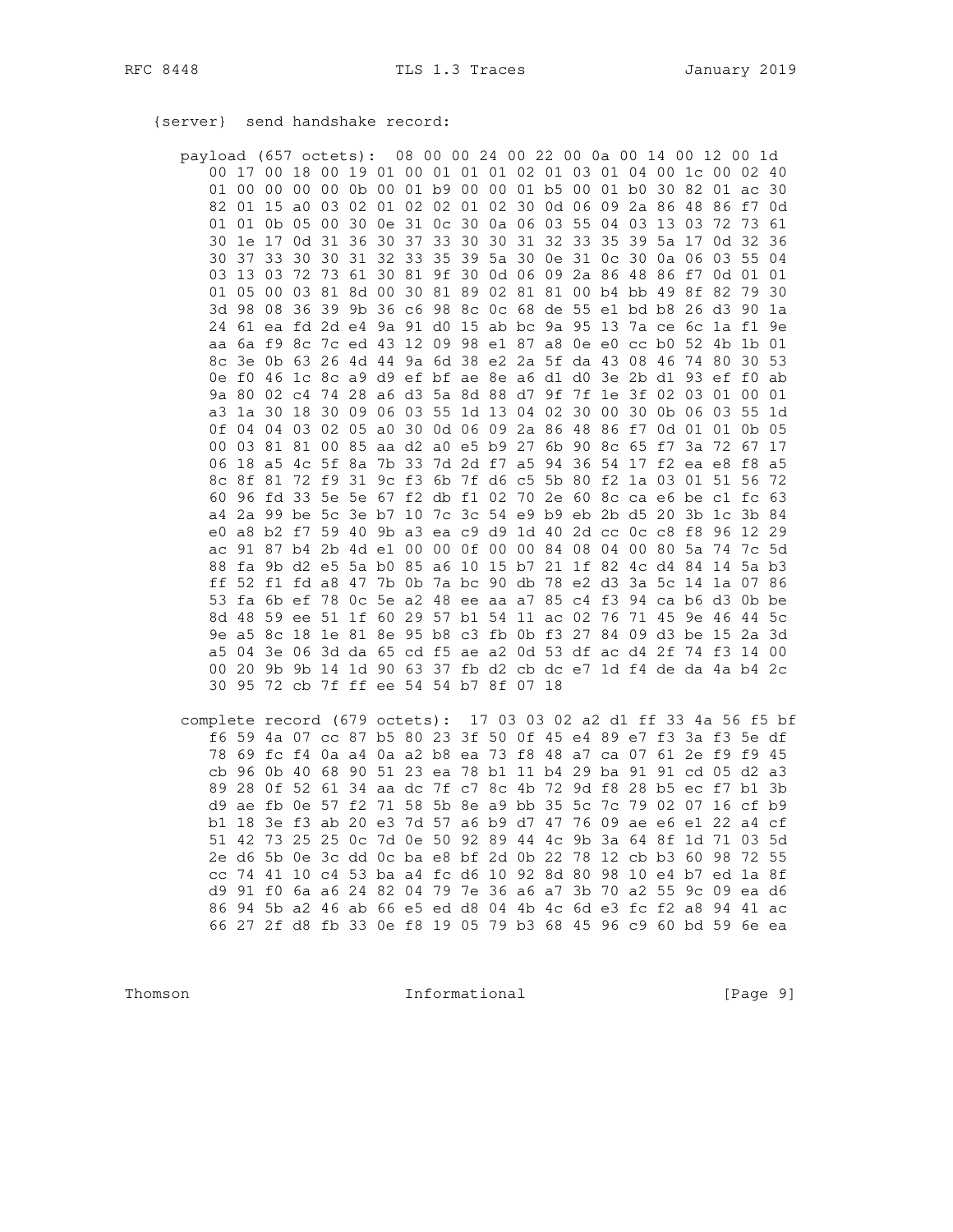52 0a 56 a8 d6 50 f5 63 aa d2 74 09 96 0d ca 63 d3 e6 88 61 1e a5 e2 2f 44 15 cf 95 38 d5 1a 20 0c 27 03 42 72 96 8a 26 4e d6 54 Oc 84 83 8d 89 f7 2c 24 46 1a ad 6d 26 f5 9e ca ba 9a cb bb 31 7b 66 d9 02 f4 f2 92 a3 6a c1 b6 39 c6 37 ce 34 31 17 b6 59 62 22 45 31 7b 49 ee da 0c 62 58 f1 00 d7 d9 61 ff b1 38 64 7e 92 ea 33 0f ae ea 6d fa 31 c7 a8 4d c3 bd 7e 1b 7a 6c 71 78 af 36 87 90 18 e3 f2 52 10 7f 24 3d 24 3d c7 33 9d 56 84 c8 b0 37 8b f3 02 44 da 8c 87 c8 43 f5 e5 6e b4 c5 e8 28 0a 2b 48 05 2c f9 3b 16 49 9a 66 db 7c ca 71 e4 59 94 26 f7 d4 61 e6 6f 99 88 2b d8 9f c5 08 00 be cc a6 2d 6c 74 11 6d bd 29 72 fd a1 fa 80 f8 5d f8 81 ed be 5a 37 66 89 36 b3 35 58 3b 59 91 86 dc 5c 69 18 a3 96 fa 48 a1 81 d6 b6 fa 4f 9d 62 d5 13 af bb 99 2f 2b 99 2f 67 f8 af e6 7f 76 91 3f a3 88 cb 56 30 c8 ca 01 e0 c6 5d 11 c6 6a 1e 2a c4 c8 59 77 b7 c7 a6 99 9b bf 10 dc 35 ae 69 f5 51 56 14 63 6c 0b 9b 68 c1 9e d2 e3 1c 0b 3b 66 76 30 38 eb ba 42 f3 b3 8e dc 03 99 f3 a9 f2 3f aa 63 97 8c 31 7f c9 fa 66 a7 3f 60 f0 50 4d e9 3b 5b 84 5e 27 55 92 c1 23 35 ee 34 0b bc 4f dd d5 02 78 40 16 e4 b3 be 7e f0 4d da 49 f4 b4 40 a3 0c b5 d2 af 93 98 28 fd 4a e3 79 4e 44 f9 4d f5 a6 31 ed e4 2c 17 19 bf da bf 02 53 fe 51 75 be 89 8e 75 0e dc 53 37 0d 2b

{server} derive secret "tls13 c ap traffic":

- PRK (32 octets): 18 df 06 84 3d 13 a0 8b f2 a4 49 84 4c 5f 8a 47 80 01 bc 4d 4c 62 79 84 d5 a4 1d a8 d0 40 29 19
- hash (32 octets): 96 08 10 2a 0f 1c cc 6d b6 25 0b 7b 7e 41 7b 1a 00 0e aa da 3d aa e4 77 7a 76 86 c9 ff 83 df 13
- info (54 octets): 00 20 12 74 6c 73 31 33 20 63 20 61 70 20 74 72 61 66 66 69 63 20 96 08 10 2a 0f 1c cc 6d b6 25 0b 7b 7e 41 7b 1a 00 0e aa da 3d aa e4 77 7a 76 86 c9 ff 83 df 13
- expanded (32 octets): 9e 40 64 6c e7 9a 7f 9d c0 5a f8 88 9b ce 65 52 87 5a fa 0b 06 df 00 87 f7 92 eb b7 c1 75 04 a5

{server} derive secret "tls13 s ap traffic":

- PRK (32 octets): 18 df 06 84 3d 13 a0 8b f2 a4 49 84 4c 5f 8a 47 80 01 bc 4d 4c 62 79 84 d5 a4 1d a8 d0 40 29 19
- hash (32 octets): 96 08 10 2a 0f 1c cc 6d b6 25 0b 7b 7e 41 7b 1a 00 0e aa da 3d aa e4 77 7a 76 86 c9 ff 83 df 13
- info (54 octets): 00 20 12 74 6c 73 31 33 20 73 20 61 70 20 74 72 61 66 66 69 63 20 96 08 10 2a 0f 1c cc 6d b6 25 0b 7b 7e 41 7b 1a 00 0e aa da 3d aa e4 77 7a 76 86 c9 ff 83 df 13

Thomson

Informational

[Page 10]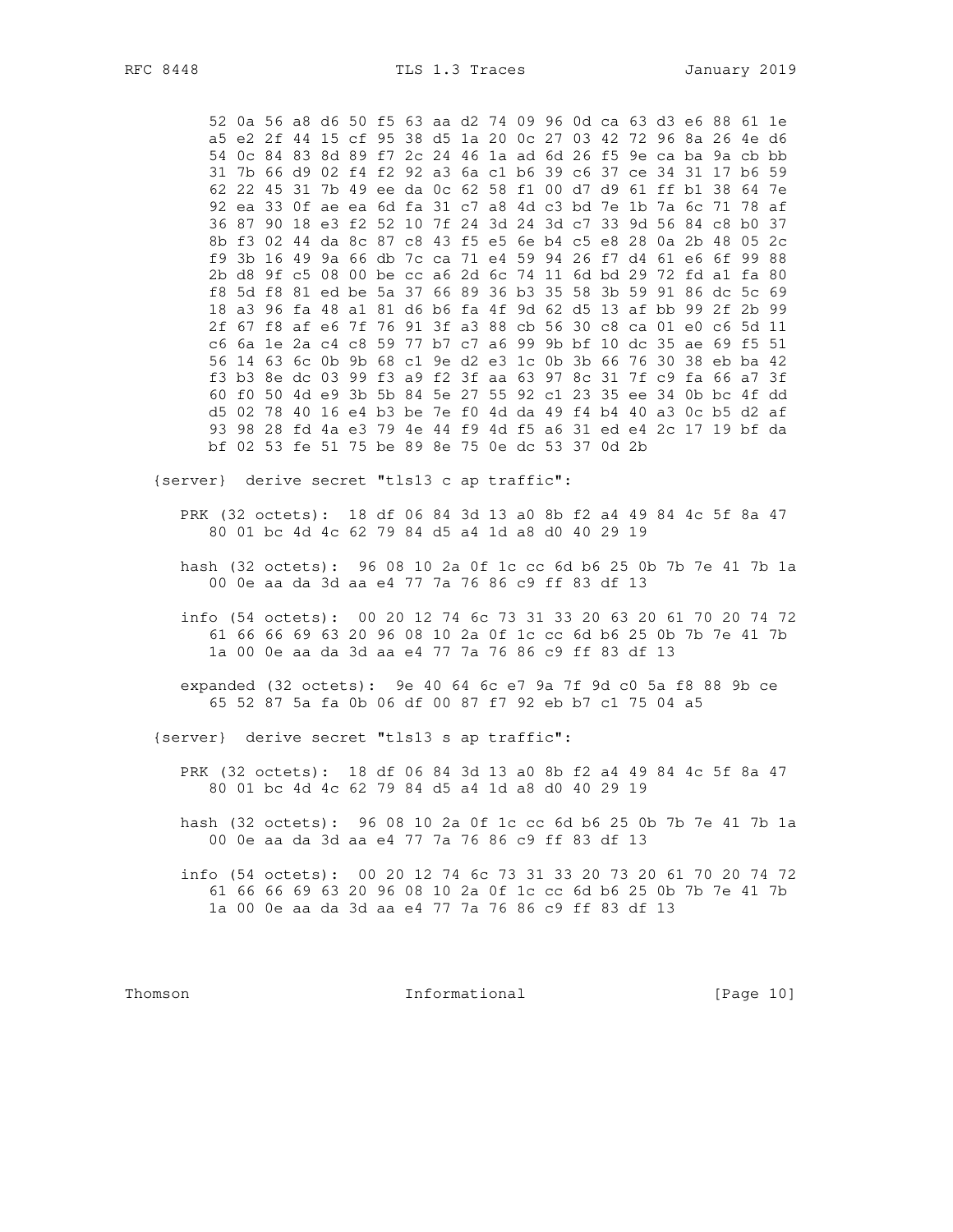expanded (32 octets): a1 1a f9 f0 55 31 f8 56 ad 47 11 6b 45 a9 50 32 82 04 b4 f4 4b fb 6b 3a 4b 4f 1f 3f cb 63 16 43

{server} derive secret "tls13 exp master":

- PRK (32 octets): 18 df 06 84 3d 13 a0 8b f2 a4 49 84 4c 5f 8a 47 80 01 bc 4d 4c 62 79 84 d5 a4 1d a8 d0 40 29 19
- hash (32 octets): 96 08 10 2a 0f 1c cc 6d b6 25 0b 7b 7e 41 7b 1a 00 0e aa da 3d aa e4 77 7a 76 86 c9 ff 83 df 13
- info (52 octets): 00 20 10 74 6c 73 31 33 20 65 78 70 20 6d 61 73 74 65 72 20 96 08 10 2a 0f 1c cc 6d b6 25 0b 7b 7e 41 7b 1a 00 0e aa da 3d aa e4 77 7a 76 86 c9 ff 83 df 13
- expanded (32 octets): fe 22 f8 81 17 6e da 18 eb 8f 44 52 9e 67 92 c5 0c 9a 3f 89 45 2f 68 d8 ae 31 1b 43 09 d3 cf 50
- {server} derive write traffic keys for application data:

 PRK (32 octets): a1 1a f9 f0 55 31 f8 56 ad 47 11 6b 45 a9 50 32 82 04 b4 f4 4b fb 6b 3a 4b 4f 1f 3f cb 63 16 43

key info (13 octets): 00 10 09 74 6c 73 31 33 20 6b 65 79 00

- key expanded (16 octets): 9f 02 28 3b 6c 9c 07 ef c2 6b b9 f2 ac 92 e3 56
- iv info (12 octets): 00 0c 08 74 6c 73 31 33 20 69 76 00
- iv expanded (12 octets): cf 78 2b 88 dd 83 54 9a ad f1 e9 84

{server} derive read traffic keys for handshake data:

 PRK (32 octets): b3 ed db 12 6e 06 7f 35 a7 80 b3 ab f4 5e 2d 8f 3b 1a 95 07 38 f5 2e 96 00 74 6a 0e 27 a5 5a 21

key info (13 octets): 00 10 09 74 6c 73 31 33 20 6b 65 79 00

 key expanded (16 octets): db fa a6 93 d1 76 2c 5b 66 6a f5 d9 50 25 8d 01

iv info (12 octets): 00 0c 08 74 6c 73 31 33 20 69 76 00

iv expanded (12 octets): 5b d3 c7 1b 83 6e 0b 76 bb 73 26 5f

{client} extract secret "early" (same as server early secret)

Thomson **Informational Informational** [Page 11]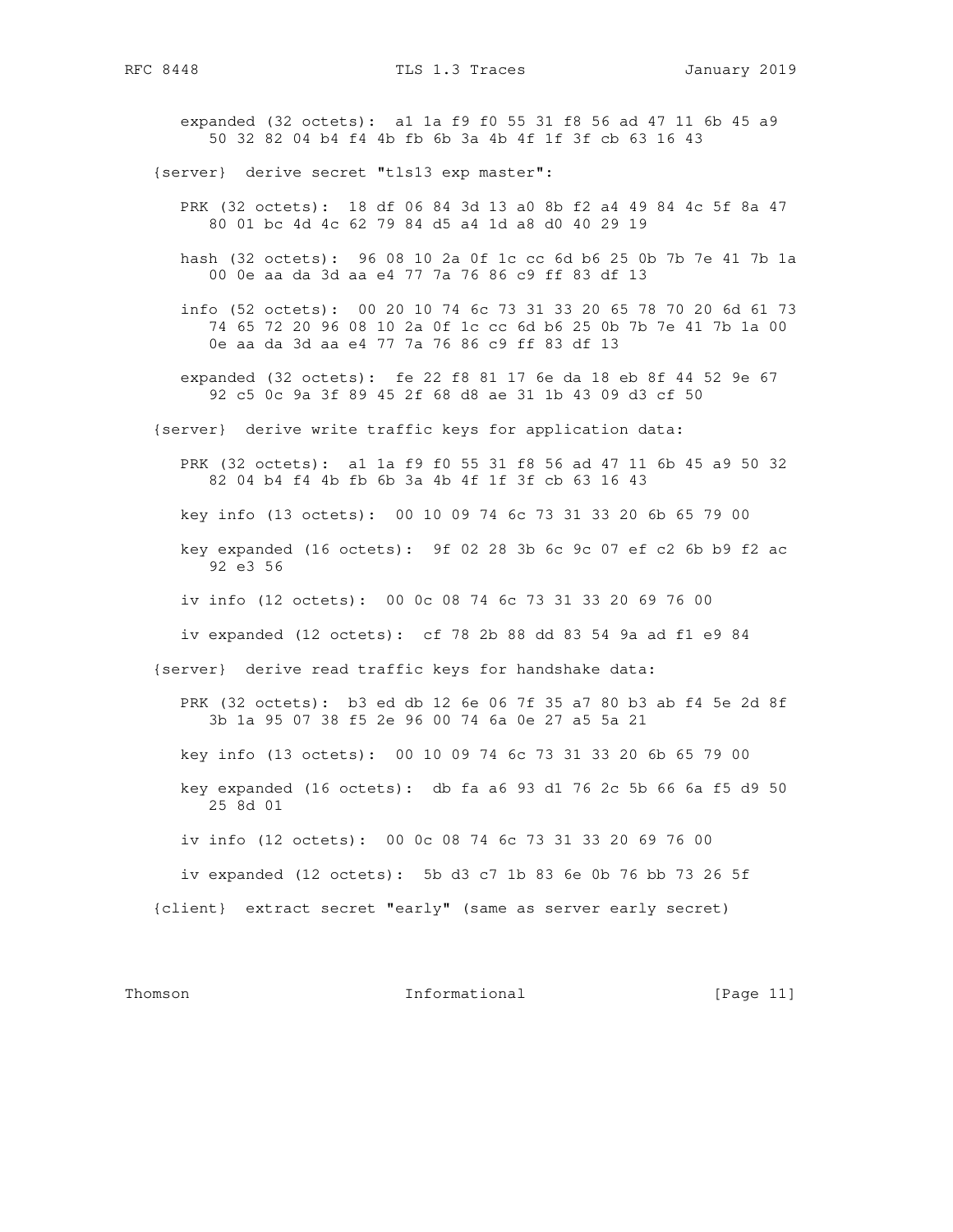RFC 8448 TLS 1.3 Traces January 2019

{client} derive secret for handshake "tls13 derived":

- PRK (32 octets): 33 ad 0a 1c 60 7e c0 3b 09 e6 cd 98 93 68 0c e2 10 ad f3 00 aa 1f 26 60 e1 b2 2e 10 f1 70 f9 2a
- hash (32 octets): e3 b0 c4 42 98 fc 1c 14 9a fb f4 c8 99 6f b9 24 27 ae 41 e4 64 9b 93 4c a4 95 99 1b 78 52 b8 55
- info (49 octets): 00 20 0d 74 6c 73 31 33 20 64 65 72 69 76 65 64 20 e3 b0 c4 42 98 fc 1c 14 9a fb f4 c8 99 6f b9 24 27 ae 41 e4 64 9b 93 4c a4 95 99 1b 78 52 b8 55
- expanded (32 octets): 6f 26 15 a1 08 c7 02 c5 67 8f 54 fc 9d ba b6 97 16 c0 76 18 9c 48 25 0c eb ea c3 57 6c 36 11 ba
- {client} extract secret "handshake" (same as server handshake secret)
- {client} derive secret "tls13 c hs traffic" (same as server)
- {client} derive secret "tls13 s hs traffic" (same as server)
- {client} derive secret for master "tls13 derived" (same as server)
- {client} extract secret "master" (same as server master secret)
- {client} derive read traffic keys for handshake data (same as server handshake data write traffic keys)
- {client} calculate finished "tls13 finished" (same as server)
- {client} derive secret "tls13 c ap traffic" (same as server)
- {client} derive secret "tls13 s ap traffic" (same as server)
- {client} derive secret "tls13 exp master" (same as server)
- {client} derive write traffic keys for handshake data (same as server handshake data read traffic keys)
- {client} derive read traffic keys for application data (same as server application data write traffic keys)
- {client} calculate finished "tls13 finished":

 PRK (32 octets): b3 ed db 12 6e 06 7f 35 a7 80 b3 ab f4 5e 2d 8f 3b 1a 95 07 38 f5 2e 96 00 74 6a 0e 27 a5 5a 21

Thomson **Informational Informational** [Page 12]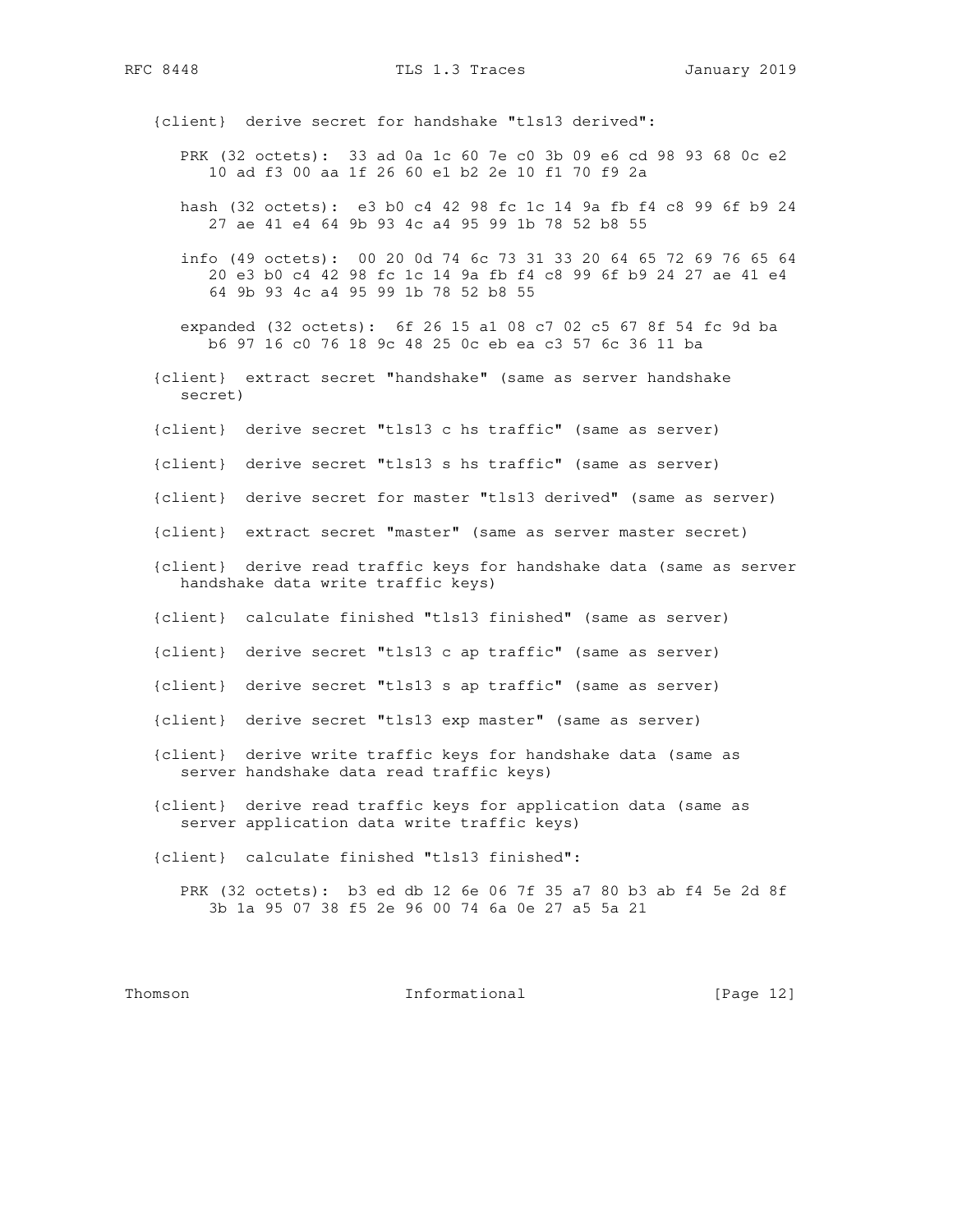hash (0 octets): (empty) info (18 octets): 00 20 0e 74 6c 73 31 33 20 66 69 6e 69 73 68 65 64 00 expanded (32 octets): b8 0a d0 10 15 fb 2f 0b d6 5f f7 d4 da 5d 6b f8 3f 84 82 1d 1f 87 fd c7 d3 c7 5b 5a 7b 42 d9 c4 finished (32 octets): a8 ec 43 6d 67 76 34 ae 52 5a c1 fc eb e1 1a 03 9e c1 76 94 fa c6 e9 85 27 b6 42 f2 ed d5 ce 61 {client} construct a Finished handshake message: Finished (36 octets): 14 00 00 20 a8 ec 43 6d 67 76 34 ae 52 5a c1 fc eb e1 1a 03 9e c1 76 94 fa c6 e9 85 27 b6 42 f2 ed d5 ce 61 {client} send handshake record: payload (36 octets): 14 00 00 20 a8 ec 43 6d 67 76 34 ae 52 5a c1 fc eb e1 1a 03 9e c1 76 94 fa c6 e9 85 27 b6 42 f2 ed d5 ce 61 complete record (58 octets): 17 03 03 00 35 75 ec 4d c2 38 cc e6 0b 29 80 44 a7 1e 21 9c 56 cc 77 b0 51 7f e9 b9 3c 7a 4b fc 44 d8 7f 38 f8 03 38 ac 98 fc 46 de b3 84 bd 1c ae ac ab 68 67 d7 26 c4 05 46 {client} derive write traffic keys for application data: PRK (32 octets): 9e 40 64 6c e7 9a 7f 9d c0 5a f8 88 9b ce 65 52 87 5a fa 0b 06 df 00 87 f7 92 eb b7 c1 75 04 a5 key info (13 octets): 00 10 09 74 6c 73 31 33 20 6b 65 79 00 key expanded (16 octets): 17 42 2d da 59 6e d5 d9 ac d8 90 e3 c6 3f 50 51 iv info (12 octets): 00 0c 08 74 6c 73 31 33 20 69 76 00 iv expanded (12 octets): 5b 78 92 3d ee 08 57 90 33 e5 23 d9 {client} derive secret "tls13 res master": PRK (32 octets): 18 df 06 84 3d 13 a0 8b f2 a4 49 84 4c 5f 8a 47 80 01 bc 4d 4c 62 79 84 d5 a4 1d a8 d0 40 29 19 hash (32 octets): 20 91 45 a9 6e e8 e2 a1 22 ff 81 00 47 cc 95 26 84 65 8d 60 49 e8 64 29 42 6d b8 7c 54 ad 14 3d

Thomson **Informational Informational** [Page 13]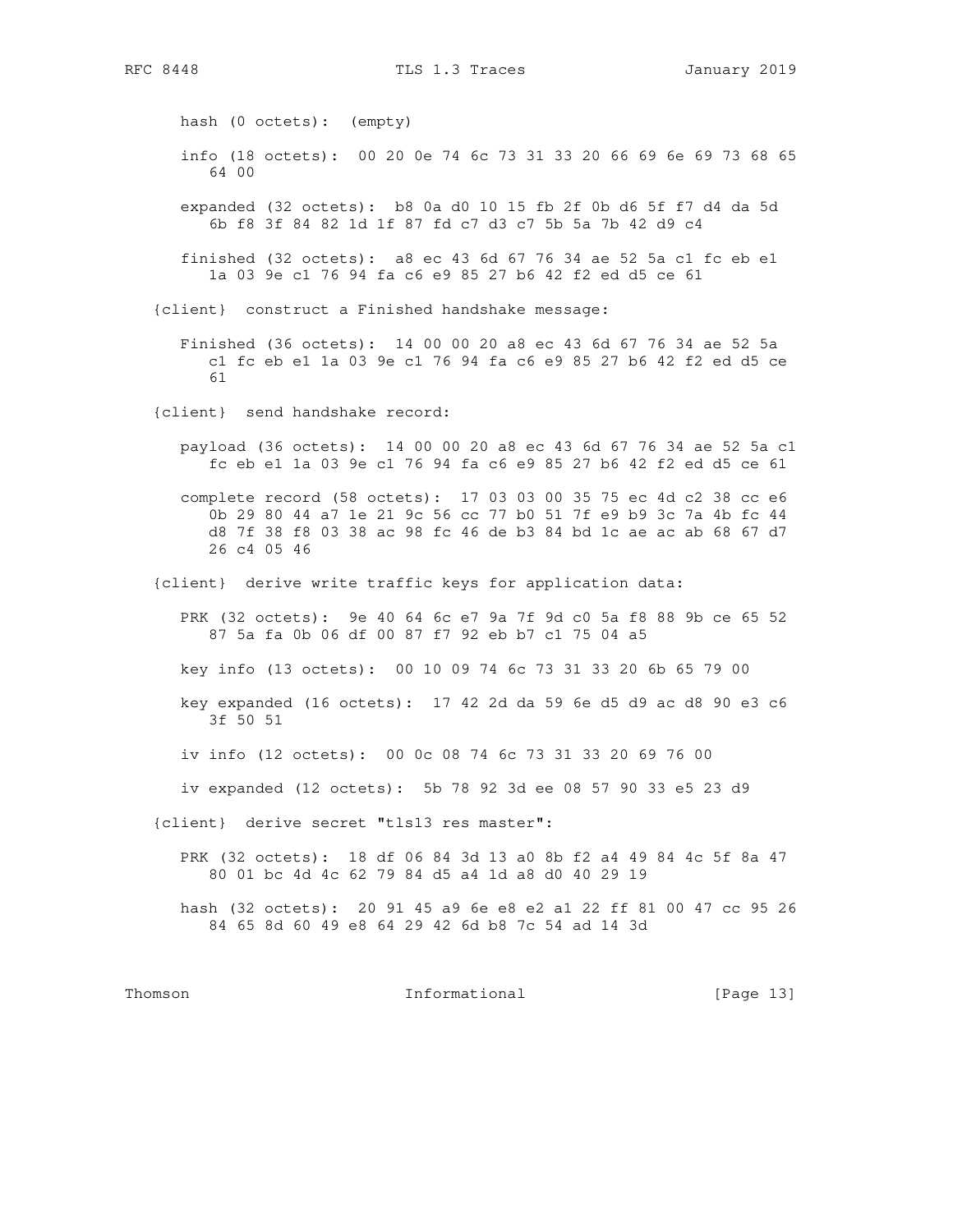info (52 octets): 00 20 10 74 6c 73 31 33 20 72 65 73 20 6d 61 73 74 65 72 20 20 91 45 a9 6e e8 e2 a1 22 ff 81 00 47 cc 95 26 84 65 8d 60 49 e8 64 29 42 6d b8 7c 54 ad 14 3d

 expanded (32 octets): 7d f2 35 f2 03 1d 2a 05 12 87 d0 2b 02 41 b0 bf da f8 6c c8 56 23 1f 2d 5a ba 46 c4 34 ec 19 6c

- {server} calculate finished "tls13 finished" (same as client)
- {server} derive read traffic keys for application data (same as client application data write traffic keys)
- {server} derive secret "tls13 res master" (same as client)
- {server} generate resumption secret "tls13 resumption":

 PRK (32 octets): 7d f2 35 f2 03 1d 2a 05 12 87 d0 2b 02 41 b0 bf da f8 6c c8 56 23 1f 2d 5a ba 46 c4 34 ec 19 6c

hash (2 octets): 00 00

 info (22 octets): 00 20 10 74 6c 73 31 33 20 72 65 73 75 6d 70 74 69 6f 6e 02 00 00

 expanded (32 octets): 4e cd 0e b6 ec 3b 4d 87 f5 d6 02 8f 92 2c a4 c5 85 1a 27 7f d4 13 11 c9 e6 2d 2c 94 92 e1 c4 f3

{server} construct a NewSessionTicket handshake message:

 NewSessionTicket (205 octets): 04 00 00 c9 00 00 00 1e fa d6 aa c5 02 00 00 00 b2 2c 03 5d 82 93 59 ee 5f f7 af 4e c9 00 00 00 00 26 2a 64 94 dc 48 6d 2c 8a 34 cb 33 fa 90 bf 1b 00 70 ad 3c 49 88 83 c9 36 7c 09 a2 be 78 5a bc 55 cd 22 60 97 a3 a9 82 11 72 83 f8 2a 03 a1 43 ef d3 ff 5d d3 6d 64 e8 61 be 7f d6 1d 28 27 db 27 9c ce 14 50 77 d4 54 a3 66 4d 4e 6d a4 d2 9e e0 37 25 a6 a4 da fc d0 fc 67 d2 ae a7 05 29 51 3e 3d a2 67 7f a5 90 6c 5b 3f 7d 8f 92 f2 28 bd a4 0d da 72 14 70 f9 fb f2 97 b5 ae a6 17 64 6f ac 5c 03 27 2e 97 07 27 c6 21 a7 91 41 ef 5f 7d e6 50 5e 5b fb c3 88 e9 33 43 69 40 93 93 4a e4 d3 57 00 08 00 2a 00 04 00 00 04 00

{server} send handshake record:

 payload (205 octets): 04 00 00 c9 00 00 00 1e fa d6 aa c5 02 00 00 00 b2 2c 03 5d 82 93 59 ee 5f f7 af 4e c9 00 00 00 00 26 2a 64 94 dc 48 6d 2c 8a 34 cb 33 fa 90 bf 1b 00 70 ad 3c 49 88 83 c9 36 7c 09 a2 be 78 5a bc 55 cd 22 60 97 a3 a9 82 11 72 83 f8 2a 03 a1 43 ef d3 ff 5d d3 6d 64 e8 61 be 7f d6 1d 28 27 db 27

Thomson **Informational Informational** [Page 14]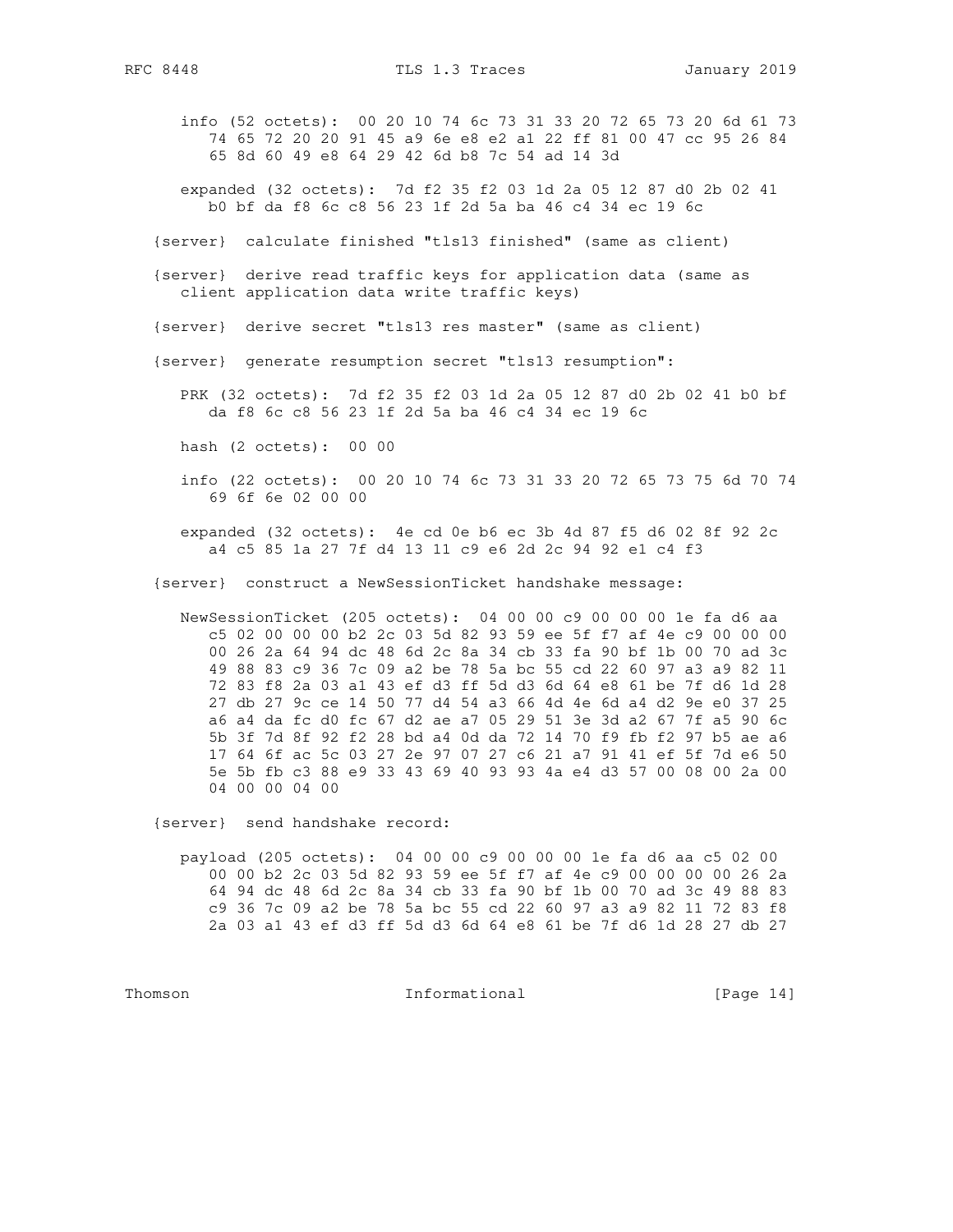9c ce 14 50 77 d4 54 a3 66 4d 4e 6d a4 d2 9e e0 37 25 a6 a4 da fc d0 fc 67 d2 ae a7 05 29 51 3e 3d a2 67 7f a5 90 6c 5b 3f 7d 8f 92 f2 28 bd a4 0d da 72 14 70 f9 fb f2 97 b5 ae a6 17 64 6f ac 5c 03 27 2e 97 07 27 c6 21 a7 91 41 ef 5f 7d e6 50 5e 5b fb c3 88 e9 33 43 69 40 93 93 4a e4 d3 57 00 08 00 2a 00 04 00 00  $0400$ 

- complete record (227 octets): 17 03 03 00 de 3a 6b 8f 90 41 4a 97 d6 95 9c 34 87 68 0d e5 13 4a 2b 24 0e 6c ff ac 11 6e 95 d4 1d 6a f8 f6 b5 80 dc f3 d1 1d 63 c7 58 db 28 9a 01 59 40 25 2f 55 71 3e 06 1d c1 3e 07 88 91 a3 8e fb cf 57 53 ad 8e f1 70 ad 3c 73 53 d1 6d 9d a7 73 b9 ca 7f 2b 9f a1 b6 c0 d4 a3 d0 3f 75 e0 9c 30 ba 1e 62 97 2a c4 6f 75 f7 b9 81 be 63 43 9b 29 99 ce 13 06 46 15 13 98 91 d5 e4 c5 b4 06 f1 6e 3f c1 81 a7 7c a4 75 84 00 25 db 2f 0a 77 f8 1b 5a b0 5b 94 c0 13 46 75 5f 69 23 2c 86 51 9d 86 cb ee ac 87 aa c3 47 d1 43 f9 60 5d 64 f6 50 db 4d 02 3e 70 e9 52 ca 49 fe 51 37 12 1c 74 bc 26 97 68 7e 24 87 46 d6 df 35 30 05 f3 bc e1 86 96 12 9c 81 53 55 6b 3b 6c 67 79 b3 7b f1 59 85 68 4f
- {client} generate resumption secret "tls13 resumption" (same as server)

{client} send application\_data record:

- payload (50 octets): 00 01 02 03 04 05 06 07 08 09 0a 0b 0c 0d 0e 0f 10 11 12 13 14 15 16 17 18 19 1a 1b 1c 1d 1e 1f 20 21 22 23 24 25 26 27 28 29 2a 2b 2c 2d 2e 2f 30 31
- complete record (72 octets): 17 03 03 00 43 a2 3f 70 54 b6 2c 94 d0 af fa fe 82 28 ba 55 cb ef ac ea 42 f9 14 aa 66 bc ab 3f 2b 98 19 a8 a5 b4 6b 39 5b d5 4a 9a 20 44 1e 2b 62 97 4e 1f 5a 62 92 a2 97 70 14 bd 1e 3d ea e6 3a ee bb 21 69 49 15 e4

{server} send application\_data record:

payload (50 octets): 00 01 02 03 04 05 06 07 08 09 0a 0b 0c 0d 0e 0f 10 11 12 13 14 15 16 17 18 19 1a 1b 1c 1d 1e 1f 20 21 22 23 24 25 26 27 28 29 2a 2b 2c 2d 2e 2f 30 31

complete record (72 octets): 17 03 03 00 43 2e 93 7e 11 ef 4a c7 40 e5 38 ad 36 00 5f c4 a4 69 32 fc 32 25 d0 5f 82 aa 1b 36 e3 0e fa f9 7d 90 e6 df fc 60 2d cb 50 1a 59 a8 fc c4 9c 4b f2 e5 f0 a2 1c 00 47 c2 ab f3 32 54 0d d0 32 e1 67 c2 95 5d

{client} send alert record:

payload (2 octets): 01 00

Thomson

Informational

[Page 15]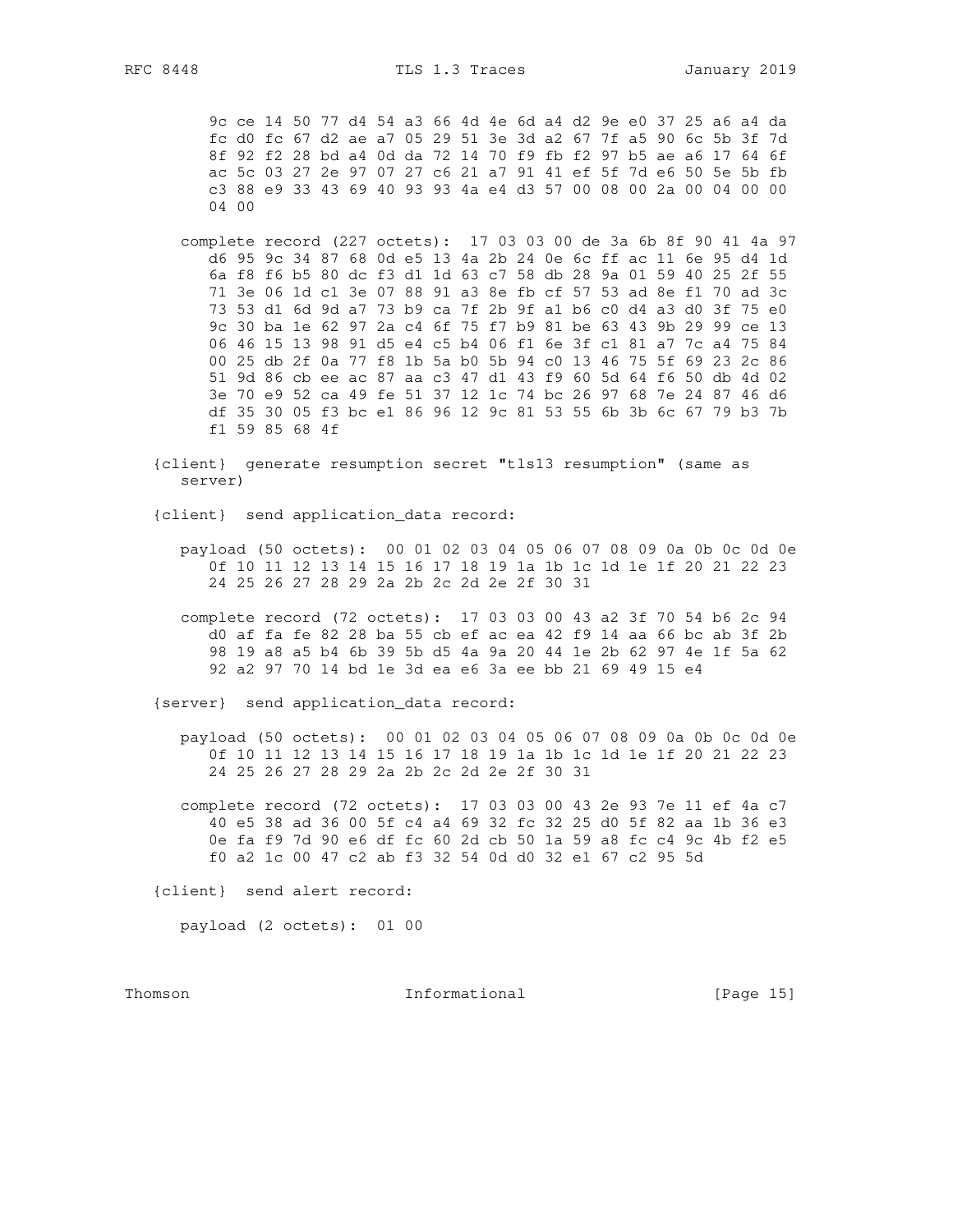complete record (24 octets): 17 03 03 00 13 c9 87 27 60 65 56 66 b7 4d 7f f1 15 3e fd 6d b6 d0 b0 e3

{server} send alert record:

payload (2 octets): 01 00

 complete record (24 octets): 17 03 03 00 13 b5 8f d6 71 66 eb f5 99 d2 47 20 cf be 7e fa 7a 88 64 a9

4. Resumed 0-RTT Handshake

 This handshake resumes from the handshake in Section 3. Since the server provided a session ticket that permitted 0-RTT, and the client is configured for 0-RTT, the client is able to send 0-RTT data.

 Note: The PSK binder uses the same construction as Finished and so is labeled as finished here.

{client} create an ephemeral x25519 key pair:

 private key (32 octets): bf f9 11 88 28 38 46 dd 6a 21 34 ef 71 80 ca 2b 0b 14 fb 10 dc e7 07 b5 09 8c 0d dd c8 13 b2 df

 public key (32 octets): e4 ff b6 8a c0 5f 8d 96 c9 9d a2 66 98 34 6c 6b e1 64 82 ba dd da fe 05 1a 66 b4 f1 8d 66 8f 0b

{client} extract secret "early":

salt: 0 (all zero octets)

 IKM (32 octets): 4e cd 0e b6 ec 3b 4d 87 f5 d6 02 8f 92 2c a4 c5 85 1a 27 7f d4 13 11 c9 e6 2d 2c 94 92 e1 c4 f3

 secret (32 octets): 9b 21 88 e9 b2 fc 6d 64 d7 1d c3 29 90 0e 20 bb 41 91 50 00 f6 78 aa 83 9c bb 79 7c b7 d8 33 2c

{client} construct a ClientHello handshake message:

 ClientHello (477 octets): 01 00 01 fc 03 03 1b c3 ce b6 bb e3 9c ff 93 83 55 b5 a5 0a db 6d b2 1b 7a 6a f6 49 d7 b4 bc 41 9d 78 76 48 7d 95 00 00 06 13 01 13 03 13 02 01 00 01 cd 00 00 00 0b 00 09 00 00 06 73 65 72 76 65 72 ff 01 00 01 00 00 0a 00 14 00 12 00 1d 00 17 00 18 00 19 01 00 01 01 01 02 01 03 01 04 00 33 00 26 00 24 00 1d 00 20 e4 ff b6 8a c0 5f 8d 96 c9 9d a2 66 98 34 6c 6b e1 64 82 ba dd da fe 05 1a 66 b4 f1 8d 66 8f 0b 00 2a 00 00 00 2b 00 03 02 03 04 00 0d 00 20 00 1e 04 03 05 03 06 03 02 03 08 04 08 05 08 06 04 01 05 01 06 01 02 01 04 02 05 02 06

Thomson **Informational Informational** [Page 16]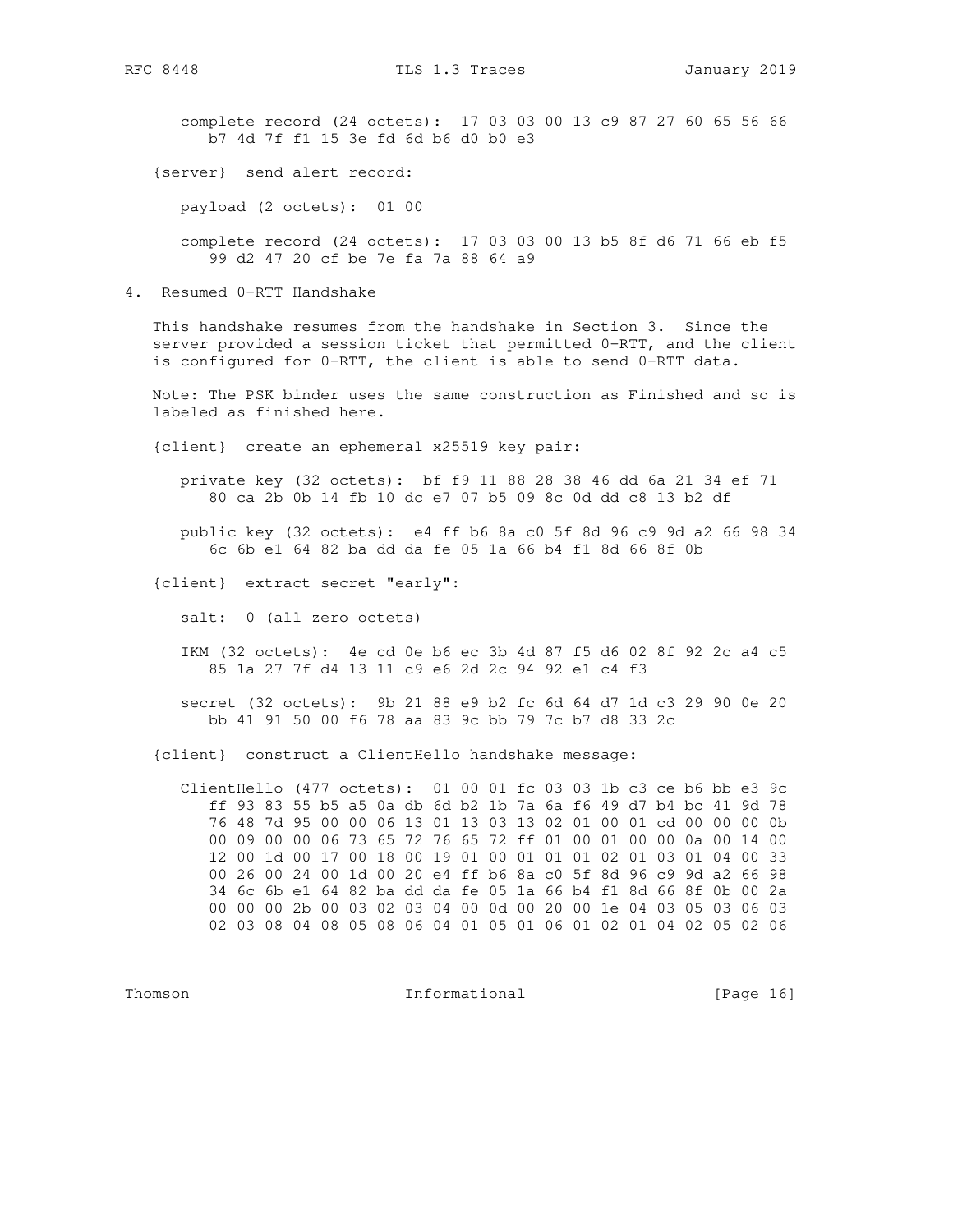02 02 02 00 2d 00 02 01 01 00 1c 00 02 40 01 00 15 00 57 00 00 00 00 29 00 dd 00 b8 00 b2 2c 03 5d 82 93 59 ee 5f f7 af 4e c9 00 00 00 00 26 2a 64 94 dc 48 6d 2c 8a 34 cb 33 fa 90 bf 1b 00 70 ad 3c 49 88 83 c9 36 7c 09 a2 be 78 5a bc 55 cd 22 60 97 a3 a9 82 11 72 83 f8 2a 03 a1 43 ef d3 ff 5d d3 6d 64 e8 61 be 7f d6 1d 28 27 db 27 9c ce 14 50 77 d4 54 a3 66 4d 4e 6d a4 d2 9e e0 37 25 a6 a4 da fc d0 fc 67 d2 ae a7 05 29 51 3e 3d a2 67 7f a5 90 6c 5b 3f 7d 8f 92 f2 28 bd a4 0d da 72 14 70 f9 fb f2 97 b5 ae a6 17 64 6f ac 5c 03 27 2e 97 07 27 c6 21 a7 91 41 ef 5f 7d e6 50 5e 5b fb c3 88 e9 33 43 69 40 93 93 4a e4 d3 57 fa d6 aa cb

{client} calculate PSK binder:

ClientHello prefix (477 octets): 01 00 01 fc 03 03 1b c3 ce b6 bb e3 9c ff 93 83 55 b5 a5 0a db 6d b2 1b 7a 6a f6 49 d7 b4 bc 41 9d 78 76 48 7d 95 00 00 06 13 01 13 03 13 02 01 00 01 cd 00 00 00 0b 00 09 00 00 06 73 65 72 76 65 72 ff 01 00 01 00 00 0a 00 14 00 12 00 1d 00 17 00 18 00 19 01 00 01 01 01 02 01 03 01 04 00 33 00 26 00 24 00 1d 00 20 e4 ff b6 8a c0 5f 8d 96 c9 9d a2 66 98 34 6c 6b e1 64 82 ba dd da fe 05 1a 66 b4 f1 8d 66 8f 0b 00 2a 00 00 00 2b 00 03 02 03 04 00 0d 00 20 00 1e 04 03 05 03 06 03 02 03 08 04 08 05 08 06 04 01 05 01 06 01 02 01 04 02 05 02 06 02 02 02 00 2d 00 02 01 01 00 1c 00 02 40 01 00 15 00 57 00 00 00 00 29 00 dd 00 b8 00 b2 2c 03 5d 82 93 59 ee 5f f7 af 4e c9 00 00 00 00 26 2a 64 94 dc 48 6d 2c 8a 34 cb 33 fa 90 bf 1b 00 70 ad 3c 49 88 83 c9 36 7c 09 a2 be 78 5a bc 55 cd 22 60 97 a3 a9 82 11 72 83 f8 2a 03 a1 43 ef d3 ff 5d d3 6d 64 e8 61 be 7f d6 1d 28 27 db 27 9c ce 14 50 77 d4 54 a3 66 4d 4e 6d a4 d2 9e e0 37 25 a6 a4 da fc d0 fc 67 d2 ae a7 05 29 51 3e 3d a2 67 7f a5 90 6c 5b 3f 7d 8f 92 f2 28 bd a4 0d da 72 14 70 f9 fb f2 97 b5 ae a6 17 64 6f ac 5c 03 27 2e 97 07 27 c6 21 a7 91 41 ef 5f 7d e6 50 5e 5b fb c3 88 e9 33 43 69 40 93 93 4a e4 d3 57 fa d6 aa cb

binder hash (32 octets): 63 22 4b 2e 45 73 f2 d3 45 4c a8 4b 9d 00 9a 04 f6 be 9e 05 71 1a 83 96 47 3a ef a0 1e 92 4a 14

PRK (32 octets): 69 fe 13 1a 3b ba d5 d6 3c 64 ee bc c3 0e 39 5b 9d 81 07 72 6a 13 d0 74 e3 89 db c8 a4 e4 72 56

Thomson

Informational

[Page 17]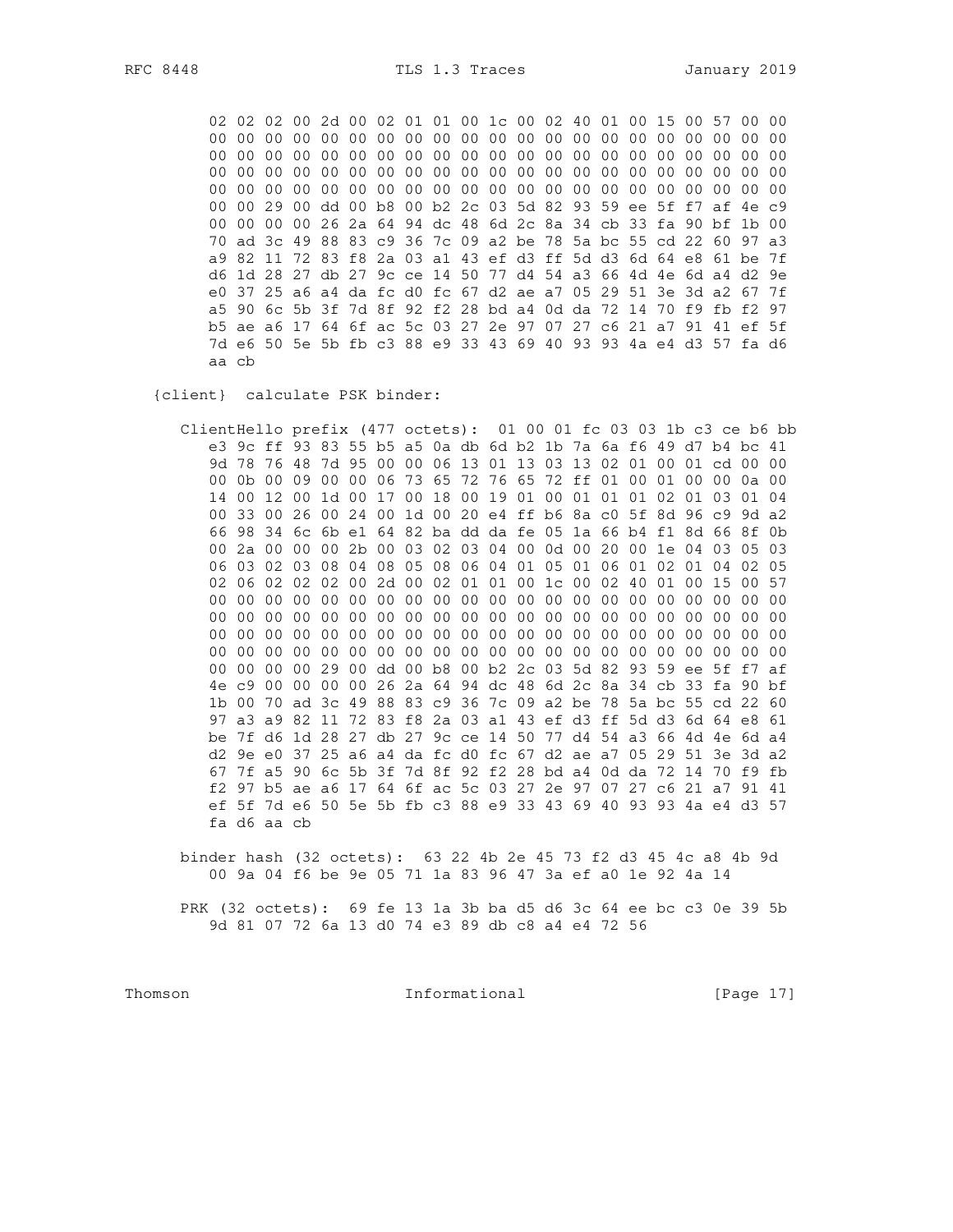hash (0 octets): (empty)

 info (18 octets): 00 20 0e 74 6c 73 31 33 20 66 69 6e 69 73 68 65 64 00

 expanded (32 octets): 55 88 67 3e 72 cb 59 c8 7d 22 0c af fe 94 f2 de a9 a3 b1 60 9f 7d 50 e9 0a 48 22 7d b9 ed 7e aa

 finished (32 octets): 3a dd 4f b2 d8 fd f8 22 a0 ca 3c f7 67 8e f5 e8 8d ae 99 01 41 c5 92 4d 57 bb 6f a3 1b 9e 5f 9d

{client} send handshake record:

 payload (512 octets): 01 00 01 fc 03 03 1b c3 ce b6 bb e3 9c ff 93 83 55 b5 a5 0a db 6d b2 1b 7a 6a f6 49 d7 b4 bc 41 9d 78 76 48 7d 95 00 00 06 13 01 13 03 13 02 01 00 01 cd 00 00 00 0b 00 09 00 00 06 73 65 72 76 65 72 ff 01 00 01 00 00 0a 00 14 00 12 00 1d 00 17 00 18 00 19 01 00 01 01 01 02 01 03 01 04 00 33 00 26 00 24 00 1d 00 20 e4 ff b6 8a c0 5f 8d 96 c9 9d a2 66 98 34 6c 6b e1 64 82 ba dd da fe 05 1a 66 b4 f1 8d 66 8f 0b 00 2a 00 00 00 2b 00 03 02 03 04 00 0d 00 20 00 1e 04 03 05 03 06 03 02 03 08 04 08 05 08 06 04 01 05 01 06 01 02 01 04 02 05 02 06 02 02 02 00 2d 00 02 01 01 00 1c 00 02 40 01 00 15 00 57 00 00 00 00 00 00 00 00 00 00 00 00 00 00 00 00 00 00 00 00 00 00 00 00 00 00 00 00 00 00 00 00 00 00 00 00 00 00 00 00 00 00 00 00 00 00 00 00 00 00 00 00 00 00 00 00 00 00 00 00 00 00 00 00 00 00 00 00 00 00 00 00 00 00 00 00 00 00 00 00 00 00 00 00 00 00 00 00 29 00 dd 00 b8 00 b2 2c 03 5d 82 93 59 ee 5f f7 af 4e c9 00 00 00 00 26 2a 64 94 dc 48 6d 2c 8a 34 cb 33 fa 90 bf 1b 00 70 ad 3c 49 88 83 c9 36 7c 09 a2 be 78 5a bc 55 cd 22 60 97 a3 a9 82 11 72 83 f8 2a 03 a1 43 ef d3 ff 5d d3 6d 64 e8 61 be 7f d6 1d 28 27 db 27 9c ce 14 50 77 d4 54 a3 66 4d 4e 6d a4 d2 9e e0 37 25 a6 a4 da fc d0 fc 67 d2 ae a7 05 29 51 3e 3d a2 67 7f a5 90 6c 5b 3f 7d 8f 92 f2 28 bd a4 0d da 72 14 70 f9 fb f2 97 b5 ae a6 17 64 6f ac 5c 03 27 2e 97 07 27 c6 21 a7 91 41 ef 5f 7d e6 50 5e 5b fb c3 88 e9 33 43 69 40 93 93 4a e4 d3 57 fa d6 aa cb 00 21 20 3a dd 4f b2 d8 fd f8 22 a0 ca 3c f7 67 8e f5 e8 8d ae 99 01 41 c5 92 4d 57 bb 6f a3 1b 9e 5f 9d

 complete record (517 octets): 16 03 01 02 00 01 00 01 fc 03 03 1b c3 ce b6 bb e3 9c ff 93 83 55 b5 a5 0a db 6d b2 1b 7a 6a f6 49 d7 b4 bc 41 9d 78 76 48 7d 95 00 00 06 13 01 13 03 13 02 01 00 01 cd 00 00 00 0b 00 09 00 00 06 73 65 72 76 65 72 ff 01 00 01 00 00 0a 00 14 00 12 00 1d 00 17 00 18 00 19 01 00 01 01 01 02 01 03 01 04 00 33 00 26 00 24 00 1d 00 20 e4 ff b6 8a c0 5f 8d 96 c9 9d a2 66 98 34 6c 6b e1 64 82 ba dd da fe 05 1a 66 b4 f1 8d 66 8f 0b 00 2a 00 00 00 2b 00 03 02 03 04 00 0d 00 20 00 1e 04 03 05 03 06 03 02 03 08 04 08 05 08 06 04 01 05 01 06 01 02

Thomson **Informational Informational** [Page 18]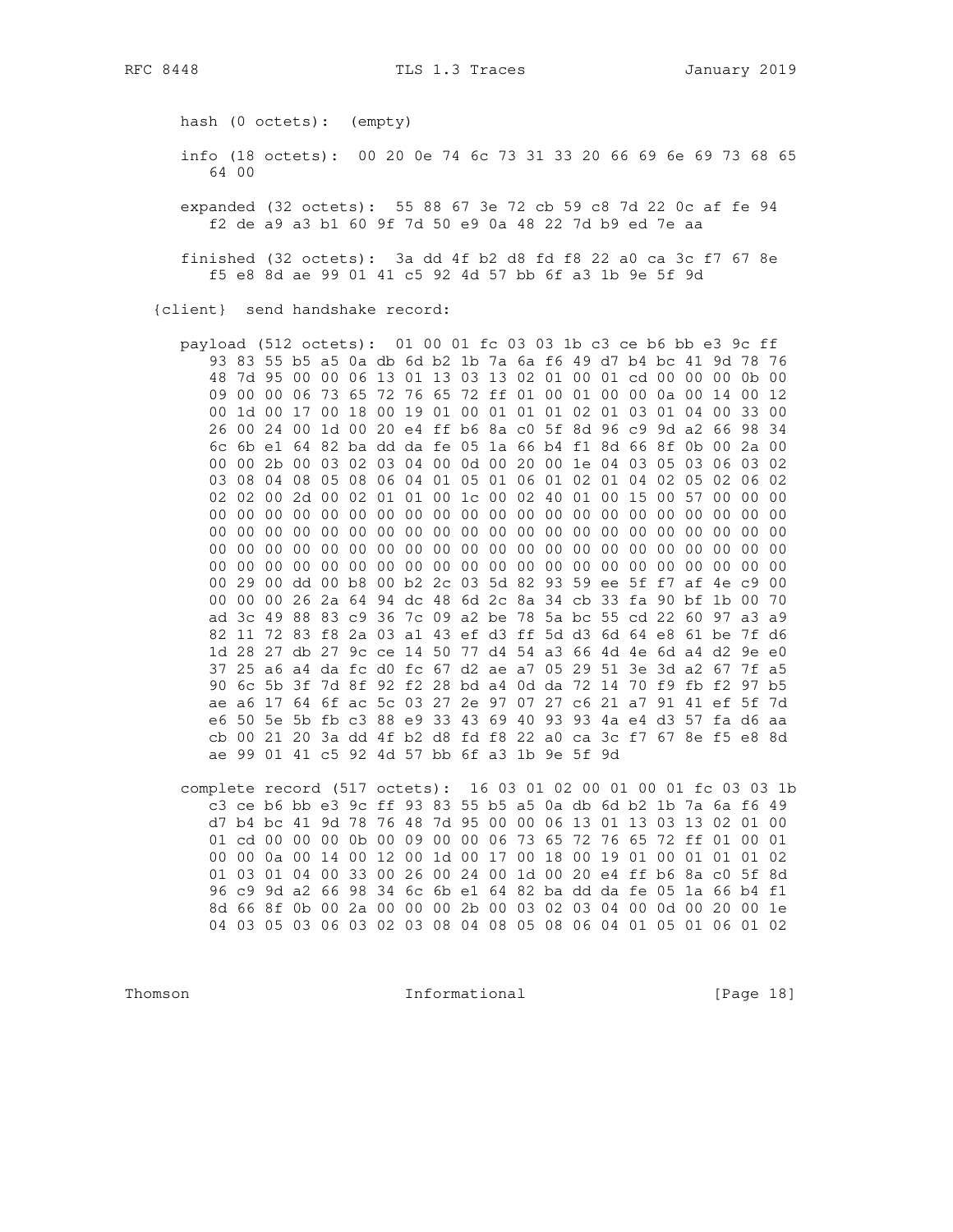RFC 8448

01 04 02 05 02 06 02 02 02 00 2d 00 02 01 01 00 1c 00 02 40 01 00 00 00 00 00 00 00 00 29 00 dd 00 b8 00 b2 2c 03 5d 82 93 59 ee 5f f7 af 4e c9 00 00 00 00 26 2a 64 94 dc 48 6d 2c 8a 34 cb 33 fa 90 bf 1b 00 70 ad 3c 49 88 83 c9 36 7c 09 a2 be 78 5a bc 55 cd 22 60 97 a3 a9 82 11 72 83 f8 2a 03 a1 43 ef d3 ff 5d d3 6d 64 e8 61 be 7f d6 1d 28 27 db 27 9c ce 14 50 77 d4 54 a3 66 4d 4e 6d a4 d2 9e e0 37 25 a6 a4 da fc d0 fc 67 d2 ae a7 05 29 51 3e 3d a2 67 7f a5 90 6c 5b 3f 7d 8f 92 f2 28 bd a4 0d da 72 14 70 f9 fb f2 97 b5 ae a6 17 64 6f ac 5c 03 27 2e 97 07 27 c6 21 a7 91 41 ef 5f 7d e6 50 5e 5b fb c3 88 e9 33 43 69 40 93 93 4a e4 d3 57 fa d6 aa cb 00 21 20 3a dd 4f b2 d8 fd f8 22 a0 ca 3c f7 67 8e f5 e8 8d ae 99 01 41 c5 92 4d 57 bb 6f a3 1b 9e 5f 9d

{client} derive secret "tls13 c e traffic":

PRK (32 octets): 9b 21 88 e9 b2 fc 6d 64 d7 1d c3 29 90 0e 20 bb 41 91 50 00 f6 78 aa 83 9c bb 79 7c b7 d8 33 2c

- hash (32 octets): 08 ad 0f a0 5d 7c 72 33 b1 77 5b a2 ff 9f 4c 5b 8b 59 27 6b 7f 22 7f 13 a9 76 24 5f 5d 96 09 13
- info (53 octets): 00 20 11 74 6c 73 31 33 20 63 20 65 20 74 72 61 66 66 69 63 20 08 ad 0f a0 5d 7c 72 33 b1 77 5b a2 ff 9f 4c 5b 8b 59 27 6b 7f 22 7f 13 a9 76 24 5f 5d 96 09 13
- expanded (32 octets): 3f bb e6 a6 0d eb 66 c3 0a 32 79 5a ba 0e ff 7e aa 10 10 55 86 e7 be 5c 09 67 8d 63 b6 ca ab 62

{client} derive secret "tls13 e exp master":

- PRK (32 octets): 9b 21 88 e9 b2 fc 6d 64 d7 1d c3 29 90 0e 20 bb 41 91 50 00 f6 78 aa 83 9c bb 79 7c b7 d8 33 2c
- hash (32 octets): 08 ad 0f a0 5d 7c 72 33 b1 77 5b a2 ff 9f 4c 5b 8b 59 27 6b 7f 22 7f 13 a9 76 24 5f 5d 96 09 13
- info (54 octets): 00 20 12 74 6c 73 31 33 20 65 20 65 78 70 20 6d 61 73 74 65 72 20 08 ad 0f a0 5d 7c 72 33 b1 77 5b a2 ff 9f 4c 5b 8b 59 27 6b 7f 22 7f 13 a9 76 24 5f 5d 96 09 13
- expanded (32 octets): b2 02 68 66 61 09 37 d7 42 3e 5b e9 08 62 cc f2 4c 0e 60 91 18 6d 34 f8 12 08 9f f5 be 2e f7 df

Thomson

Informational

[Page 19]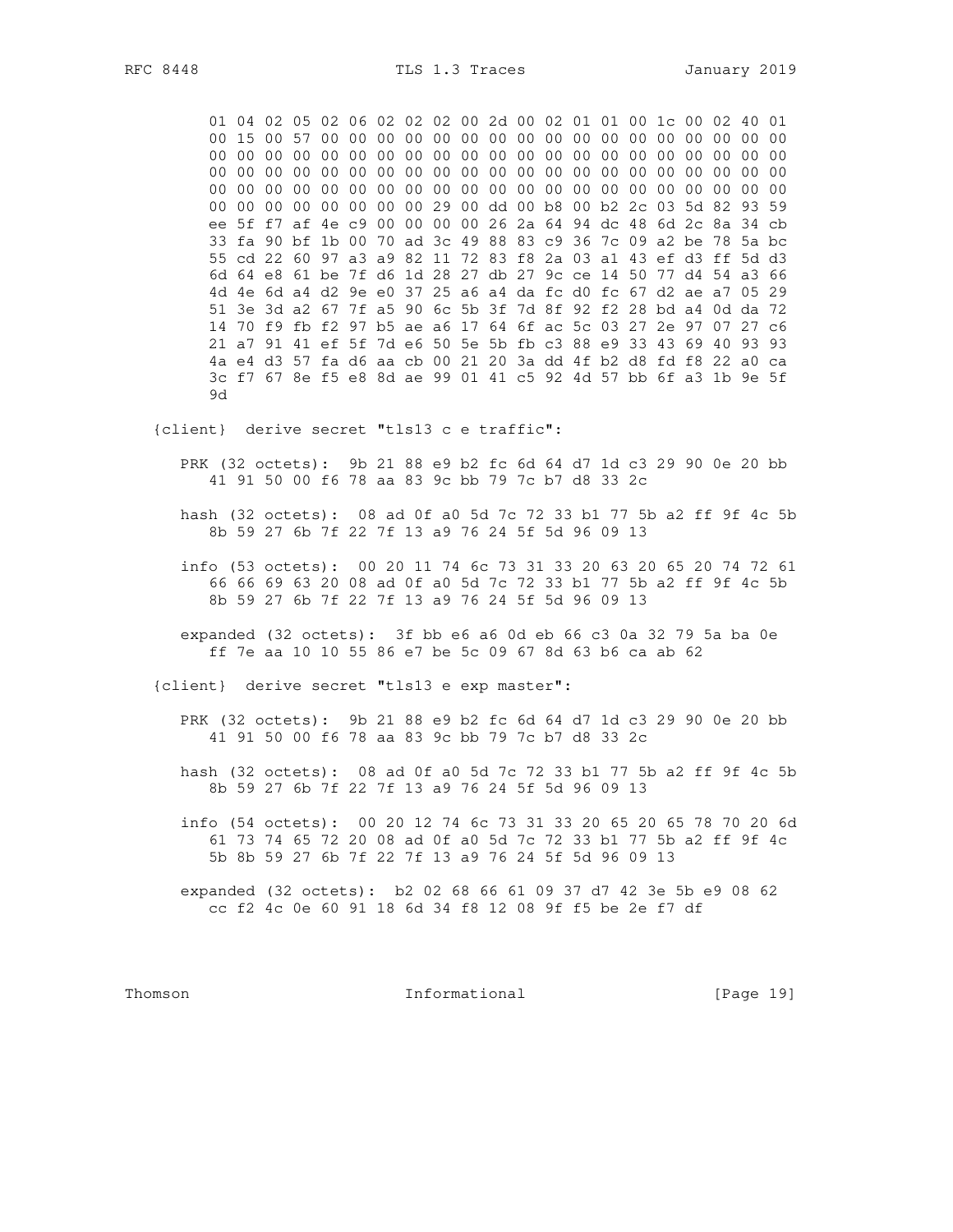RFC 8448 TLS 1.3 Traces January 2019

 {client} derive write traffic keys for early application data: PRK (32 octets): 3f bb e6 a6 0d eb 66 c3 0a 32 79 5a ba 0e ff 7e aa 10 10 55 86 e7 be 5c 09 67 8d 63 b6 ca ab 62 key info (13 octets): 00 10 09 74 6c 73 31 33 20 6b 65 79 00 key expanded (16 octets): 92 02 05 a5 b7 bf 21 15 e6 fc 5c 29 42 83 4f 54 iv info (12 octets): 00 0c 08 74 6c 73 31 33 20 69 76 00 iv expanded (12 octets): 6d 47 5f 09 93 c8 e5 64 61 0d b2 b9 {client} send application\_data record: payload (6 octets): 41 42 43 44 45 46 complete record (28 octets): 17 03 03 00 17 ab 1d f4 20 e7 5c 45 7a 7c c5 d2 84 4f 76 d5 ae e4 b4 ed bf 04 9b e0 {server} extract secret "early" (same as client early secret) {server} calculate PSK binder (same as client): {server} create an ephemeral x25519 key pair: private key (32 octets): de 5b 44 76 e7 b4 90 b2 65 2d 33 8a cb f2 94 80 66 f2 55 f9 44 0e 23 b9 8f c6 98 35 29 8d c1 07 public key (32 octets): 12 17 61 ee 42 c3 33 e1 b9 e7 7b 60 dd 57 c2 05 3c d9 45 12 ab 47 f1 15 e8 6e ff 50 94 2c ea 31 {server} derive secret "tls13 c e traffic" (same as client) {server} derive secret "tls13 e exp master" (same as client) {server} construct a ServerHello handshake message: ServerHello (96 octets): 02 00 00 5c 03 03 3c cf d2 de c8 90 22 27 63 47 2a e8 13 67 77 c9 d7 35 87 77 bb 66 e9 1e a5 12 24 95 f5 59 ea 2d 00 13 01 00 00 34 00 29 00 02 00 00 00 33 00 24 00 1d 00 20 12 17 61 ee 42 c3 33 e1 b9 e7 7b 60 dd 57 c2 05 3c d9 45 12 ab 47 f1 15 e8 6e ff 50 94 2c ea 31 00 2b 00 02 03 04

Thomson **Informational Informational** [Page 20]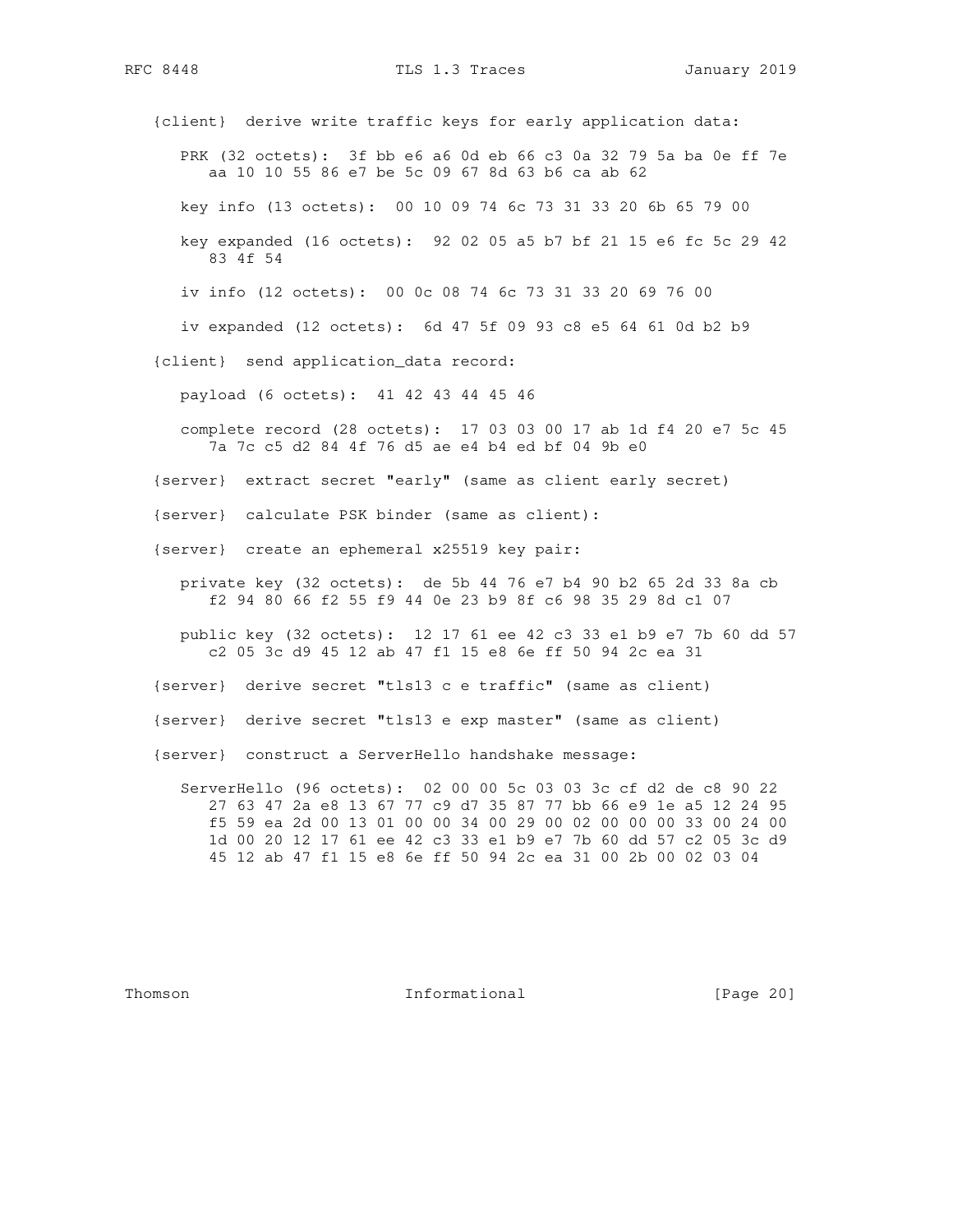RFC 8448 TLS 1.3 Traces January 2019

{server} derive secret for handshake "tls13 derived":

- PRK (32 octets): 9b 21 88 e9 b2 fc 6d 64 d7 1d c3 29 90 0e 20 bb 41 91 50 00 f6 78 aa 83 9c bb 79 7c b7 d8 33 2c
- hash (32 octets): e3 b0 c4 42 98 fc 1c 14 9a fb f4 c8 99 6f b9 24 27 ae 41 e4 64 9b 93 4c a4 95 99 1b 78 52 b8 55
- info (49 octets): 00 20 0d 74 6c 73 31 33 20 64 65 72 69 76 65 64 20 e3 b0 c4 42 98 fc 1c 14 9a fb f4 c8 99 6f b9 24 27 ae 41 e4 64 9b 93 4c a4 95 99 1b 78 52 b8 55
- expanded (32 octets): 5f 17 90 bb d8 2c 5e 7d 37 6e d2 e1 e5 2f 8e 60 38 c9 34 6d b6 1b 43 be 9a 52 f7 7e f3 99 8e 80
- {server} extract secret "handshake":
	- salt (32 octets): 5f 17 90 bb d8 2c 5e 7d 37 6e d2 e1 e5 2f 8e 60 38 c9 34 6d b6 1b 43 be 9a 52 f7 7e f3 99 8e 80
	- IKM (32 octets): f4 41 94 75 6f f9 ec 9d 25 18 06 35 d6 6e a6 82 4c 6a b3 bf 17 99 77 be 37 f7 23 57 0e 7c cb 2e
	- secret (32 octets): 00 5c b1 12 fd 8e b4 cc c6 23 bb 88 a0 7c 64 b3 ed e1 60 53 63 fc 7d 0d f8 c7 ce 4f f0 fb 4a e6
- {server} derive secret "tls13 c hs traffic":
	- PRK (32 octets): 00 5c b1 12 fd 8e b4 cc c6 23 bb 88 a0 7c 64 b3 ed e1 60 53 63 fc 7d 0d f8 c7 ce 4f f0 fb 4a e6
	- hash (32 octets): f7 36 cb 34 fe 25 e7 01 55 1b ee 6f d2 4c 1c c7 10 2a 7d af 94 05 cb 15 d9 7a af e1 6f 75 7d 03
	- info (54 octets): 00 20 12 74 6c 73 31 33 20 63 20 68 73 20 74 72 61 66 66 69 63 20 f7 36 cb 34 fe 25 e7 01 55 1b ee 6f d2 4c 1c c7 10 2a 7d af 94 05 cb 15 d9 7a af e1 6f 75 7d 03
	- expanded (32 octets): 2f aa c0 8f 85 1d 35 fe a3 60 4f cb 4d e8 2d c6 2c 9b 16 4a 70 97 4d 04 62 e2 7f 1a b2 78 70 0f
- {server} derive secret "tls13 s hs traffic":
	- PRK (32 octets): 00 5c b1 12 fd 8e b4 cc c6 23 bb 88 a0 7c 64 b3 ed e1 60 53 63 fc 7d 0d f8 c7 ce 4f f0 fb 4a e6
	- hash (32 octets): f7 36 cb 34 fe 25 e7 01 55 1b ee 6f d2 4c 1c c7 10 2a 7d af 94 05 cb 15 d9 7a af e1 6f 75 7d 03

Thomson **Informational Informational** [Page 21]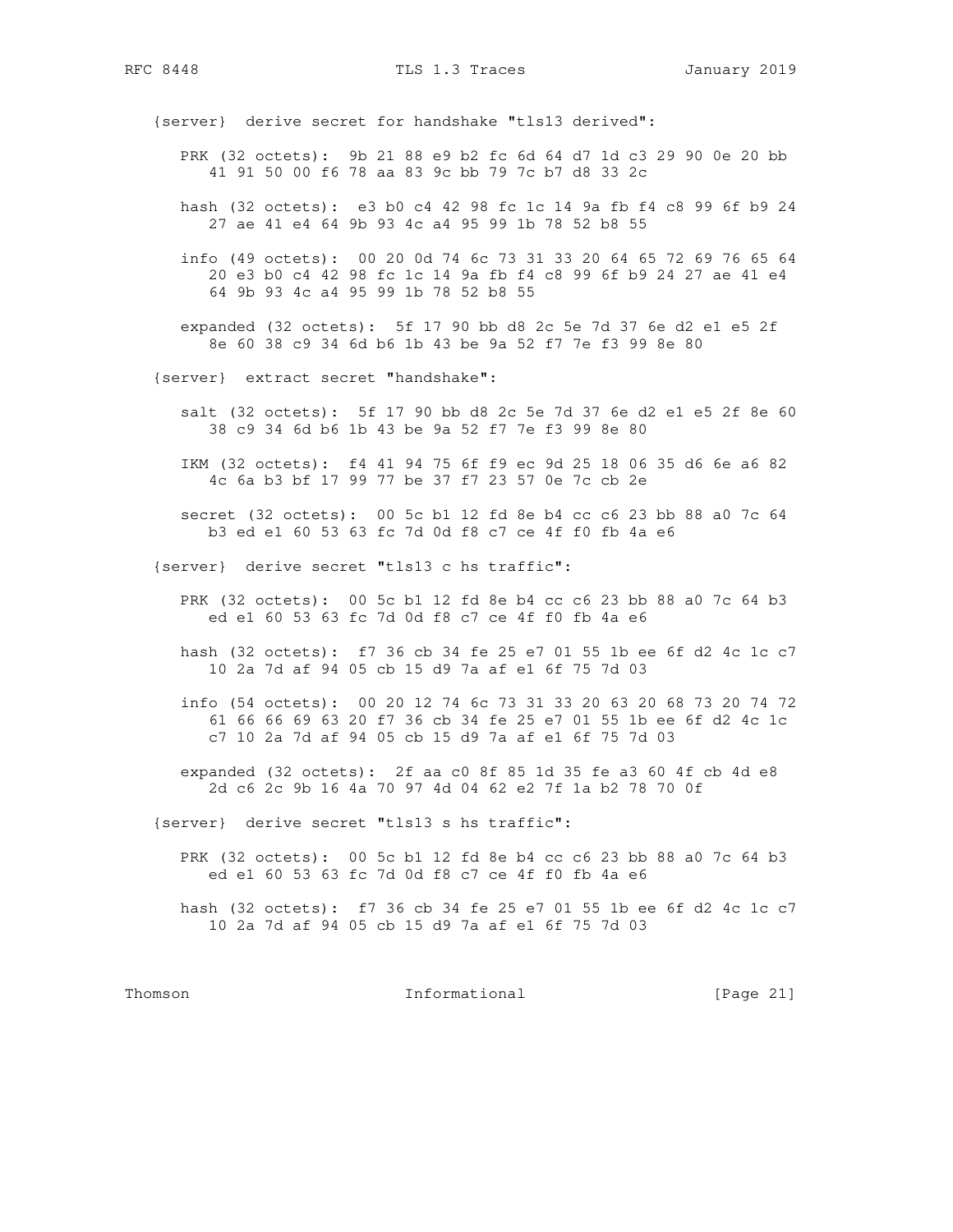- info (54 octets): 00 20 12 74 6c 73 31 33 20 73 20 68 73 20 74 72 61 66 66 69 63 20 f7 36 cb 34 fe 25 e7 01 55 1b ee 6f d2 4c 1c c7 10 2a 7d af 94 05 cb 15 d9 7a af e1 6f 75 7d 03
- expanded (32 octets): fe 92 7a e2 71 31 2e 8b f0 27 5b 58 1c 54 ee f0 20 45 0d c4 ec ff aa 05 a1 a3 5d 27 51 8e 78 03
- {server} derive secret for master "tls13 derived":
	- PRK (32 octets): 00 5c b1 12 fd 8e b4 cc c6 23 bb 88 a0 7c 64 b3 ed e1 60 53 63 fc 7d 0d f8 c7 ce 4f f0 fb 4a e6
	- hash (32 octets): e3 b0 c4 42 98 fc 1c 14 9a fb f4 c8 99 6f b9 24 27 ae 41 e4 64 9b 93 4c a4 95 99 1b 78 52 b8 55
	- info (49 octets): 00 20 0d 74 6c 73 31 33 20 64 65 72 69 76 65 64 20 e3 b0 c4 42 98 fc 1c 14 9a fb f4 c8 99 6f b9 24 27 ae 41 e4 64 9b 93 4c a4 95 99 1b 78 52 b8 55
	- expanded (32 octets): e2 f1 60 30 25 1d f0 87 4b a1 9b 9a ba 25 76 10 bc 6d 53 1c 1d d2 06 df 0c a6 e8 4a e2 a2 67 42

{server} extract secret "master":

- salt (32 octets): e2 f1 60 30 25 1d f0 87 4b a1 9b 9a ba 25 76 10 bc 6d 53 1c 1d d2 06 df 0c a6 e8 4a e2 a2 67 42
- IKM (32 octets): 00 00 00 00 00 00 00 00 00 00 00 00 00 00 00 00 00 00 00 00 00 00 00 00 00 00 00 00 00 00 00 00
- secret (32 octets): e2 d3 2d 4e d6 6d d3 78 97 a0 e8 0c 84 10 75 03 ce 58 bf 8a ad 4c b5 5a 50 02 d7 7e cb 89 0e ce

{server} send handshake record:

 payload (96 octets): 02 00 00 5c 03 03 3c cf d2 de c8 90 22 27 63 47 2a e8 13 67 77 c9 d7 35 87 77 bb 66 e9 1e a5 12 24 95 f5 59 ea 2d 00 13 01 00 00 34 00 29 00 02 00 00 00 33 00 24 00 1d 00 20 12 17 61 ee 42 c3 33 e1 b9 e7 7b 60 dd 57 c2 05 3c d9 45 12 ab 47 f1 15 e8 6e ff 50 94 2c ea 31 00 2b 00 02 03 04

 complete record (101 octets): 16 03 03 00 60 02 00 00 5c 03 03 3c cf d2 de c8 90 22 27 63 47 2a e8 13 67 77 c9 d7 35 87 77 bb 66 e9 1e a5 12 24 95 f5 59 ea 2d 00 13 01 00 00 34 00 29 00 02 00 00 00 33 00 24 00 1d 00 20 12 17 61 ee 42 c3 33 e1 b9 e7 7b 60 dd 57 c2 05 3c d9 45 12 ab 47 f1 15 e8 6e ff 50 94 2c ea 31 00 2b 00 02 03 04

Thomson **Informational Informational** [Page 22]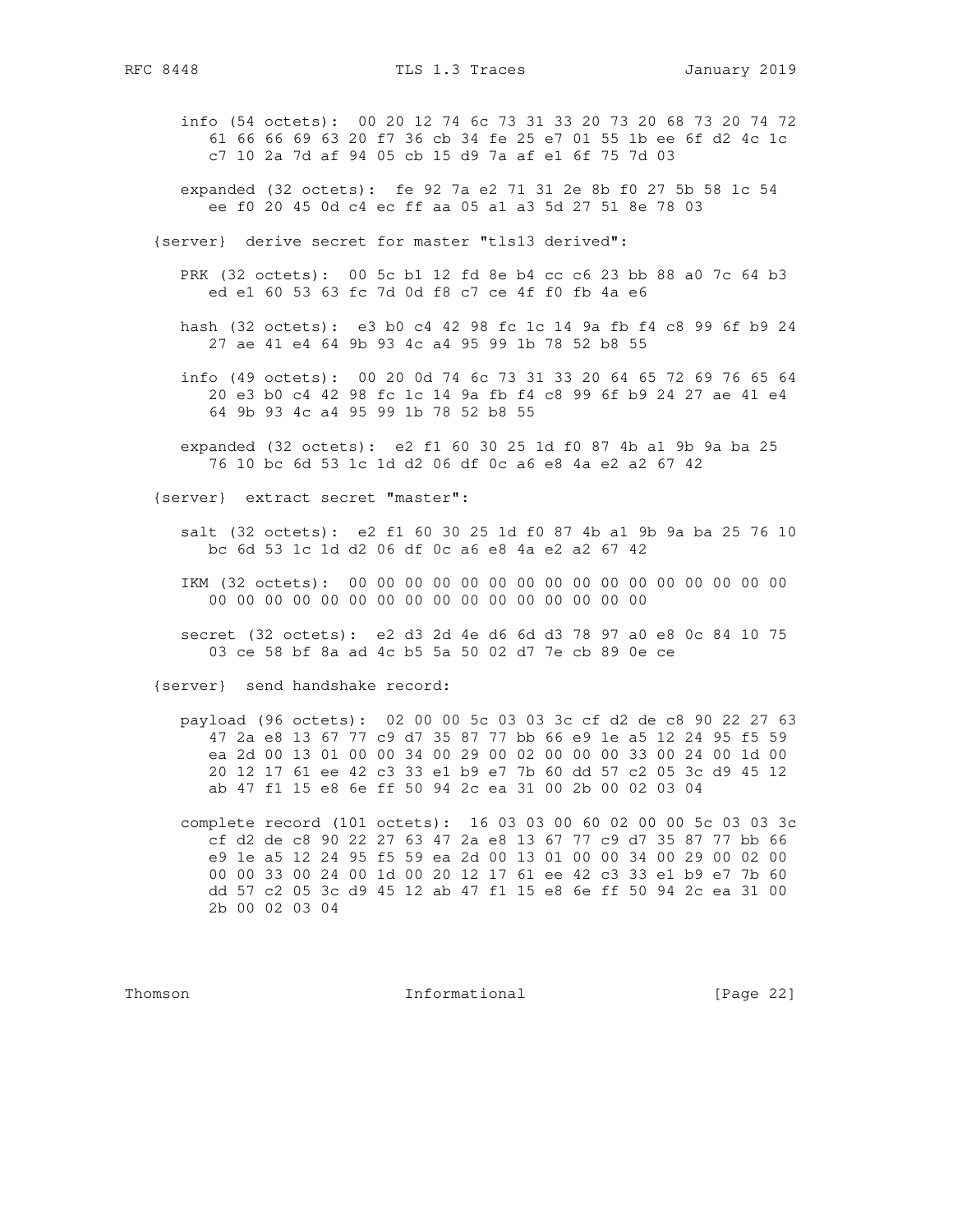RFC 8448 TLS 1.3 Traces January 2019

 {server} derive write traffic keys for handshake data: PRK (32 octets): fe 92 7a e2 71 31 2e 8b f0 27 5b 58 1c 54 ee f0 20 45 0d c4 ec ff aa 05 a1 a3 5d 27 51 8e 78 03 key info (13 octets): 00 10 09 74 6c 73 31 33 20 6b 65 79 00 key expanded (16 octets): 27 c6 bd c0 a3 dc ea 39 a4 73 26 d7 9b c9 e4 ee iv info (12 octets): 00 0c 08 74 6c 73 31 33 20 69 76 00 iv expanded (12 octets): 95 69 ec dd 4d 05 36 70 5e 9e f7 25 {server} construct an EncryptedExtensions handshake message: EncryptedExtensions (44 octets): 08 00 00 28 00 26 00 0a 00 14 00 12 00 1d 00 17 00 18 00 19 01 00 01 01 01 02 01 03 01 04 00 1c 00 02 40 01 00 00 00 00 00 2a 00 00 {server} calculate finished "tls13 finished": PRK (32 octets): fe 92 7a e2 71 31 2e 8b f0 27 5b 58 1c 54 ee f0 20 45 0d c4 ec ff aa 05 a1 a3 5d 27 51 8e 78 03 hash (0 octets): (empty) info (18 octets): 00 20 0e 74 6c 73 31 33 20 66 69 6e 69 73 68 65 64 00 expanded (32 octets): 4b b7 4c ae 7a 5d c8 91 46 04 c0 bf be 2f 0c 06 23 96 88 39 22 be c8 a1 5e 2a 9b 53 2a 5d 39 2c finished (32 octets): 48 d3 e0 e1 b3 d9 07 c6 ac ff 14 5e 16 09 03 88 c7 7b 05 c0 50 b6 34 ab 1a 88 bb d0 dd 1a 34 b2 {server} construct a Finished handshake message: Finished (36 octets): 14 00 00 20 48 d3 e0 e1 b3 d9 07 c6 ac ff 14 5e 16 09 03 88 c7 7b 05 c0 50 b6 34 ab 1a 88 bb d0 dd 1a 34 b2

Thomson **Informational Informational** [Page 23]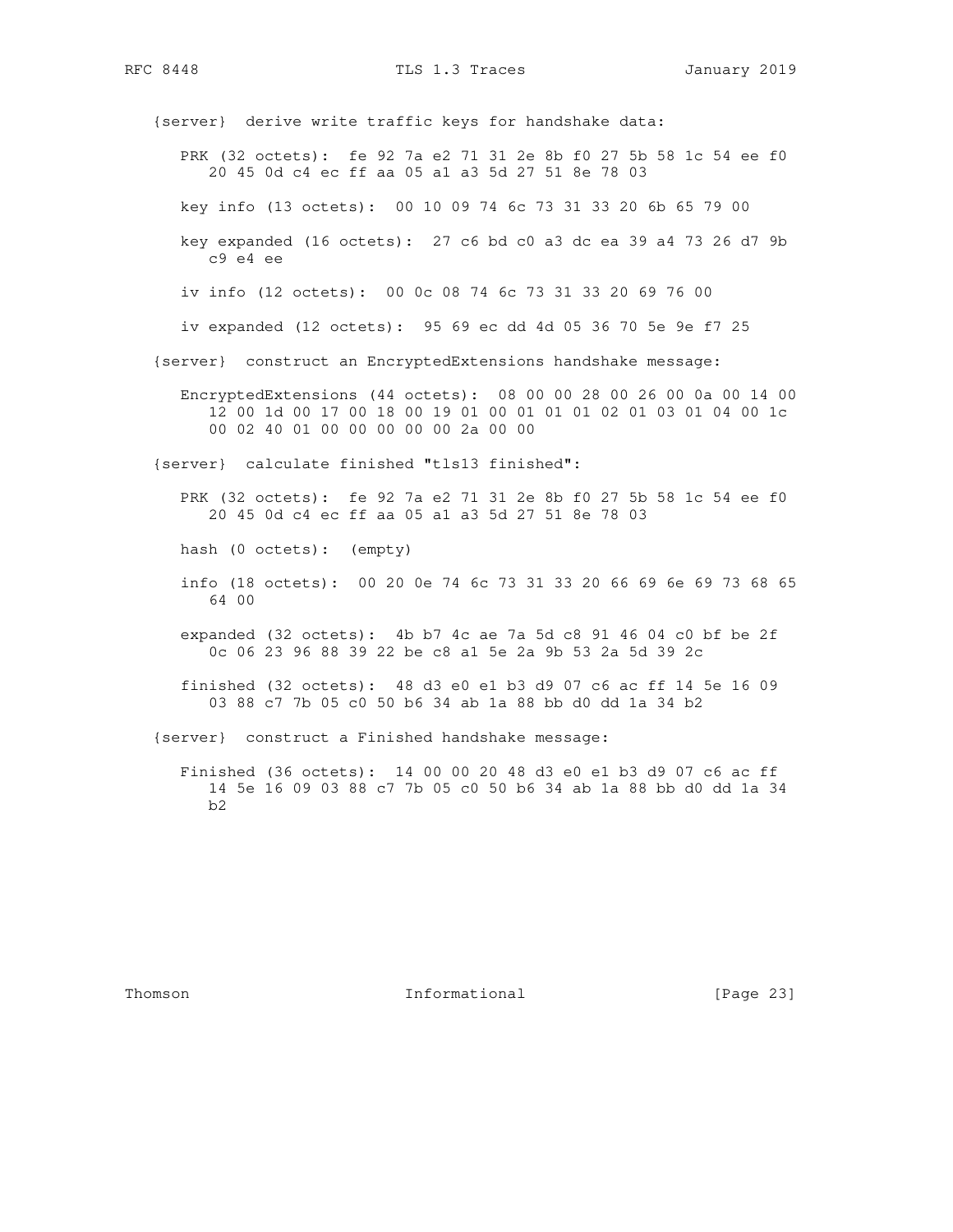{server} send handshake record:

- payload (80 octets): 08 00 00 28 00 26 00 0a 00 14 00 12 00 1d 00 17 00 18 00 19 01 00 01 01 01 02 01 03 01 04 00 1c 00 02 40 01 00 00 00 00 00 2a 00 00 14 00 00 20 48 d3 e0 e1 b3 d9 07 c6 ac ff 14 5e 16 09 03 88 c7 7b 05 c0 50 b6 34 ab 1a 88 bb d0 dd 1a 34 b2
- complete record (102 octets): 17 03 03 00 61 dc 48 23 7b 4b 87 9f 50 d0 d4 d2 62 ea 8b 47 16 eb 40 dd c1 eb 95 7e 11 12 6e 8a 71 49 c2 d0 12 d3 7a 71 15 95 7e 64 ce 30 00 8b 9e 03 23 f2 c0 5a 9c 1c 77 b4 f3 78 49 a6 95 ab 25 50 60 a3 3f ee 77 0c a9 5c b8 48 6b fd 08 43 b8 70 24 86 5c a3 5c c4 1c 4e 51 5c 64 dc b1 36 9f 98 63 5b c7 a5
- {server} derive secret "tls13 c ap traffic":
	- PRK (32 octets): e2 d3 2d 4e d6 6d d3 78 97 a0 e8 0c 84 10 75 03 ce 58 bf 8a ad 4c b5 5a 50 02 d7 7e cb 89 0e ce
	- hash (32 octets): b0 ae ff c4 6a 2c fe 33 11 4e 6f d7 d5 1f 9f 04 b1 ca 3c 49 7d ab 08 93 4a 77 4a 9d 9a d7 db f3
	- info (54 octets): 00 20 12 74 6c 73 31 33 20 63 20 61 70 20 74 72 61 66 66 69 63 20 b0 ae ff c4 6a 2c fe 33 11 4e 6f d7 d5 1f 9f 04 b1 ca 3c 49 7d ab 08 93 4a 77 4a 9d 9a d7 db f3
	- expanded (32 octets): 2a bb f2 b8 e3 81 d2 3d be be 1d d2 a7 d1 6a 8b f4 84 cb 49 50 d2 3f b7 fb 7f a8 54 70 62 d9 a1

{server} derive secret "tls13 s ap traffic":

- PRK (32 octets): e2 d3 2d 4e d6 6d d3 78 97 a0 e8 0c 84 10 75 03 ce 58 bf 8a ad 4c b5 5a 50 02 d7 7e cb 89 0e ce
- hash (32 octets): b0 ae ff c4 6a 2c fe 33 11 4e 6f d7 d5 1f 9f 04 b1 ca 3c 49 7d ab 08 93 4a 77 4a 9d 9a d7 db f3
- info (54 octets): 00 20 12 74 6c 73 31 33 20 73 20 61 70 20 74 72 61 66 66 69 63 20 b0 ae ff c4 6a 2c fe 33 11 4e 6f d7 d5 1f 9f 04 b1 ca 3c 49 7d ab 08 93 4a 77 4a 9d 9a d7 db f3
- expanded (32 octets): cc 21 f1 bf 8f eb 7d d5 fa 50 5b d9 c4 b4 68 a9 98 4d 55 4a 99 3d c4 9e 6d 28 55 98 fb 67 26 91

Thomson **Informational Informational** [Page 24]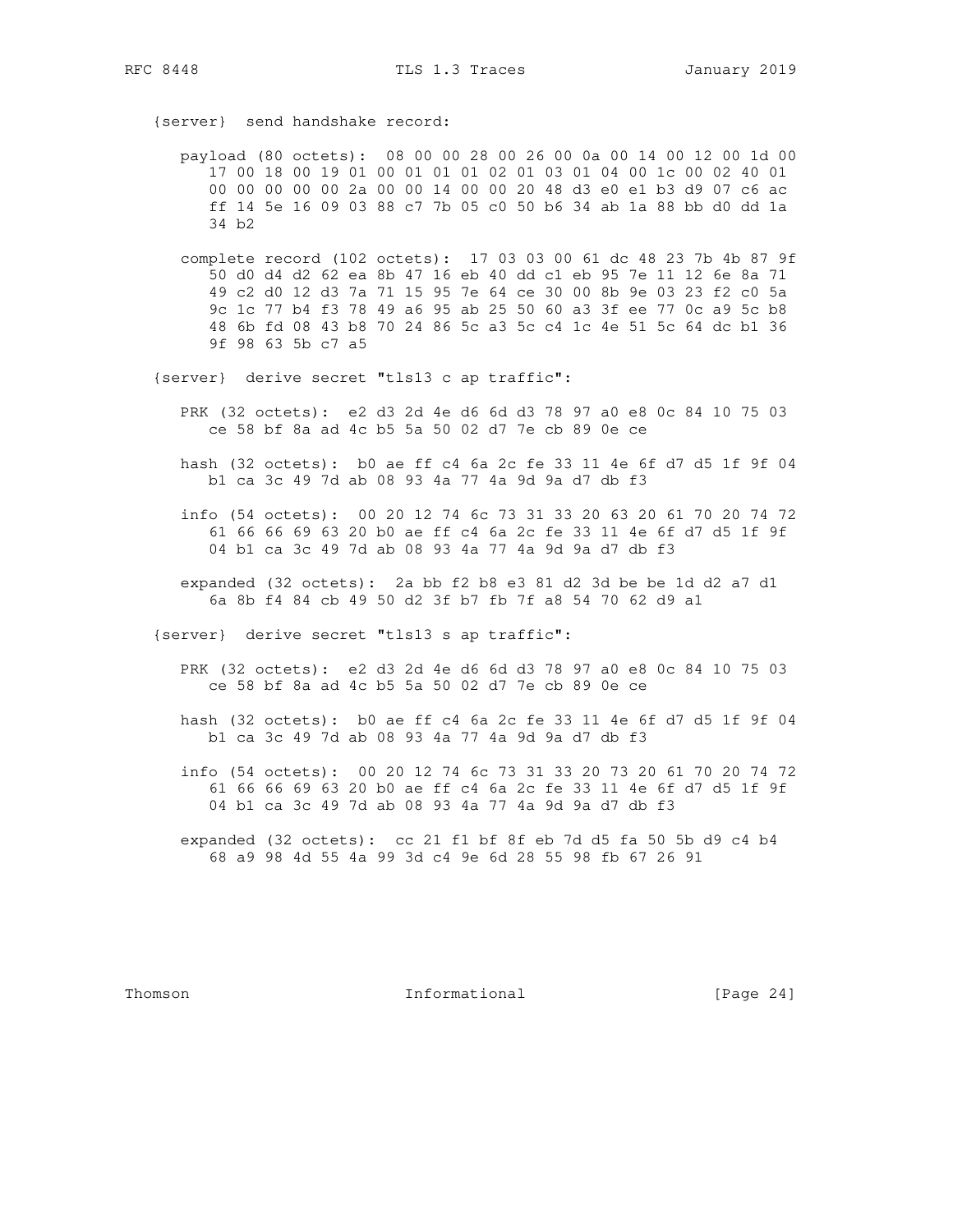RFC 8448 TLS 1.3 Traces January 2019

{server} derive secret "tls13 exp master":

- PRK (32 octets): e2 d3 2d 4e d6 6d d3 78 97 a0 e8 0c 84 10 75 03 ce 58 bf 8a ad 4c b5 5a 50 02 d7 7e cb 89 0e ce
- hash (32 octets): b0 ae ff c4 6a 2c fe 33 11 4e 6f d7 d5 1f 9f 04 b1 ca 3c 49 7d ab 08 93 4a 77 4a 9d 9a d7 db f3
- info (52 octets): 00 20 10 74 6c 73 31 33 20 65 78 70 20 6d 61 73 74 65 72 20 b0 ae ff c4 6a 2c fe 33 11 4e 6f d7 d5 1f 9f 04 b1 ca 3c 49 7d ab 08 93 4a 77 4a 9d 9a d7 db f3
- expanded (32 octets): 3f d9 3d 4f fd dc 98 e6 4b 14 dd 10 7a ed f8 ee 4a dd 23 f4 51 0f 58 a4 59 2d 0b 20 1b ee 56 b4
- {server} derive write traffic keys for application data:
	- PRK (32 octets): cc 21 f1 bf 8f eb 7d d5 fa 50 5b d9 c4 b4 68 a9 98 4d 55 4a 99 3d c4 9e 6d 28 55 98 fb 67 26 91
	- key info (13 octets): 00 10 09 74 6c 73 31 33 20 6b 65 79 00
	- key expanded (16 octets): e8 57 c6 90 a3 4c 5a 91 29 d8 33 61 96 84 f9 5e
	- iv info (12 octets): 00 0c 08 74 6c 73 31 33 20 69 76 00
	- iv expanded (12 octets): 06 85 d6 b5 61 aa b9 ef 10 13 fa f9
- {server} derive read traffic keys for early application data (same as client early application data write traffic keys)

{client} derive secret for handshake "tls13 derived":

- PRK (32 octets): 9b 21 88 e9 b2 fc 6d 64 d7 1d c3 29 90 0e 20 bb 41 91 50 00 f6 78 aa 83 9c bb 79 7c b7 d8 33 2c
- hash (32 octets): e3 b0 c4 42 98 fc 1c 14 9a fb f4 c8 99 6f b9 24 27 ae 41 e4 64 9b 93 4c a4 95 99 1b 78 52 b8 55
- info (49 octets): 00 20 0d 74 6c 73 31 33 20 64 65 72 69 76 65 64 20 e3 b0 c4 42 98 fc 1c 14 9a fb f4 c8 99 6f b9 24 27 ae 41 e4 64 9b 93 4c a4 95 99 1b 78 52 b8 55
- expanded (32 octets): 5f 17 90 bb d8 2c 5e 7d 37 6e d2 e1 e5 2f 8e 60 38 c9 34 6d b6 1b 43 be 9a 52 f7 7e f3 99 8e 80

Thomson **Informational Informational** [Page 25]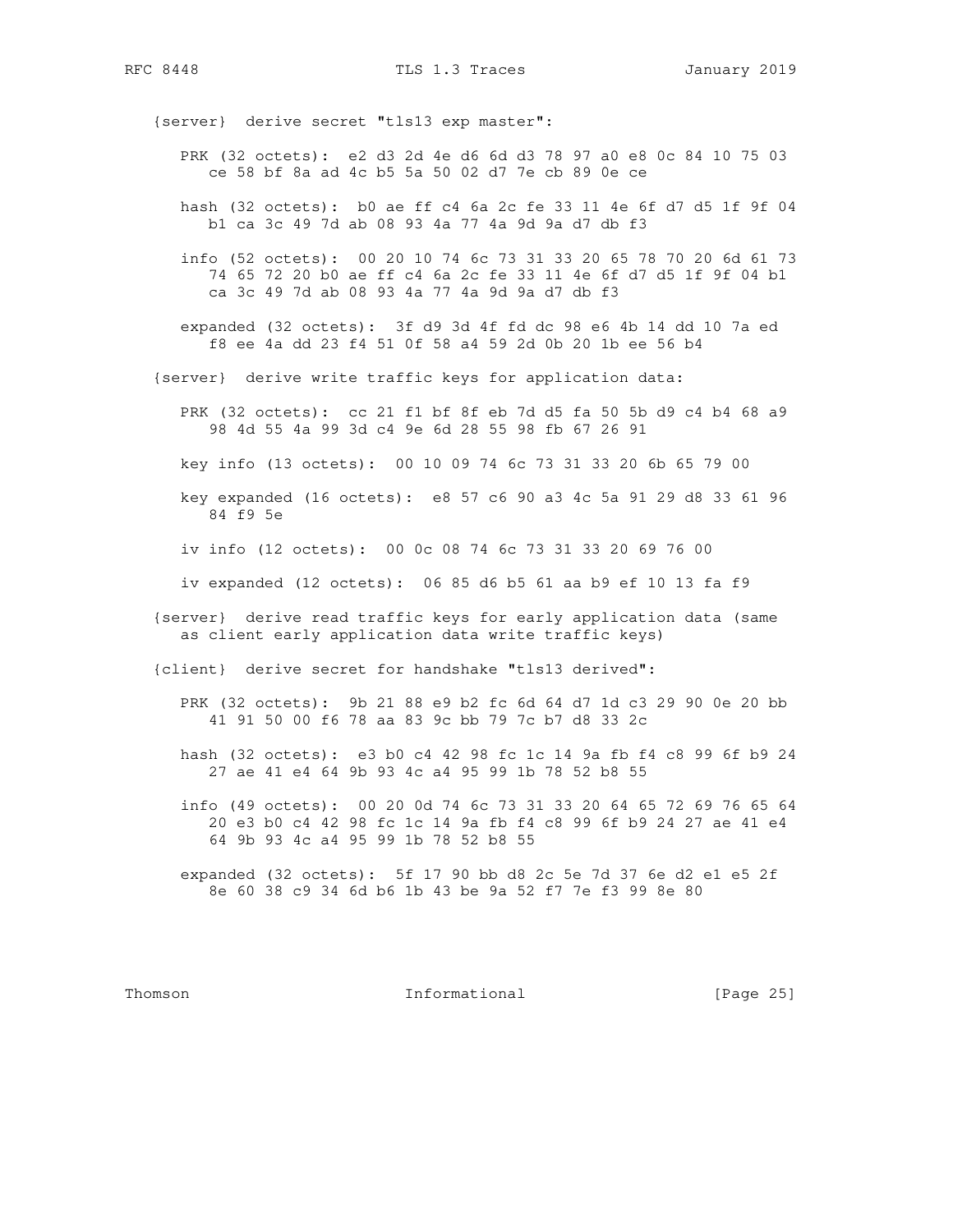RFC 8448 TLS 1.3 Traces January 2019

 {client} extract secret "handshake" (same as server handshake secret) {client} derive secret "tls13 c hs traffic" (same as server) {client} derive secret "tls13 s hs traffic" (same as server) {client} derive secret for master "tls13 derived" (same as server) {client} extract secret "master" (same as server master secret) {client} derive read traffic keys for handshake data (same as server handshake data write traffic keys) {client} calculate finished "tls13 finished" (same as server) {client} derive secret "tls13 c ap traffic" (same as server) {client} derive secret "tls13 s ap traffic" (same as server) {client} derive secret "tls13 exp master" (same as server) {client} construct an EndOfEarlyData handshake message: EndOfEarlyData (4 octets): 05 00 00 00 {client} send handshake record: payload (4 octets): 05 00 00 00 complete record (26 octets): 17 03 03 00 15 ac a6 fc 94 48 41 29 8d f9 95 93 72 5f 9b f9 75 44 29 b1 2f 09 {client} derive write traffic keys for handshake data: PRK (32 octets): 2f aa c0 8f 85 1d 35 fe a3 60 4f cb 4d e8 2d c6 2c 9b 16 4a 70 97 4d 04 62 e2 7f 1a b2 78 70 0f key info (13 octets): 00 10 09 74 6c 73 31 33 20 6b 65 79 00 key expanded (16 octets): b1 53 08 06 f4 ad fe ac 83 f1 41 30 32 bb fa 82 iv info (12 octets): 00 0c 08 74 6c 73 31 33 20 69 76 00 iv expanded (12 octets): eb 50 c1 6b e7 65 4a bf 99 dd 06 d9

Thomson **Informational Informational** [Page 26]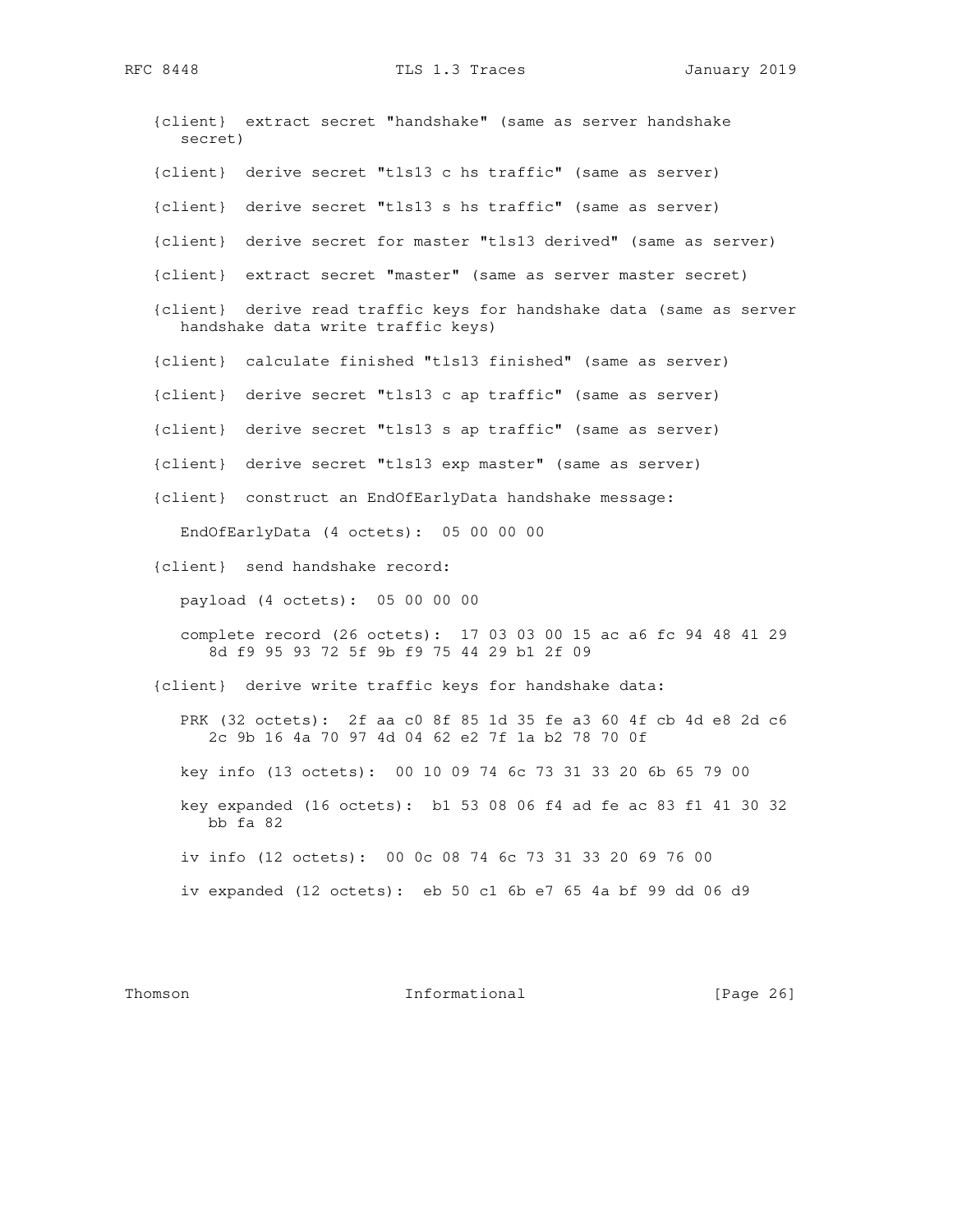{client} derive read traffic keys for application data (same as server application data write traffic keys) {client} calculate finished "tls13 finished": PRK (32 octets): 2f aa c0 8f 85 1d 35 fe a3 60 4f cb 4d e8 2d c6 2c 9b 16 4a 70 97 4d 04 62 e2 7f 1a b2 78 70 0f hash (0 octets): (empty) info (18 octets): 00 20 0e 74 6c 73 31 33 20 66 69 6e 69 73 68 65 64 00 expanded (32 octets): 5a ce 39 4c 26 98 0d 58 12 43 f6 27 d1 15 0a e2 7e 37 fa 52 36 4e 0a 7f 20 ac 68 6d 09 cd 0e 8e finished (32 octets): 72 30 a9 c9 52 c2 5c d6 13 8f c5 e6 62 83 08 c4 1c 53 35 dd 81 b9 f9 6b ce a5 0f d3 2b da 41 6d {client} construct a Finished handshake message: Finished (36 octets): 14 00 00 20 72 30 a9 c9 52 c2 5c d6 13 8f c5 e6 62 83 08 c4 1c 53 35 dd 81 b9 f9 6b ce a5 0f d3 2b da 41 6d {client} send handshake record: payload (36 octets): 14 00 00 20 72 30 a9 c9 52 c2 5c d6 13 8f c5 e6 62 83 08 c4 1c 53 35 dd 81 b9 f9 6b ce a5 0f d3 2b da 41 6d complete record (58 octets): 17 03 03 00 35 00 f8 b4 67 d1 4c f2 2a 4b 3f 0b 6a e0 d8 e6 cc 8d 08 e0 db 35 15 ef 5c 2b df 19 22 ea fb b7 00 09 96 47 16 d8 34 fb 70 c3 d2 a5 6c 5b 1f 5f 6b db a6 c3 33 cf {client} derive write traffic keys for application data: PRK (32 octets): 2a bb f2 b8 e3 81 d2 3d be be 1d d2 a7 d1 6a 8b f4 84 cb 49 50 d2 3f b7 fb 7f a8 54 70 62 d9 a1 key info (13 octets): 00 10 09 74 6c 73 31 33 20 6b 65 79 00 key expanded (16 octets): 3c f1 22 f3 01 c6 35 8c a7 98 95 53 25 0e fd 72 iv info (12 octets): 00 0c 08 74 6c 73 31 33 20 69 76 00 iv expanded (12 octets): ab 1a ec 26 aa 78 b8 fc 11 76 b9 ac

Thomson **Informational Informational** [Page 27]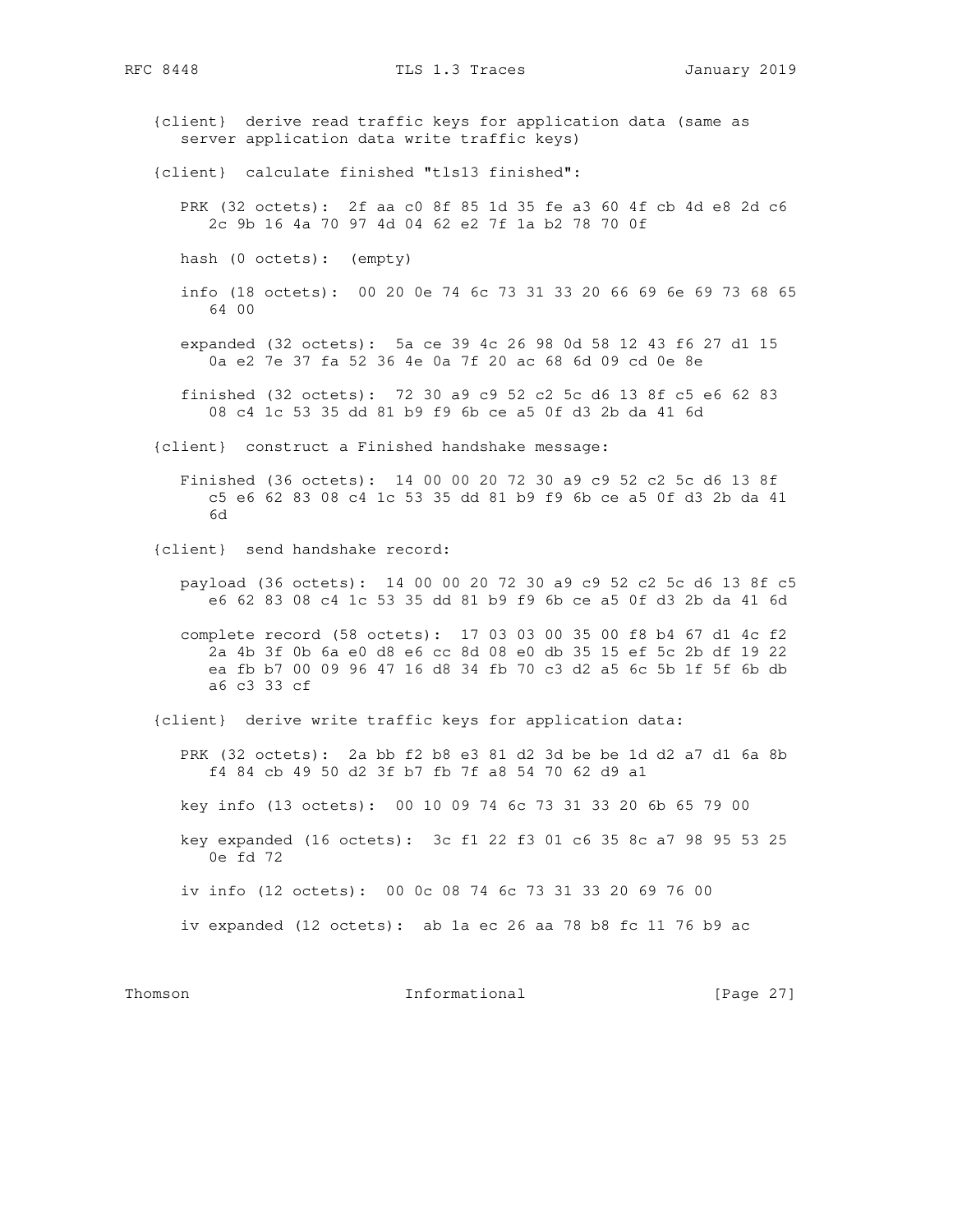{client} derive secret "tls13 res master":

- PRK (32 octets): e2 d3 2d 4e d6 6d d3 78 97 a0 e8 0c 84 10 75 03 ce 58 bf 8a ad 4c b5 5a 50 02 d7 7e cb 89 0e ce
- hash (32 octets): c3 c1 22 e0 bd 90 7a 4a 3f f6 11 2d 8f d5 3d bf 89 c7 73 d9 55 2e 8b 6b 9d 56 d3 61 b3 a9 7b f6
- info (52 octets): 00 20 10 74 6c 73 31 33 20 72 65 73 20 6d 61 73 74 65 72 20 c3 c1 22 e0 bd 90 7a 4a 3f f6 11 2d 8f d5 3d bf 89 c7 73 d9 55 2e 8b 6b 9d 56 d3 61 b3 a9 7b f6
- expanded (32 octets): 5e 95 bd f1 f8 90 05 ea 2e 9a a0 ba 85 e7 28 e3 c1 9c 5f e0 c6 99 e3 f5 be e5 9f ae bd 0b 54 06
- {server} derive read traffic keys for handshake data (same as client handshake data write traffic keys)
- {server} calculate finished "tls13 finished" (same as client)
- {server} derive read traffic keys for application data (same as client application data write traffic keys)
- {server} derive secret "tls13 res master" (same as client)
- {client} send application\_data record:
	- payload (50 octets): 00 01 02 03 04 05 06 07 08 09 0a 0b 0c 0d 0e 0f 10 11 12 13 14 15 16 17 18 19 1a 1b 1c 1d 1e 1f 20 21 22 23 24 25 26 27 28 29 2a 2b 2c 2d 2e 2f 30 31
	- complete record (72 octets): 17 03 03 00 43 b1 ce bc e2 42 aa 20 1b e9 ae 5e 1c b2 a9 aa 4b 33 d4 e8 66 af 1e db 06 89 19 23 77 41 aa 03 1d 7a 74 d4 91 c9 9b 9d 4e 23 2b 74 20 6b c6 fb aa 04 fe 78 be 44 a9 b4 f5 43 20 a1 7e b7 69 92 af ac 31 03

{server} send application\_data record:

- payload (50 octets): 00 01 02 03 04 05 06 07 08 09 0a 0b 0c 0d 0e 0f 10 11 12 13 14 15 16 17 18 19 1a 1b 1c 1d 1e 1f 20 21 22 23 24 25 26 27 28 29 2a 2b 2c 2d 2e 2f 30 31
- complete record (72 octets): 17 03 03 00 43 27 5e 9f 20 ac ff 57 bc 00 06 57 d3 86 7d f0 39 cc cf 79 04 78 84 cf 75 77 17 46 f7 40 b5 a8 3f 46 2a 09 54 c3 58 13 93 a2 03 a2 5a 7d d1 41 41 ef 1a 37 90 0c db 62 ff 62 de e1 ba 39 ab 25 90 cb f1 94

Thomson **Informational Informational** [Page 28]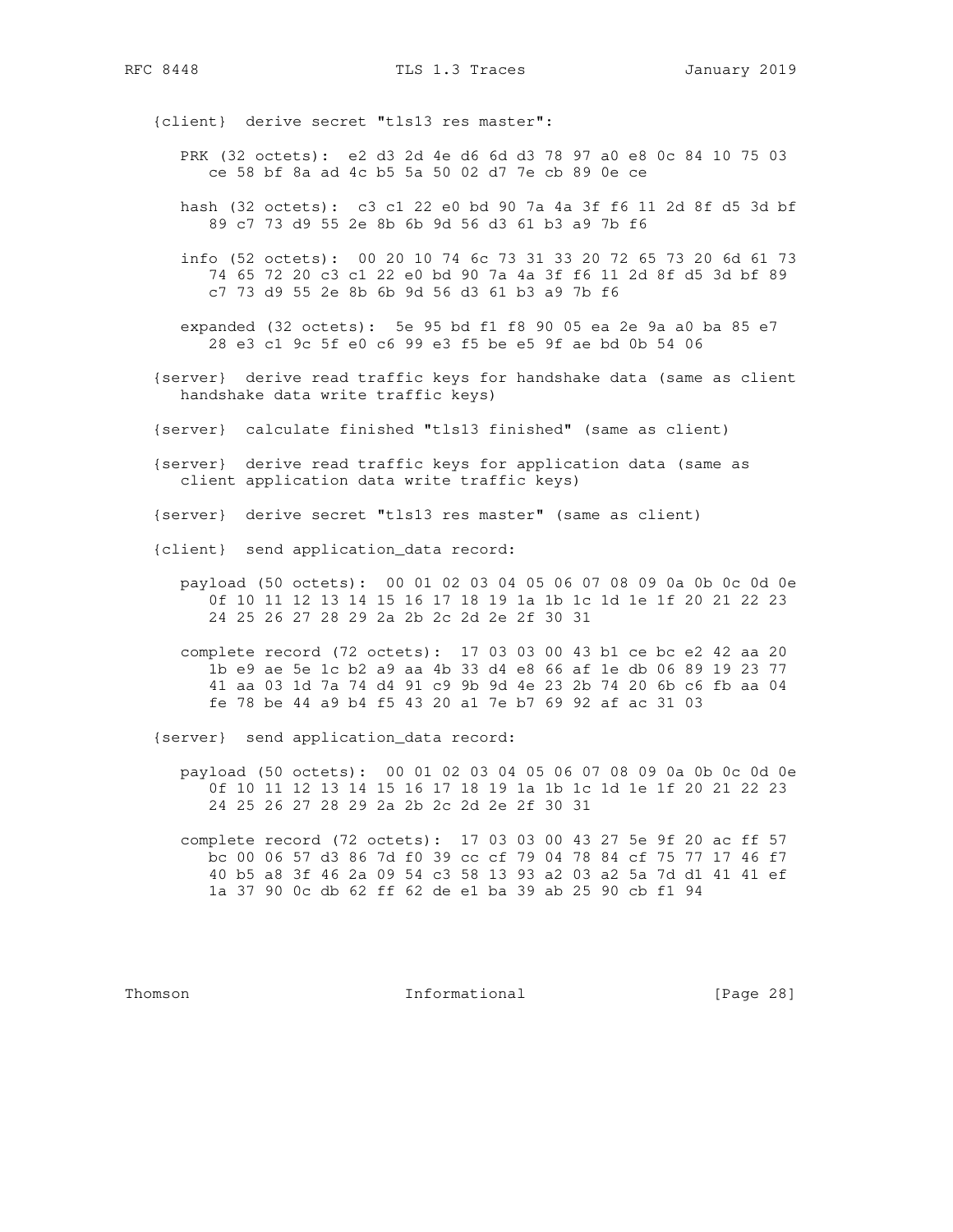{client} send alert record:

payload (2 octets): 01 00

 complete record (24 octets): 17 03 03 00 13 0f ac ce 32 46 bd fc 63 69 83 8d 6a 82 ae 6d e5 d4 22 dc

{server} send alert record:

payload (2 octets): 01 00

 complete record (24 octets): 17 03 03 00 13 5b 18 af 44 4e 8e 1e ec 71 58 fb 62 d8 f2 57 7d 37 ba 5d

5. HelloRetryRequest

 In this example, the client initiates a handshake with an X25519 [RFC7748] share. The server, however, prefers P-256 [FIPS.186-4.2013] and sends a HelloRetryRequest that requires the client to generate a key share on the P-256 curve.

- Note: The HelloRetryRequest uses the same handshake message type as a ServerHello and so is labeled as ServerHello here.
- {client} create an ephemeral x25519 key pair:
	- private key (32 octets): 0e d0 2f 8e 81 17 ef c7 5c a7 ac 32 aa 7e 34 ed a6 4c dc 0d da d1 54 a5 e8 52 89 f9 59 f6 32 04
	- public key (32 octets): e8 e8 e3 f3 b9 3a 25 ed 97 a1 4a 7d ca cb 8a 27 2c 62 88 e5 85 c6 48 4d 05 26 2f ca d0 62 ad 1f

{client} construct a ClientHello handshake message:

 ClientHello (180 octets): 01 00 00 b0 03 03 b0 b1 c5 a5 aa 37 c5 91 9f 2e d1 d5 c6 ff f7 fc b7 84 97 16 94 5a 2b 8c ee 92 58 a3 46 67 7b 6f 00 00 06 13 01 13 03 13 02 01 00 00 81 00 00 00 0b 00 09 00 00 06 73 65 72 76 65 72 ff 01 00 01 00 00 0a 00 08 00 06 00 1d 00 17 00 18 00 33 00 26 00 24 00 1d 00 20 e8 e8 e3 f3 b9 3a 25 ed 97 a1 4a 7d ca cb 8a 27 2c 62 88 e5 85 c6 48 4d 05 26 2f ca d0 62 ad 1f 00 2b 00 03 02 03 04 00 0d 00 20 00 1e 04 03 05 03 06 03 02 03 08 04 08 05 08 06 04 01 05 01 06 01 02 01 04 02 05 02 06 02 02 02 00 2d 00 02 01 01 00 1c 00 02 40 01

Thomson **Informational Informational** [Page 29]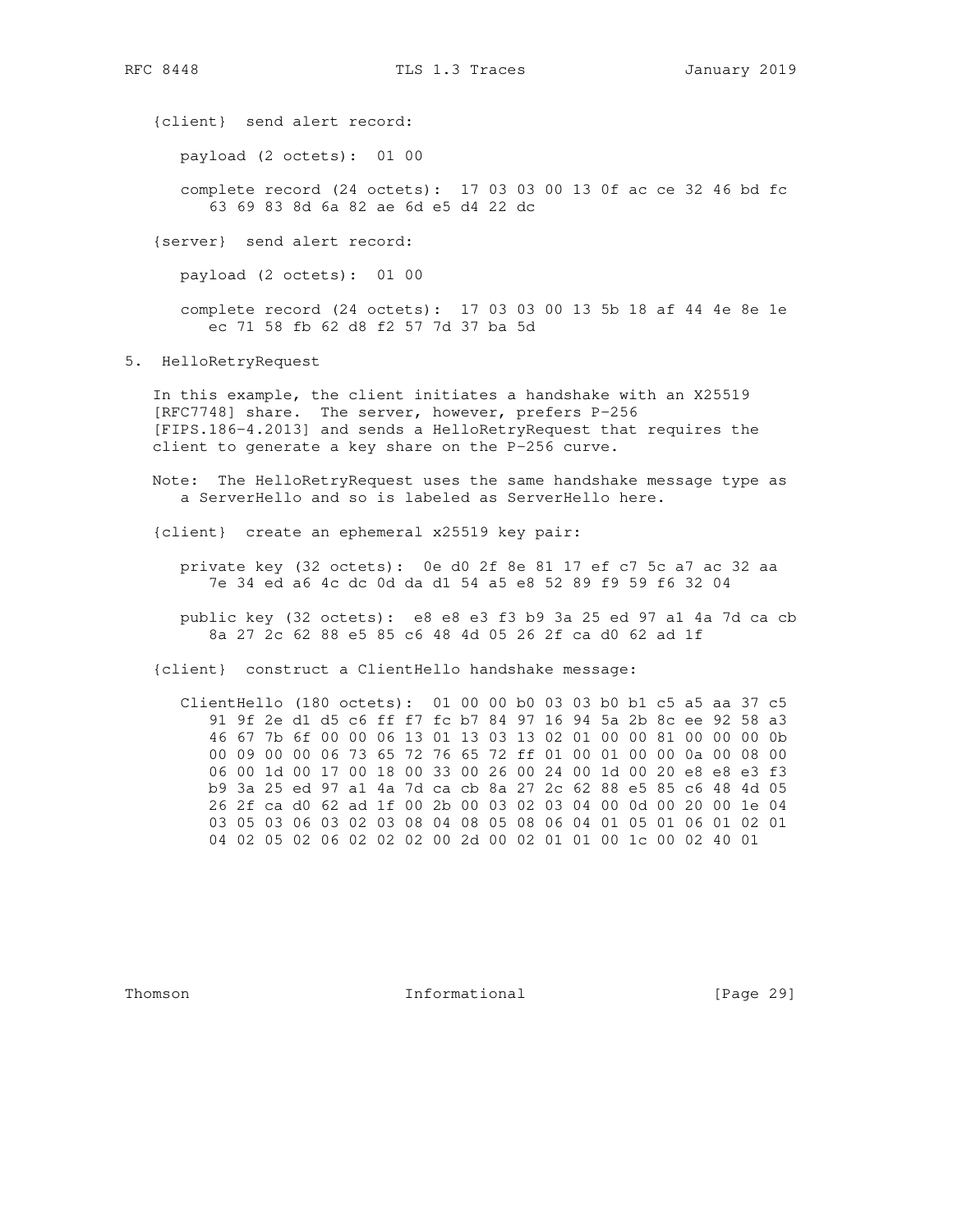{client} send handshake record:

 payload (180 octets): 01 00 00 b0 03 03 b0 b1 c5 a5 aa 37 c5 91 9f 2e d1 d5 c6 ff f7 fc b7 84 97 16 94 5a 2b 8c ee 92 58 a3 46 67 7b 6f 00 00 06 13 01 13 03 13 02 01 00 00 81 00 00 00 0b 00 09 00 00 06 73 65 72 76 65 72 ff 01 00 01 00 00 0a 00 08 00 06 00 1d 00 17 00 18 00 33 00 26 00 24 00 1d 00 20 e8 e8 e3 f3 b9 3a 25 ed 97 a1 4a 7d ca cb 8a 27 2c 62 88 e5 85 c6 48 4d 05 26 2f ca d0 62 ad 1f 00 2b 00 03 02 03 04 00 0d 00 20 00 1e 04 03 05 03 06 03 02 03 08 04 08 05 08 06 04 01 05 01 06 01 02 01 04 02 05 02 06 02 02 02 00 2d 00 02 01 01 00 1c 00 02 40 01

 complete record (185 octets): 16 03 01 00 b4 01 00 00 b0 03 03 b0 b1 c5 a5 aa 37 c5 91 9f 2e d1 d5 c6 ff f7 fc b7 84 97 16 94 5a 2b 8c ee 92 58 a3 46 67 7b 6f 00 00 06 13 01 13 03 13 02 01 00 00 81 00 00 00 0b 00 09 00 00 06 73 65 72 76 65 72 ff 01 00 01 00 00 0a 00 08 00 06 00 1d 00 17 00 18 00 33 00 26 00 24 00 1d 00 20 e8 e8 e3 f3 b9 3a 25 ed 97 a1 4a 7d ca cb 8a 27 2c 62 88 e5 85 c6 48 4d 05 26 2f ca d0 62 ad 1f 00 2b 00 03 02 03 04 00 0d 00 20 00 1e 04 03 05 03 06 03 02 03 08 04 08 05 08 06 04 01 05 01 06 01 02 01 04 02 05 02 06 02 02 02 00 2d 00 02 01 01 00 1c 00 02 40 01

{server} construct a ServerHello handshake message:

 ServerHello (176 octets): 02 00 00 ac 03 03 cf 21 ad 74 e5 9a 61 11 be 1d 8c 02 1e 65 b8 91 c2 a2 11 16 7a bb 8c 5e 07 9e 09 e2 c8 a8 33 9c 00 13 01 00 00 84 00 33 00 02 00 17 00 2c 00 74 00 72 71 dc d0 4b b8 8b c3 18 91 19 39 8a 00 00 00 00 ee fa fc 76 c1 46 b8 23 b0 96 f8 aa ca d3 65 dd 00 30 95 3f 4e df 62 56 36 e5 f2 1b b2 e2 3f cc 65 4b 1b 5b 40 31 8d 10 d1 37 ab cb b8 75 74 e3 6e 8a 1f 02 5f 7d fa 5d 6e 50 78 1b 5e da 4a a1 5b 0c 8b e7 78 25 7d 16 aa 30 30 e9 e7 84 1d d9 e4 c0 34 22 67 e8 ca 0c af 57 1f b2 b7 cf f0 f9 34 b0 00 2b 00 02 03 04

{server} send handshake record:

 payload (176 octets): 02 00 00 ac 03 03 cf 21 ad 74 e5 9a 61 11 be 1d 8c 02 1e 65 b8 91 c2 a2 11 16 7a bb 8c 5e 07 9e 09 e2 c8 a8 33 9c 00 13 01 00 00 84 00 33 00 02 00 17 00 2c 00 74 00 72 71 dc d0 4b b8 8b c3 18 91 19 39 8a 00 00 00 00 ee fa fc 76 c1 46 b8 23 b0 96 f8 aa ca d3 65 dd 00 30 95 3f 4e df 62 56 36 e5 f2 1b b2 e2 3f cc 65 4b 1b 5b 40 31 8d 10 d1 37 ab cb b8 75 74 e3 6e 8a 1f 02 5f 7d fa 5d 6e 50 78 1b 5e da 4a a1 5b 0c 8b e7 78 25 7d 16 aa 30 30 e9 e7 84 1d d9 e4 c0 34 22 67 e8 ca 0c af 57 1f b2 b7 cf f0 f9 34 b0 00 2b 00 02 03 04

Thomson **Informational Informational** [Page 30]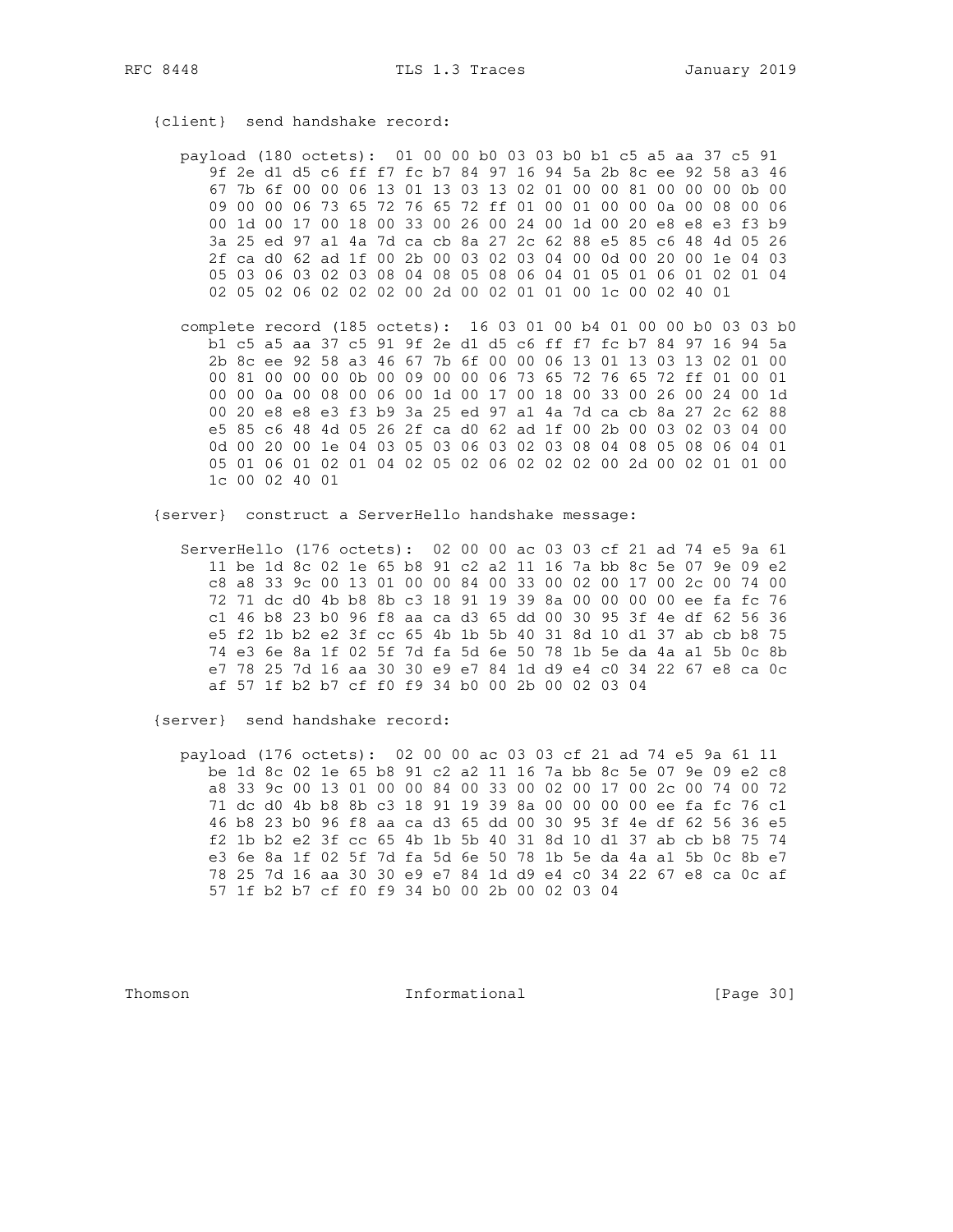complete record (181 octets): 16 03 03 00 b0 02 00 00 ac 03 03 cf 21 ad 74 e5 9a 61 11 be 1d 8c 02 1e 65 b8 91 c2 a2 11 16 7a bb 8c 5e 07 9e 09 e2 c8 a8 33 9c 00 13 01 00 00 84 00 33 00 02 00 17 00 2c 00 74 00 72 71 dc d0 4b b8 8b c3 18 91 19 39 8a 00 00 00 00 ee fa fc 76 c1 46 b8 23 b0 96 f8 aa ca d3 65 dd 00 30 95 3f 4e df 62 56 36 e5 f2 1b b2 e2 3f cc 65 4b 1b 5b 40 31 8d 10 d1 37 ab cb b8 75 74 e3 6e 8a 1f 02 5f 7d fa 5d 6e 50 78 1b 5e da 4a a1 5b 0c 8b e7 78 25 7d 16 aa 30 30 e9 e7 84 1d d9 e4 c0 34 22 67 e8 ca 0c af 57 1f b2 b7 cf f0 f9 34 b0 00 2b 00 02 03 04

{client} create an ephemeral P-256 key pair:

- private key (32 octets): ab 54 73 46 7e 19 34 6c eb 0a 04 14 e4 1d a2 1d 4d 24 45 bc 30 25 af e9 7c 4e 8d c8 d5 13 da 39
- public key (65 octets): 04 a6 da 73 92 ec 59 1e 17 ab fd 53 59 64 b9 98 94 d1 3b ef b2 21 b3 de f2 eb e3 83 0e ac 8f 01 51 81 26 77 c4 d6 d2 23 7e 85 cf 01 d6 91 0c fb 83 95 4e 76 ba 73 52 83 05 34 15 98 97 e8 06 57 80

{client} construct a ClientHello handshake message:

 ClientHello (512 octets): 01 00 01 fc 03 03 b0 b1 c5 a5 aa 37 c5 91 9f 2e d1 d5 c6 ff f7 fc b7 84 97 16 94 5a 2b 8c ee 92 58 a3 46 67 7b 6f 00 00 06 13 01 13 03 13 02 01 00 01 cd 00 00 00 0b 00 09 00 00 06 73 65 72 76 65 72 ff 01 00 01 00 00 0a 00 08 00 06 00 1d 00 17 00 18 00 33 00 47 00 45 00 17 00 41 04 a6 da 73 92 ec 59 1e 17 ab fd 53 59 64 b9 98 94 d1 3b ef b2 21 b3 de f2 eb e3 83 0e ac 8f 01 51 81 26 77 c4 d6 d2 23 7e 85 cf 01 d6 91 0c fb 83 95 4e 76 ba 73 52 83 05 34 15 98 97 e8 06 57 80 00 2b 00 03 02 03 04 00 0d 00 20 00 1e 04 03 05 03 06 03 02 03 08 04 08 05 08 06 04 01 05 01 06 01 02 01 04 02 05 02 06 02 02 02 00 2c 00 74 00 72 71 dc d0 4b b8 8b c3 18 91 19 39 8a 00 00 00 00 ee fa fc 76 c1 46 b8 23 b0 96 f8 aa ca d3 65 dd 00 30 95 3f 4e df 62 56 36 e5 f2 1b b2 e2 3f cc 65 4b 1b 5b 40 31 8d 10 d1 37 ab cb b8 75 74 e3 6e 8a 1f 02 5f 7d fa 5d 6e 50 78 1b 5e da 4a a1 5b 0c 8b e7 78 25 7d 16 aa 30 30 e9 e7 84 1d d9 e4 c0 34 22 67 e8 ca 0c af 57 1f b2 b7 cf f0 f9 34 b0 00 2d 00 02 01 01 00 1c 00 02 40 01 00 15 00 af 00 00 00 00 00 00 00 00 00 00 00 00 00 00 00 00 00 00 00 00 00 00 00 00 00 00 00 00 00 00 00 00 00 00 00 00 00 00 00 00 00 00 00 00 00 00 00 00 00 00 00 00 00 00 00 00 00 00 00 00 00 00 00 00 00 00 00 00 00 00 00 00 00 00 00 00 00 00 00 00 00 00 00 00 00 00 00 00 00 00 00 00 00 00 00 00 00 00 00 00 00 00 00 00 00 00 00 00 00 00 00 00 00 00 00 00 00 00 00 00 00 00 00 00 00 00 00 00 00 00 00 00 00 00 00 00 00 00 00 00 00 00 00 00 00 00 00 00 00 00 00 00 00 00 00 00 00 00 00 00 00 00 00 00 00 00 00 00 00 00 00 00 00 00 00

Thomson **Informational Informational** [Page 31]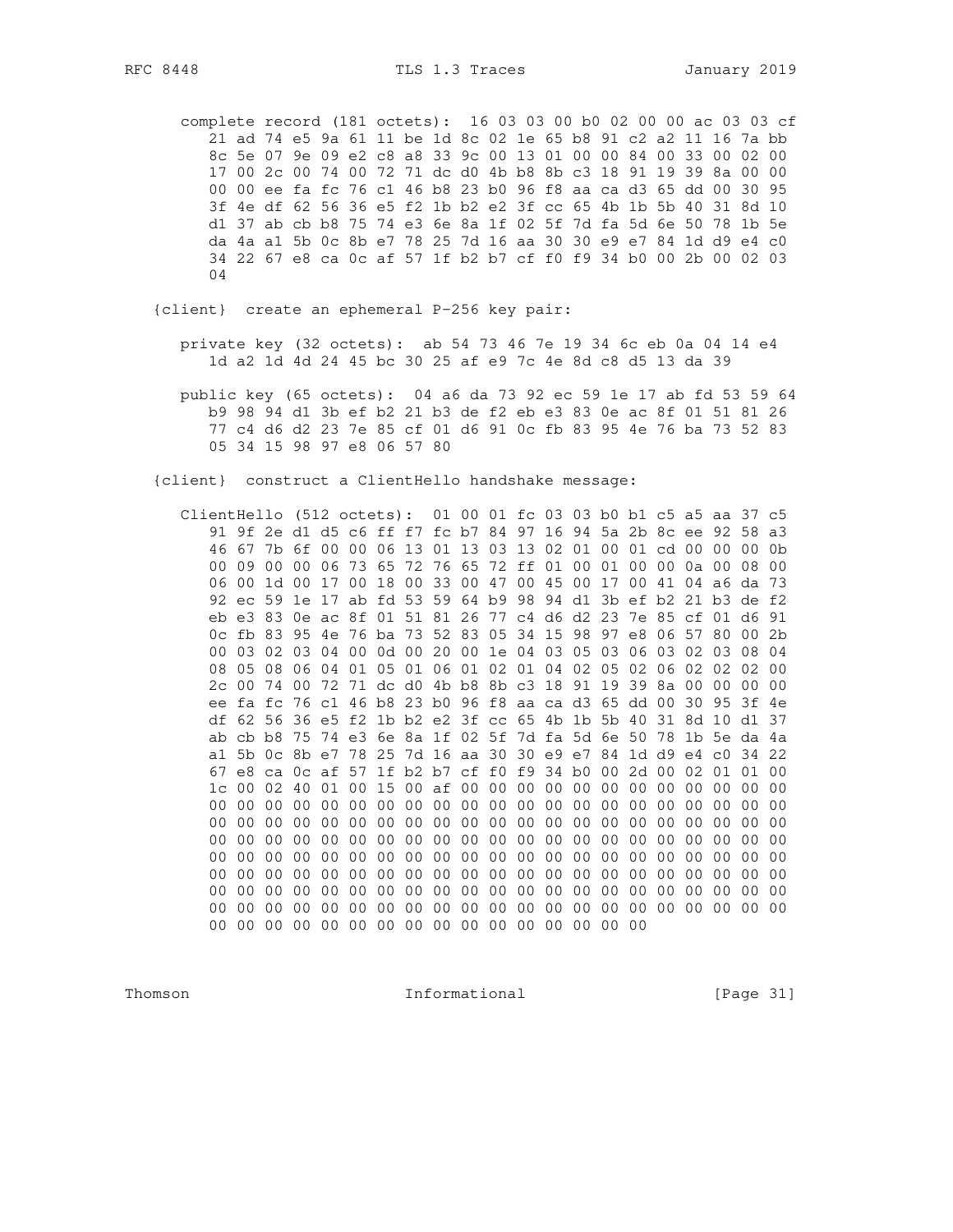{client} send handshake record:

| payload (512 octets): 01 00 01 fc 03 03 b0 b1 c5 a5 aa 37 c5 91 |                 |                 |                 |                 |                            |                 |                 |                 |                |    |                                              |    |                 |                |                |                 |                                                          |                 |                 |                |
|-----------------------------------------------------------------|-----------------|-----------------|-----------------|-----------------|----------------------------|-----------------|-----------------|-----------------|----------------|----|----------------------------------------------|----|-----------------|----------------|----------------|-----------------|----------------------------------------------------------|-----------------|-----------------|----------------|
|                                                                 |                 |                 |                 |                 |                            |                 |                 |                 |                |    |                                              |    |                 |                |                |                 | 9f 2e d1 d5 c6 ff f7 fc b7 84 97 16 94 5a 2b 8c ee 92 58 |                 | a3 46           |                |
| 67                                                              |                 |                 | 7b 6f 00        |                 |                            |                 |                 |                 |                |    |                                              |    |                 |                |                |                 | 00 06 13 01 13 03 13 02 01 00 01 cd 00 00                | 00              |                 | $0b$ $00$      |
| 09                                                              | 0 <sub>0</sub>  | 00.             | 06              | 73              | 65                         | 72              | 76              | 65              |                |    | 72 ff 01 00                                  |    | 01              | 0 <sub>0</sub> | 00             |                 | $0a$ $00$                                                | 08              | 0 <sub>0</sub>  | 06             |
| 00                                                              |                 | 1d 00           | 17              |                 | 00 18                      | 00              |                 |                 |                |    |                                              |    |                 |                |                |                 | 33 00 47 00 45 00 17 00 41 04 a6 da                      |                 | 73              | 92             |
| ec                                                              |                 |                 |                 |                 |                            |                 |                 |                 |                |    |                                              |    |                 |                |                |                 | 59 1e 17 ab fd 53 59 64 b9 98 94 d1 3b ef b2 21 b3 de    |                 |                 | f2 eb          |
| e3                                                              |                 |                 |                 |                 |                            |                 |                 |                 |                |    |                                              |    |                 |                |                |                 | 83 0e ac 8f 01 51 81 26 77 c4 d6 d2 23 7e 85 cf 01 d6    |                 |                 | 91 Oc          |
| fb                                                              | 83              | 95              |                 |                 | 4e 76 ba 73 52 83          |                 |                 |                 |                |    | 05 34 15 98                                  |    | 97              |                | e8 06          | 57              | 80                                                       | 0 <sub>0</sub>  |                 | $2b$ 00        |
| 03                                                              |                 | 02 03           | 04              |                 |                            |                 |                 |                 |                |    |                                              |    |                 |                |                |                 | 00 0d 00 20 00 1e 04 03 05 03 06 03 02 03                | 08              |                 | 04 08          |
| 0.5                                                             |                 | 08 06           | 04              | 01              | 0 <sub>5</sub>             |                 | 01 06           | 01              |                |    | 02 01 04 02                                  |    | 05              | 02             | 06             | 02              | 02                                                       | 02              |                 | 002c           |
| 00                                                              |                 | 74 00           |                 |                 |                            |                 |                 |                 |                |    | 72 71 dc d0 4b b8 8b c3 18 91 19 39 8a 00    |    |                 |                |                |                 | 00 <sup>o</sup>                                          | 00              |                 | $00$ ee        |
| fa                                                              |                 |                 |                 |                 |                            |                 |                 |                 |                |    | fc 76 c1 46 b8 23 b0 96 f8 aa ca d3 65 dd 00 |    |                 |                |                | 30              |                                                          | 95 3f 4e df     |                 |                |
|                                                                 | 62 56           |                 |                 |                 |                            |                 |                 |                 |                |    | 36 e5 f2 1b b2 e2 3f cc 65 4b 1b 5b 40       |    |                 |                |                |                 | 31 8d 10                                                 | d1              |                 | 37 ab          |
| cb                                                              | b8              | 75              |                 | 74 e3           |                            |                 |                 |                 |                |    | 6e 8a 1f 02 5f 7d fa 5d 6e 50                |    |                 |                | 78             |                 | 1b 5e da                                                 |                 |                 | 4a a1          |
| 5b                                                              | 0c 8b e7        |                 |                 |                 |                            |                 |                 |                 |                |    |                                              |    |                 |                |                |                 | 78 25 7d 16 aa 30 30 e9 e7 84 1d d9 e4 c0 34             |                 |                 | 22 67          |
| e8                                                              |                 |                 |                 |                 | ca 0c af 57 1f b2 b7 cf f0 |                 |                 |                 |                |    | f9 34 b0                                     |    | 00              |                | $2d$ 00        | 02 <sub>1</sub> | 01                                                       | 01              | 00              | 1c             |
| 00                                                              |                 | 02 40           | 01              |                 | 00 15 00 af 00             |                 |                 |                 |                |    | 00 00 00 00                                  |    | 00              | 00             | 00             | 00              | 0 <sub>0</sub>                                           | 00              | 00              | 00             |
| 00                                                              | 00 <sub>o</sub> | 00              | 00 <sup>o</sup> | 00 <sup>o</sup> | 00 <sub>0</sub>            |                 | 00 00           | 00              |                |    | 00 00 00 00                                  |    | 00              | 00             | 00             | 0 <sub>0</sub>  | 0 <sub>0</sub>                                           | 0 <sub>0</sub>  | 00 <sub>0</sub> | 0 <sub>0</sub> |
| 0 <sub>0</sub>                                                  | 0 <sub>0</sub>  | 00 <sup>o</sup> | 00              | 00              | 00                         | 00 <sup>o</sup> | 00              | 00 <sup>o</sup> | 00             |    | 00 00                                        | 00 | 00 <sup>1</sup> | 00             | 00             | 0 <sub>0</sub>  | 0 <sub>0</sub>                                           | 0 <sub>0</sub>  | 0 <sub>0</sub>  | 0 <sub>0</sub> |
| 00                                                              | 00 <sub>0</sub> | 00              | 00 <sup>o</sup> | 00 <sup>o</sup> | 0 <sub>0</sub>             | 00              | 00              | 00              | 00             | 00 | 00                                           | 00 | 00 <sup>o</sup> | 00             | 0 <sub>0</sub> | 0 <sub>0</sub>  | 0 <sub>0</sub>                                           | 0 <sub>0</sub>  | 00 <sub>0</sub> | 0 <sub>0</sub> |
| 00                                                              | 0 <sub>0</sub>  | 00 <sup>o</sup> | 00 <sup>o</sup> | 0 <sub>0</sub>  | 00                         | 00 <sub>o</sub> | 00              | 00              | 00             |    | 00 00                                        | 00 | 00 <sup>°</sup> | 00             | 00             | 00              | 0 <sub>0</sub>                                           | 0 <sub>0</sub>  | 00 <sub>0</sub> | 00             |
| 00                                                              | 0 <sub>0</sub>  | 0 <sub>0</sub>  | 0 <sub>0</sub>  | 0 <sub>0</sub>  | 0 <sub>0</sub>             | 0 <sub>0</sub>  | 00 <sup>o</sup> | 0 <sup>0</sup>  | 0 <sup>0</sup> | 00 | 00 <sup>o</sup>                              | 00 | 00 <sup>o</sup> | 0 <sub>0</sub> | 0 <sub>0</sub> | 0 <sub>0</sub>  | 0 <sub>0</sub>                                           | 0 <sub>0</sub>  | 0 <sub>0</sub>  | 0 <sub>0</sub> |
| 00                                                              | 0 <sub>0</sub>  | 00 <sup>o</sup> | 0 <sub>0</sub>  | 0 <sub>0</sub>  | 0 <sub>0</sub>             | 00 <sub>0</sub> | 00              | 00 <sub>o</sub> | 00             | 00 | 00                                           | 00 | 00              | 00             | 00             | 0 <sub>0</sub>  | 0 <sub>0</sub>                                           | 0 <sub>0</sub>  | 00              | 0 <sub>0</sub> |
| 00                                                              | 00              | 00 <sup>o</sup> | 00 <sup>o</sup> | 00 <sup>o</sup> | 0 <sub>0</sub>             | 00 <sup>o</sup> | 00              | 00              | 00             |    | 00 00 00                                     |    | 00              | 00             | 00             | 00 <sup>o</sup> | 00                                                       | 00 <sup>o</sup> | 00 <sup>o</sup> | 00             |
| 00 <sup>o</sup>                                                 | 0 <sub>0</sub>  | 00 <sup>o</sup> | 00 <sup>o</sup> | 00 <sup>o</sup> |                            |                 |                 | 00 00 00 00     |                |    | 00 00 00 00                                  |    | 00 <sup>o</sup> | 0 <sub>0</sub> |                |                 |                                                          |                 |                 |                |

complete record (517 octets): 16 03 03 02 00 01 00 01 fc 03 03 b0 b1 c5 a5 aa 37 c5 91 9f 2e d1 d5 c6 ff f7 fc b7 84 97 16 94 5a 2b 8c ee 92 58 a3 46 67 7b 6f 00 00 06 13 01 13 03 13 02 01 00 01 cd 00 00 00 0b 00 09 00 00 06 73 65 72 76 65 72 ff 01 00 01 00 00 0a 00 08 00 06 00 1d 00 17 00 18 00 33 00 47 00 45 00 17 00 41 04 a6 da 73 92 ec 59 1e 17 ab fd 53 59 64 b9 98 94 d1 3b ef b2 21 b3 de f2 eb e3 83 0e ac 8f 01 51 81 26 77 c4 d6 d2 23 7e 85 cf 01 d6 91 0c fb 83 95 4e 76 ba 73 52 83 05 34 15 98 97 e8 06 57 80 00 2b 00 03 02 03 04 00 0d 00 20 00 1e 04 03 05 03 06 03 02 03 08 04 08 05 08 06 04 01 05 01 06 01 02 01 04 02 05 02 06 02 02 02 00 2c 00 74 00 72 71 dc d0 4b b8 8b c3 18 91 19 39 8a 00 00 00 00 ee fa fc 76 c1 46 b8 23 b0 96 f8 aa ca d3 65 dd 00 30 95 3f 4e df 62 56 36 e5 f2 1b b2 e2 3f cc 65 4b 1b 5b 40 31 8d 10 d1 37 ab cb b8 75 74 e3 6e 8a 1f 02 5f 7d fa 5d 6e 50 78 1b 5e da 4a a1 5b 0c 8b e7 78 25 7d 16 aa 30 30 e9 e7 84 1d d9 e4 c0 34 22 67 e8 ca 0c af 57 1f b2 b7 cf f0 f9 34 b0 00 2d 00 02 01 01 00 1c 00 02 40 01 00 15 00 af 00 00 00 00 00 00 

Thomson

Informational

[Page 32]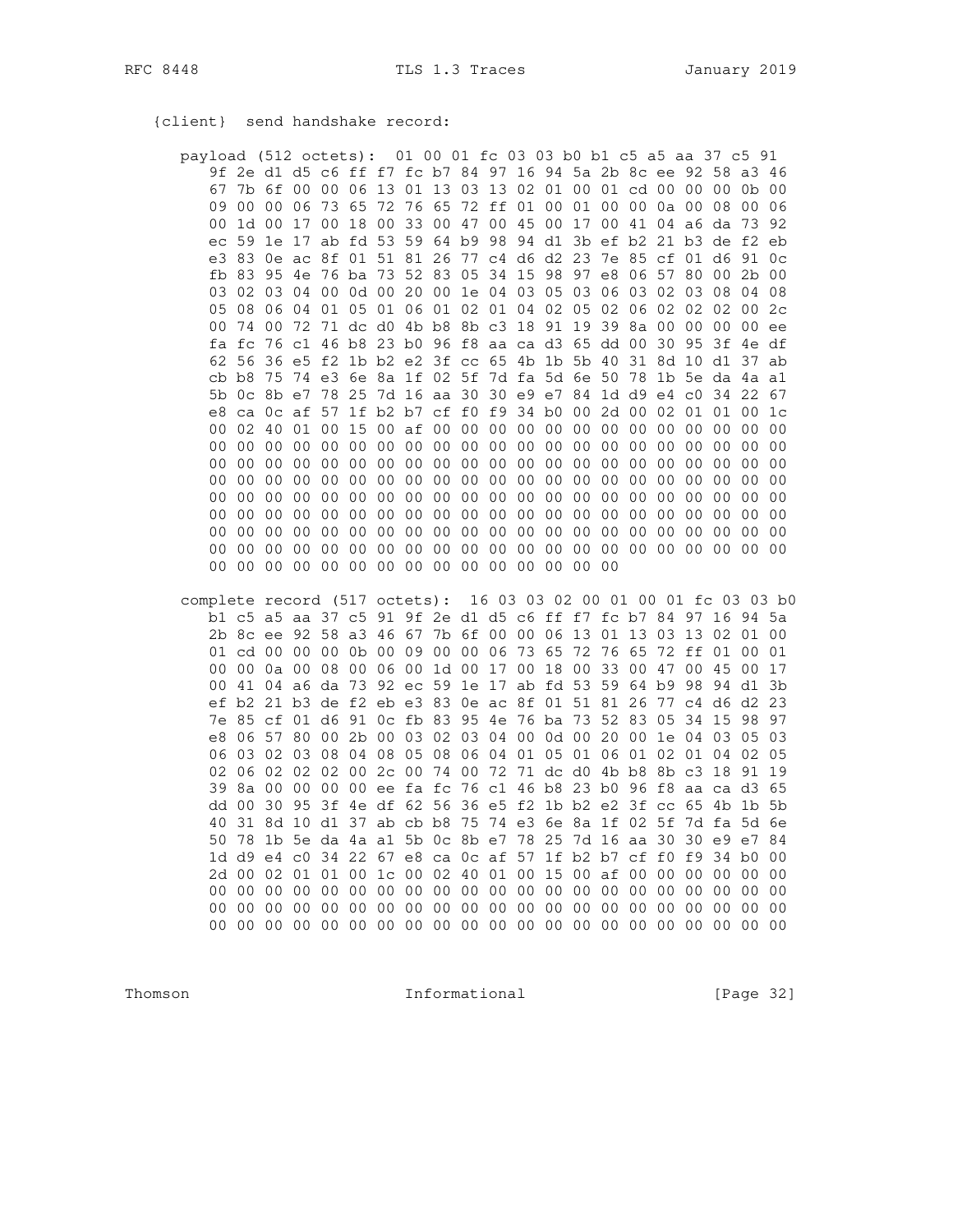00 00 00 00 00 00 00 00 00 00 00 00 00 00 00 00 00 00 00 00 00 00 00 00 00 00 00 00 00 00 00 00 00 00 00 00 00 00 00 00 00 00 00 00 00 00 00 00 00 00 00 00 00 00 00 00 00 00 00 00 00 00 00 00 00 00 00 00 00 00 00 00 00 00 00 00 00 00 00 00 00 00 00 00 00 00 00 00 00 00 00 00 00 00 00 00 00 00 00 00 00 00 00 00 00  $0<sub>0</sub>$ 

{server} extract secret "early":

salt: 0 (all zero octets)

 IKM (32 octets): 00 00 00 00 00 00 00 00 00 00 00 00 00 00 00 00 00 00 00 00 00 00 00 00 00 00 00 00 00 00 00 00

 secret (32 octets): 33 ad 0a 1c 60 7e c0 3b 09 e6 cd 98 93 68 0c e2 10 ad f3 00 aa 1f 26 60 e1 b2 2e 10 f1 70 f9 2a

{server} create an ephemeral P-256 key pair:

 private key (32 octets): 8c 51 06 01 f9 76 5b fb 8e d6 93 44 9a 48 98 98 59 b5 cf a8 79 cb 9f 54 43 c4 1c 5f f1 06 34 ed

 public key (65 octets): 04 58 3e 05 4b 7a 66 67 2a e0 20 ad 9d 26 86 fc c8 5b 5a d4 1a 13 4a 0f 03 ee 72 b8 93 05 2b d8 5b 4c 8d e6 77 6f 5b 04 ac 07 d8 35 40 ea b3 e3 d9 c5 47 bc 65 28 c4 31 7d 29 46 86 09 3a 6c ad 7d

{server} construct a ServerHello handshake message:

 ServerHello (123 octets): 02 00 00 77 03 03 bb 34 1d 84 7f d7 89 c4 7c 38 71 72 dc 0c 9b f1 47 fc ca cb 50 43 d8 6c a4 c5 98 d3 ff 57 1b 98 00 13 01 00 00 4f 00 33 00 45 00 17 00 41 04 58 3e 05 4b 7a 66 67 2a e0 20 ad 9d 26 86 fc c8 5b 5a d4 1a 13 4a 0f 03 ee 72 b8 93 05 2b d8 5b 4c 8d e6 77 6f 5b 04 ac 07 d8 35 40 ea b3 e3 d9 c5 47 bc 65 28 c4 31 7d 29 46 86 09 3a 6c ad 7d 00 2b 00 02 03 04

{server} derive secret for handshake "tls13 derived":

- PRK (32 octets): 33 ad 0a 1c 60 7e c0 3b 09 e6 cd 98 93 68 0c e2 10 ad f3 00 aa 1f 26 60 e1 b2 2e 10 f1 70 f9 2a
- hash (32 octets): e3 b0 c4 42 98 fc 1c 14 9a fb f4 c8 99 6f b9 24 27 ae 41 e4 64 9b 93 4c a4 95 99 1b 78 52 b8 55

 info (49 octets): 00 20 0d 74 6c 73 31 33 20 64 65 72 69 76 65 64 20 e3 b0 c4 42 98 fc 1c 14 9a fb f4 c8 99 6f b9 24 27 ae 41 e4 64 9b 93 4c a4 95 99 1b 78 52 b8 55

Thomson **Informational Informational** [Page 33]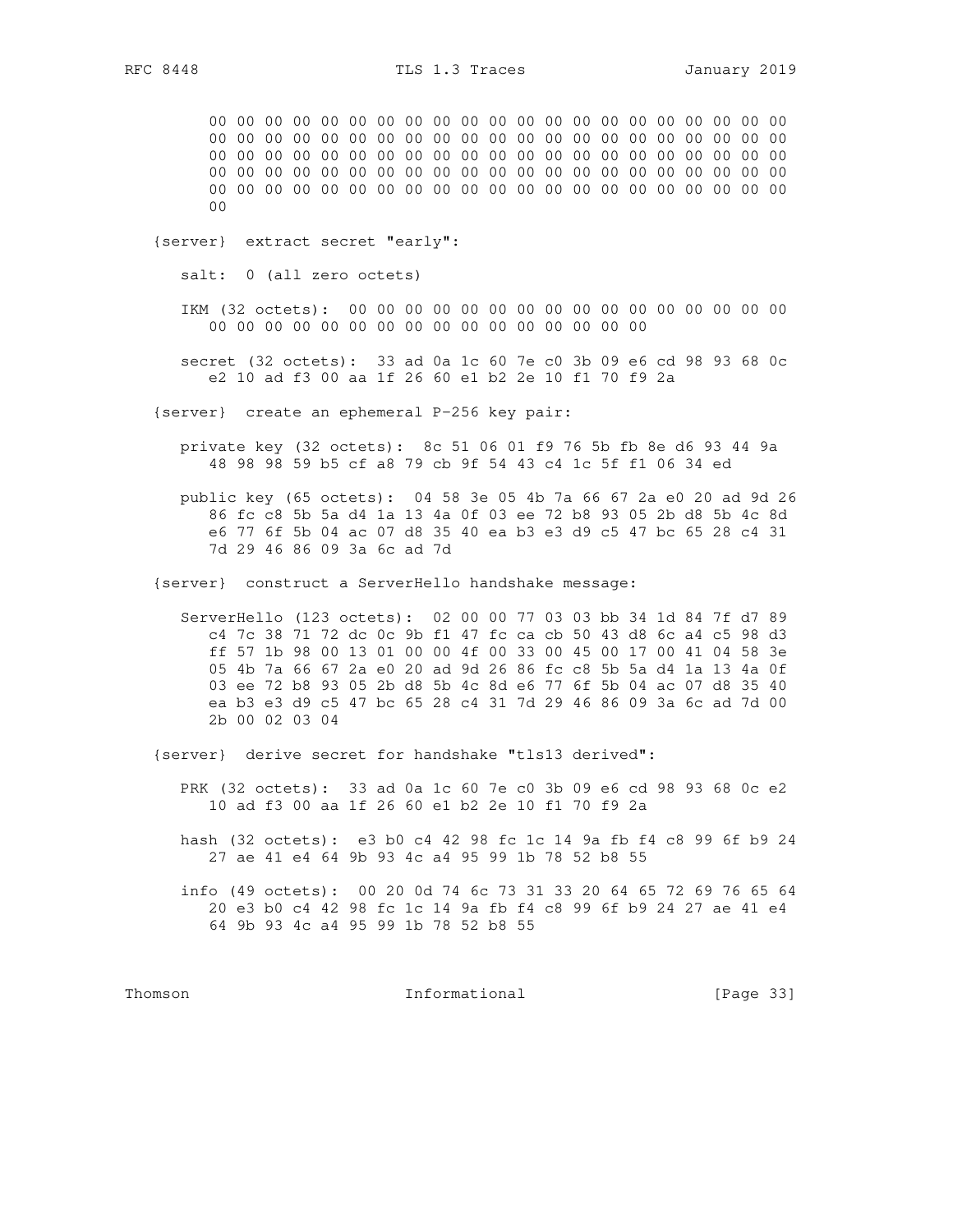expanded (32 octets): 6f 26 15 a1 08 c7 02 c5 67 8f 54 fc 9d ba b6 97 16 c0 76 18 9c 48 25 0c eb ea c3 57 6c 36 11 ba

{server} extract secret "handshake":

 salt (32 octets): 6f 26 15 a1 08 c7 02 c5 67 8f 54 fc 9d ba b6 97 16 c0 76 18 9c 48 25 0c eb ea c3 57 6c 36 11 ba

 IKM (32 octets): c1 42 ce 13 ca 11 b5 c2 23 36 52 e6 3a d3 d9 78 44 f1 62 1f bf b9 de 69 d5 47 dc 8f ed ea be b4

 secret (32 octets): ce 02 2e 5e 6e 81 e5 07 36 d7 73 f2 d3 ad fc e8 22 0d 04 9b f5 10 f0 db fa c9 27 ef 42 43 b1 48

{server} derive secret "tls13 c hs traffic":

 PRK (32 octets): ce 02 2e 5e 6e 81 e5 07 36 d7 73 f2 d3 ad fc e8 22 0d 04 9b f5 10 f0 db fa c9 27 ef 42 43 b1 48

 hash (32 octets): 8a a8 e8 28 ec 2f 8a 88 4f ec 95 a3 13 9d e0 1c 15 a3 da a7 ff 5b fc 3f 4b fc c2 1b 43 8d 7b f8

 info (54 octets): 00 20 12 74 6c 73 31 33 20 63 20 68 73 20 74 72 61 66 66 69 63 20 8a a8 e8 28 ec 2f 8a 88 4f ec 95 a3 13 9d e0 1c 15 a3 da a7 ff 5b fc 3f 4b fc c2 1b 43 8d 7b f8

 expanded (32 octets): 15 8a a7 ab 88 55 07 35 82 b4 1d 67 4b 40 55 ca bc c5 34 72 8f 65 93 14 86 1b 4e 08 e2 01 15 66

{server} derive secret "tls13 s hs traffic":

- PRK (32 octets): ce 02 2e 5e 6e 81 e5 07 36 d7 73 f2 d3 ad fc e8 22 0d 04 9b f5 10 f0 db fa c9 27 ef 42 43 b1 48
- hash (32 octets): 8a a8 e8 28 ec 2f 8a 88 4f ec 95 a3 13 9d e0 1c 15 a3 da a7 ff 5b fc 3f 4b fc c2 1b 43 8d 7b f8
- info (54 octets): 00 20 12 74 6c 73 31 33 20 73 20 68 73 20 74 72 61 66 66 69 63 20 8a a8 e8 28 ec 2f 8a 88 4f ec 95 a3 13 9d e0 1c 15 a3 da a7 ff 5b fc 3f 4b fc c2 1b 43 8d 7b f8
- expanded (32 octets): 34 03 e7 81 e2 af 7b 65 08 da 28 57 4f 6e 95 a1 ab f1 62 de 83 a9 79 27 c3 76 72 a4 a0 ce f8 a1

{server} derive secret for master "tls13 derived":

 PRK (32 octets): ce 02 2e 5e 6e 81 e5 07 36 d7 73 f2 d3 ad fc e8 22 0d 04 9b f5 10 f0 db fa c9 27 ef 42 43 b1 48

Thomson **Informational Informational** [Page 34]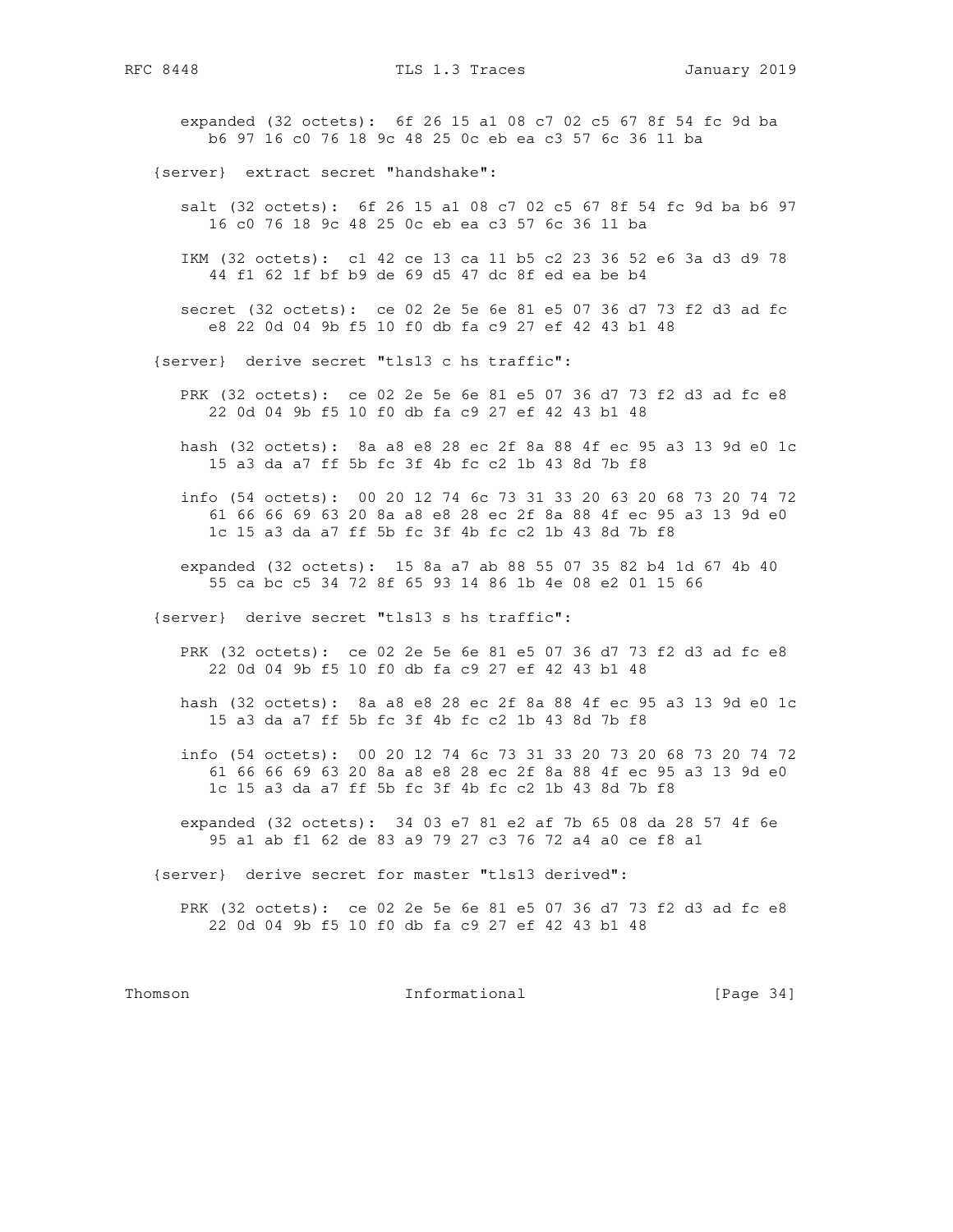- hash (32 octets): e3 b0 c4 42 98 fc 1c 14 9a fb f4 c8 99 6f b9 24 27 ae 41 e4 64 9b 93 4c a4 95 99 1b 78 52 b8 55
- info (49 octets): 00 20 0d 74 6c 73 31 33 20 64 65 72 69 76 65 64 20 e3 b0 c4 42 98 fc 1c 14 9a fb f4 c8 99 6f b9 24 27 ae 41 e4 64 9b 93 4c a4 95 99 1b 78 52 b8 55
- expanded (32 octets): ad 1c bc d3 a0 dc 70 53 ee b3 ed 3a 47 90 1d 16 a9 fc 63 a7 3c 64 be b5 67 48 1a 7d fb 3a 2c b3

{server} extract secret "master":

- salt (32 octets): ad 1c bc d3 a0 dc 70 53 ee b3 ed 3a 47 90 1d 16 a9 fc 63 a7 3c 64 be b5 67 48 1a 7d fb 3a 2c b3
- IKM (32 octets): 00 00 00 00 00 00 00 00 00 00 00 00 00 00 00 00 00 00 00 00 00 00 00 00 00 00 00 00 00 00 00 00
- secret (32 octets): 11 31 54 5d 0b af 79 dd ce 9b 87 f0 69 45 78 1a 57 dd 18 ef 37 8d cd 20 60 f8 f9 a5 69 02 7e d8

{server} send handshake record:

- payload (123 octets): 02 00 00 77 03 03 bb 34 1d 84 7f d7 89 c4 7c 38 71 72 dc 0c 9b f1 47 fc ca cb 50 43 d8 6c a4 c5 98 d3 ff 57 1b 98 00 13 01 00 00 4f 00 33 00 45 00 17 00 41 04 58 3e 05 4b 7a 66 67 2a e0 20 ad 9d 26 86 fc c8 5b 5a d4 1a 13 4a 0f 03 ee 72 b8 93 05 2b d8 5b 4c 8d e6 77 6f 5b 04 ac 07 d8 35 40 ea b3 e3 d9 c5 47 bc 65 28 c4 31 7d 29 46 86 09 3a 6c ad 7d 00 2b 00 02 03 04
- complete record (128 octets): 16 03 03 00 7b 02 00 00 77 03 03 bb 34 1d 84 7f d7 89 c4 7c 38 71 72 dc 0c 9b f1 47 fc ca cb 50 43 d8 6c a4 c5 98 d3 ff 57 1b 98 00 13 01 00 00 4f 00 33 00 45 00 17 00 41 04 58 3e 05 4b 7a 66 67 2a e0 20 ad 9d 26 86 fc c8 5b 5a d4 1a 13 4a 0f 03 ee 72 b8 93 05 2b d8 5b 4c 8d e6 77 6f 5b 04 ac 07 d8 35 40 ea b3 e3 d9 c5 47 bc 65 28 c4 31 7d 29 46 86 09 3a 6c ad 7d 00 2b 00 02 03 04
- {server} derive write traffic keys for handshake data:
	- PRK (32 octets): 34 03 e7 81 e2 af 7b 65 08 da 28 57 4f 6e 95 a1 ab f1 62 de 83 a9 79 27 c3 76 72 a4 a0 ce f8 a1

key info (13 octets): 00 10 09 74 6c 73 31 33 20 6b 65 79 00

 key expanded (16 octets): 46 46 bf ac 17 12 c4 26 cd 78 d8 a2 4a 8a 6f 6b

Thomson **Informational Informational** [Page 35]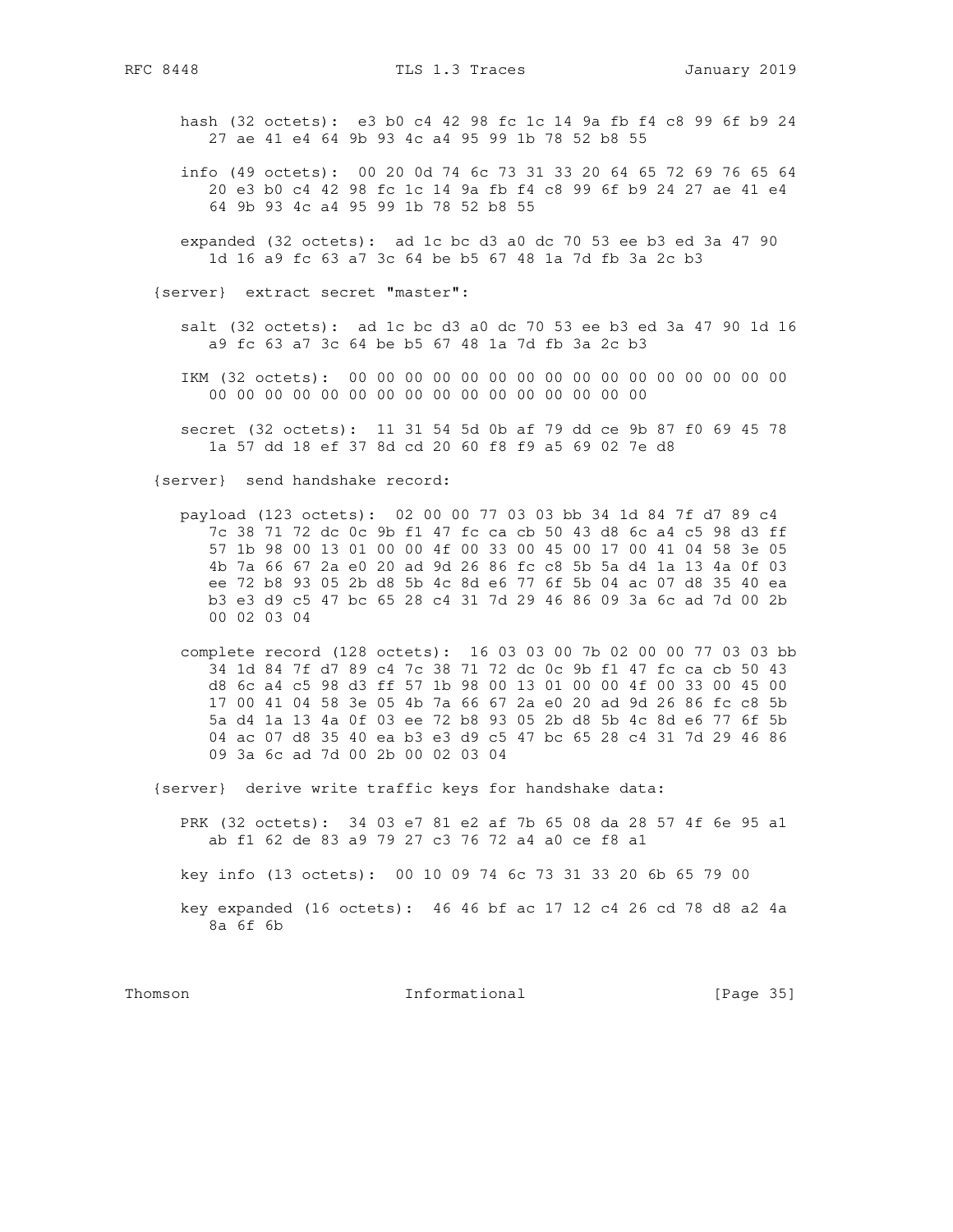RFC 8448

iv info (12 octets): 00 0c 08 74 6c 73 31 33 20 69 76 00

iv expanded (12 octets): c7 d3 95 c0 8d 62 f2 97 d1 37 68 ea

{server} construct an EncryptedExtensions handshake message:

EncryptedExtensions (28 octets): 08 00 00 18 00 16 00 0a 00 08 00 06 00 17 00 18 00 1d 00 1c 00 02 40 01 00 00 00 00

{server} construct a Certificate handshake message:

Certificate (445 octets): 0b 00 01 b9 00 00 01 b5 00 01 b0 30 82 01 ac 30 82 01 15 a0 03 02 01 02 02 01 02 30 0d 06 09 2a 86 48 86 f7 0d 01 01 0b 05 00 30 0e 31 0c 30 0a 06 03 55 04 03 13 03 72 73 61 30 1e 17 0d 31 36 30 37 33 30 30 31 32 33 35 39 5a 17 0d 32 36 30 37 33 30 30 31 32 33 35 39 5a 30 0e 31 0c 30 0a 06 03 55 04 03 13 03 72 73 61 30 81 9f 30 0d 06 09 2a 86 48 86 f7 0d 01 01 01 05 00 03 81 8d 00 30 81 89 02 81 81 00 b4 bb 49 8f 82 79 30 3d 98 08 36 39 9b 36 c6 98 8c 0c 68 de 55 e1 bd b8 26 d3 90 1a 24 61 ea fd 2d e4 9a 91 d0 15 ab bc 9a 95 13 7a ce 6c 1a f1 9e aa 6a f9 8c 7c ed 43 12 09 98 e1 87 a8 0e e0 cc b0 52 4b 1b 01 8c 3e 0b 63 26 4d 44 9a 6d 38 e2 2a 5f da 43 08 46 74 80 30 53 0e f0 46 1c 8c a9 d9 ef bf ae 8e a6 d1 d0 3e 2b d1 93 ef f0 ab 9a 80 02 c4 74 28 a6 d3 5a 8d 88 d7 9f 7f 1e 3f 02 03 01 00 01 a3 1a 30 18 30 09 06 03 55 1d 13 04 02 30 00 30 0b 06 03 55 1d 0f 04 04 03 02 05 a0 30 0d 06 09 2a 86 48 86 f7 0d 01 01 0b 05 00 03 81 81 00 85 aa d2 a0 e5 b9 27 6b 90 8c 65 f7 3a 72 67 17 06 18 a5 4c 5f 8a 7b 33 7d 2d f7 a5 94 36 54 17 f2 ea e8 f8 a5 8c 8f 81 72 f9 31 9c f3 6b 7f d6 c5 5b 80 f2 1a 03 01 51 56 72 60 96 fd 33 5e 5e 67 f2 db f1 02 70 2e 60 8c ca e6 be c1 fc 63 a4 2a 99 be 5c 3e b7 10 7c 3c 54 e9 b9 eb 2b d5 20 3b 1c 3b 84 e0 a8 b2 f7 59 40 9b a3 ea c9 d9 1d 40 2d cc 0c c8 f8 96 12 29 ac 91 87 b4 2b 4d e1 00 00

{server} construct a CertificateVerify handshake message:

CertificateVerify (136 octets): 0f 00 00 84 08 04 00 80 33 ab 13 d4 46 27 07 23 1b 5d ca e6 c8 19 0b 63 d1 da bc 74 f2 8c 39 53 70 da 0b 07 e5 b8 30 66 d0 24 6a 31 ac d9 5d f4 75 bf d7 99 a4 a7 0d 33 ad 93 d3 a3 17 a9 b2 c0 d2 37 a5 68 5b 21 9e 77 41 12 e3 91 a2 47 60 7d 1a ef f1 bb d0 a3 9f 38 2e e1 a5 fe 88 ae 99 ec 59 22 8e 64 97 e4 5d 48 ce 27 5a 6d 5e f4 0d 16 9f b6 f9 d3 3b 05 2e d3 dc dd 6b 5a 48 ba af ff bc b2 90 12 84 15 bd 38

{server} calculate finished "tls13 finished":

PRK (32 octets): 34 03 e7 81 e2 af 7b 65 08 da 28 57 4f 6e 95 al ab f1 62 de 83 a9 79 27 c3 76 72 a4 a0 ce f8 a1

Thomson

Informational

[Page 36]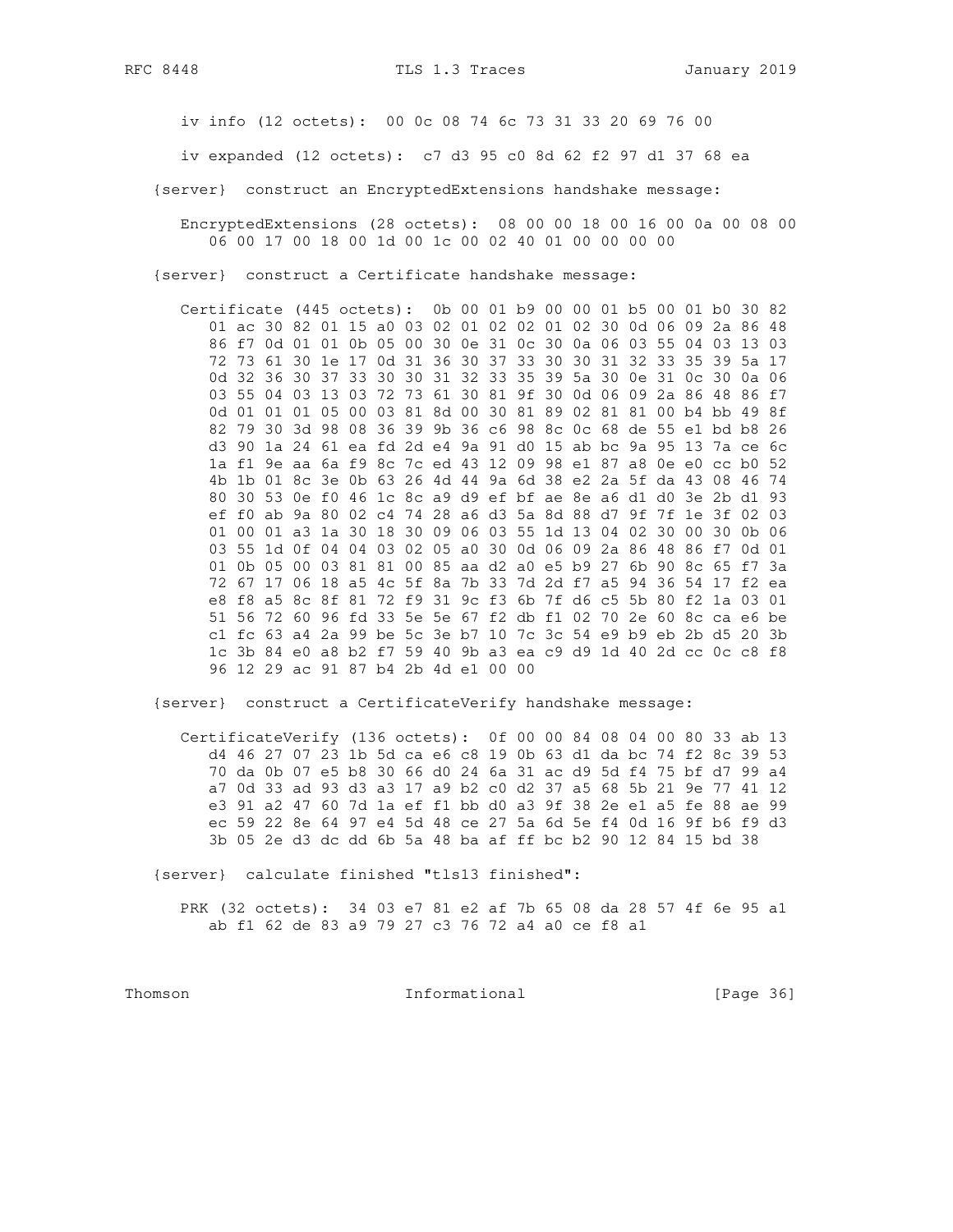hash (0 octets): (empty)

- info (18 octets): 00 20 0e 74 6c 73 31 33 20 66 69 6e 69 73 68 65 64 00
- expanded (32 octets): e7 f8 bb 3e a4 b6 c3 0c 47 10 b3 d0 9c 33 13 65 81 17 e7 0b 09 7e 85 03 68 e2 51 0c a5 63 1f 74
- finished (32 octets): 88 63 e6 bf b0 42 0a 92 7f a2 7f 34 33 6a 70 ae 42 6e 96 8e 3e b8 84 94 5b 96 85 6d ba 39 76 d1

{server} construct a Finished handshake message:

Finished (36 octets): 14 00 00 20 88 63 e6 bf b0 42 0a 92 7f a2 7f 34 33 6a 70 ae 42 6e 96 8e 3e b8 84 94 5b 96 85 6d ba 39 76  $d1$ 

{server} send handshake record:

payload (645 octets): 08 00 00 18 00 16 00 0a 00 08 00 06 00 17 00 18 00 1d 00 1c 00 02 40 01 00 00 00 00 0b 00 01 b9 00 00 01 b5 00 01 b0 30 82 01 ac 30 82 01 15 a0 03 02 01 02 02 01 02 30 0d 06 09 2a 86 48 86 f7 0d 01 01 0b 05 00 30 0e 31 0c 30 0a 06 03 55 04 03 13 03 72 73 61 30 1e 17 0d 31 36 30 37 33 30 30 31 32 33 35 39 5a 17 0d 32 36 30 37 33 30 30 31 32 33 35 39 5a 30 0e 31 0c 30 0a 06 03 55 04 03 13 03 72 73 61 30 81 9f 30 0d 06 09 2a 86 48 86 f7 0d 01 01 01 05 00 03 81 8d 00 30 81 89 02 81 81 00 b4 bb 49 8f 82 79 30 3d 98 08 36 39 9b 36 c6 98 8c 0c 68 de 55 e1 bd b8 26 d3 90 1a 24 61 ea fd 2d e4 9a 91 d0 15 ab bc 9a 95 13 7a ce 6c 1a f1 9e aa 6a f9 8c 7c ed 43 12 09 98 e1 87 a8 0e e0 cc b0 52 4b 1b 01 8c 3e 0b 63 26 4d 44 9a 6d 38 e2 2a 5f da 43 08 46 74 80 30 53 0e f0 46 1c 8c a9 d9 ef bf ae 8e a6 d1 d0 3e 2b d1 93 ef f0 ab 9a 80 02 c4 74 28 a6 d3 5a 8d 88 d7 9f 7f 1e 3f 02 03 01 00 01 a3 1a 30 18 30 09 06 03 55 1d 13 04 02 30 00 30 0b 06 03 55 1d 0f 04 04 03 02 05 a0 30 0d 06 09 2a 86 48 86 f7 0d 01 01 0b 05 00 03 81 81 00 85 aa d2 a0 e5 b9 27 6b 90 8c 65 f7 3a 72 67 17 06 18 a5 4c 5f 8a 7b 33 7d 2d f7 a5 94 36 54 17 f2 ea e8 f8 a5 8c 8f 81 72 f9 31 9c f3 6b 7f d6 c5 5b 80 f2 1a 03 01 51 56 72 60 96 fd 33 5e 5e 67 f2 db f1 02 70 2e 60 8c ca e6 be c1 fc 63 a4 2a 99 be 5c 3e b7 10 7c 3c 54 e9 b9 eb 2b d5 20 3b 1c 3b 84 e0 a8 b2 f7 59 40 9b a3 ea c9 d9 1d 40 2d cc 0c c8 f8 96 12 29 ac 91 87 b4 2b 4d e1 00 00 0f 00 00 84 08 04 00 80 33 ab 13 d4 46 27 07 23 1b 5d ca e6 c8 19 0b 63 d1 da bc 74 f2 8c 39 53 70 da 0b 07 e5 b8 30 66 d0 24 6a 31 ac d9 5d f4 75 bf d7 99 a4 a7 0d 33 ad 93 d3 a3 17 a9 b2 c0 d2 37 a5 68 5b 21 9e 77 41 12 e3 91 a2 47 60 7d 1a ef f1 bb d0 a3 9f 38 2e e1 a5 fe 88 ae 99 ec 59 22 8e 64 97 e4 5d 48 ce 27 5a 6d 5e f4 0d 16 9f b6 f9 d3 3b 05 2e d3 dc dd 6b 5a 48 ba af ff bc

Thomson

Informational

[Page 37]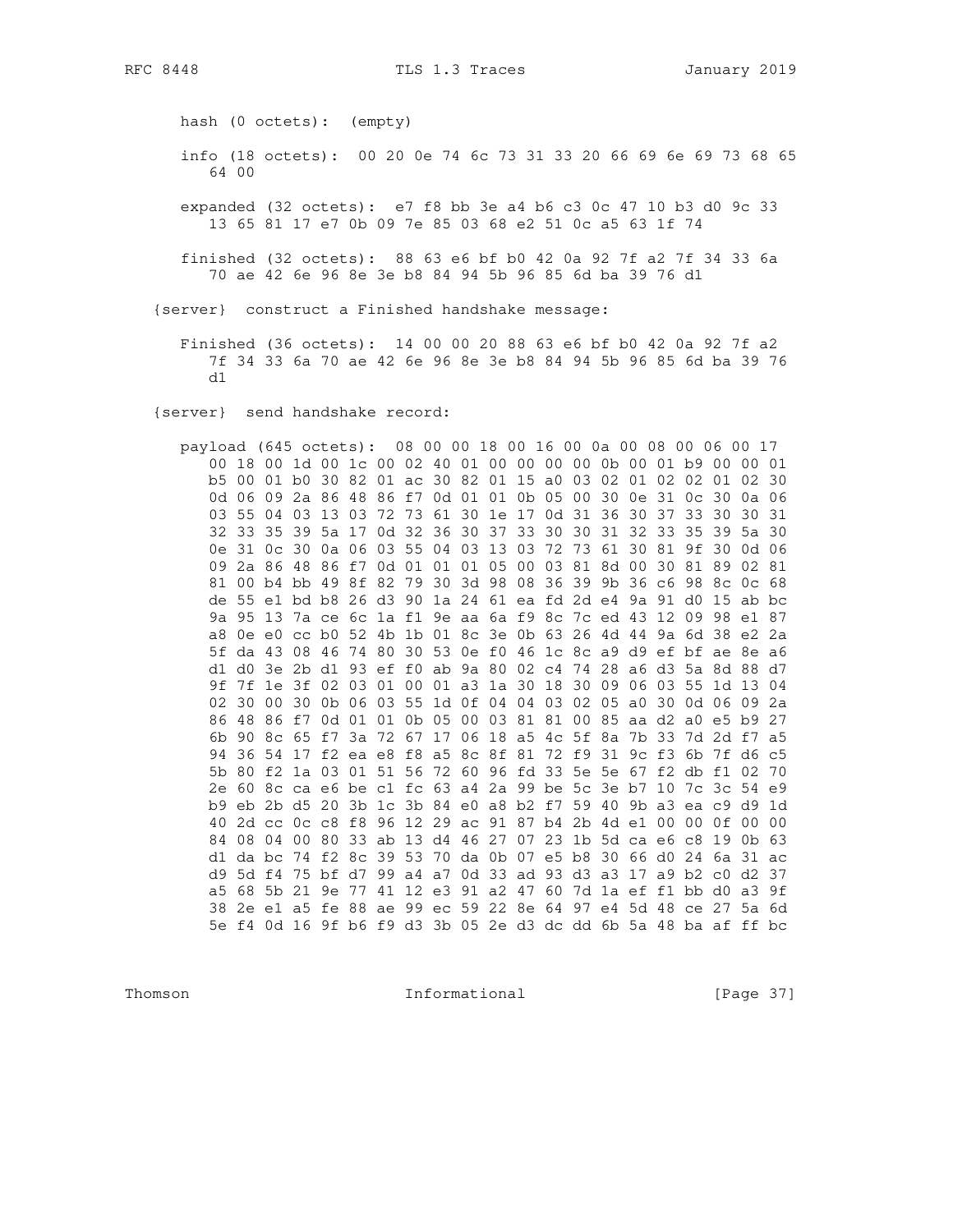b2 90 12 84 15 bd 38 14 00 00 20 88 63 e6 bf b0 42 0a 92 7f a2 7f 34 33 6a 70 ae 42 6e 96 8e 3e b8 84 94 5b 96 85 6d ba 39 76  $d1$ 

complete record (667 octets): 17 03 03 02 96 99 be e2 0b af 5b 7f c7 27 bf ab 62 23 92 8a 38 1e 6d 0c f9 c4 da 65 3f 9d 2a 7b 23 f7 de 11 cc e8 42 d5 cf 75 63 17 63 45 0f fb 8b 0c c1 d2 38 e6 58 af 7a 12 ad c8 62 43 11 4a b1 4a 1d a2 fa e4 26 21 ce 48 3f b6 24 2e ab fa ad 52 56 6b 02 b3 1d 2e dd ed ef eb 80 e6 6a 99 00 d5 f9 73 b4 0c 4f df 74 71 9e cf 1b 68 d7 f9 c3 b6 ce b9 03 ca 13 dd 1b b8 f8 18 7a e3 34 17 e1 d1 52 52 2c 58 22 a1 a0 3a d5 2c 83 8c 55 95 3d 61 02 22 87 4c ce 8e 17 90 b2 29 a2 aa 0b 53 c8 d3 77 ee 72 01 82 95 1d c6 18 1d c5 d9 0b d1 f0 10 5e d1 e8 4a a5 f7 59 57 c6 66 18 97 07 9e 5e a5 00 74 49 e3 19 7b dc 7c 9b ee ed dd ea fd d8 44 af a5 c3 15 ec fe 65 e5 76 af e9 09 81 28 80 62 0e c7 04 8b 42 d7 f5 c7 8d 76 f2 99 d6 d8 25 34 bd d8 f5 12 fe bc 0e d3 81 4a ca 47 0c d8 00 0d 3e 1c b9 96 2b 05 2f bb 95 0d f6 83 a5 2c 2b a7 7e d3 71 3b 12 29 37 a6 e5 17 09 64 e2 ab 79 69 dc d9 80 b3 db 9b 45 8d a7 60 31 24 d6 dc 00 5e 4d 6e 04 b4 d0 c4 ba f3 27 5d b8 27 db ba 0a 6d b0 96 72 17 1f c0 57 b3 85 1d 7e 02 68 41 e2 97 8f bd 23 46 bb ef dd 03 76 bb 11 08 fe 9a cc 92 18 9f 56 50 aa 5e 85 d8 e8 c7 b6 7a c5 10 db a0 03 d3 d7 e1 63 50 bb 66 d4 50 13 ef d4 4c 9b 60 7c 0d 31 8c 4c 7d 1a 1f 5c bc 57 e2 06 11 80 4e 37 87 d7 b4 a4 b5 f0 8e d8 fd 70 bd ae ad e0 22 60 b1 2a b8 42 ef 69 0b 4a 3e e7 91 1e 84 1b 37 4e cd 5e bb bc 2a 54 d0 47 b6 00 33 6d d7 d0 c8 8b 4b c1 0e 58 ee 6c b6 56 de 72 47 fa 20 d8 e9 1d eb 84 62 86 08 cf 80 61 5b 62 e9 6c 14 91 c7 ac 37 55 eb 69 01 40 5d 34 74 fe 1a c7 9d 10 6a 0c ee 56 c2 57 7f c8 84 80 f9 6c b6 b8 c6 81 b7 b6 8b 53 c1 46 09 39 08 f3 50 88 81 75 bd fb 0b 1e 31 ad 61 e3 0b a0 ad fe 6d 22 3a a0 3c 07 83 b5 00 1a 57 58 7c 32 8a 9a fc fc fb 97 8d 1c d4 32 8f 7d 9d 60 53 0e 63 0b ef d9 6c 0c 81 6e e2 0b 01 00 76 8a e2 a6 df 51 fc 68 f1 72 74 0a 79 af 11 39 8e e3 be 12 52 49 1f a9 c6 93 47 9e 87 7f 94 ab 7c 5f 8c ad 48 02 03 e6 ab 7b 87 dd 71 e8 a0 72 91 13 df 17 f5 ee e8 6c e1 08 d1 d7 20 07 ec 1c d1 3c 85 a6 c1 49 62 1e 77 b7 d7 8d 80 5a 30 f0 be 03 Oc 31 5e 54

{server} derive secret "tls13 c ap traffic":

PRK (32 octets): 11 31 54 5d 0b af 79 dd ce 9b 87 f0 69 45 78 1a 57 dd 18 ef 37 8d cd 20 60 f8 f9 a5 69 02 7e d8

hash (32 octets): 50 f6 3c bf 36 b0 dd 04 9e 7a 0b a2 7d 64 55 74 5e a2 aa ac 54 bb 16 7f 99 50 b2 b7 ce 95 09 da

Thomson

Informational

[Page 38]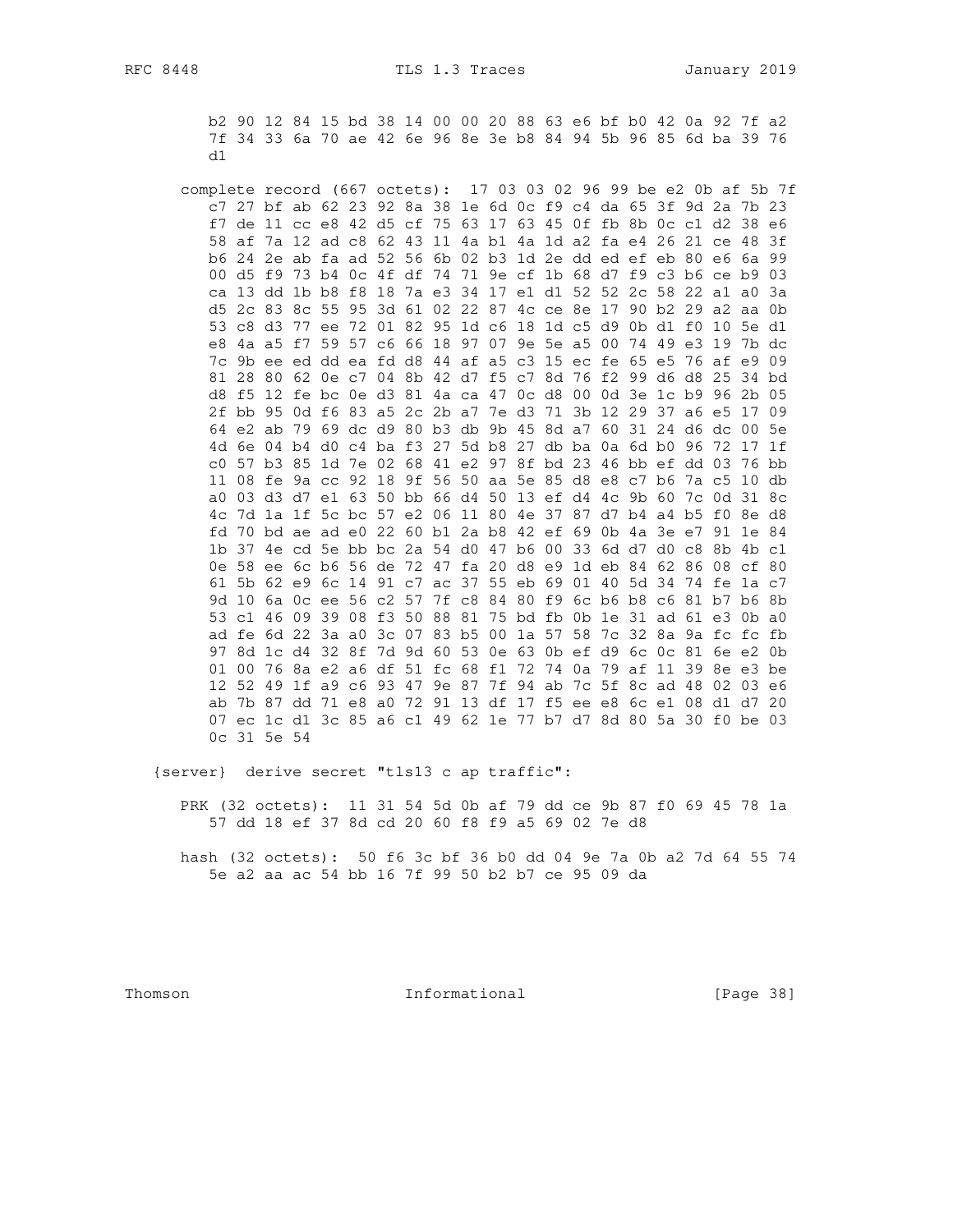- info (54 octets): 00 20 12 74 6c 73 31 33 20 63 20 61 70 20 74 72 61 66 66 69 63 20 50 f6 3c bf 36 b0 dd 04 9e 7a 0b a2 7d 64 55 74 5e a2 aa ac 54 bb 16 7f 99 50 b2 b7 ce 95 09 da
- expanded (32 octets): 75 ec f4 b9 72 52 5a a0 dc d0 57 c9 94 4d 4c d5 d8 26 71 d8 84 31 41 d7 dc 2a 4f f1 5a 21 dc 51
- {server} derive secret "tls13 s ap traffic":
	- PRK (32 octets): 11 31 54 5d 0b af 79 dd ce 9b 87 f0 69 45 78 1a 57 dd 18 ef 37 8d cd 20 60 f8 f9 a5 69 02 7e d8
	- hash (32 octets): 50 f6 3c bf 36 b0 dd 04 9e 7a 0b a2 7d 64 55 74 5e a2 aa ac 54 bb 16 7f 99 50 b2 b7 ce 95 09 da
	- info (54 octets): 00 20 12 74 6c 73 31 33 20 73 20 61 70 20 74 72 61 66 66 69 63 20 50 f6 3c bf 36 b0 dd 04 9e 7a 0b a2 7d 64 55 74 5e a2 aa ac 54 bb 16 7f 99 50 b2 b7 ce 95 09 da
	- expanded (32 octets): 5c 74 f8 7d f0 42 25 db 0f 82 09 c9 de 64 29 e4 94 35 fd ef a7 ca d6 18 64 87 4d 12 f3 1c fc 8d
- {server} derive secret "tls13 exp master":
	- PRK (32 octets): 11 31 54 5d 0b af 79 dd ce 9b 87 f0 69 45 78 1a 57 dd 18 ef 37 8d cd 20 60 f8 f9 a5 69 02 7e d8
	- hash (32 octets): 50 f6 3c bf 36 b0 dd 04 9e 7a 0b a2 7d 64 55 74 5e a2 aa ac 54 bb 16 7f 99 50 b2 b7 ce 95 09 da
	- info (52 octets): 00 20 10 74 6c 73 31 33 20 65 78 70 20 6d 61 73 74 65 72 20 50 f6 3c bf 36 b0 dd 04 9e 7a 0b a2 7d 64 55 74 5e a2 aa ac 54 bb 16 7f 99 50 b2 b7 ce 95 09 da
	- expanded (32 octets): 7c 06 d3 ae 10 6a 3a 37 4a ce 48 37 b3 98 5c ac 67 78 0a 6e 2c 5c 04 b5 83 19 d5 84 df 09 d2 23
- {server} derive write traffic keys for application data:
	- PRK (32 octets): 5c 74 f8 7d f0 42 25 db 0f 82 09 c9 de 64 29 e4 94 35 fd ef a7 ca d6 18 64 87 4d 12 f3 1c fc 8d
	- key info (13 octets): 00 10 09 74 6c 73 31 33 20 6b 65 79 00
	- key expanded (16 octets): f2 7a 5d 97 bd 25 55 0c 48 23 b0 f3 e5 d2 93 88
	- iv info (12 octets): 00 0c 08 74 6c 73 31 33 20 69 76 00

Thomson **Informational Informational** [Page 39]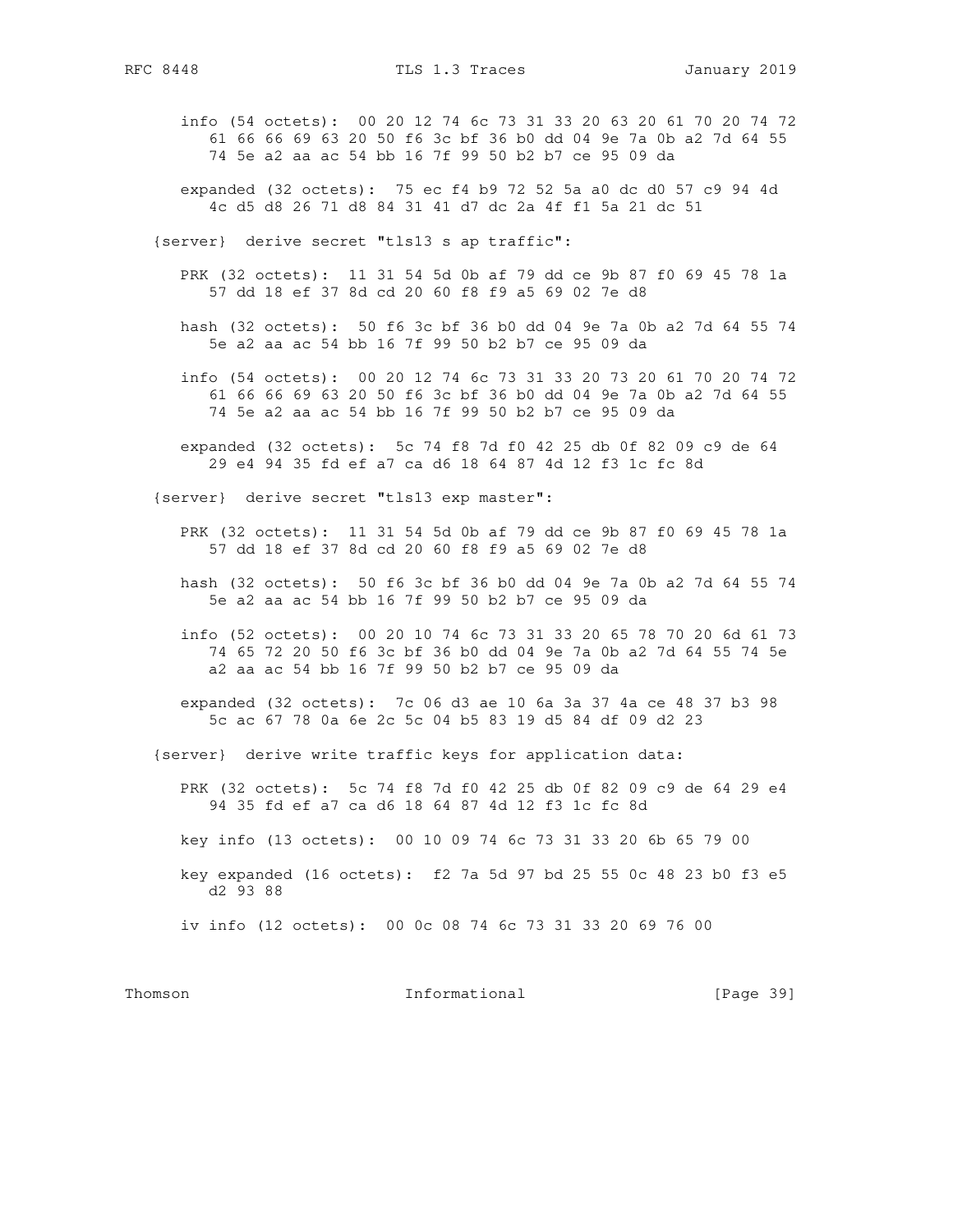iv expanded (12 octets): 0d d6 31 f7 b7 1c bb c7 97 c3 5f e7 {server} derive read traffic keys for handshake data: PRK (32 octets): 15 8a a7 ab 88 55 07 35 82 b4 1d 67 4b 40 55 ca bc c5 34 72 8f 65 93 14 86 1b 4e 08 e2 01 15 66 key info (13 octets): 00 10 09 74 6c 73 31 33 20 6b 65 79 00 key expanded (16 octets): 2f 1f 91 86 63 d5 90 e7 42 11 49 a2 9d 94 b0 b6 iv info (12 octets): 00 0c 08 74 6c 73 31 33 20 69 76 00 iv expanded (12 octets): 41 4d 54 85 23 5e 1a 68 87 93 bd 74 {client} extract secret "early" (same as server early secret) {client} derive secret for handshake "tls13 derived": PRK (32 octets): 33 ad 0a 1c 60 7e c0 3b 09 e6 cd 98 93 68 0c e2 10 ad f3 00 aa 1f 26 60 e1 b2 2e 10 f1 70 f9 2a hash (32 octets): e3 b0 c4 42 98 fc 1c 14 9a fb f4 c8 99 6f b9 24 27 ae 41 e4 64 9b 93 4c a4 95 99 1b 78 52 b8 55 info (49 octets): 00 20 0d 74 6c 73 31 33 20 64 65 72 69 76 65 64 20 e3 b0 c4 42 98 fc 1c 14 9a fb f4 c8 99 6f b9 24 27 ae 41 e4 64 9b 93 4c a4 95 99 1b 78 52 b8 55 expanded (32 octets): 6f 26 15 a1 08 c7 02 c5 67 8f 54 fc 9d ba b6 97 16 c0 76 18 9c 48 25 0c eb ea c3 57 6c 36 11 ba {client} extract secret "handshake" (same as server handshake secret) {client} derive secret "tls13 c hs traffic" (same as server) {client} derive secret "tls13 s hs traffic" (same as server) {client} derive secret for master "tls13 derived" (same as server) {client} extract secret "master" (same as server master secret) {client} derive read traffic keys for handshake data (same as server handshake data write traffic keys) {client} calculate finished "tls13 finished" (same as server) Thomson **Informational Informational** [Page 40]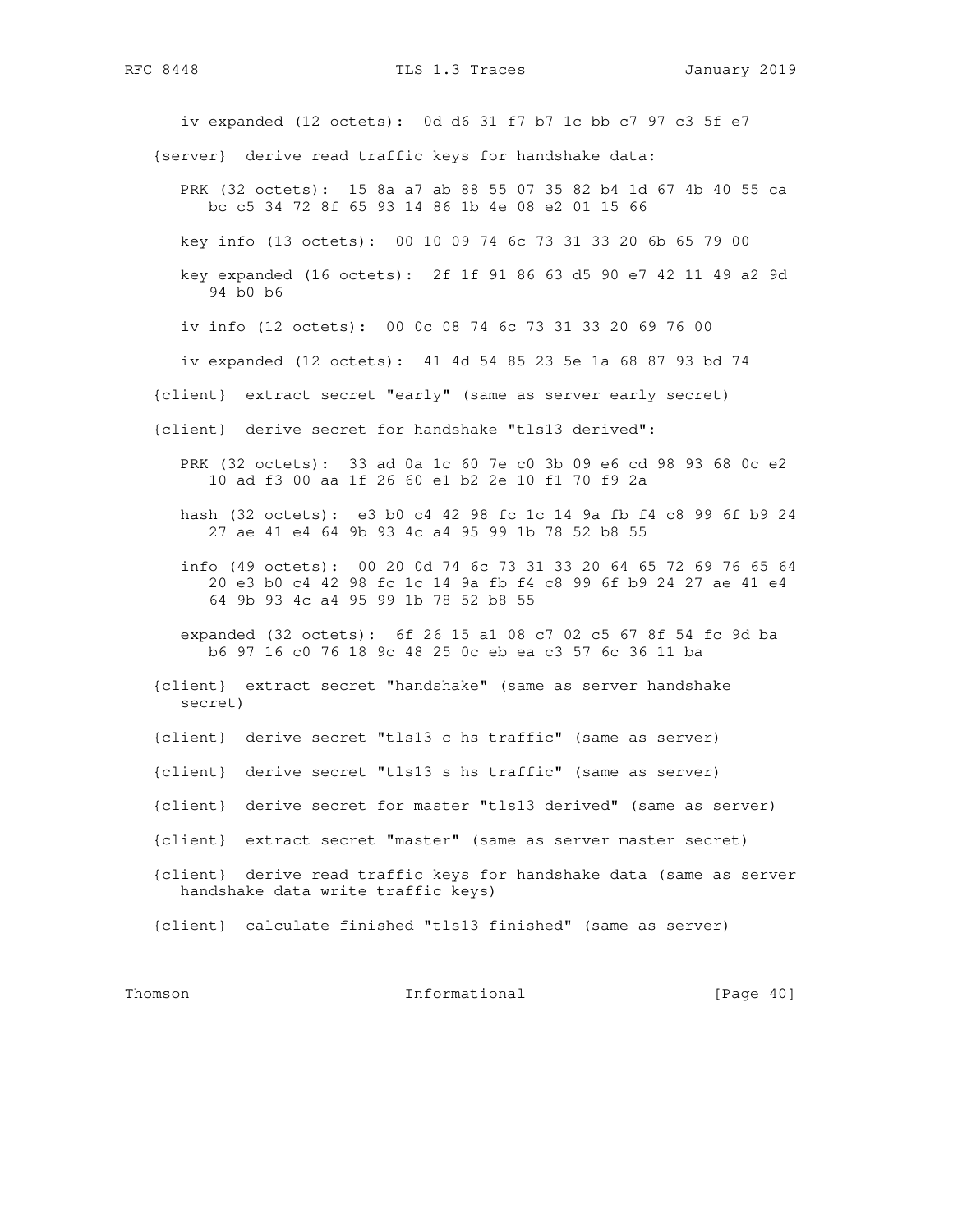{client} derive secret "tls13 c ap traffic" (same as server)

- {client} derive secret "tls13 s ap traffic" (same as server)
- {client} derive secret "tls13 exp master" (same as server)
- {client} derive write traffic keys for handshake data (same as server handshake data read traffic keys)
- {client} derive read traffic keys for application data (same as server application data write traffic keys)
- {client} calculate finished "tls13 finished":
	- PRK (32 octets): 15 8a a7 ab 88 55 07 35 82 b4 1d 67 4b 40 55 ca bc c5 34 72 8f 65 93 14 86 1b 4e 08 e2 01 15 66
	- hash (0 octets): (empty)
	- info (18 octets): 00 20 0e 74 6c 73 31 33 20 66 69 6e 69 73 68 65 64 00
	- expanded (32 octets): 81 be 41 31 fb b9 b6 f4 47 14 50 84 6f 74 fd 1e 68 c5 22 4b a7 c2 a8 67 7f 5c 53 ad 22 6f dc 13
	- finished (32 octets): 23 f5 2f db 07 09 a5 5b d7 f7 9b 99 1f 25 48 40 87 bc fd 4d 43 80 b1 23 26 a5 2a 28 b2 e3 68 e1
- {client} construct a Finished handshake message:
	- Finished (36 octets): 14 00 00 20 23 f5 2f db 07 09 a5 5b d7 f7 9b 99 1f 25 48 40 87 bc fd 4d 43 80 b1 23 26 a5 2a 28 b2 e3 68  $\approx$  1
- {client} send handshake record:
	- payload (36 octets): 14 00 00 20 23 f5 2f db 07 09 a5 5b d7 f7 9b 99 1f 25 48 40 87 bc fd 4d 43 80 b1 23 26 a5 2a 28 b2 e3 68 e1
	- complete record (58 octets): 17 03 03 00 35 d7 4f 19 23 c6 62 fd 34 13 7c 6f 50 2f 3d d2 b9 3d 95 1d 1b 3b c9 7e 42 af e2 3c 31 ab ea 92 fe 91 b4 74 99 9e 85 e3 b7 91 ce 25 2f e8 c3 e9 f9 39 a4 12 0c b2
- {client} derive write traffic keys for application data:
	- PRK (32 octets): 75 ec f4 b9 72 52 5a a0 dc d0 57 c9 94 4d 4c d5 d8 26 71 d8 84 31 41 d7 dc 2a 4f f1 5a 21 dc 51

Thomson **Informational Informational** [Page 41]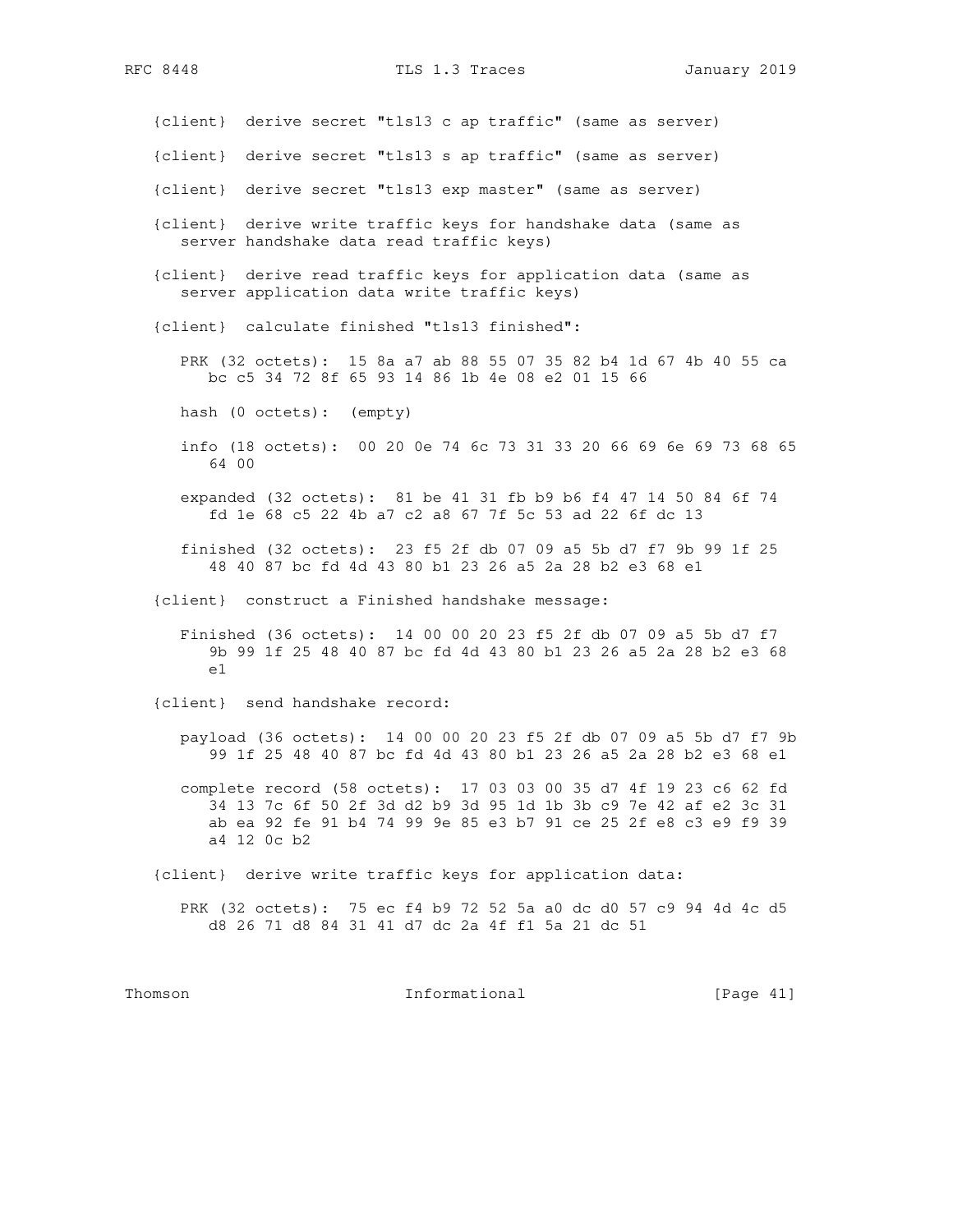key info (13 octets): 00 10 09 74 6c 73 31 33 20 6b 65 79 00

 key expanded (16 octets): a7 eb 2a 05 25 eb 43 31 d5 8f cb f9 f7 ca 2e 9c

iv info (12 octets): 00 0c 08 74 6c 73 31 33 20 69 76 00

iv expanded (12 octets): 86 e8 be 22 7c 1b d2 b3 e3 9c b4 44

{client} derive secret "tls13 res master":

- PRK (32 octets): 11 31 54 5d 0b af 79 dd ce 9b 87 f0 69 45 78 1a 57 dd 18 ef 37 8d cd 20 60 f8 f9 a5 69 02 7e d8
- hash (32 octets): 0e 8b 34 91 58 b8 55 fd cd 0c 11 db bc 4e 83 e4 3c aa 6e 48 3c 6c 65 df 53 15 18 88 e5 01 65 f4
- info (52 octets): 00 20 10 74 6c 73 31 33 20 72 65 73 20 6d 61 73 74 65 72 20 0e 8b 34 91 58 b8 55 fd cd 0c 11 db bc 4e 83 e4 3c aa 6e 48 3c 6c 65 df 53 15 18 88 e5 01 65 f4
- expanded (32 octets): 09 17 0c 6d 47 27 21 56 6f 9c f9 9b 08 69 9d af f5 61 ec 8f b2 2d 5a 32 c3 f9 4c e0 09 b6 99 75
- {server} calculate finished "tls13 finished" (same as client)
- {server} derive read traffic keys for application data (same as client application data write traffic keys)
- {server} derive secret "tls13 res master" (same as client)
- {client} send alert record:

payload (2 octets): 01 00

 complete record (24 octets): 17 03 03 00 13 2e a6 cd f7 49 19 60 23 e2 b3 a4 94 91 69 55 36 42 60 47

{server} send alert record:

payload (2 octets): 01 00

 complete record (24 octets): 17 03 03 00 13 51 9f c5 07 5c b0 88 43 49 75 9f f9 ef 6f 01 1b b4 c6 f2

Thomson **Informational Informational** [Page 42]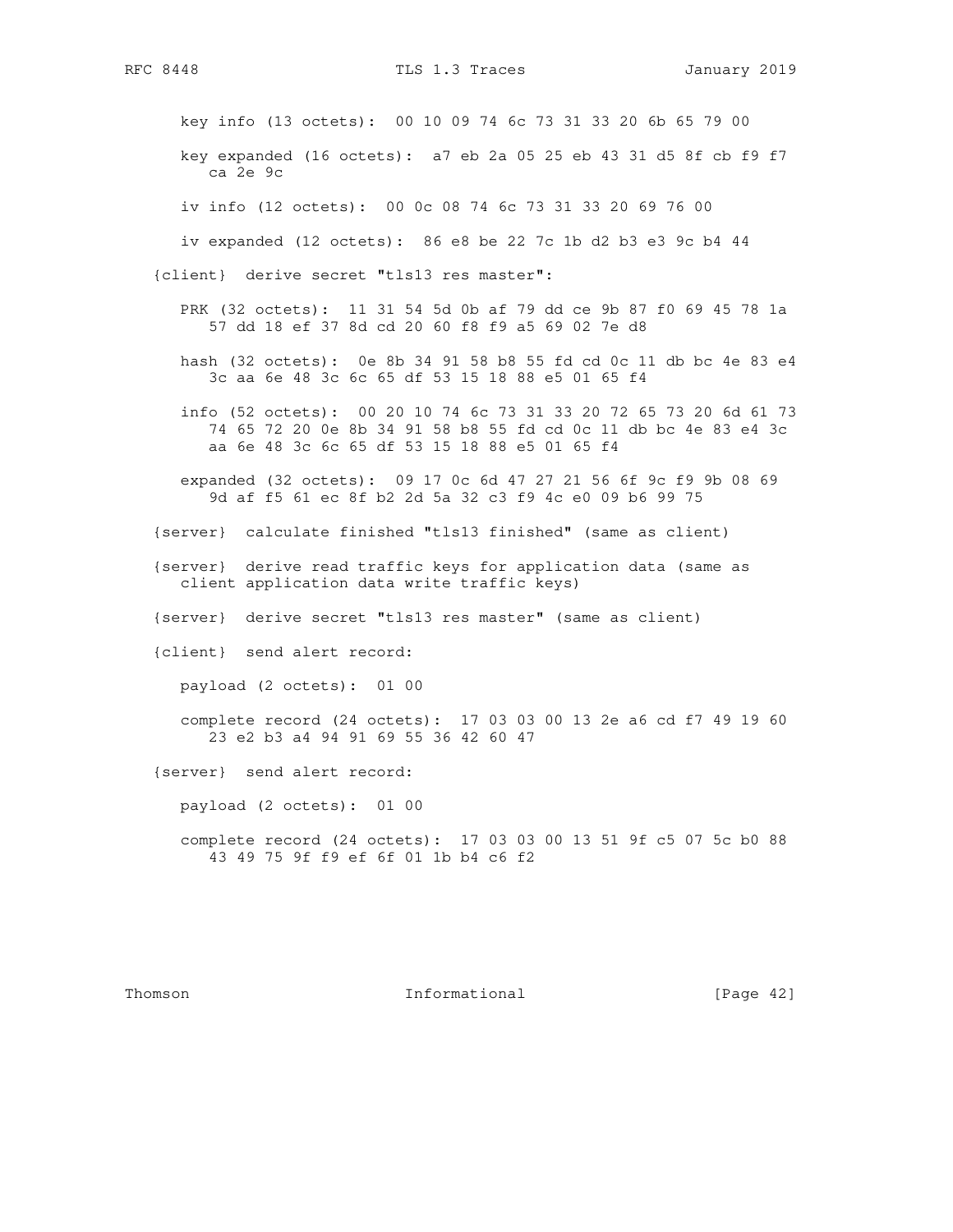## 6. Client Authentication

In this example, the server requests client authentication. The client uses a certificate with an RSA key, the server uses an Elliptic Curve Digital Signature Algorithm (ECDSA) certificate with a P-256 key. Note that private keys for the certificates used in this example are not shown.

{client} create an ephemeral x25519 key pair:

private key (32 octets): c0 40 b2 bb 8f 3a dd d2 0f d4 05 8c 54 70 03 a3 c6 f9 c1 cd 91 5d 5e 53 5c 87 d8 d1 91 aa f0 71

public key (32 octets): 08 9c c2 67 1f 73 8d 9a 67 1e 5b 2e 46 49 81 d0 5b 76 e3 61 aa 22 ae a9 1f 1d 49 ca 10 a7 a3 62

{client} construct a ClientHello handshake message:

ClientHello (192 octets): 01 00 00 bc 03 03 6a 47 22 36 32 8b 83 af 40 38 6d 3a 3e 1f 1c e6 24 fa 4e d8 9a b8 65 a4 ff 0f 41 44 ce 3a e2 33 00 00 06 13 01 13 03 13 02 01 00 00 8d 00 00 00 0b 00 09 00 00 06 73 65 72 76 65 72 ff 01 00 01 00 00 0a 00 14 00 12 00 1d 00 17 00 18 00 19 01 00 01 01 01 02 01 03 01 04 00 33 00 26 00 24 00 1d 00 20 08 9c c2 67 1f 73 8d 9a 67 1e 5b 2e 46 49 81 d0 5b 76 e3 61 aa 22 ae a9 1f 1d 49 ca 10 a7 a3 62 00 2b 00 03 02 03 04 00 0d 00 20 00 1e 04 03 05 03 06 03 02 03 08 04 08 05 08 06 04 01 05 01 06 01 02 01 04 02 05 02 06 02 02 02 00 2d 00 02 01 01 00 1c 00 02 40 01

{client} send handshake record:

payload (192 octets): 01 00 00 bc 03 03 6a 47 22 36 32 8b 83 af 40 38 6d 3a 3e 1f 1c e6 24 fa 4e d8 9a b8 65 a4 ff 0f 41 44 ce 3a e2 33 00 00 06 13 01 13 03 13 02 01 00 00 8d 00 00 00 0b 00 09 00 00 06 73 65 72 76 65 72 ff 01 00 01 00 00 0a 00 14 00 12 00 1d 00 17 00 18 00 19 01 00 01 01 01 02 01 03 01 04 00 33 00 26 00 24 00 1d 00 20 08 9c c2 67 1f 73 8d 9a 67 1e 5b 2e 46 49 81 d0 5b 76 e3 61 aa 22 ae a9 1f 1d 49 ca 10 a7 a3 62 00 2b 00 03 02 03 04 00 0d 00 20 00 1e 04 03 05 03 06 03 02 03 08 04 08 05 08 06 04 01 05 01 06 01 02 01 04 02 05 02 06 02 02 02 00 2d 00 02 01 01 00 1c 00 02 40 01

complete record (197 octets): 16 03 01 00 c0 01 00 00 bc 03 03 6a 47 22 36 32 8b 83 af 40 38 6d 3a 3e 1f 1c e6 24 fa 4e d8 9a b8 65 a4 ff Of 41 44 ce 3a e2 33 00 00 06 13 01 13 03 13 02 01 00 00 8d 00 00 00 0b 00 09 00 00 06 73 65 72 76 65 72 ff 01 00 01 00 00 0a 00 14 00 12 00 1d 00 17 00 18 00 19 01 00 01 01 01 02 01 03 01 04 00 33 00 26 00 24 00 1d 00 20 08 9c c2 67 1f 73 8d

Thomson

Informational

[Page 43]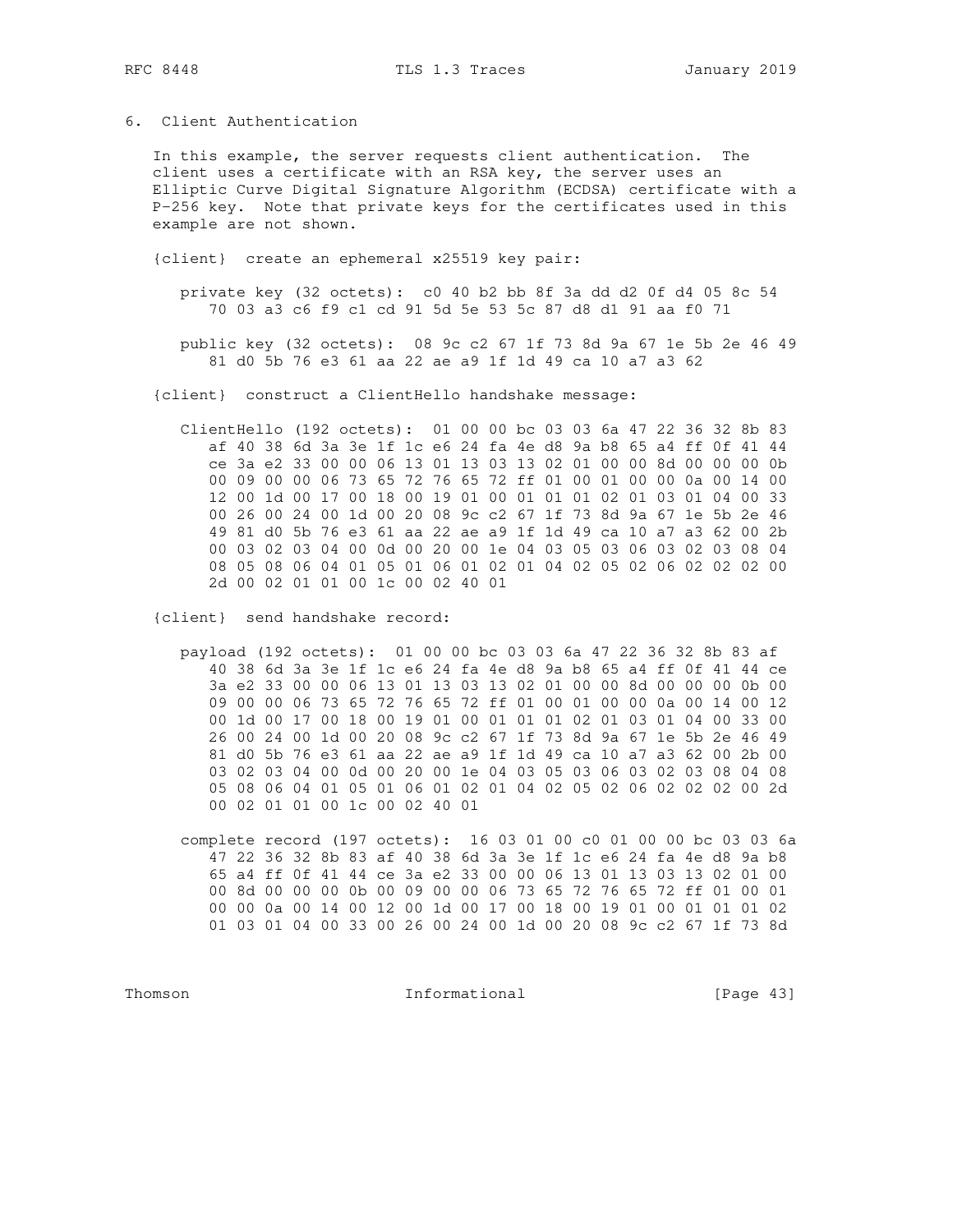9a 67 1e 5b 2e 46 49 81 d0 5b 76 e3 61 aa 22 ae a9 1f 1d 49 ca 10 a7 a3 62 00 2b 00 03 02 03 04 00 0d 00 20 00 1e 04 03 05 03 06 03 02 03 08 04 08 05 08 06 04 01 05 01 06 01 02 01 04 02 05 02 06 02 02 02 00 2d 00 02 01 01 00 1c 00 02 40 01

{server} extract secret "early":

salt: 0 (all zero octets)

 IKM (32 octets): 00 00 00 00 00 00 00 00 00 00 00 00 00 00 00 00 00 00 00 00 00 00 00 00 00 00 00 00 00 00 00 00

 secret (32 octets): 33 ad 0a 1c 60 7e c0 3b 09 e6 cd 98 93 68 0c e2 10 ad f3 00 aa 1f 26 60 e1 b2 2e 10 f1 70 f9 2a

{server} create an ephemeral x25519 key pair:

 private key (32 octets): 73 82 a5 ad 1c dd 20 56 ae 18 cc 70 8b d0 07 d9 81 30 db e2 cd 4d 9e ad 9b 96 95 2b ec bb 08 88

 public key (32 octets): 6c 2e 50 e8 65 91 9a 6b 5a 12 df af 91 8f 92 b4 42 56 7b 0f 89 bc 54 47 8c 69 21 36 66 58 f0 62

{server} construct a ServerHello handshake message:

 ServerHello (90 octets): 02 00 00 56 03 03 3b 50 fd f1 c3 d5 72 e4 0e 68 95 3e 7f ff 4e 27 58 45 9c 59 af a0 58 2c 0e a0 32 87 42 55 fe 6e 00 13 01 00 00 2e 00 33 00 24 00 1d 00 20 6c 2e 50 e8 65 91 9a 6b 5a 12 df af 91 8f 92 b4 42 56 7b 0f 89 bc 54 47 8c 69 21 36 66 58 f0 62 00 2b 00 02 03 04

{server} derive secret for handshake "tls13 derived":

 PRK (32 octets): 33 ad 0a 1c 60 7e c0 3b 09 e6 cd 98 93 68 0c e2 10 ad f3 00 aa 1f 26 60 e1 b2 2e 10 f1 70 f9 2a

 hash (32 octets): e3 b0 c4 42 98 fc 1c 14 9a fb f4 c8 99 6f b9 24 27 ae 41 e4 64 9b 93 4c a4 95 99 1b 78 52 b8 55

- info (49 octets): 00 20 0d 74 6c 73 31 33 20 64 65 72 69 76 65 64 20 e3 b0 c4 42 98 fc 1c 14 9a fb f4 c8 99 6f b9 24 27 ae 41 e4 64 9b 93 4c a4 95 99 1b 78 52 b8 55
- expanded (32 octets): 6f 26 15 a1 08 c7 02 c5 67 8f 54 fc 9d ba b6 97 16 c0 76 18 9c 48 25 0c eb ea c3 57 6c 36 11 ba

Thomson **Informational Informational** [Page 44]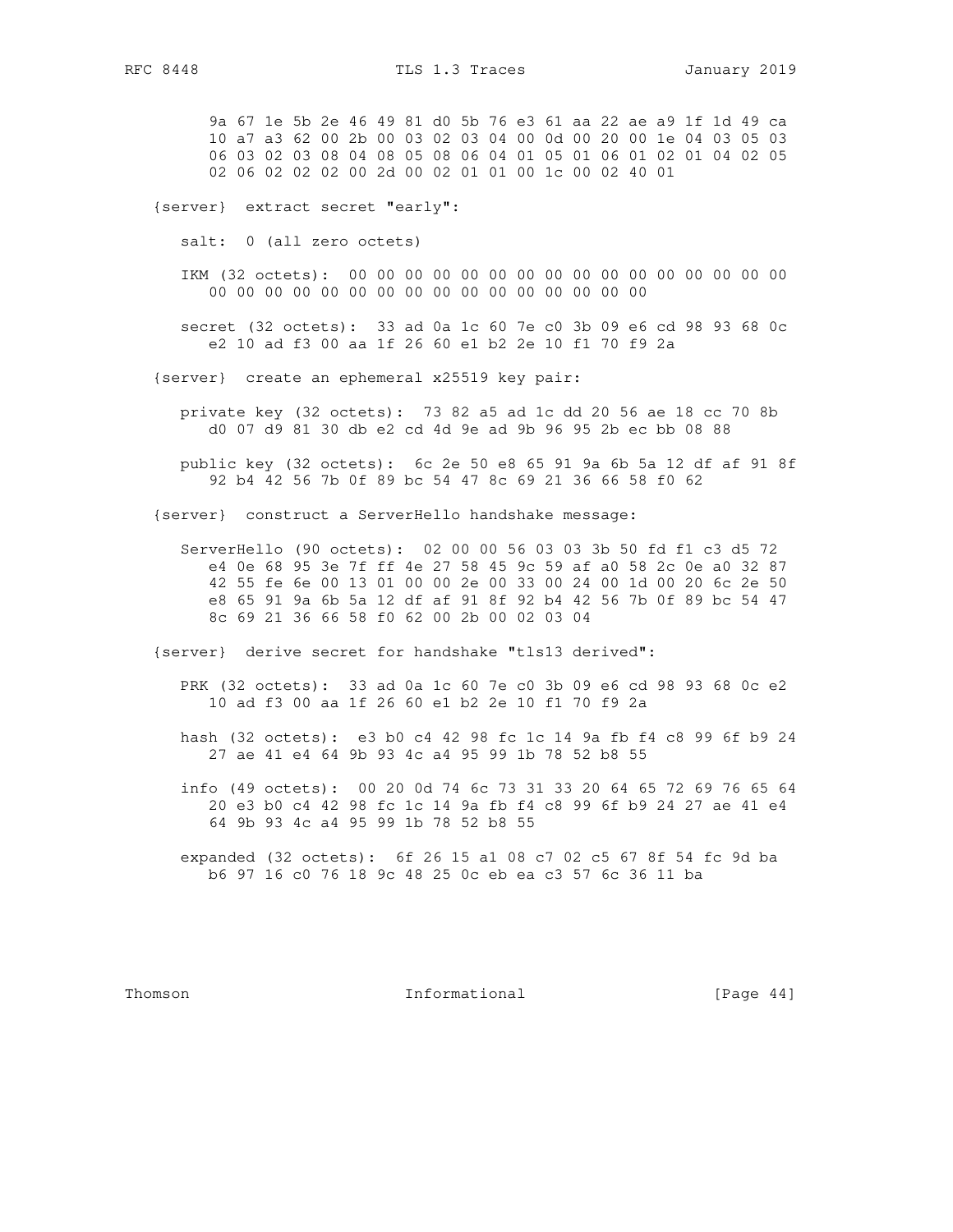RFC 8448 TLS 1.3 Traces January 2019

{server} extract secret "handshake":

- salt (32 octets): 6f 26 15 a1 08 c7 02 c5 67 8f 54 fc 9d ba b6 97 16 c0 76 18 9c 48 25 0c eb ea c3 57 6c 36 11 ba
- IKM (32 octets): 7d c1 14 f6 47 5d fa 79 77 be 73 6e f7 cb eb c4 8c 70 32 9e 8e 9a 74 b4 d7 03 3c 43 f9 59 7d 4f
- secret (32 octets): d9 95 24 36 74 fb 64 00 d7 d3 7b c0 e9 86 1b db d9 ed 09 56 01 dc f2 99 48 74 f2 80 3d e2 2e 39
- {server} derive secret "tls13 c hs traffic":
	- PRK (32 octets): d9 95 24 36 74 fb 64 00 d7 d3 7b c0 e9 86 1b db d9 ed 09 56 01 dc f2 99 48 74 f2 80 3d e2 2e 39
	- hash (32 octets): 88 eb c0 42 bd 0d 5a 64 3b 22 fc a7 a4 7d ef d4 00 7d fe 18 49 49 a6 26 1c 59 6c 4e 00 2a 74 a2
	- info (54 octets): 00 20 12 74 6c 73 31 33 20 63 20 68 73 20 74 72 61 66 66 69 63 20 88 eb c0 42 bd 0d 5a 64 3b 22 fc a7 a4 7d ef d4 00 7d fe 18 49 49 a6 26 1c 59 6c 4e 00 2a 74 a2
	- expanded (32 octets): ce c7 a3 0c 68 72 07 0f 22 a7 ee b0 65 76 8d b6 7c 45 e2 95 33 db 87 99 08 ce 6d c6 6f 59 11 de
- {server} derive secret "tls13 s hs traffic":
	- PRK (32 octets): d9 95 24 36 74 fb 64 00 d7 d3 7b c0 e9 86 1b db d9 ed 09 56 01 dc f2 99 48 74 f2 80 3d e2 2e 39
	- hash (32 octets): 88 eb c0 42 bd 0d 5a 64 3b 22 fc a7 a4 7d ef d4 00 7d fe 18 49 49 a6 26 1c 59 6c 4e 00 2a 74 a2
	- info (54 octets): 00 20 12 74 6c 73 31 33 20 73 20 68 73 20 74 72 61 66 66 69 63 20 88 eb c0 42 bd 0d 5a 64 3b 22 fc a7 a4 7d ef d4 00 7d fe 18 49 49 a6 26 1c 59 6c 4e 00 2a 74 a2
	- expanded (32 octets): 8b 02 d3 c0 04 42 a2 72 2c 40 98 eb e8 67 5b 23 e8 01 51 0f 0d 7e d7 78 d8 eb 0b 8f 42 a1 9a 5e
- {server} derive secret for master "tls13 derived":
	- PRK (32 octets): d9 95 24 36 74 fb 64 00 d7 d3 7b c0 e9 86 1b db d9 ed 09 56 01 dc f2 99 48 74 f2 80 3d e2 2e 39
	- hash (32 octets): e3 b0 c4 42 98 fc 1c 14 9a fb f4 c8 99 6f b9 24 27 ae 41 e4 64 9b 93 4c a4 95 99 1b 78 52 b8 55

Thomson **Informational Informational** [Page 45]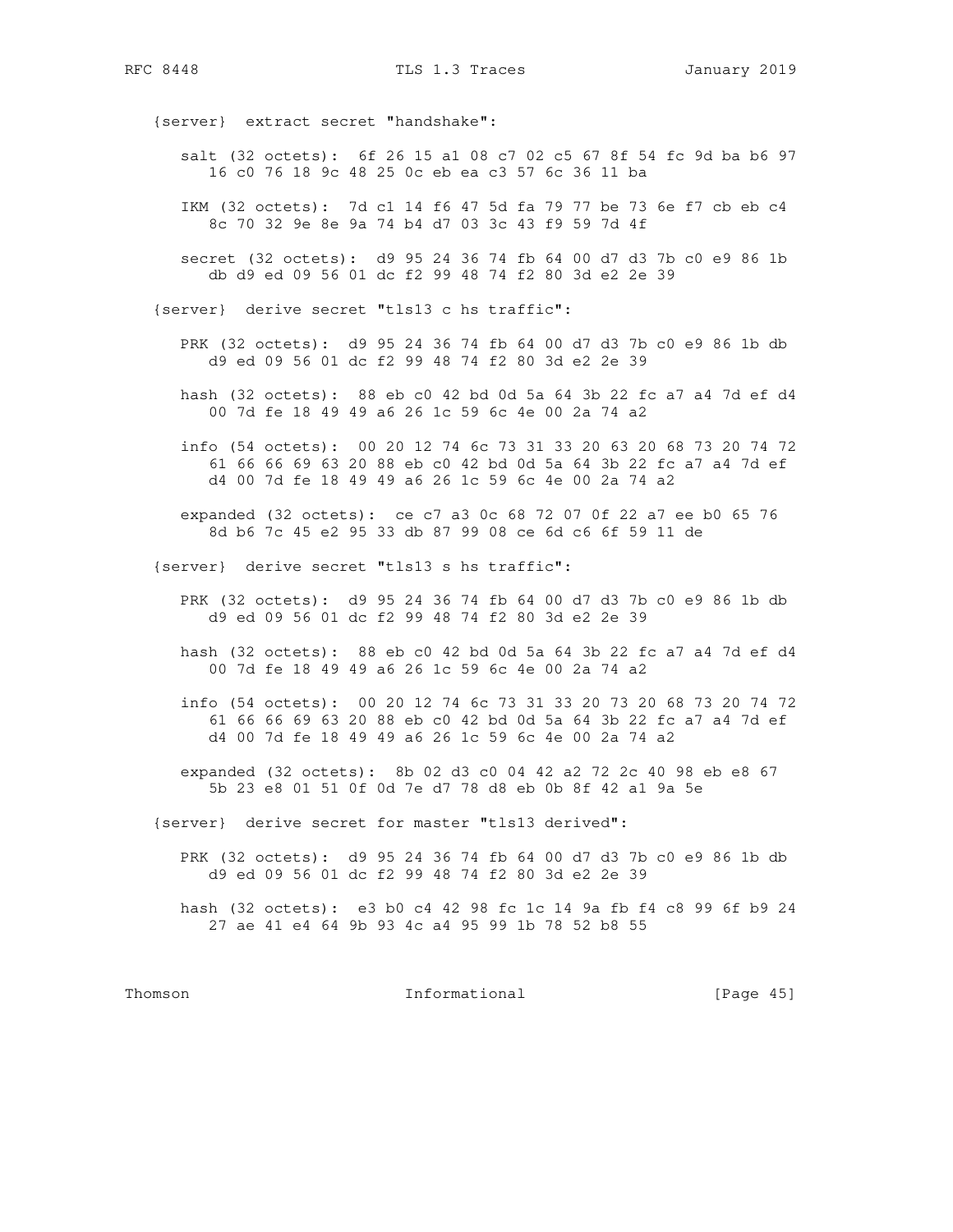info (49 octets): 00 20 0d 74 6c 73 31 33 20 64 65 72 69 76 65 64 20 e3 b0 c4 42 98 fc 1c 14 9a fb f4 c8 99 6f b9 24 27 ae 41 e4 64 9b 93 4c a4 95 99 1b 78 52 b8 55

 expanded (32 octets): 74 57 55 26 b0 7c 81 a9 c1 b1 7e 6b 34 e0 e6 d0 84 74 7a 61 f3 96 f5 97 eb b9 2c 07 36 ec 60 e8

{server} extract secret "master":

 salt (32 octets): 74 57 55 26 b0 7c 81 a9 c1 b1 7e 6b 34 e0 e6 d0 84 74 7a 61 f3 96 f5 97 eb b9 2c 07 36 ec 60 e8

 IKM (32 octets): 00 00 00 00 00 00 00 00 00 00 00 00 00 00 00 00 00 00 00 00 00 00 00 00 00 00 00 00 00 00 00 00

 secret (32 octets): 57 c1 5d 7b 9d 44 1b 3d 40 a9 c6 ea 8a 3d 73 0e 07 b3 a1 ea 7a 33 39 ed 70 70 b9 a7 4a 3f 4f 28

{server} send handshake record:

 payload (90 octets): 02 00 00 56 03 03 3b 50 fd f1 c3 d5 72 e4 0e 68 95 3e 7f ff 4e 27 58 45 9c 59 af a0 58 2c 0e a0 32 87 42 55 fe 6e 00 13 01 00 00 2e 00 33 00 24 00 1d 00 20 6c 2e 50 e8 65 91 9a 6b 5a 12 df af 91 8f 92 b4 42 56 7b 0f 89 bc 54 47 8c 69 21 36 66 58 f0 62 00 2b 00 02 03 04

 complete record (95 octets): 16 03 03 00 5a 02 00 00 56 03 03 3b 50 fd f1 c3 d5 72 e4 0e 68 95 3e 7f ff 4e 27 58 45 9c 59 af a0 58 2c 0e a0 32 87 42 55 fe 6e 00 13 01 00 00 2e 00 33 00 24 00 1d 00 20 6c 2e 50 e8 65 91 9a 6b 5a 12 df af 91 8f 92 b4 42 56 7b 0f 89 bc 54 47 8c 69 21 36 66 58 f0 62 00 2b 00 02 03 04

{server} derive write traffic keys for handshake data:

 PRK (32 octets): 8b 02 d3 c0 04 42 a2 72 2c 40 98 eb e8 67 5b 23 e8 01 51 0f 0d 7e d7 78 d8 eb 0b 8f 42 a1 9a 5e

key info (13 octets): 00 10 09 74 6c 73 31 33 20 6b 65 79 00

 key expanded (16 octets): 6c b6 e6 06 19 d8 c7 35 5c 5d 4c 4b c2 be 90 d5

iv info (12 octets): 00 0c 08 74 6c 73 31 33 20 69 76 00

iv expanded (12 octets): 64 f2 39 53 0c 3b 88 8f de 85 e0 be

Thomson **Informational Informational** [Page 46]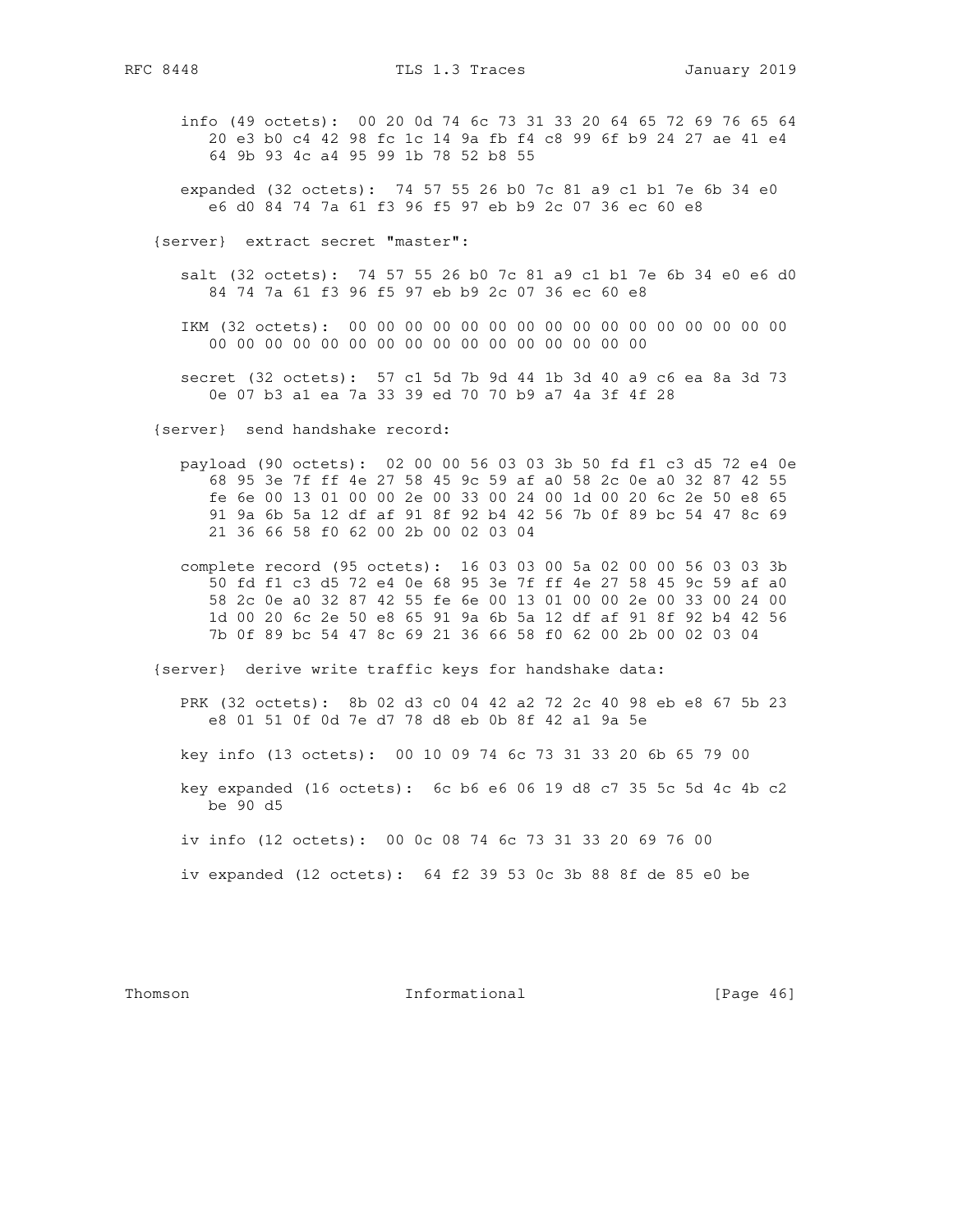RFC 8448

{server} construct an EncryptedExtensions handshake message:

- EncryptedExtensions (40 octets): 08 00 00 24 00 22 00 0a 00 14 00 12 00 1d 00 17 00 18 00 19 01 00 01 01 01 02 01 03 01 04 00 1c 00 02 40 01 00 00 00 00
- {server} construct a CertificateRequest handshake message:
	- CertificateRequest (43 octets): 0d 00 00 27 00 00 24 00 0d 00 20 00 1e 04 03 05 03 06 03 02 03 08 04 08 05 08 06 04 01 05 01 06 01 02 01 04 02 05 02 06 02 02 02
- {server} construct a Certificate handshake message:

Certificate (319 octets): 0b 00 01 3b 00 00 01 37 00 01 32 30 82 01 2e 30 81 d5 a0 03 02 01 02 02 01 07 30 0a 06 08 2a 86 48 ce 3d 04 03 02 30 13 31 11 30 0f 06 03 55 04 03 13 08 65 63 64 73 61 32 35 36 30 1e 17 0d 31 36 30 37 33 30 30 31 32 34 30 30 5a 17 0d 32 36 30 37 33 30 30 31 32 34 30 30 5a 30 13 31 11 30 0f 06 03 55 04 03 13 08 65 63 64 73 61 32 35 36 30 59 30 13 06 07 2a 86 48 ce 3d 02 01 06 08 2a 86 48 ce 3d 03 01 07 03 42 00 04 08 d5 30 16 15 75 f4 cf e7 f1 54 ee 34 48 18 00 86 00 1e 88 43 la 79 ee 62 ee 6e 2f 83 ef 38 ba 61 e9 fb 37 f3 4e 00 7a 7d f4 d2 f5 b5 6d 1f 04 ec e4 5d 62 1f 46 84 06 f5 c3 a1 51 58 94 8d d0 a3 1a 30 18 30 09 06 03 55 1d 13 04 02 30 00 30 0b 06 03 55 1d 0f 04 04 03 02 07 80 30 0a 06 08 2a 86 48 ce 3d 04 03 02 03 48 00 30 45 02 21 00 df 30 fd 45 07 f5 ed d2 2c 1a 6f f8 6d b4 79 ca 69 3f ee ca 3b 71 b3 f9 ef 55 6b 29 37 c0 59 4d 02 20 62 e2 a4 72 50 d3 20 fe a8 3c 7e 2d cb 5b 76 a5 0e 02 00 c0 9a db d1 3f ee 94 6e 51 3e 01 1d 11 00 00

{server} construct a CertificateVerify handshake message:

CertificateVerify (79 octets): 0f 00 00 4b 04 03 00 47 30 45 02 21 00 d7 a4 d3 4b d5 4f 55 fe e1 a8 96 25 67 8c 3d d5 e5 f6 0d ac 73 ec 94 0c 5c 7b 93 04 a0 20 84 a9 02 20 28 9f 59 5e d4 88 b9 ac 68 9a 3d 19 2b 1a 8b b3 8f 34 af 78 74 c0 59 c9 80 6a 1f 38 26 93 53 e8

{server} calculate finished "tls13 finished":

PRK (32 octets): 8b 02 d3 c0 04 42 a2 72 2c 40 98 eb e8 67 5b 23 e8 01 51 0f 0d 7e d7 78 d8 eb 0b 8f 42 a1 9a 5e

hash (0 octets): (empty)

info (18 octets): 00 20 0e 74 6c 73 31 33 20 66 69 6e 69 73 68 65 64 00

Thomson

Informational

[Page  $47$ ]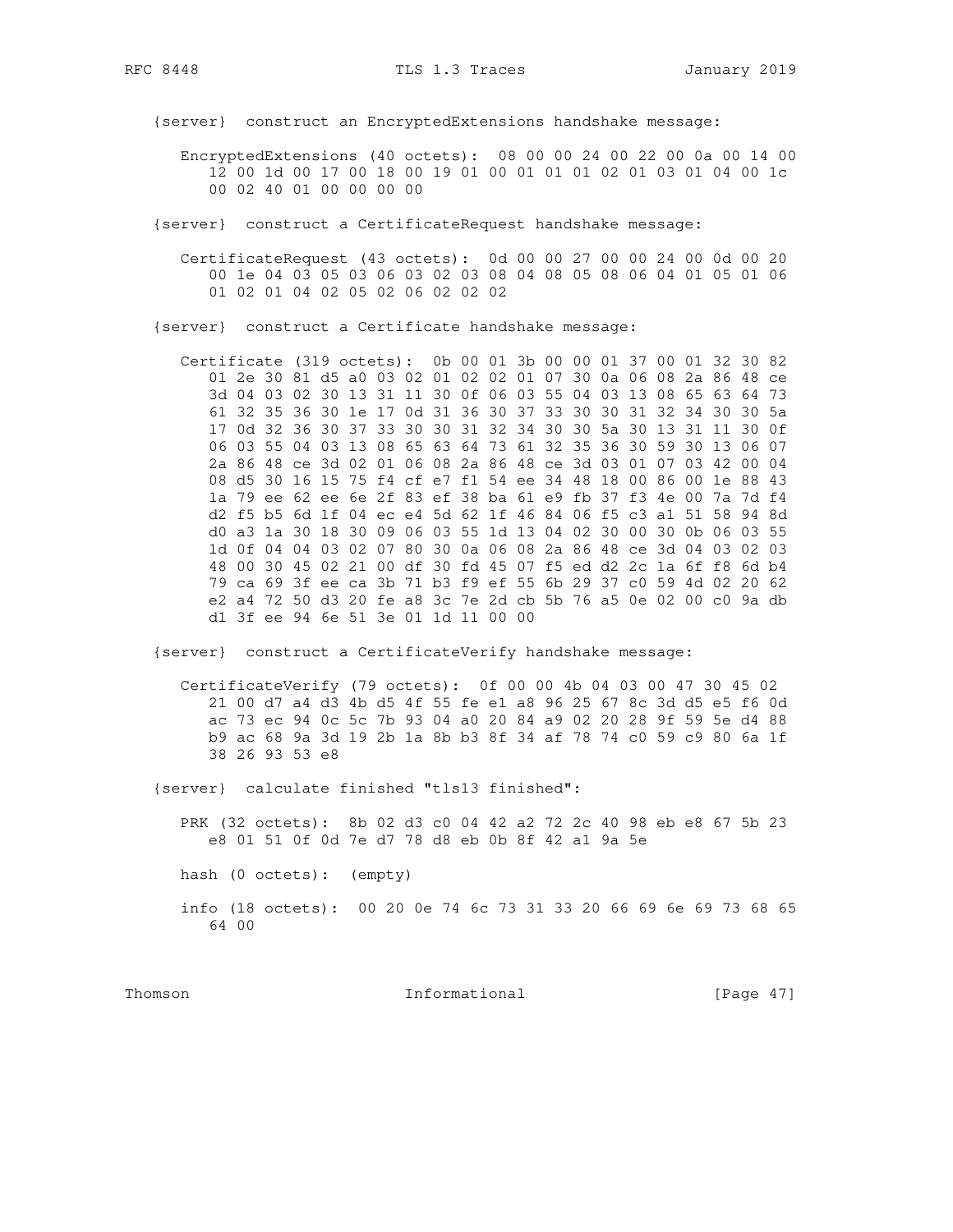- expanded (32 octets): 4e 79 5c de 23 9d 5e 19 0e ae 44 1b 9e 71 6e eb 13 85 49 05 8c db 76 fa 9a ee af 54 8a ef 56 3e
- finished (32 octets): 93 b7 0c df 47 81 98 5b 96 34 5c aa c7 01 b4 e7 50 d3 04 2d f1 a6 89 d8 fa ca 81 22 51 11 3c 11
- {server} construct a Finished handshake message:
	- Finished (36 octets): 14 00 00 20 93 b7 0c df 47 81 98 5b 96 34 5c aa c7 01 b4 e7 50 d3 04 2d f1 a6 89 d8 fa ca 81 22 51 11 3c  $11$
- {server} send handshake record:
	- payload (517 octets): 08 00 00 24 00 22 00 0a 00 14 00 12 00 1d 00 17 00 18 00 19 01 00 01 01 01 02 01 03 01 04 00 1c 00 02 40 01 00 00 00 00 0d 00 00 27 00 00 24 00 0d 00 20 00 1e 04 03 05 03 06 03 02 03 08 04 08 05 08 06 04 01 05 01 06 01 02 01 04 02 05 02 06 02 02 02 0b 00 01 3b 00 00 01 37 00 01 32 30 82 01 2e 30 81 d5 a0 03 02 01 02 02 01 07 30 0a 06 08 2a 86 48 ce 3d 04 03 02 30 13 31 11 30 0f 06 03 55 04 03 13 08 65 63 64 73 61 32 35 36 30 1e 17 0d 31 36 30 37 33 30 30 31 32 34 30 30 5a 17 0d 32 36 30 37 33 30 30 31 32 34 30 30 5a 30 13 31 11 30 0f 06 03 55 04 03 13 08 65 63 64 73 61 32 35 36 30 59 30 13 06 07 2a 86 48 ce 3d 02 01 06 08 2a 86 48 ce 3d 03 01 07 03 42 00 04 08 d5 30 16 15 75 f4 cf e7 f1 54 ee 34 48 18 00 86 00 1e 88 43 1a 79 ee 62 ee 6e 2f 83 ef 38 ba 61 e9 fb 37 f3 4e 00 7a 7d f4 d2 f5 b5 6d 1f 04 ec e4 5d 62 1f 46 84 06 f5 c3 a1 51 58 94 8d d0 a3 1a 30 18 30 09 06 03 55 1d 13 04 02 30 00 30 0b 06 03 55 1d 0f 04 04 03 02 07 80 30 0a 06 08 2a 86 48 ce 3d 04 03 02 03 48 00 30 45 02 21 00 df 30 fd 45 07 f5 ed d2 2c 1a 6f f8 6d b4 79 ca 69 3f ee ca 3b 71 b3 f9 ef 55 6b 29 37 c0 59 4d 02 20 62 e2 a4 72 50 d3 20 fe a8 3c 7e 2d cb 5b 76 a5 0e 02 00 c0 9a db d1 3f ee 94 6e 51 3e 01 1d 11 00 00 0f 00 00 4b 04 03 00 47 30 45 02 21 00 d7 a4 d3 4b d5 4f 55 fe e1 a8 96 25 67 8c 3d d5 e5 f6 0d ac 73 ec 94 0c 5c 7b 93 04 a0 20 84 a9 02 20 28 9f 59 5e d4 88 b9 ac 68 9a 3d 19 2b 1a 8b b3 8f 34 af 78 74 c0 59 c9 80 6a 1f 38 26 93 53 e8 14 00 00 20 93 b7 0c df 47 81 98 5b 96 34 5c aa c7 01 b4 e7 50 d3 04 2d f1 a6 89 d8 fa ca 81 22 51 11 3c 11
	- complete record (539 octets): 17 03 03 02 16 6d 0a 7a c0 79 b3 2a 94 aa 68 c4 e2 89 3e 8b d0 d3 c1 85 f5 49 c2 36 fb bc e3 d6 47 f0 8f 3c 94 a2 bf 42 4d 87 08 88 36 05 ad 89 55 f9 77 18 b0 21 3d ea d1 3d fb 23 eb b8 38 1d a5 82 75 66 12 bc b5 a5 d4 08 47 71 9f be 9f 17 9b fa e6 56 f3 ec fd 59 a4 c0 d3 51 32 ce 41 8a 7e 46 f6 b6 a6 06 22 f8 a6 c0 6b 28 d8 33 60 16 35 63 be 9c 37 f9 7e b9 02 32 69 24 a7 2b 3e d8 c8 38 12 77 d1 58 1c ab 9c 37 15 ac 24 01 39 84 67 ad 7e bf ab 3d 0c 34 19 e7 50 10 4f 7d 62

Informational

[Page  $48$ ]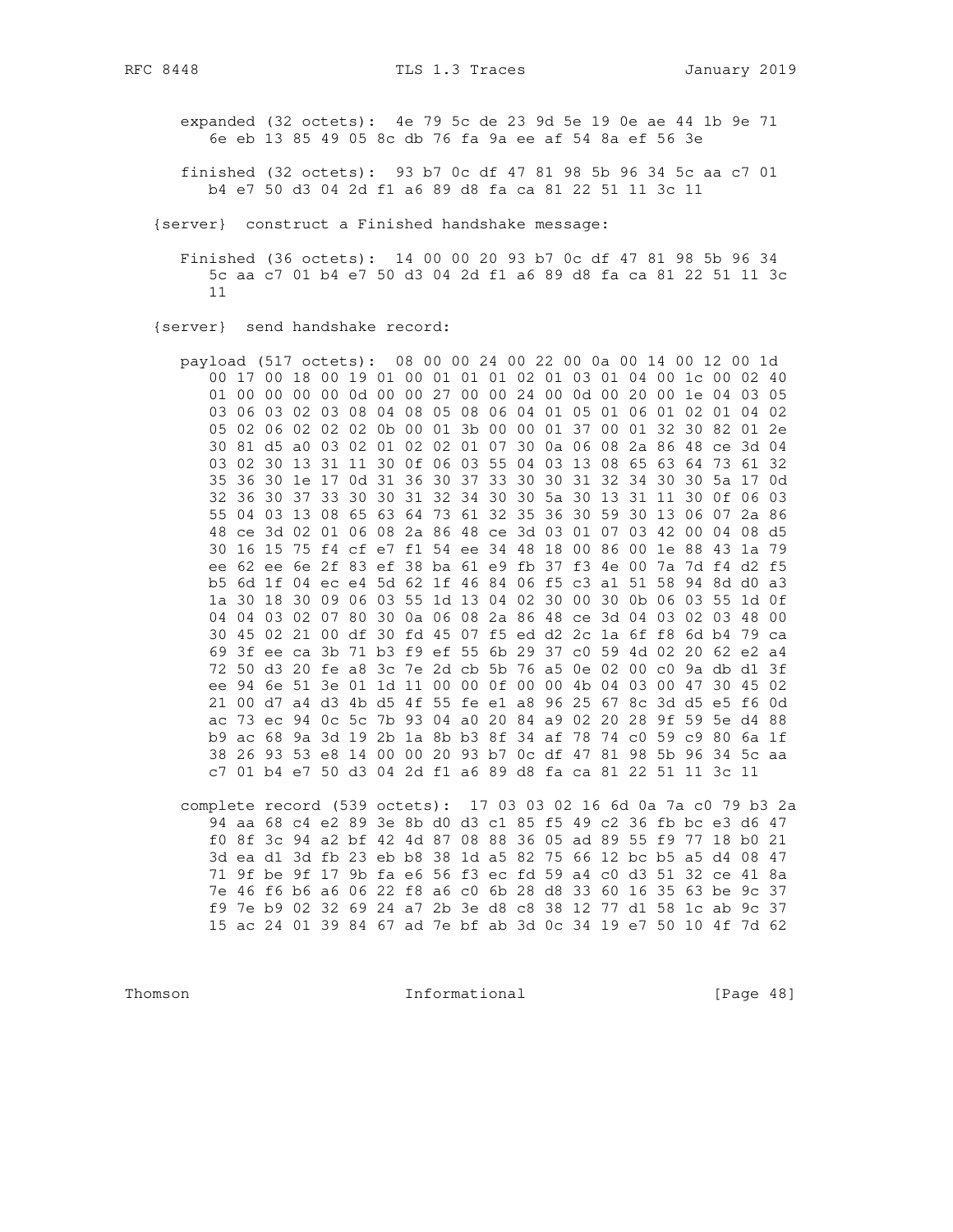RFC 8448

c5 02 79 01 f2 e4 cd 4c a5 b8 07 1e b0 3d 3c 73 2d 83 21 50 66 df c4 d2 91 d4 c1 ff 3b 8d 7e 42 98 f6 77 d4 d5 1d ea 11 68 d8 f1 6c b2 7b a4 02 66 31 3a 1f ed f9 e2 3c c7 7f 76 54 50 f9 e9 6f 05 d0 8f 3d a2 45 b1 4d 49 46 f0 7e c8 1e ed 6d 56 f2 6b d5 74 f0 b7 f7 c7 04 70 37 c1 6f ce 3b 23 75 4e 66 2f ad 73 e2 b7 21 3f 6a f2 96 76 9c 99 a1 d3 8e 62 32 e0 ec 8d c4 f8 4d 6a a6 f7 de 38 87 be 00 57 86 2f 90 18 e0 ab 39 67 05 aa 40 90 ab 5f 2d ff 63 25 a5 57 e7 32 0d 4e ff d4 6b b4 f9 97 d1 63 20 7c ce 66 65 29 4a a4 46 55 41 e3 fe 37 ee 73 50 65 9e a5 50 d6 dc b6 af 3c 51 88 52 c7 a1 4c 3c c1 5b c3 2b 32 73 bd f1 75 1d a1 84 20 31 35 b1 17 d3 00 20 4f b1 2d 58 ca 9a c3 4b 68 ec a2 70 30 83 2f 7a 4b 46 d2 a5 57 57 f6 3f e8 f6 e8 5a c4 74 69 e6 19 8d a8 8a 64 58 6b f2 3c 69 59 0d e8 22 26 3b e7 5f d8 36 84 72 40 c4 8f 8c 14 5c d6 bd 69 89 62 e7 ed c2 34 eb e5 92 31 35 1e ef 8d 76 52 cf 3b 08 ab 3a f6 e5 ec 74 c5 8a 8d a3 4b 39 f9 b0 d6 c4 27 9a 9a 1f 82 07 17 29 e7 05 9d d7 f7 b9 5b 94 33 c4 68 4c el 89 1a 6d 33 43 2d 52 ed db 0b 8c ee 91 81 d4 03 ec cc 12 99 1f 1a d4 aa 62 c3 60 49 71 3a 7b b1 35 fd da 66 61 a0 5a 93 f8  $c1$  6f

{server} derive secret "tls13 c ap traffic":

PRK (32 octets): 57 c1 5d 7b 9d 44 1b 3d 40 a9 c6 ea 8a 3d 73 0e 07 b3 a1 ea 7a 33 39 ed 70 70 b9 a7 4a 3f 4f 28

- hash (32 octets): 51 77 a2 9a f5 a1 7f 9b 49 33 e4 31 85 1d 12 83 45 36 6c 17 20 d3 8f 8f 04 65 ee ea e6 74 03 72
- info (54 octets): 00 20 12 74 6c 73 31 33 20 63 20 61 70 20 74 72 61 66 66 69 63 20 51 77 a2 9a f5 a1 7f 9b 49 33 e4 31 85 1d 12 83 45 36 6c 17 20 d3 8f 8f 04 65 ee ea e6 74 03 72

expanded (32 octets): 73 c2 e8 90 fa 8d 06 72 58 d6 d5 0f a9 2f e4 56 b0 98 cf 00 d9 72 7e ed 91 e8 89 2e f4 e6 f8 60

{server} derive secret "tls13 s ap traffic":

- PRK (32 octets): 57 c1 5d 7b 9d 44 1b 3d 40 a9 c6 ea 8a 3d 73 0e 07 b3 a1 ea 7a 33 39 ed 70 70 b9 a7 4a 3f 4f 28
- hash (32 octets): 51 77 a2 9a f5 a1 7f 9b 49 33 e4 31 85 1d 12 83 45 36 6c 17 20 d3 8f 8f 04 65 ee ea e6 74 03 72
- info (54 octets): 00 20 12 74 6c 73 31 33 20 73 20 61 70 20 74 72 61 66 66 69 63 20 51 77 a2 9a f5 a1 7f 9b 49 33 e4 31 85 1d 12 83 45 36 6c 17 20 d3 8f 8f 04 65 ee ea e6 74 03 72

Thomson

Informational

[Page  $49$ ]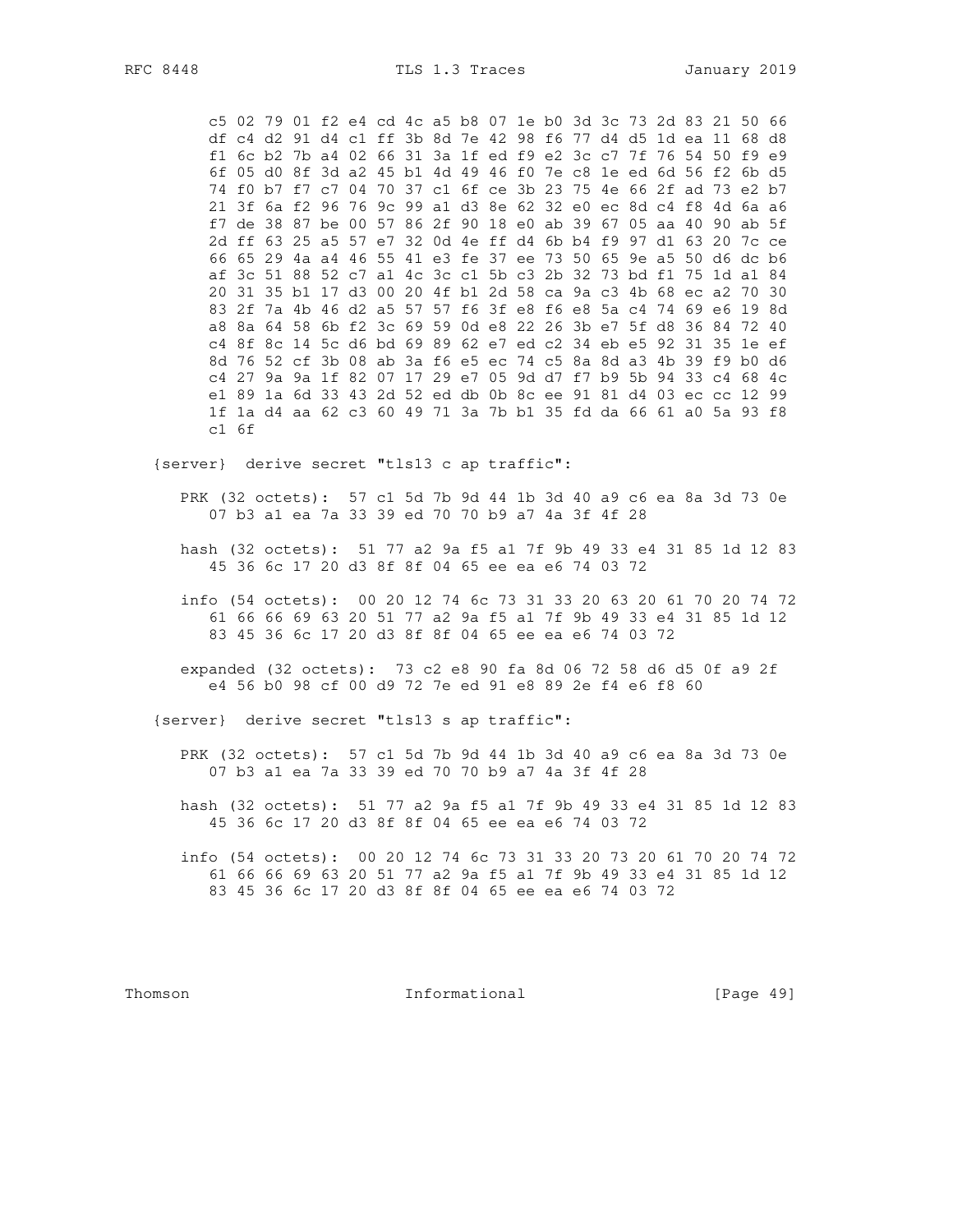expanded (32 octets): c4 9a 91 fa f5 7f 8c 54 5d 50 48 a0 15 bf 84 9f f6 39 42 e4 a7 ed cd 31 9f 8b 43 8a 97 c5 2e 21

{server} derive secret "tls13 exp master":

- PRK (32 octets): 57 c1 5d 7b 9d 44 1b 3d 40 a9 c6 ea 8a 3d 73 0e 07 b3 a1 ea 7a 33 39 ed 70 70 b9 a7 4a 3f 4f 28
- hash (32 octets): 51 77 a2 9a f5 a1 7f 9b 49 33 e4 31 85 1d 12 83 45 36 6c 17 20 d3 8f 8f 04 65 ee ea e6 74 03 72
- info (52 octets): 00 20 10 74 6c 73 31 33 20 65 78 70 20 6d 61 73 74 65 72 20 51 77 a2 9a f5 a1 7f 9b 49 33 e4 31 85 1d 12 83 45 36 6c 17 20 d3 8f 8f 04 65 ee ea e6 74 03 72
- expanded (32 octets): 05 2e 39 79 5e 5f 2b e6 e4 e0 97 4c fd d8 6c 6a 7a fe 3e 57 e5 58 98 10 a3 cc cf 64 29 58 be b2
- {server} derive write traffic keys for application data:

 PRK (32 octets): c4 9a 91 fa f5 7f 8c 54 5d 50 48 a0 15 bf 84 9f f6 39 42 e4 a7 ed cd 31 9f 8b 43 8a 97 c5 2e 21

key info (13 octets): 00 10 09 74 6c 73 31 33 20 6b 65 79 00

- key expanded (16 octets): 88 b3 12 3d de ca df 8c 1b a2 98 e2 c1 81 76 b0
- iv info (12 octets): 00 0c 08 74 6c 73 31 33 20 69 76 00
- iv expanded (12 octets): 4e 09 78 51 3f 9d e8 32 7c 08 e4 f3

{server} derive read traffic keys for handshake data:

 PRK (32 octets): ce c7 a3 0c 68 72 07 0f 22 a7 ee b0 65 76 8d b6 7c 45 e2 95 33 db 87 99 08 ce 6d c6 6f 59 11 de

key info (13 octets): 00 10 09 74 6c 73 31 33 20 6b 65 79 00

 key expanded (16 octets): 91 69 48 f7 28 d9 82 3f a4 1a 00 4d 08 3f 21 7f

iv info (12 octets): 00 0c 08 74 6c 73 31 33 20 69 76 00

iv expanded (12 octets): 64 15 3d 79 ba c9 ea 10 ca 5a 0a 88

{client} extract secret "early" (same as server early secret)

Thomson **Informational Informational** [Page 50]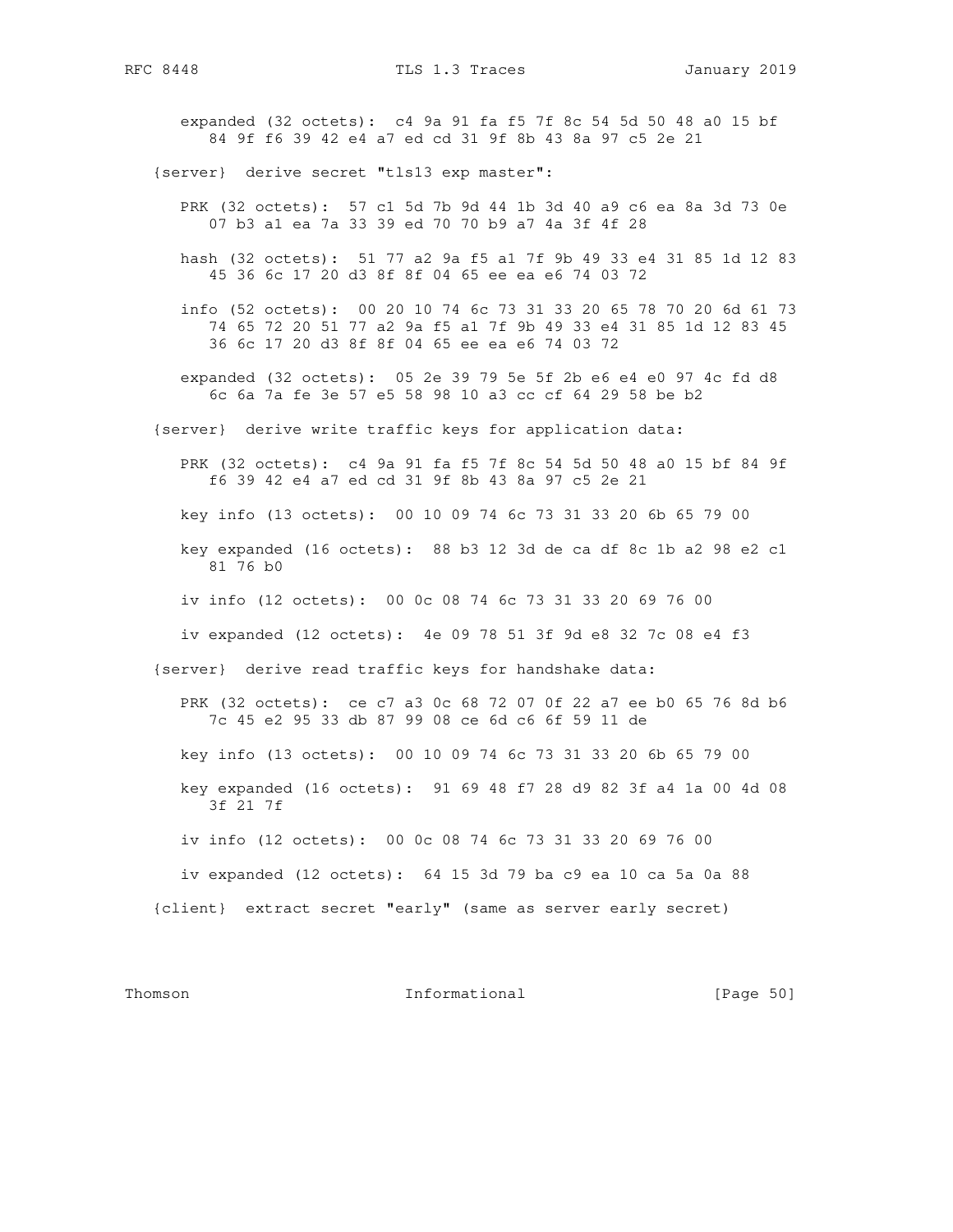RFC 8448 TLS 1.3 Traces January 2019

{client} derive secret for handshake "tls13 derived":

- PRK (32 octets): 33 ad 0a 1c 60 7e c0 3b 09 e6 cd 98 93 68 0c e2 10 ad f3 00 aa 1f 26 60 e1 b2 2e 10 f1 70 f9 2a
- hash (32 octets): e3 b0 c4 42 98 fc 1c 14 9a fb f4 c8 99 6f b9 24 27 ae 41 e4 64 9b 93 4c a4 95 99 1b 78 52 b8 55
- info (49 octets): 00 20 0d 74 6c 73 31 33 20 64 65 72 69 76 65 64 20 e3 b0 c4 42 98 fc 1c 14 9a fb f4 c8 99 6f b9 24 27 ae 41 e4 64 9b 93 4c a4 95 99 1b 78 52 b8 55
- expanded (32 octets): 6f 26 15 a1 08 c7 02 c5 67 8f 54 fc 9d ba b6 97 16 c0 76 18 9c 48 25 0c eb ea c3 57 6c 36 11 ba
- {client} extract secret "handshake" (same as server handshake secret)
- {client} derive secret "tls13 c hs traffic" (same as server)
- {client} derive secret "tls13 s hs traffic" (same as server)
- {client} derive secret for master "tls13 derived" (same as server)
- {client} extract secret "master" (same as server master secret)
- {client} derive read traffic keys for handshake data (same as server handshake data write traffic keys)
- {client} calculate finished "tls13 finished" (same as server)
- {client} derive secret "tls13 c ap traffic" (same as server)
- {client} derive secret "tls13 s ap traffic" (same as server)
- {client} derive secret "tls13 exp master" (same as server)
- {client} derive write traffic keys for handshake data (same as server handshake data read traffic keys)
- {client} derive read traffic keys for application data (same as server application data write traffic keys)
- {client} construct a Certificate handshake message:
	- Certificate (451 octets): 0b 00 01 bf 00 00 01 bb 00 01 b6 30 82 01 b2 30 82 01 1b a0 03 02 01 02 02 01 01 30 0d 06 09 2a 86 48 86 f7 0d 01 01 0b 05 00 30 11 31 0f 30 0d 06 03 55 04 03 13 06

Thomson 1nformational [Page 51]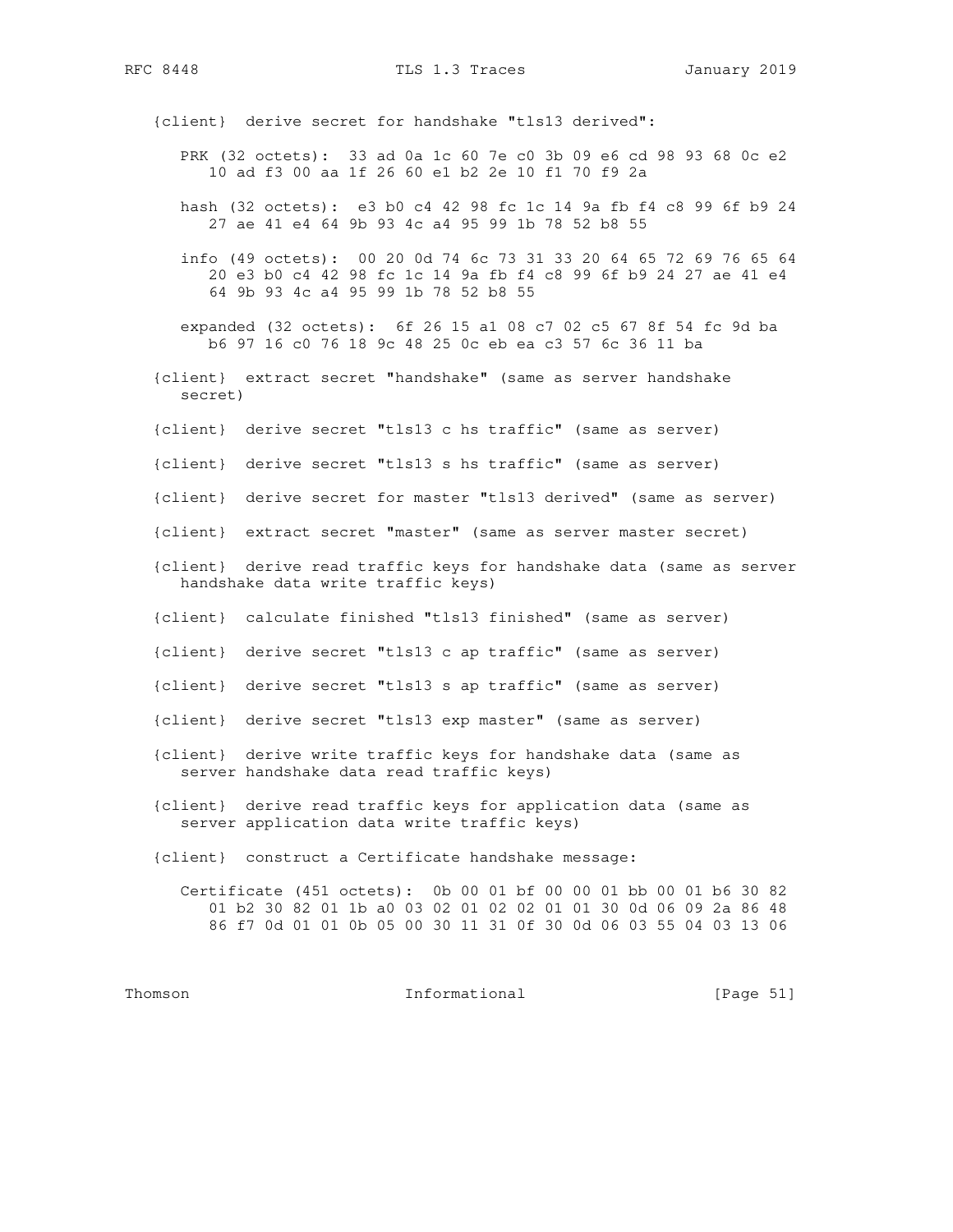63 6c 69 65 6e 74 30 1e 17 0d 31 36 30 37 33 30 30 31 32 33 35 39 5a 17 0d 32 36 30 37 33 30 30 31 32 33 35 39 5a 30 11 31 0f 30 0d 06 03 55 04 03 13 06 63 6c 69 65 6e 74 30 81 9f 30 0d 06 09 2a 86 48 86 f7 0d 01 01 01 05 00 03 81 8d 00 30 81 89 02 81 81 00 c3 81 75 e0 04 a6 8d 09 3f 82 3b 9c 37 9d 20 1f bc 0b b7 al c7 91 90 5e 3f bf 76 84 7e 44 e7 51 eb bc d3 60 bd 94 5c 81 e5 22 2b cc 88 46 d3 a8 a0 f9 3e 9b f5 be ba bd 92 ed f1 de 1f f1 90 21 70 3e 7a b6 c0 90 15 13 f9 7e 39 b1 11 f0 9c 93 48 97 1c 7b 21 19 84 a7 54 cd 45 fe 09 5a f0 ea 42 36 82 9b cc f7 a7 fe 9b 28 88 e7 8a b4 77 69 0a 5b 9e 1c cb e9 1c 6a 4a 0f 97 a7 e0 28 42 01 02 03 01 00 01 a3 1a 30 18 30 09 06 03 55 1d 13 04 02 30 00 30 0b 06 03 55 1d 0f 04 04 03 02 07 80 30 0d 06 09 2a 86 48 86 f7 0d 01 01 0b 05 00 03 81 81 00 1a 7a 5a 01 85 32 b0 22 af 07 67 d4 86 16 0c ff 2d 16 7a 19 15 d2 38 35 b5 45 94 91 6d c6 80 be 5d 2e 62 60 76 c5 d5 27 22 eb cc 77 5d 7d 99 f9 80 be 2f c9 4d 34 ac f6 cc 00 ba 90 cb cf b0 60 8a a1 e7 e3 97 1e f0 c0 7a 41 d4 7a d8 34 5d 1f 81 fe 41 8a 1c f4 10 54 42 9f d2 17 bd 77 7d c1 cf 08 f0 5d f9 07 99 c6 59 36 1e 0f 1a 8e e4 ac 0f 78 97 42 0b db c8 23 da 80 a2 f2 ba 23 08 1c 00 00

{client} construct a CertificateVerify handshake message:

CertificateVerify (136 octets): 0f 00 00 84 08 04 00 80 18 6b 22 23 b5 03 a7 59 c3 5d ba 0e 97 21 b4 b5 79 13 8d 5f 0f 5e 6e c7 fe aa f2 7f 3a d7 f3 86 c2 c7 bd 7c b2 be 52 fb f5 ed 83 93 f4 06 ee 79 36 96 92 ec 7a c6 95 65 1d 85 82 19 e6 72 a8 eb 7b 2a 67 7b 64 0b 46 ab 63 0e dc 5f 3f 2f 82 72 b9 c0 d9 06 f8 1f 84 dd c5 b8 c7 bc f9 55 c7 8a 3c f9 9e 50 16 f7 3e 04 eb 7d fc b2 88 33 fl 3e 8f 75 ec 2f f3 58 1e 2f 09 8a d4 15 7f d6 d6 ad

{client} calculate finished "tls13 finished":

PRK (32 octets): ce c7 a3 0c 68 72 07 0f 22 a7 ee b0 65 76 8d b6 7c 45 e2 95 33 db 87 99 08 ce 6d c6 6f 59 11 de

hash (0 octets): (empty)

- info (18 octets): 00 20 0e 74 6c 73 31 33 20 66 69 6e 69 73 68 65 64 00
- expanded (32 octets): 4f dd d7 6b bc b8 e3 0c 72 61 b1 db 40 1b b1 36 ed 39 bc e6 a4 81 5a 21 24 47 6e 27 e6 cb cb f6
- finished  $(32 \text{ octets})$ : 9a fe 2b a2 f6 3a 09 d2 29 d8 a4 29 e5 b3 7f fd 9f cc 73 bd b5 91 1b 82 42 59 72 aa 28 92 44 0f

Thomson

Informational

[Page 52]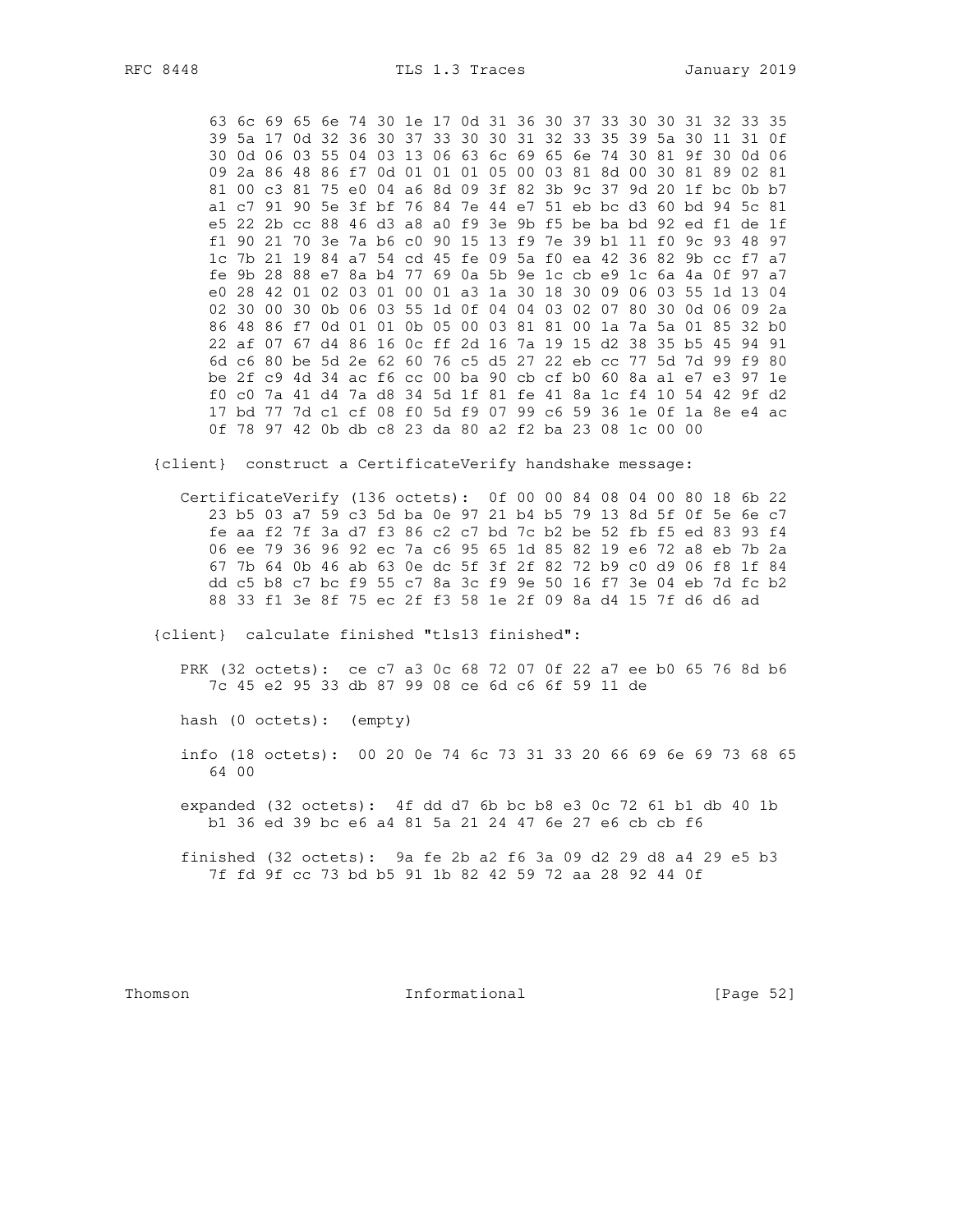{client} construct a Finished handshake message:

Finished (36 octets): 14 00 00 20 9a fe 2b a2 f6 3a 09 d2 29 d8 a4 29 e5 b3 7f fd 9f cc 73 bd b5 91 1b 82 42 59 72 aa 28 92 44 0f

{client} send handshake record:

payload (623 octets): 0b 00 01 bf 00 00 01 bb 00 01 b6 30 82 01 b2 30 82 01 1b a0 03 02 01 02 02 01 01 30 0d 06 09 2a 86 48 86 f7 0d 01 01 0b 05 00 30 11 31 0f 30 0d 06 03 55 04 03 13 06 63 6c 69 65 6e 74 30 1e 17 0d 31 36 30 37 33 30 30 31 32 33 35 39 5a 17 0d 32 36 30 37 33 30 30 31 32 33 35 39 5a 30 11 31 0f 30 0d 06 03 55 04 03 13 06 63 6c 69 65 6e 74 30 81 9f 30 0d 06 09 2a 86 48 86 f7 0d 01 01 01 05 00 03 81 8d 00 30 81 89 02 81 81 00 c3 81 75 e0 04 a6 8d 09 3f 82 3b 9c 37 9d 20 1f bc 0b b7 a1 c7 91 90 5e 3f bf 76 84 7e 44 e7 51 eb bc d3 60 bd 94 5c 81 e5 22 2b cc 88 46 d3 a8 a0 f9 3e 9b f5 be ba bd 92 ed f1 de 1f f1 90 21 70 3e 7a b6 c0 90 15 13 f9 7e 39 b1 11 f0 9c 93 48 97 1c 7b 21 19 84 a7 54 cd 45 fe 09 5a f0 ea 42 36 82 9b cc f7 a7 fe 9b 28 88 e7 8a b4 77 69 0a 5b 9e 1c cb e9 1c 6a 4a 0f 97 a7 e0 28 42 01 02 03 01 00 01 a3 1a 30 18 30 09 06 03 55 1d 13 04 02 30 00 30 0b 06 03 55 1d 0f 04 04 03 02 07 80 30 0d 06 09 2a 86 48 86 f7 0d 01 01 0b 05 00 03 81 81 00 1a 7a 5a 01 85 32 b0 22 af 07 67 d4 86 16 0c ff 2d 16 7a 19 15 d2 38 35 b5 45 94 91 6d c6 80 be 5d 2e 62 60 76 c5 d5 27 22 eb cc 77 5d 7d 99 f9 80 be 2f c9 4d 34 ac f6 cc 00 ba 90 cb cf b0 60 8a a1 e7 e3 97 1e f0 c0 7a 41 d4 7a d8 34 5d 1f 81 fe 41 8a 1c f4 10 54 42 9f d2 17 bd 77 7d c1 cf 08 f0 5d f9 07 99 c6 59 36 1e 0f 1a 8e e4 ac 0f 78 97 42 0b db c8 23 da 80 a2 f2 ba 23 08 1c 00 00 0f 00 00 84 08 04 00 80 18 6b 22 23 b5 03 a7 59 c3 5d ba 0e 97 21 b4 b5 79 13 8d 5f 0f 5e 6e c7 fe aa f2 7f 3a d7 f3 86 c2 c7 bd 7c b2 be 52 fb f5 ed 83 93 f4 06 ee 79 36 96 92 ec 7a c6 95 65 1d 85 82 19 e6 72 a8 eb 7b 2a 67 7b 64 0b 46 ab 63 0e dc 5f 3f 2f 82 72 b9 c0 d9 06 f8 1f 84 dd c5 b8 c7 bc f9 55 c7 8a 3c f9 9e 50 16 f7 3e 04 eb 7d fc b2 88 33 f1 3e 8f 75 ec 2f f3 58 1e 2f 09 8a d4 15 7f d6 d6 ad 14 00 00 20 9a fe 2b a2 f6 3a 09 d2 29 d8 a4 29 e5 b3 7f fd 9f cc 73 bd b5 91 1b 82 42 59 72 aa 28 92 44 0f

complete record (645 octets): 17 03 03 02 80 b4 6a 63 93 4e 67 38 41 ab af 26 74 03 bc 67 7f 6b 6d 2a 1e 2f 12 bb 5f 62 68 3b fe 36 a8 26 73 f0 6d 62 87 dd d6 09 bc f2 f5 fd 32 25 92 3d 24 af 3c 76 68 2c 18 0e e5 71 a1 7c a4 bf be 2f 51 0d c9 a0 e1 fc a5 cf f2 ce e8 7d 11 cb 53 1a 6e f9 0b f5 30 9a 6b 63 bb bc 0b 88 ea 45 10 3a 43 04 09 15 43 85 9f al 1e c0 32 ed 87 34 44 cd 51 85 ea d5 f6 a7 64 20 f0 f0 28 6a ce f8 02 c8 e4 78 8c 23 27 5f 1b 06 da 60 0f 4a 7d ec d0 bc 59 d7 be f1 0e 64 9a e3 26 90 39 7f c3 d4 ed 6f 30 f8 01 d8 cd 56 9b 71 ad 4f a0 5e a7 cf 2a c2

Thomson

Informational

[Page 53]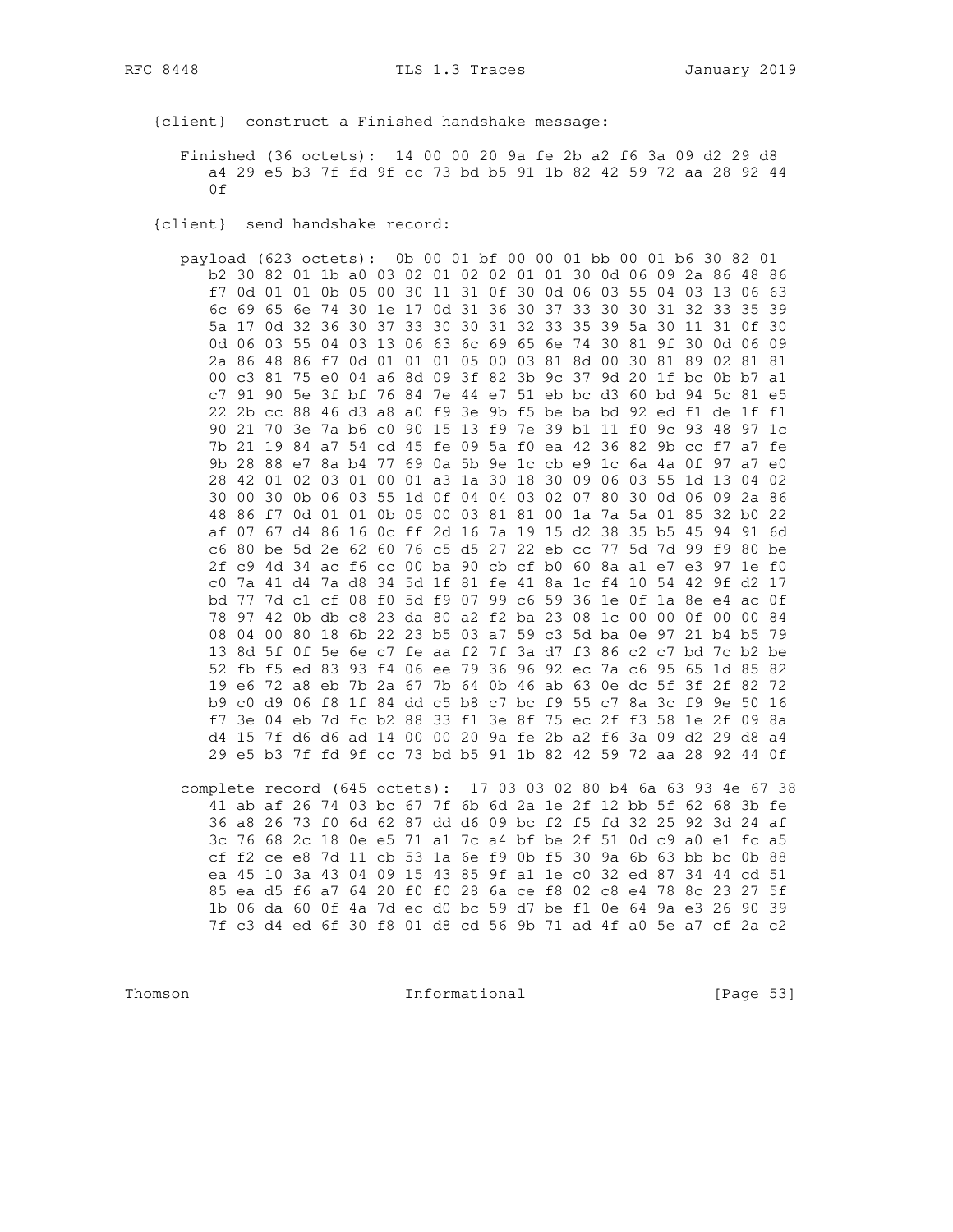RFC 8448

df al 50 d2 20 50 5d 40 11 b3 4d 09 d5 38 53 eb a6 1a 10 1e 4f 8d ca 47 d8 17 1a 88 4b 19 25 9a 3d d4 8c 5a c1 41 98 3e dc 77 81 4d 25 e7 f6 6b bb db 90 96 83 92 66 e0 65 61 82 8e cf b2 7e af d4 e9 e8 1a 0b 96 e3 bf a4 2d ae 5a d8 03 59 b9 a6 66 14 02 c3 a2 10 41 77 03 01 06 db d8 f6 5b b6 a0 15 9d 51 2e b1 3a f2 2a 25 9f 31 3b d5 8c 2e 21 fe 05 3d 57 f2 a9 62 b0 a4 ea 68 2c 96 f7 0b 79 b5 60 13 61 92 82 3b 27 be 6a 2f b7 b1 c7 51 cc c0 e3 30 36 15 54 14 85 b7 b3 07 b4 23 33 2c 11 ef a8 0b 72 f9 b8 0a 53 e5 3f 7b b3 8a 3a f4 c5 9f 80 08 ba d0 54 4e 56 14 e6 88 ff 57 bc cd 69 35 f8 1f 44 7f 42 0c 1c 1b f4 05 88 18 e9 0b f5 dc 71 6c ca e4 25 24 85 6d f8 25 0b cd bd 7a f6 5f 82 dd 53 06 1d 02 4f 6d 2f f5 c1 1e 37 92 a9 a7 0e 0e e2 a3 c2 0a 1b 96 8a c3 91 f8 f9 28 31 13 5d 25 24 2a da 2f e2 41 c2 65 3e c9 96 33 9d fa 12 df ae 7a 33 73 df 88 b0 7c a2 7a ef 6d c2 66 a2 5f 13 f7 5c 76 03 9c 1f 46 fd 7a 53 ae 63 99 c9 99 f4 b2 ae e1 8e 48 0d 6d 12 bf ae 22 6b bd c9 2a 6a d5 0b 4d 3b ac 7a bc 3b 36 51 eb 5b e5 6f 33 bf 41 12 7b 3c a8 86 dc 71 4a 50 d1 49 03 57 bd 40 d9 fd 6b e4 22 09 a4 dd b9 eb b2 98 7e 29 f1 20 f0 58 14 61 4d 2c 79 32 00 15 b4 61 fe 73 24 44 76 70 a1 af 5f 65 ca ed 15 b4 74 ab 7f aa 49 50 16 ad f8 08 e5 3b 94 ef 54 af bb 0e 0a 3a 27 32 ab 59 7f 7d 59 23 c7 73 86 aa 51 24 73 1f 8c c7 3e 70 3b 34 1c 17 5a 45 49 39 a7 7a b6 43 13 c1 5c f3 fe 03 c4 f3 38 42 56 49 76 {client} derive write traffic keys for application data: PRK (32 octets): 73 c2 e8 90 fa 8d 06 72 58 d6 d5 0f a9 2f e4 56 b0 98 cf 00 d9 72 7e ed 91 e8 89 2e f4 e6 f8 60 key info (13 octets): 00 10 09 74 6c 73 31 33 20 6b 65 79 00 key expanded (16 octets): cd c0 9c 80 6a a8 f8 6d fc d5 1e fc 44 a0 c0 39 iv info (12 octets): 00 0c 08 74 6c 73 31 33 20 69 76 00 iv expanded (12 octets): 6e f8 52 e7 8b 46 d9 13 66 8e 53 e7 {client} derive secret "tls13 res master":

PRK (32 octets): 57 c1 5d 7b 9d 44 1b 3d 40 a9 c6 ea 8a 3d 73 0e 07 b3 a1 ea 7a 33 39 ed 70 70 b9 a7 4a 3f 4f 28

hash (32 octets): 39 1d 00 4b d8 4c 83 1b 15 82 44 44 14 b4 dc 80 64 01 0e cc 76 f3 7f 88 bf eb 1e 88 fe 13 5c 25

Thomson

Informational

[Page  $54$ ]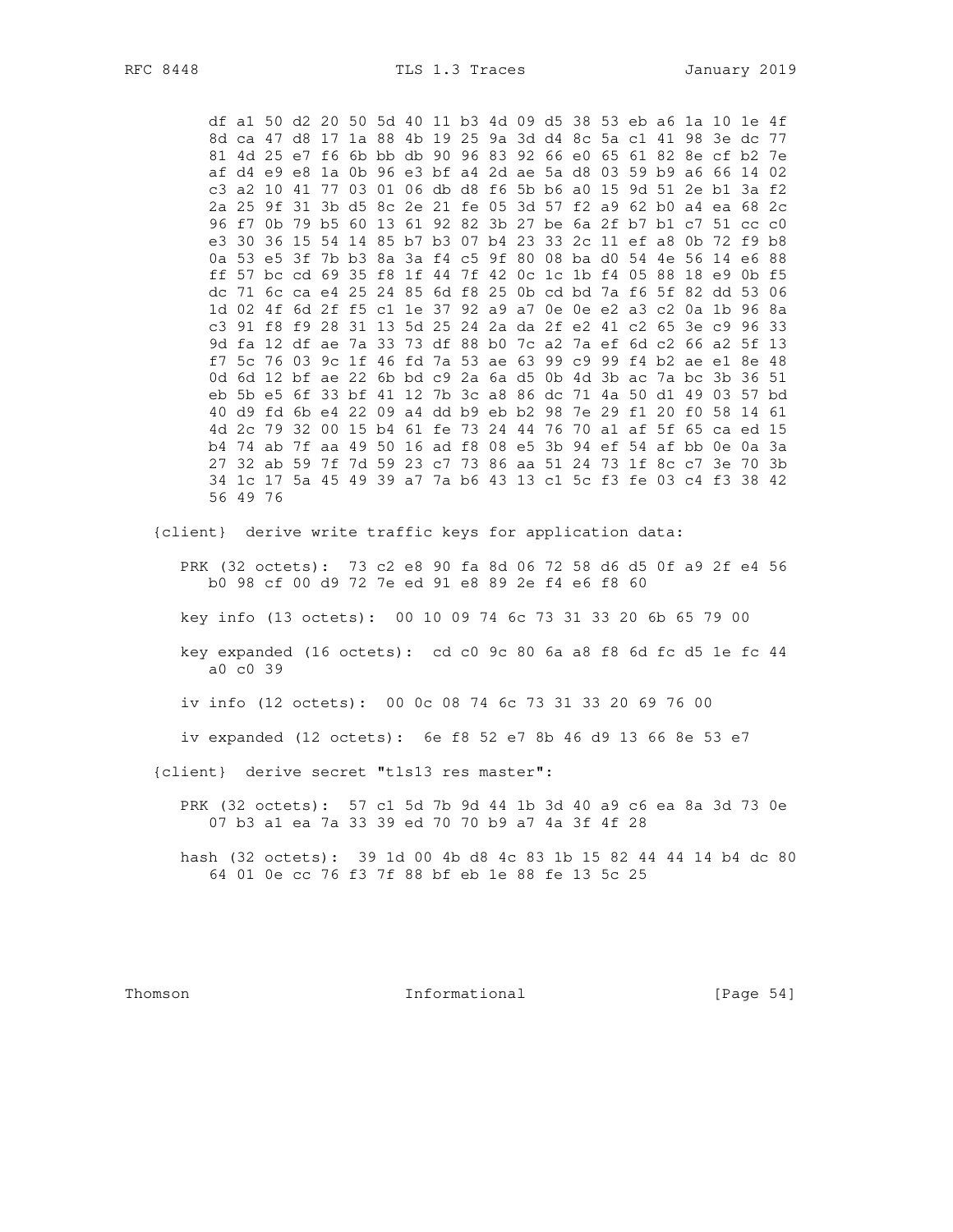info (52 octets): 00 20 10 74 6c 73 31 33 20 72 65 73 20 6d 61 73 74 65 72 20 39 1d 00 4b d8 4c 83 1b 15 82 44 44 14 b4 dc 80 64 01 0e cc 76 f3 7f 88 bf eb 1e 88 fe 13 5c 25

 expanded (32 octets): 10 06 dc cb f4 0e b4 eb 97 8b ff 03 92 a9 e4 52 a4 fb ad 58 aa 14 78 4d 5a 24 1c 6b 49 da cc fb

{server} calculate finished "tls13 finished" (same as client)

 {server} derive read traffic keys for application data (same as client application data write traffic keys)

{server} derive secret "tls13 res master" (same as client)

{client} send alert record:

payload (2 octets): 01 00

 complete record (24 octets): 17 03 03 00 13 e4 ad 7d 44 c2 92 45 33 9d 35 59 62 c7 79 b8 9e f4 4c 58

{server} send alert record:

payload (2 octets): 01 00

 complete record (24 octets): 17 03 03 00 13 1d ec c5 d6 e6 4b ba 8a 6f 21 b4 fd 07 74 97 da 2a 90 cb

7. Compatibility Mode

 This example shows use of the handshake with the client requesting that the server use compatibility mode as defined in Appendix D.4 of [TLS13].

{client} create an ephemeral x25519 key pair:

 private key (32 octets): de a0 0b 45 69 5d c7 81 f1 9d 34 a6 2c 1a fd 31 ab 43 69 af 1e 85 5a 3b bb 25 8d 84 42 cd e6 d7

 public key (32 octets): 8e 72 92 cf 30 56 db b0 d2 5f cb e5 5c 10 7d c9 bb f8 3d d9 70 8f 39 20 3b a3 41 24 9a 7d 9b 63

{client} construct a ClientHello handshake message:

 ClientHello (224 octets): 01 00 00 dc 03 03 4e 64 0a 3f 2c 27 38 f0 9c 94 18 bd 78 ed cc d7 55 9d 05 31 19 92 76 d4 d9 2a 0e 9e e9 d7 7d 09 20 a8 0c 16 55 81 a8 e0 d0 6c 00 18 d5 4d 3a 06 dd 32 cf d4 05 1e b0 26 fa d3 fd 0b a9 92 69 e6 ef 00 06 13 01 13

Thomson **Informational Informational** [Page 55]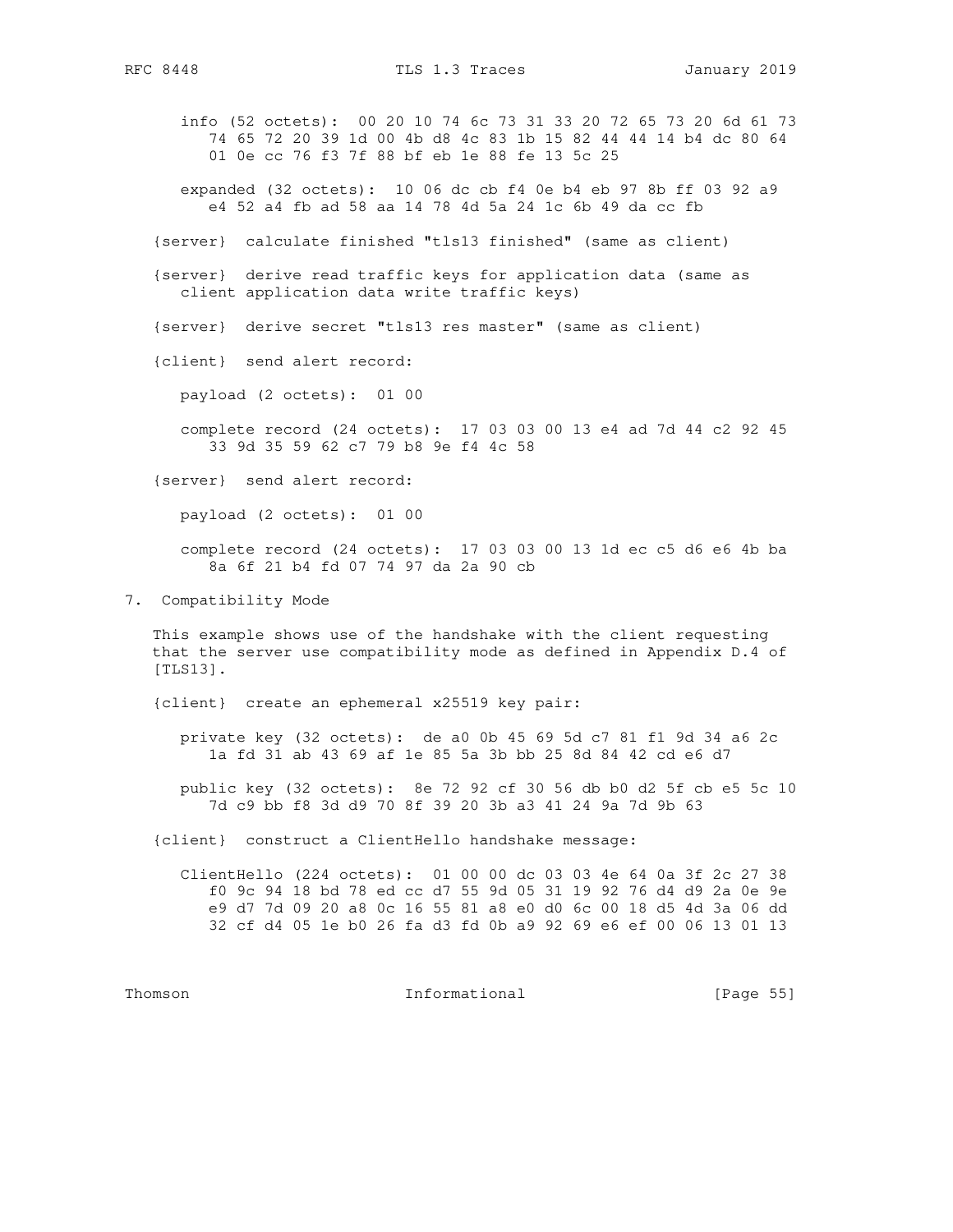03 13 02 01 00 00 8d 00 00 00 0b 00 09 00 00 06 73 65 72 76 65 72 ff 01 00 01 00 00 0a 00 14 00 12 00 1d 00 17 00 18 00 19 01 00 01 01 01 02 01 03 01 04 00 33 00 26 00 24 00 1d 00 20 8e 72 92 cf 30 56 db b0 d2 5f cb e5 5c 10 7d c9 bb f8 3d d9 70 8f 39 20 3b a3 41 24 9a 7d 9b 63 00 2b 00 03 02 03 04 00 0d 00 20 00 1e 04 03 05 03 06 03 02 03 08 04 08 05 08 06 04 01 05 01 06 01 02 01 04 02 05 02 06 02 02 02 00 2d 00 02 01 01 00 1c 00 02 40 01

{client} send handshake record:

- payload (224 octets): 01 00 00 dc 03 03 4e 64 0a 3f 2c 27 38 f0 9c 94 18 bd 78 ed cc d7 55 9d 05 31 19 92 76 d4 d9 2a 0e 9e e9 d7 7d 09 20 a8 0c 16 55 81 a8 e0 d0 6c 00 18 d5 4d 3a 06 dd 32 cf d4 05 le b0 26 fa d3 fd 0b a9 92 69 e6 ef 00 06 13 01 13 03 13 02 01 00 00 8d 00 00 00 0b 00 09 00 00 06 73 65 72 76 65 72 ff 01 00 01 00 00 0a 00 14 00 12 00 1d 00 17 00 18 00 19 01 00 01 01 01 02 01 03 01 04 00 33 00 26 00 24 00 1d 00 20 8e 72 92 cf 30 56 db b0 d2 5f cb e5 5c 10 7d c9 bb f8 3d d9 70 8f 39 20 3b a3 41 24 9a 7d 9b 63 00 2b 00 03 02 03 04 00 0d 00 20 00 1e 04 03 05 03 06 03 02 03 08 04 08 05 08 06 04 01 05 01 06 01 02 01 04 02 05 02 06 02 02 02 00 2d 00 02 01 01 00 1c 00 02 40 01
- complete record (229 octets): 16 03 01 00 e0 01 00 00 dc 03 03 4e 64 0a 3f 2c 27 38 f0 9c 94 18 bd 78 ed cc d7 55 9d 05 31 19 92 76 d4 d9 2a 0e 9e e9 d7 7d 09 20 a8 0c 16 55 81 a8 e0 d0 6c 00 18 d5 4d 3a 06 dd 32 cf d4 05 1e b0 26 fa d3 fd 0b a9 92 69 e6 ef 00 06 13 01 13 03 13 02 01 00 00 8d 00 00 00 0b 00 09 00 00 06 73 65 72 76 65 72 ff 01 00 01 00 00 0a 00 14 00 12 00 1d 00 17 00 18 00 19 01 00 01 01 01 02 01 03 01 04 00 33 00 26 00 24 00 1d 00 20 8e 72 92 cf 30 56 db b0 d2 5f cb e5 5c 10 7d c9 bb f8 3d d9 70 8f 39 20 3b a3 41 24 9a 7d 9b 63 00 2b 00 03 02 03 04 00 0d 00 20 00 1e 04 03 05 03 06 03 02 03 08 04 08 05 08 06 04 01 05 01 06 01 02 01 04 02 05 02 06 02 02 02 00 2d 00 02 01 01 00 1c 00 02 40 01

{server} extract secret "early":

salt: 0 (all zero octets)

secret (32 octets): 33 ad 0a 1c 60 7e c0 3b 09 e6 cd 98 93 68 0c e2 10 ad f3 00 aa 1f 26 60 e1 b2 2e 10 f1 70 f9 2a

Thomson

Informational

[Page 56]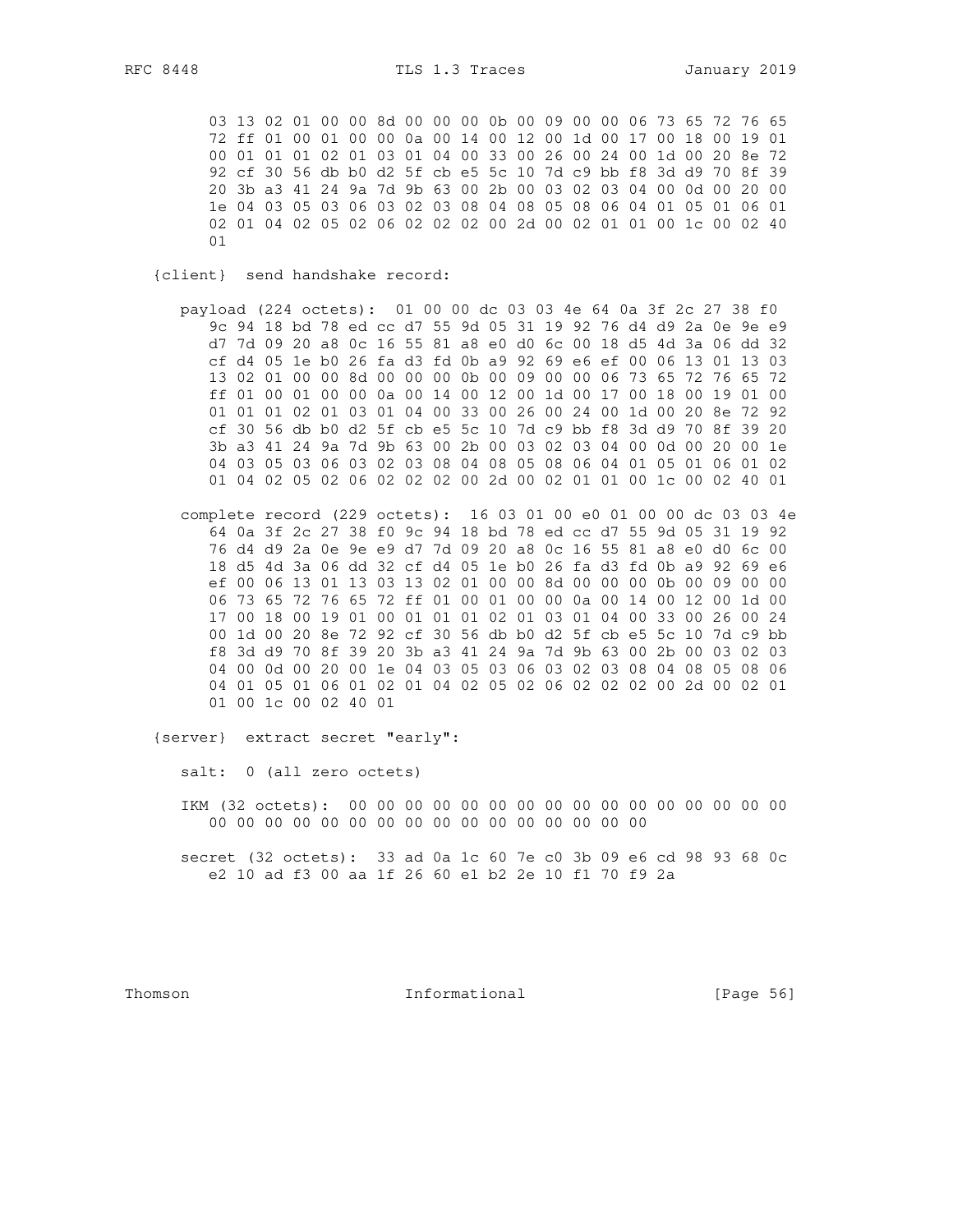{server} create an ephemeral x25519 key pair:

 private key (32 octets): 01 7c 38 a3 64 79 21 ca 2d 9e d6 bd 7a e7 13 2b 94 21 1b 13 31 bb 20 8c 8c cd d5 15 56 40 99 95

 public key (32 octets): 3e 30 f0 f4 ba 55 1a fd 62 76 83 41 17 5f 52 65 e4 da f0 c8 84 16 17 aa 4f af dd 21 42 32 0c 22

{server} construct a ServerHello handshake message:

 ServerHello (122 octets): 02 00 00 76 03 03 e5 dd 59 48 c4 35 f7 a3 8f 0f 01 30 70 8d c3 22 d9 df 09 ab d4 83 81 17 c1 83 a7 bb 6d 99 4f 2c 20 a8 0c 16 55 81 a8 e0 d0 6c 00 18 d5 4d 3a 06 dd 32 cf d4 05 1e b0 26 fa d3 fd 0b a9 92 69 e6 ef 13 01 00 00 2e 00 33 00 24 00 1d 00 20 3e 30 f0 f4 ba 55 1a fd 62 76 83 41 17 5f 52 65 e4 da f0 c8 84 16 17 aa 4f af dd 21 42 32 0c 22 00 2b 00 02 03 04

{server} send handshake record:

- payload (122 octets): 02 00 00 76 03 03 e5 dd 59 48 c4 35 f7 a3 8f 0f 01 30 70 8d c3 22 d9 df 09 ab d4 83 81 17 c1 83 a7 bb 6d 99 4f 2c 20 a8 0c 16 55 81 a8 e0 d0 6c 00 18 d5 4d 3a 06 dd 32 cf d4 05 1e b0 26 fa d3 fd 0b a9 92 69 e6 ef 13 01 00 00 2e 00 33 00 24 00 1d 00 20 3e 30 f0 f4 ba 55 1a fd 62 76 83 41 17 5f 52 65 e4 da f0 c8 84 16 17 aa 4f af dd 21 42 32 0c 22 00 2b 00 02 03 04
- complete record (127 octets): 16 03 03 00 7a 02 00 00 76 03 03 e5 dd 59 48 c4 35 f7 a3 8f 0f 01 30 70 8d c3 22 d9 df 09 ab d4 83 81 17 c1 83 a7 bb 6d 99 4f 2c 20 a8 0c 16 55 81 a8 e0 d0 6c 00 18 d5 4d 3a 06 dd 32 cf d4 05 1e b0 26 fa d3 fd 0b a9 92 69 e6 ef 13 01 00 00 2e 00 33 00 24 00 1d 00 20 3e 30 f0 f4 ba 55 1a fd 62 76 83 41 17 5f 52 65 e4 da f0 c8 84 16 17 aa 4f af dd 21 42 32 0c 22 00 2b 00 02 03 04

{server} send change\_cipher\_spec record:

payload (1 octets): 01

complete record (6 octets): 14 03 03 00 01 01

{server} derive secret for handshake "tls13 derived":

 PRK (32 octets): 33 ad 0a 1c 60 7e c0 3b 09 e6 cd 98 93 68 0c e2 10 ad f3 00 aa 1f 26 60 e1 b2 2e 10 f1 70 f9 2a

Thomson **Informational Informational** [Page 57]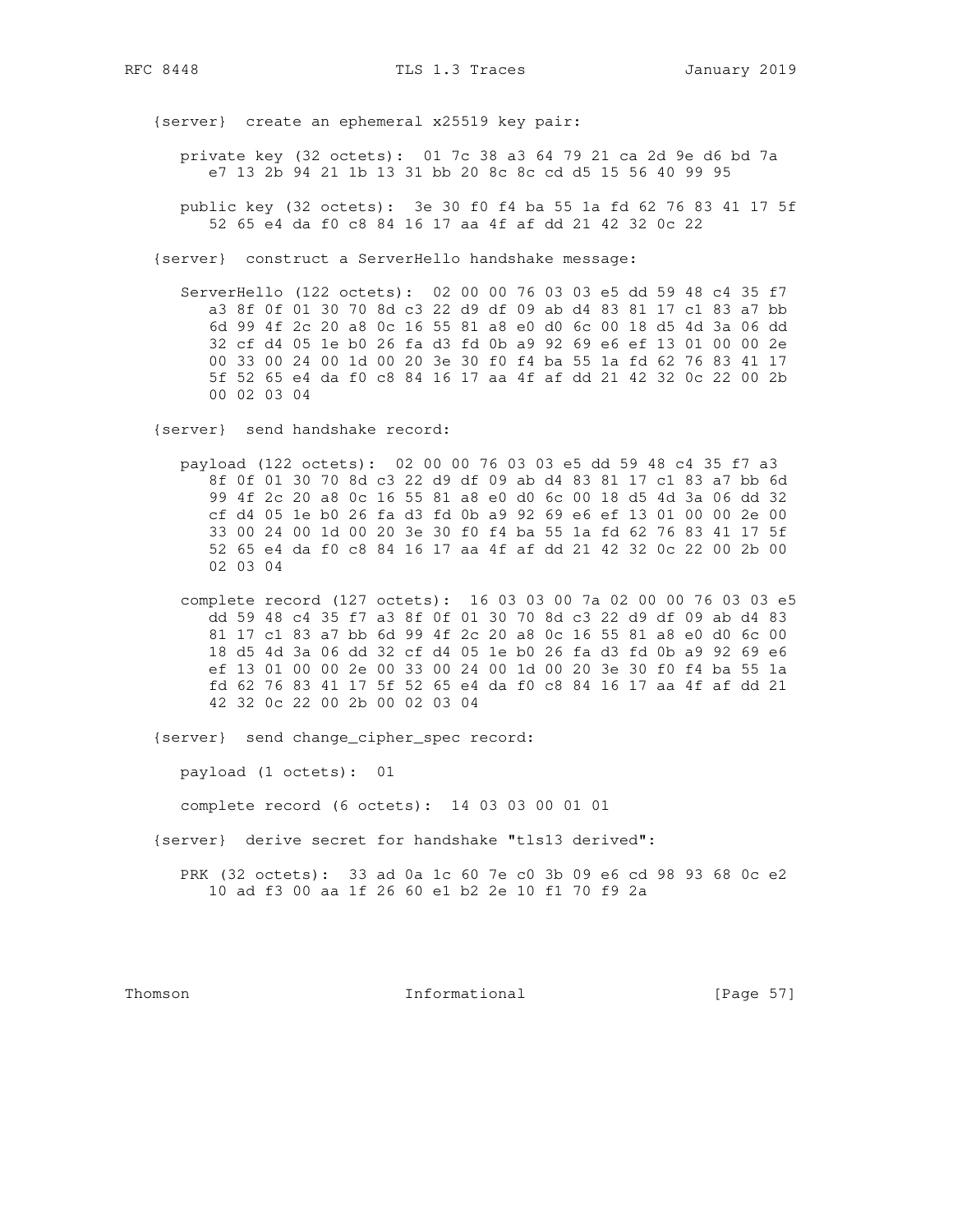hash (32 octets): e3 b0 c4 42 98 fc 1c 14 9a fb f4 c8 99 6f b9 24 27 ae 41 e4 64 9b 93 4c a4 95 99 1b 78 52 b8 55

- info (49 octets): 00 20 0d 74 6c 73 31 33 20 64 65 72 69 76 65 64 20 e3 b0 c4 42 98 fc 1c 14 9a fb f4 c8 99 6f b9 24 27 ae 41 e4 64 9b 93 4c a4 95 99 1b 78 52 b8 55
- expanded (32 octets): 6f 26 15 a1 08 c7 02 c5 67 8f 54 fc 9d ba b6 97 16 c0 76 18 9c 48 25 0c eb ea c3 57 6c 36 11 ba

{server} extract secret "handshake":

- salt (32 octets): 6f 26 15 a1 08 c7 02 c5 67 8f 54 fc 9d ba b6 97 16 c0 76 18 9c 48 25 0c eb ea c3 57 6c 36 11 ba
- IKM (32 octets): ee f7 90 55 90 77 db 5b b6 3b 66 84 e4 16 9f 05 1e 8f b3 4c e5 9b af ce 2f 9c 8e e6 8c c4 eb 79
- secret (32 octets): f9 17 61 35 4a 67 e9 b0 7c 6d cc 3a 55 70 7e fa 69 c4 51 9d 80 40 e5 f2 15 12 1e 0d f6 9a fa 4a

{server} derive secret "tls13 c hs traffic":

- PRK (32 octets): f9 17 61 35 4a 67 e9 b0 7c 6d cc 3a 55 70 7e fa 69 c4 51 9d 80 40 e5 f2 15 12 1e 0d f6 9a fa 4a
- hash (32 octets): 74 5c 55 ba c3 99 31 0b 7b 5a 7c 81 a2 c1 30 b4 d5 6d ff 6f 68 c3 ab 47 78 57 60 1e 01 f1 f8 d1
- info (54 octets): 00 20 12 74 6c 73 31 33 20 63 20 68 73 20 74 72 61 66 66 69 63 20 74 5c 55 ba c3 99 31 0b 7b 5a 7c 81 a2 c1 30 b4 d5 6d ff 6f 68 c3 ab 47 78 57 60 1e 01 f1 f8 d1
- expanded (32 octets): 2c 3c b2 4a 10 81 ed b5 95 18 ee 68 61 e8 9a 6b 72 b3 80 1a fe 77 13 e4 cb bc 21 c0 79 5b f8 31

{server} derive secret "tls13 s hs traffic":

- PRK (32 octets): f9 17 61 35 4a 67 e9 b0 7c 6d cc 3a 55 70 7e fa 69 c4 51 9d 80 40 e5 f2 15 12 1e 0d f6 9a fa 4a
- hash (32 octets): 74 5c 55 ba c3 99 31 0b 7b 5a 7c 81 a2 c1 30 b4 d5 6d ff 6f 68 c3 ab 47 78 57 60 1e 01 f1 f8 d1
- info (54 octets): 00 20 12 74 6c 73 31 33 20 73 20 68 73 20 74 72 61 66 66 69 63 20 74 5c 55 ba c3 99 31 0b 7b 5a 7c 81 a2 c1 30 b4 d5 6d ff 6f 68 c3 ab 47 78 57 60 1e 01 f1 f8 d1

Thomson **Informational Informational** [Page 58]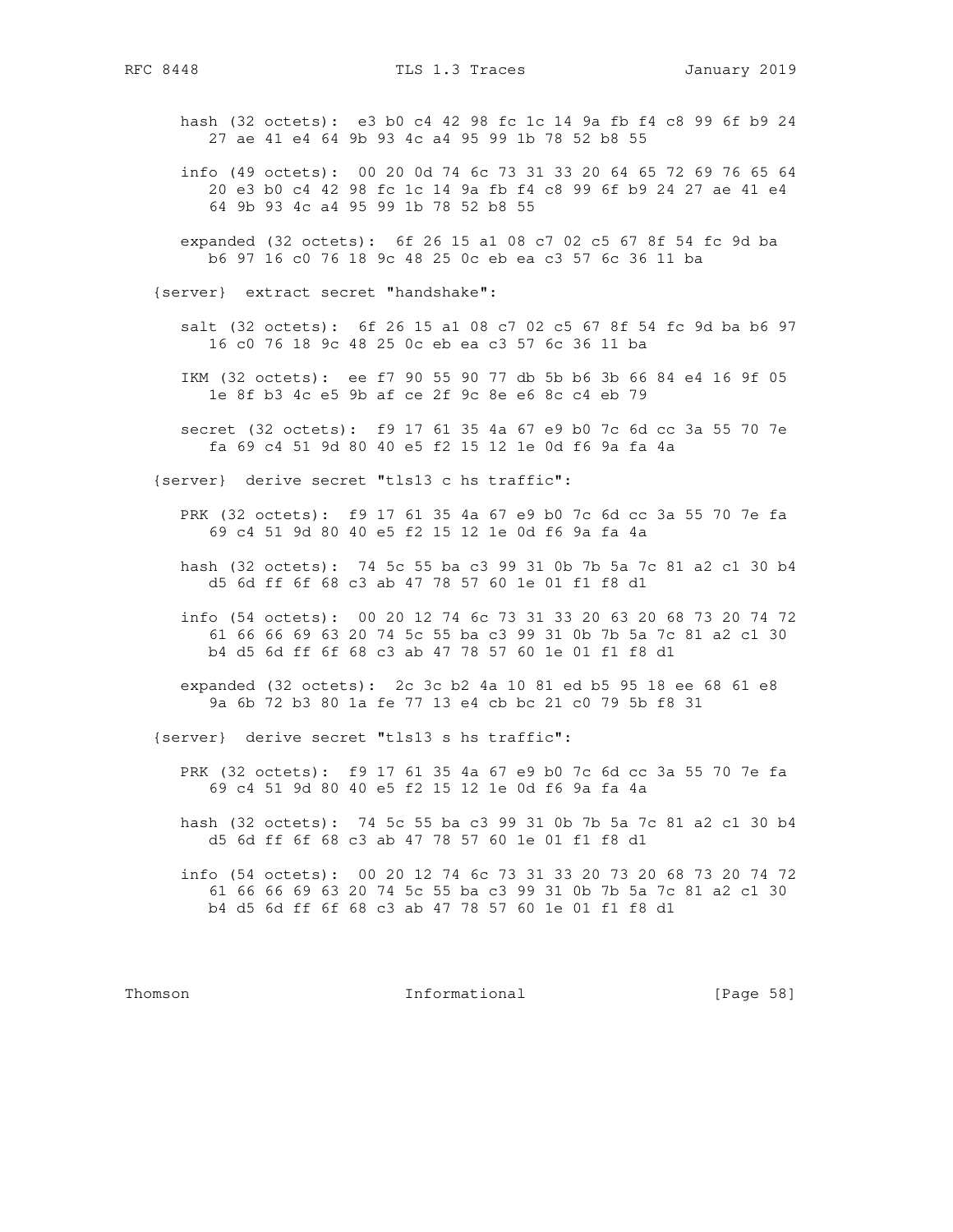expanded (32 octets): ca ce 3d 55 5c c1 c5 77 cf 97 0c ff 28 cf 97 8d 6a 98 00 08 54 42 e1 8d 69 5b 50 f3 15 1d 18 c8

{server} derive secret for master "tls13 derived":

- PRK (32 octets): f9 17 61 35 4a 67 e9 b0 7c 6d cc 3a 55 70 7e fa 69 c4 51 9d 80 40 e5 f2 15 12 1e 0d f6 9a fa 4a
- hash (32 octets): e3 b0 c4 42 98 fc 1c 14 9a fb f4 c8 99 6f b9 24 27 ae 41 e4 64 9b 93 4c a4 95 99 1b 78 52 b8 55
- info (49 octets): 00 20 0d 74 6c 73 31 33 20 64 65 72 69 76 65 64 20 e3 b0 c4 42 98 fc 1c 14 9a fb f4 c8 99 6f b9 24 27 ae 41 e4 64 9b 93 4c a4 95 99 1b 78 52 b8 55
- expanded (32 octets): 5d a1 2d c4 78 35 ba 73 fd d9 94 b1 4a b7 e6 3c c6 3f 0d 79 16 2f 67 56 e9 a4 67 56 c8 b2 b6 42
- {server} extract secret "master":

 salt (32 octets): 5d a1 2d c4 78 35 ba 73 fd d9 94 b1 4a b7 e6 3c c6 3f 0d 79 16 2f 67 56 e9 a4 67 56 c8 b2 b6 42

 IKM (32 octets): 00 00 00 00 00 00 00 00 00 00 00 00 00 00 00 00 00 00 00 00 00 00 00 00 00 00 00 00 00 00 00 00

 secret (32 octets): 62 81 12 da e2 f7 02 48 80 63 e4 2d e6 c8 50 a5 c0 82 0b 90 90 3e 00 ab c3 18 75 da 03 d4 bc 5b

{server} derive write traffic keys for handshake data:

 PRK (32 octets): ca ce 3d 55 5c c1 c5 77 cf 97 0c ff 28 cf 97 8d 6a 98 00 08 54 42 e1 8d 69 5b 50 f3 15 1d 18 c8

key info (13 octets): 00 10 09 74 6c 73 31 33 20 6b 65 79 00

- key expanded (16 octets): 04 10 91 fd ab 29 f2 c8 ab fb 15 6d c5 fc 8d 54
- iv info (12 octets): 00 0c 08 74 6c 73 31 33 20 69 76 00

iv expanded (12 octets): 74 64 d7 91 68 5d e0 59 98 fc ba db

{server} construct an EncryptedExtensions handshake message:

 EncryptedExtensions (40 octets): 08 00 00 24 00 22 00 0a 00 14 00 12 00 1d 00 17 00 18 00 19 01 00 01 01 01 02 01 03 01 04 00 1c 00 02 40 01 00 00 00 00

Thomson **Informational Informational** [Page 59]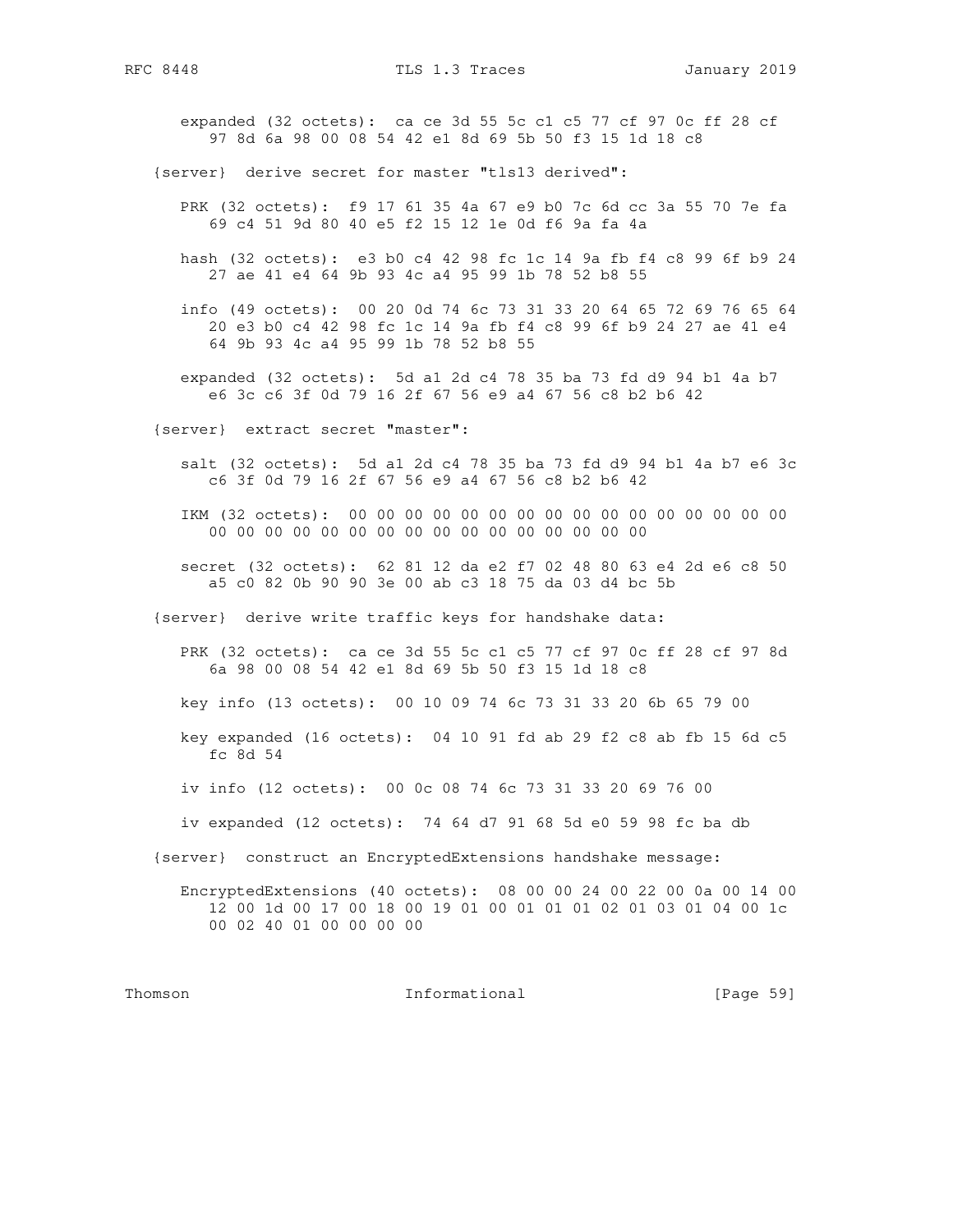Certificate (445 octets): 0b 00 01 b9 00 00 01 b5 00 01 b0 30 82 01 ac 30 82 01 15 a0 03 02 01 02 02 01 02 30 0d 06 09 2a 86 48 86 f7 0d 01 01 0b 05 00 30 0e 31 0c 30 0a 06 03 55 04 03 13 03 72 73 61 30 1e 17 0d 31 36 30 37 33 30 30 31 32 33 35 39 5a 17 0d 32 36 30 37 33 30 30 31 32 33 35 39 5a 30 0e 31 0c 30 0a 06 03 55 04 03 13 03 72 73 61 30 81 9f 30 0d 06 09 2a 86 48 86 f7 0d 01 01 01 05 00 03 81 8d 00 30 81 89 02 81 81 00 b4 bb 49 8f 82 79 30 3d 98 08 36 39 9b 36 c6 98 8c 0c 68 de 55 e1 bd b8 26 d3 90 1a 24 61 ea fd 2d e4 9a 91 d0 15 ab bc 9a 95 13 7a ce 6c la f1 9e aa 6a f9 8c 7c ed 43 12 09 98 e1 87 a8 0e e0 cc b0 52 4b 1b 01 8c 3e 0b 63 26 4d 44 9a 6d 38 e2 2a 5f da 43 08 46 74 80 30 53 0e f0 46 1c 8c a9 d9 ef bf ae 8e a6 d1 d0 3e 2b d1 93 ef f0 ab 9a 80 02 c4 74 28 a6 d3 5a 8d 88 d7 9f 7f 1e 3f 02 03 01 00 01 a3 1a 30 18 30 09 06 03 55 1d 13 04 02 30 00 30 0b 06 03 55 1d 0f 04 04 03 02 05 a0 30 0d 06 09 2a 86 48 86 f7 0d 01 01 0b 05 00 03 81 81 00 85 aa d2 a0 e5 b9 27 6b 90 8c 65 f7 3a 72 67 17 06 18 a5 4c 5f 8a 7b 33 7d 2d f7 a5 94 36 54 17 f2 ea e8 f8 a5 8c 8f 81 72 f9 31 9c f3 6b 7f d6 c5 5b 80 f2 1a 03 01 51 56 72 60 96 fd 33 5e 5e 67 f2 db f1 02 70 2e 60 8c ca e6 be c1 fc 63 a4 2a 99 be 5c 3e b7 10 7c 3c 54 e9 b9 eb 2b d5 20 3b 1c 3b 84 e0 a8 b2 f7 59 40 9b a3 ea c9 d9 1d 40 2d cc 0c c8 f8 96 12 29 ac 91 87 b4 2b 4d e1 00 00

{server} construct a Certificate handshake message:

{server} construct a CertificateVerify handshake message:

CertificateVerify (136 octets): 0f 00 00 84 08 04 00 80 a2 30 1a 68 dd 1c ee e6 93 8f e9 d4 0c 46 b9 20 1b 34 d5 99 52 a3 7e 06 52 3a 39 cf 8b a6 c9 c8 b6 8a e9 44 92 af 78 05 16 ed 7b 73 c8 28 12 e9 9d d3 fa be a4 5e 09 d9 c6 84 87 21 c2 80 8c 61 50 1b 0c 75 e7 fc ab a5 f7 8b ef 68 a2 c2 b6 9b 19 55 8b 3e 40 38 7e ea 93 d2 5c 77 81 c1 cc 00 e9 f5 19 f7 e2 e4 ad b7 3e 76 d6 60 89 00 0a 2d c8 66 c2 ed 30 bb a5 0a 0d 45 7f 19 dc 6e b9 f3

{server} calculate finished "tls13 finished":

PRK (32 octets): ca ce 3d 55 5c c1 c5 77 cf 97 0c ff 28 cf 97 8d 6a 98 00 08 54 42 e1 8d 69 5b 50 f3 15 1d 18 c8

hash (0 octets): (empty)

info (18 octets): 00 20 0e 74 6c 73 31 33 20 66 69 6e 69 73 68 65 64 00

expanded (32 octets): 2c 9f 72 f2 7b 81 e7 df 66 8c ac cd 49 37 1f 12 86 d4 11 e1 6c 8c cc 1c 0d 9a ed 72 cb bd c0 80

Thomson

Informational

[Page  $60$ ]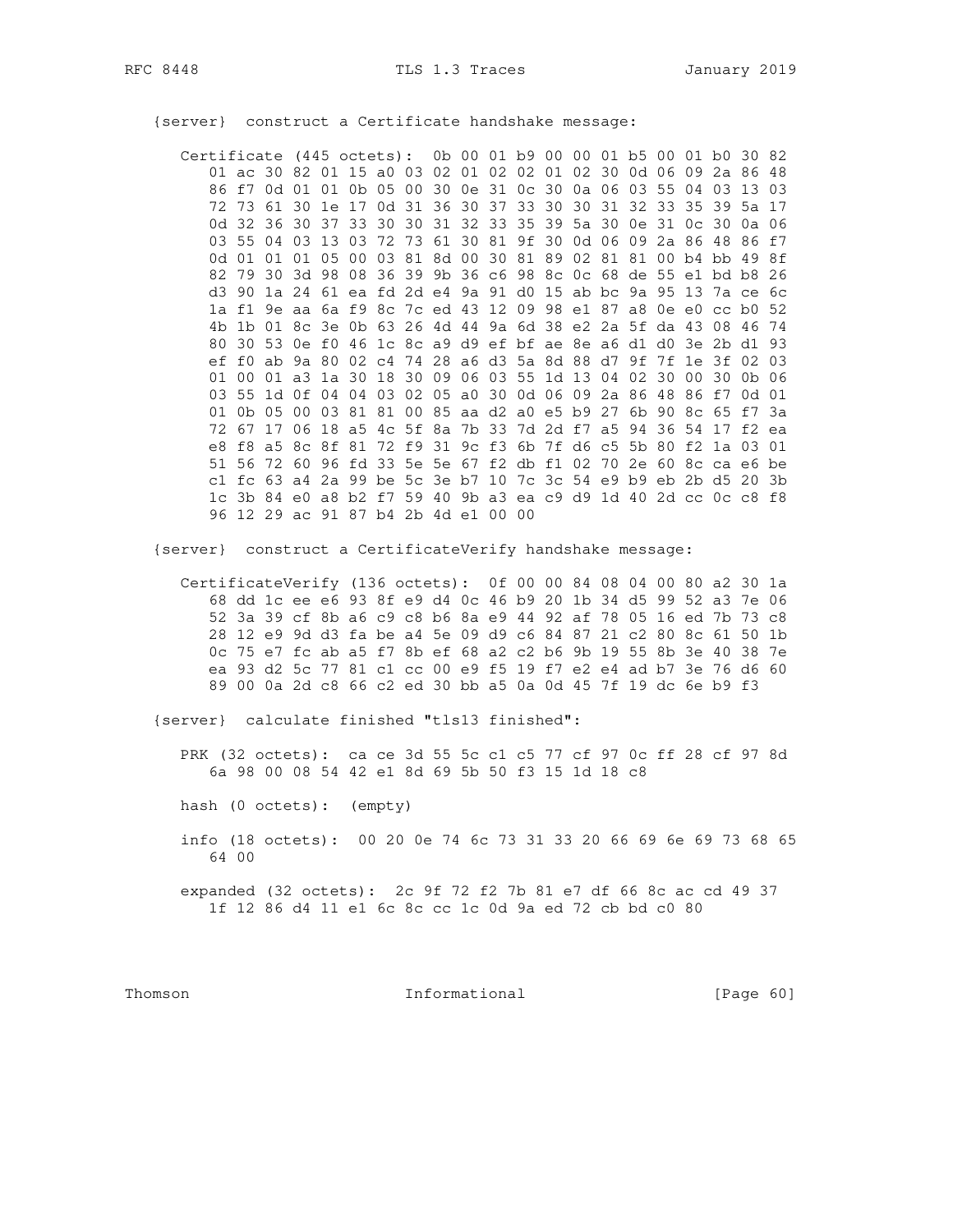finished (32 octets): c8 c3 a8 f1 bf f5 27 40 61 f4 bc 3a 7c af fb dc 96 16 09 4c a6 25 ca a6 5f 8e 76 ed 46 db 74 d3

- {server} construct a Finished handshake message:
	- Finished (36 octets): 14 00 00 20 c8 c3 a8 f1 bf f5 27 40 61 f4 bc 3a 7c af fb dc 96 16 09 4c a6 25 ca a6 5f 8e 76 ed 46 db 74  $AB$
- {server} send handshake record:

payload (657 octets): 08 00 00 24 00 22 00 0a 00 14 00 12 00 1d 00 17 00 18 00 19 01 00 01 01 01 02 01 03 01 04 00 1c 00 02 40 01 00 00 00 00 0b 00 01 b9 00 00 01 b5 00 01 b0 30 82 01 ac 30 82 01 15 a0 03 02 01 02 02 01 02 30 0d 06 09 2a 86 48 86 f7 0d 01 01 0b 05 00 30 0e 31 0c 30 0a 06 03 55 04 03 13 03 72 73 61 30 1e 17 0d 31 36 30 37 33 30 30 31 32 33 35 39 5a 17 0d 32 36 30 37 33 30 30 31 32 33 35 39 5a 30 0e 31 0c 30 0a 06 03 55 04 03 13 03 72 73 61 30 81 9f 30 0d 06 09 2a 86 48 86 f7 0d 01 01 01 05 00 03 81 8d 00 30 81 89 02 81 81 00 b4 bb 49 8f 82 79 30 3d 98 08 36 39 9b 36 c6 98 8c 0c 68 de 55 e1 bd b8 26 d3 90 1a 24 61 ea fd 2d e4 9a 91 d0 15 ab bc 9a 95 13 7a ce 6c 1a fl 9e aa 6a f9 8c 7c ed 43 12 09 98 e1 87 a8 0e e0 cc b0 52 4b 1b 01 8c 3e 0b 63 26 4d 44 9a 6d 38 e2 2a 5f da 43 08 46 74 80 30 53 0e f0 46 1c 8c a9 d9 ef bf ae 8e a6 d1 d0 3e 2b d1 93 ef f0 ab 9a 80 02 c4 74 28 a6 d3 5a 8d 88 d7 9f 7f 1e 3f 02 03 01 00 01 a3 1a 30 18 30 09 06 03 55 1d 13 04 02 30 00 30 0b 06 03 55 1d 0f 04 04 03 02 05 a0 30 0d 06 09 2a 86 48 86 f7 0d 01 01 0b 05 00 03 81 81 00 85 aa d2 a0 e5 b9 27 6b 90 8c 65 f7 3a 72 67 17 06 18 a5 4c 5f 8a 7b 33 7d 2d f7 a5 94 36 54 17 f2 ea e8 f8 a5 8c 8f 81 72 f9 31 9c f3 6b 7f d6 c5 5b 80 f2 1a 03 01 51 56 72 60 96 fd 33 5e 5e 67 f2 db f1 02 70 2e 60 8c ca e6 be c1 fc 63 a4 2a 99 be 5c 3e b7 10 7c 3c 54 e9 b9 eb 2b d5 20 3b 1c 3b 84 e0 a8 b2 f7 59 40 9b a3 ea c9 d9 1d 40 2d cc 0c c8 f8 96 12 29 ac 91 87 b4 2b 4d e1 00 00 0f 00 00 84 08 04 00 80 a2 30 1a 68 dd 1c ee e6 93 8f e9 d4 0c 46 b9 20 1b 34 d5 99 52 a3 7e 06 52 3a 39 cf 8b a6 c9 c8 b6 8a e9 44 92 af 78 05 16 ed 7b 73 c8 28 12 e9 9d d3 fa be a4 5e 09 d9 c6 84 87 21 c2 80 8c 61 50 1b 0c 75 e7 fc ab a5 f7 8b ef 68 a2 c2 b6 9b 19 55 8b 3e 40 38 7e ea 93 d2 5c 77 81 c1 cc 00 e9 f5 19 f7 e2 e4 ad b7 3e 76 d6 60 89 00 0a 2d c8 66 c2 ed 30 bb a5 0a 0d 45 7f 19 dc 6e b9 f3 14 00 00 20 c8 c3 a8 f1 bf f5 27 40 61 f4 bc 3a 7c af fb dc 96 16 09 4c a6 25 ca a6 5f 8e 76 ed 46 db 74 d3

complete record (679 octets): 17 03 03 02 a2 48 de 89 1d 9c 36 24 a6 7a 6c 6f 06 01 ab 7a c2 0c 1f 6a 9e 14 d2 e6 00 7e 99 9e 13 03 67 a8 af 1b cf ea 94 98 fb ce 19 df 45 05 ee ce 3a 25 da 52 3c be 55 ea 1b 3b da 4e 91 99 5e 45 5d 50 0a 4f aa 62 27 b7 11

Thomson

Informational

[Page  $61$ ]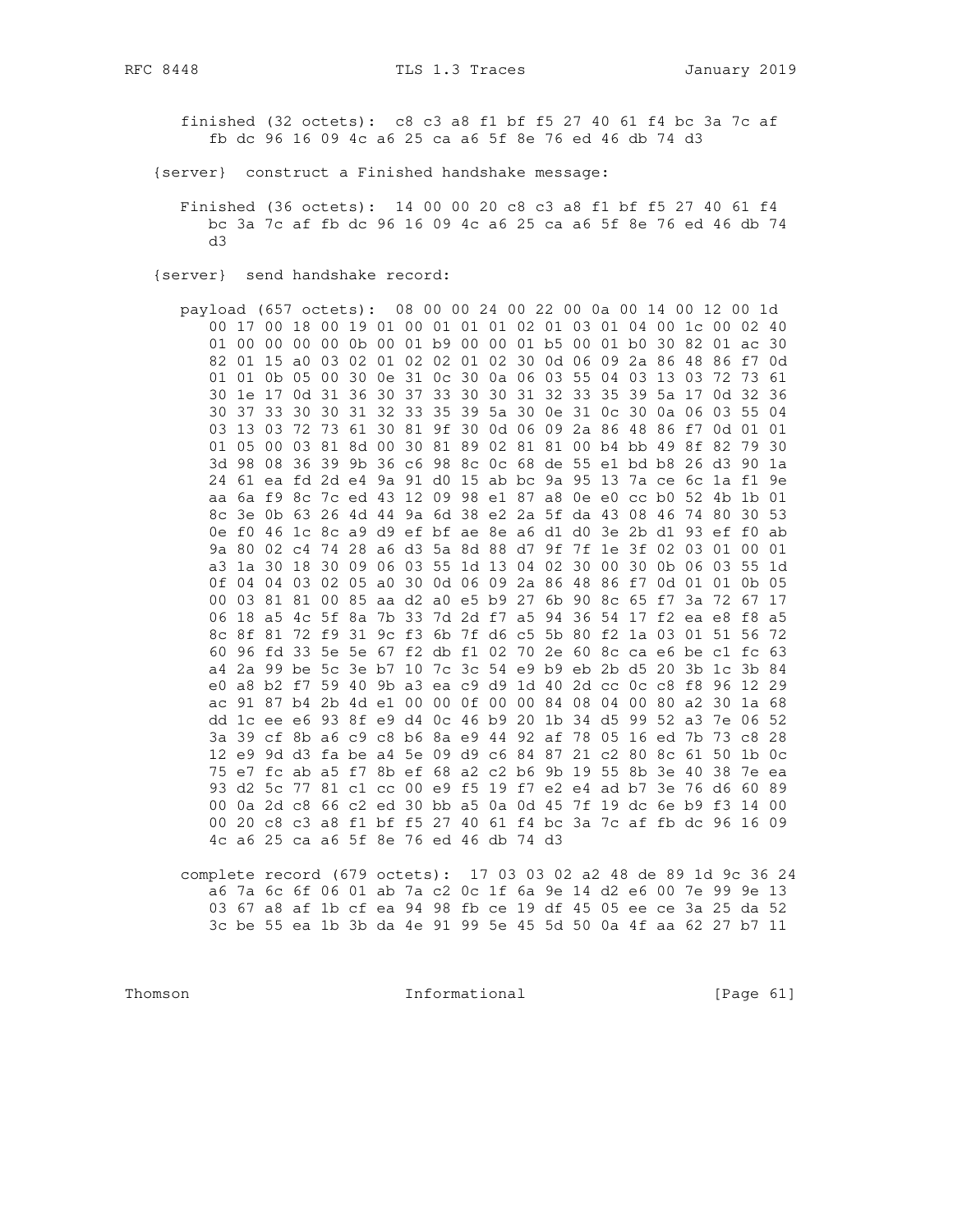RFC 8448

1e 1c 85 47 e2 d7 c1 79 db 21 53 03 d2 58 27 f3 cd 18 f4 8f 64 91 32 8c f5 c0 f8 14 d3 88 15 0b d9 e9 26 4a ae 49 1d b6 99 50 69 be al 76 65 d5 e0 c8 17 28 4d 4a c2 18 80 05 4c 36 57 33 1e 23 a9 30 4d c8 8a 15 c0 4e c8 0b d3 85 2b f7 f9 d3 c6 61 5b 15 fa c8 3b bc a0 31 c6 d2 31 0d 9f 5d 7a 4b 02 0a 4f 7c 19 06 2b 65 c0 5a 1d 32 64 b5 57 ec 9d 8e 0f 7c ee 27 e3 6f 79 30 39 de 8d d9 6e df ca 90 09 e0 65 10 34 bf f3 1d 7f 34 9e ec e0 1d 99 fc b5 fc ab 84 0d 77 07 c7 22 99 c3 b5 d0 45 64 e8 80 a3 3c 5e 84 6c 76 2e 3d 92 2b b5 53 03 d1 d8 7c c0 f0 65 73 f1 7d cb 9b 8f fd 35 bb d8 83 c1 cb 3a a2 4f cc 32 50 05 f7 68 ce 2f b6 24 ca 97 b6 c4 d9 8e 17 f3 5b c2 c7 94 0a 06 10 0c 2d 44 8d b7 18 0b 2d 86 21 64 43 5c 9c 21 0e 98 60 39 4e 05 aa b2 3f f1 b0 20 3f 66 2c 58 8d a5 bc 44 11 47 7a 30 b4 11 36 c4 88 a0 a6 3f ca b5 c1 5a c6 13 22 6d ae 82 7a 1d 1f e9 5e ce 6b 30 bc ee 15 60 a8 d4 08 d2 64 55 5e 76 0f 9b fc 62 4c 2c 87 fd 04 56 c9 bf b4 1b cd 1a 7b 21 27 86 d2 b6 7f d5 78 04 fa cf a1 ee f7 cf 29 19 d8 b9 98 c9 78 9f 76 3b 4d 9c aa 09 3a 9d ed 43 17 5d 46 a7 6b 4d 54 f0 ce 0c 5d 22 59 b6 07 e3 0a 9d 24 12 63 87 4f a5 9d 6f 57 0d c4 0d 83 a2 d8 3b f9 e9 85 0d 45 4c 57 80 65 35 a8 99 8a e0 35 7d f9 2f 00 b9 66 73 44 c2 41 14 cc c9 ef 53 91 24 b2 04 e7 e6 e7 48 c3 0a 28 a3 d1 d1 83 99 72 43 ea cc bb d3 3b 0c 11 15 a0 32 71 06 a1 e6 a7 52 71 d4 98 30 86 f6 32 ff 0e b8 b4 c6 31 02 cb ce f5 bb 72 da e1 27 9d 5d e8 eb 19 09 6d 8c db 07 fa 8e a9 89 78 8f ac 23 e6 6e 04 88 c1 93 f3 f3 fe a8 c8 83 88 96 bf 3a e4 b6 84 8d 42 ce d4 bd f4 1a be 6f c3 31 b4 42 25 e7 a1 f7 d3 56 41 47 d5 45 8e 71 aa 90 9c b0 2b e9 58 bb c4 2e 3a a5 a2 7c c6 ea f4 b6 fe 51 ae 44 95 69 4d 8a b6 32 0a ab 92 01 83 fd 5b 31 a3 59 04 2f bd 67 39 1e c5 e4 d1 89 2a 2e 52 10 14 1a 49 4e 93 01 b2 4a 11 3c 47 4c 7f 2a 73 45 78 47

{server} derive secret "tls13 c ap traffic":

PRK (32 octets): 62 81 12 da e2 f7 02 48 80 63 e4 2d e6 c8 50 a5 c0 82 0b 90 90 3e 00 ab c3 18 75 da 03 d4 bc 5b

- hash (32 octets): 07 07 dc ac 7b 2f a4 28 cc 7f 69 16 94 a2 59 0c 80 6a aa 5c 0c f5 08 7e d5 38 50 12 e7 f9 6c d4
- info (54 octets): 00 20 12 74 6c 73 31 33 20 63 20 61 70 20 74 72 61 66 66 69 63 20 07 07 dc ac 7b 2f a4 28 cc 7f 69 16 94 a2 59 Oc 80 6a aa 5c 0c f5 08 7e d5 38 50 12 e7 f9 6c d4

expanded (32 octets): 74 3e 4c 6b 56 cf 39 09 dl b0 6d 01 95 6c cd 2c 4b 37 75 84 49 ae c4 1d 98 da e4 49 24 ea a2 99

Thomson

Informational

[Page 62]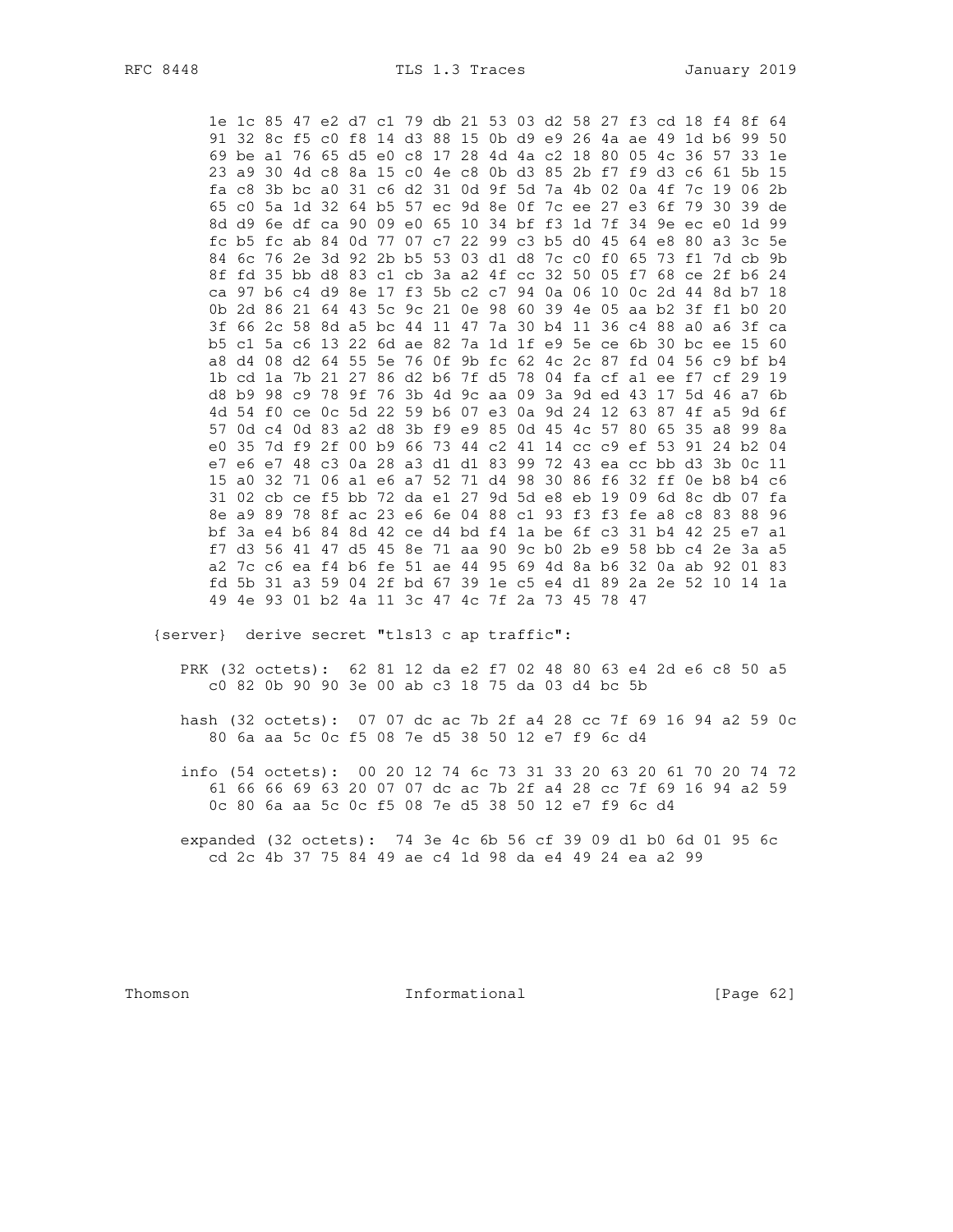RFC 8448 TLS 1.3 Traces January 2019

{server} derive secret "tls13 s ap traffic":

- PRK (32 octets): 62 81 12 da e2 f7 02 48 80 63 e4 2d e6 c8 50 a5 c0 82 0b 90 90 3e 00 ab c3 18 75 da 03 d4 bc 5b
- hash (32 octets): 07 07 dc ac 7b 2f a4 28 cc 7f 69 16 94 a2 59 0c 80 6a aa 5c 0c f5 08 7e d5 38 50 12 e7 f9 6c d4
- info (54 octets): 00 20 12 74 6c 73 31 33 20 73 20 61 70 20 74 72 61 66 66 69 63 20 07 07 dc ac 7b 2f a4 28 cc 7f 69 16 94 a2 59 0c 80 6a aa 5c 0c f5 08 7e d5 38 50 12 e7 f9 6c d4
- expanded (32 octets): b6 b8 14 4a a3 35 ed 30 59 c0 c9 c8 f0 ec ab f7 af c9 4a f6 64 3b de cd fd 92 10 18 8f ab 74 51
- {server} derive secret "tls13 exp master":
	- PRK (32 octets): 62 81 12 da e2 f7 02 48 80 63 e4 2d e6 c8 50 a5 c0 82 0b 90 90 3e 00 ab c3 18 75 da 03 d4 bc 5b
	- hash (32 octets): 07 07 dc ac 7b 2f a4 28 cc 7f 69 16 94 a2 59 0c 80 6a aa 5c 0c f5 08 7e d5 38 50 12 e7 f9 6c d4
	- info (52 octets): 00 20 10 74 6c 73 31 33 20 65 78 70 20 6d 61 73 74 65 72 20 07 07 dc ac 7b 2f a4 28 cc 7f 69 16 94 a2 59 0c 80 6a aa 5c 0c f5 08 7e d5 38 50 12 e7 f9 6c d4
	- expanded (32 octets): fb 69 12 1c ea 33 4d b4 59 e1 22 72 d1 79 ba ca 23 69 b6 43 d1 1a 6a c7 2b 8b 27 a5 c9 64 fe b1
- {server} derive write traffic keys for application data:
	- PRK (32 octets): b6 b8 14 4a a3 35 ed 30 59 c0 c9 c8 f0 ec ab f7 af c9 4a f6 64 3b de cd fd 92 10 18 8f ab 74 51
	- key info (13 octets): 00 10 09 74 6c 73 31 33 20 6b 65 79 00
	- key expanded (16 octets): ed c4 cb d0 04 1c 28 cc 71 67 44 1d 7c a5 3e 6a
	- iv info (12 octets): 00 0c 08 74 6c 73 31 33 20 69 76 00
	- iv expanded (12 octets): bf 6c 7d 8e 0a 95 45 b4 27 dc f1 39

{server} derive read traffic keys for handshake data:

 PRK (32 octets): 2c 3c b2 4a 10 81 ed b5 95 18 ee 68 61 e8 9a 6b 72 b3 80 1a fe 77 13 e4 cb bc 21 c0 79 5b f8 31

#### Thomson **Informational Informational** [Page 63]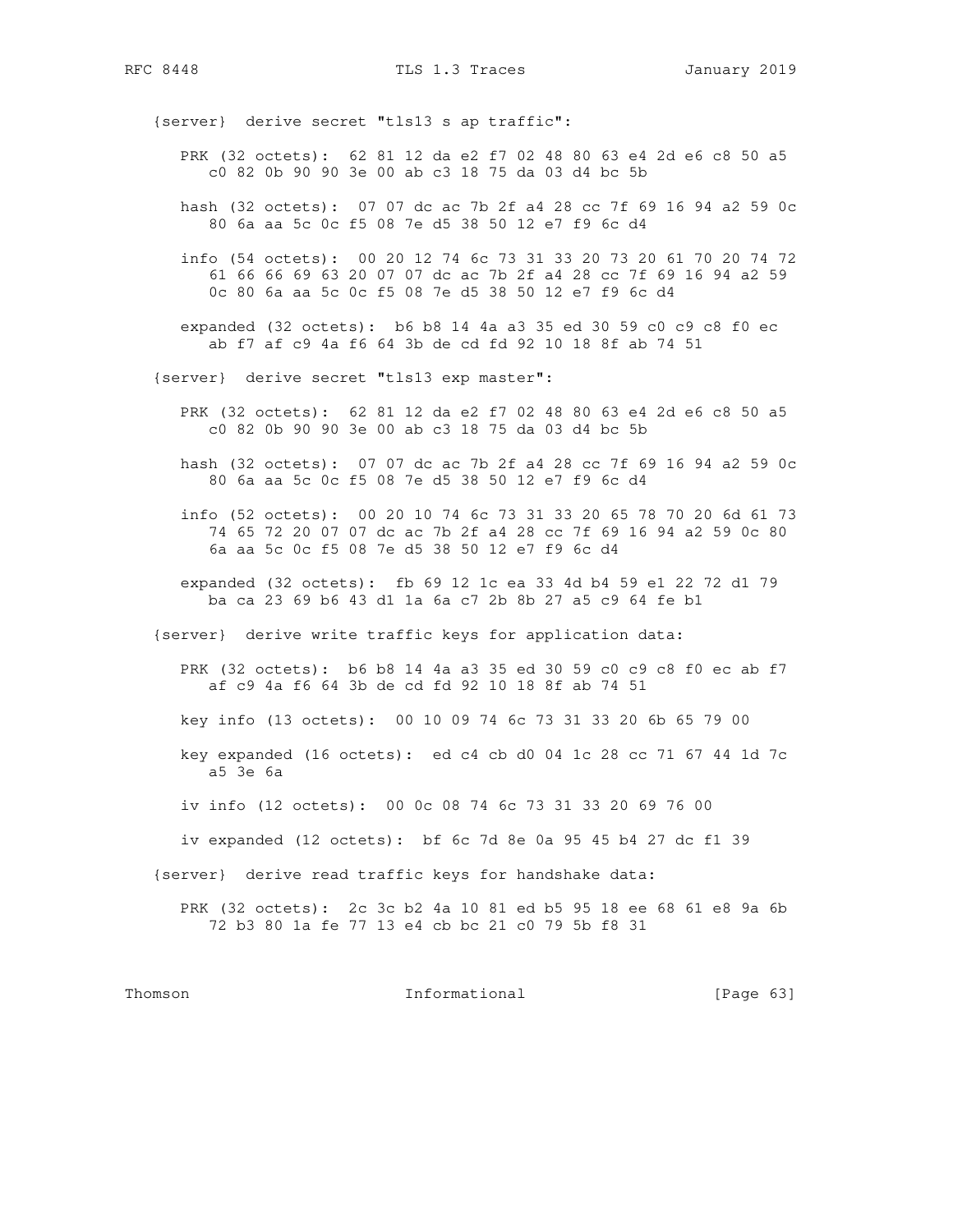key info (13 octets): 00 10 09 74 6c 73 31 33 20 6b 65 79 00

 key expanded (16 octets): 62 d1 3c 13 ff d7 40 2f c1 c0 9e 3d 16 36 65 cb

iv info (12 octets): 00 0c 08 74 6c 73 31 33 20 69 76 00

iv expanded (12 octets): 71 66 f2 00 28 bf 14 6d cf bd 5a 40

{client} extract secret "early" (same as server early secret)

{client} derive secret for handshake "tls13 derived":

- PRK (32 octets): 33 ad 0a 1c 60 7e c0 3b 09 e6 cd 98 93 68 0c e2 10 ad f3 00 aa 1f 26 60 e1 b2 2e 10 f1 70 f9 2a
- hash (32 octets): e3 b0 c4 42 98 fc 1c 14 9a fb f4 c8 99 6f b9 24 27 ae 41 e4 64 9b 93 4c a4 95 99 1b 78 52 b8 55
- info (49 octets): 00 20 0d 74 6c 73 31 33 20 64 65 72 69 76 65 64 20 e3 b0 c4 42 98 fc 1c 14 9a fb f4 c8 99 6f b9 24 27 ae 41 e4 64 9b 93 4c a4 95 99 1b 78 52 b8 55
- expanded (32 octets): 6f 26 15 a1 08 c7 02 c5 67 8f 54 fc 9d ba b6 97 16 c0 76 18 9c 48 25 0c eb ea c3 57 6c 36 11 ba
- {client} extract secret "handshake" (same as server handshake secret)
- {client} derive secret "tls13 c hs traffic" (same as server)
- {client} derive secret "tls13 s hs traffic" (same as server)
- {client} derive secret for master "tls13 derived" (same as server)
- {client} extract secret "master" (same as server master secret)
- {client} derive read traffic keys for handshake data (same as server handshake data write traffic keys)
- {client} calculate finished "tls13 finished" (same as server)
- {client} derive secret "tls13 c ap traffic" (same as server)
- {client} derive secret "tls13 s ap traffic" (same as server)
- {client} derive secret "tls13 exp master" (same as server)

## Thomson **Informational Informational** [Page 64]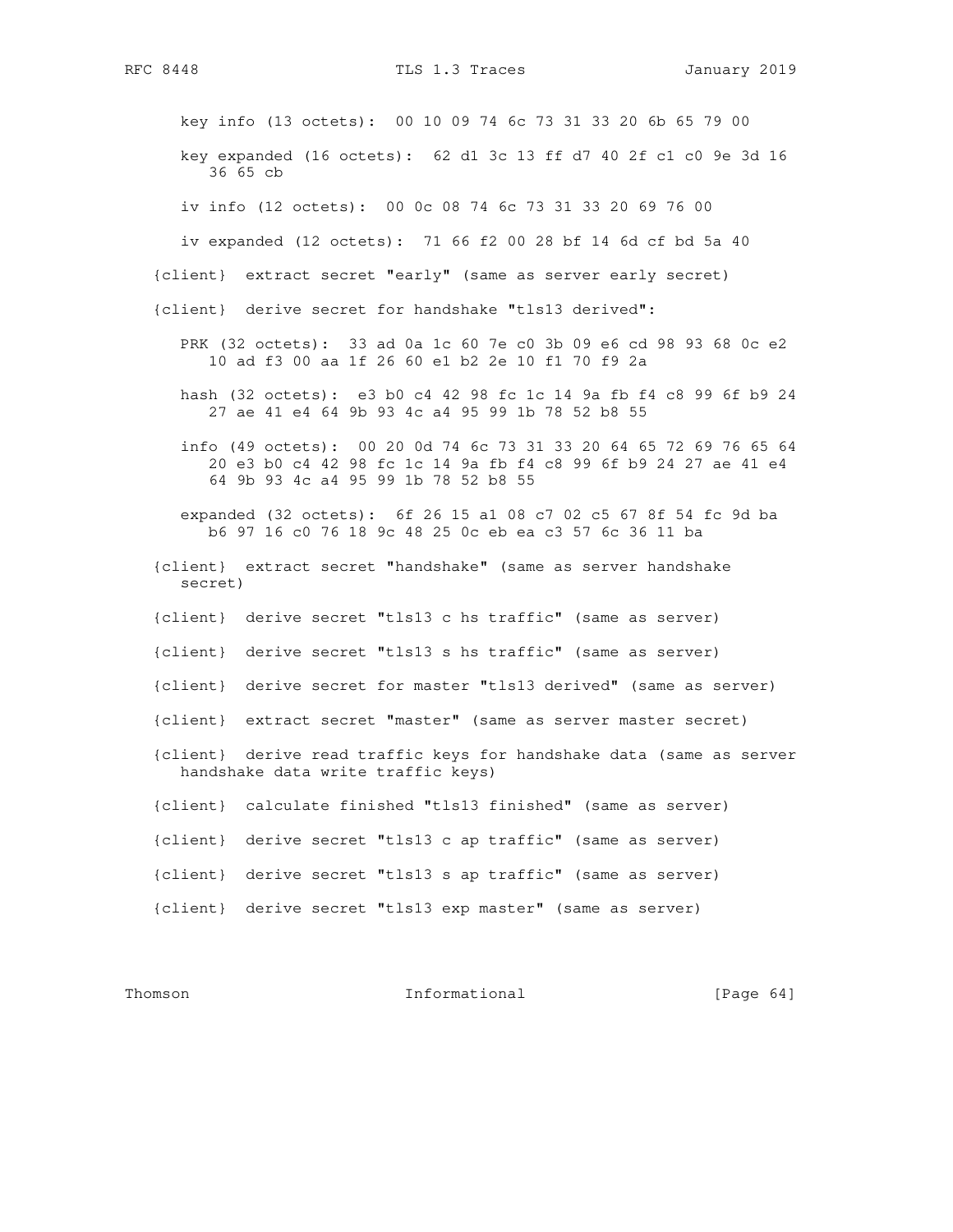{client} send change\_cipher\_spec record:

payload (1 octets): 01

complete record (6 octets): 14 03 03 00 01 01

- {client} derive write traffic keys for handshake data (same as server handshake data read traffic keys)
- {client} derive read traffic keys for application data (same as server application data write traffic keys)
- {client} calculate finished "tls13 finished":

 PRK (32 octets): 2c 3c b2 4a 10 81 ed b5 95 18 ee 68 61 e8 9a 6b 72 b3 80 1a fe 77 13 e4 cb bc 21 c0 79 5b f8 31

hash (0 octets): (empty)

 info (18 octets): 00 20 0e 74 6c 73 31 33 20 66 69 6e 69 73 68 65 64 00

 expanded (32 octets): 77 34 1a bc 8c 0f fa b5 18 07 36 71 3e 41 d2 f6 65 c4 10 a4 04 c8 c2 1e dc d9 48 a4 44 0f d8 0c

 finished (32 octets): 69 2c ab 15 5c c6 c1 00 ea d6 07 33 d0 61 7f 6f b0 9b 71 aa 1e 8c 9a cc bb bc 9e 8e d3 36 c1 dd

{client} construct a Finished handshake message:

 Finished (36 octets): 14 00 00 20 69 2c ab 15 5c c6 c1 00 ea d6 07 33 d0 61 7f 6f b0 9b 71 aa 1e 8c 9a cc bb bc 9e 8e d3 36 c1 dd

{client} send handshake record:

 payload (36 octets): 14 00 00 20 69 2c ab 15 5c c6 c1 00 ea d6 07 33 d0 61 7f 6f b0 9b 71 aa 1e 8c 9a cc bb bc 9e 8e d3 36 c1 dd

 complete record (58 octets): 17 03 03 00 35 32 d0 30 e2 73 77 3a 86 96 c7 99 98 1a f6 ce d0 7f 87 48 2e 81 56 5e 39 4e 87 c8 67 f3 3d f3 d6 5b 75 06 f1 a6 26 af 91 d4 82 1d 5f 7a 1f 21 0e f8 dd 3c 6d 16

{client} derive write traffic keys for application data:

 PRK (32 octets): 74 3e 4c 6b 56 cf 39 09 d1 b0 6d 01 95 6c cd 2c 4b 37 75 84 49 ae c4 1d 98 da e4 49 24 ea a2 99

Thomson **Informational Informational** [Page 65]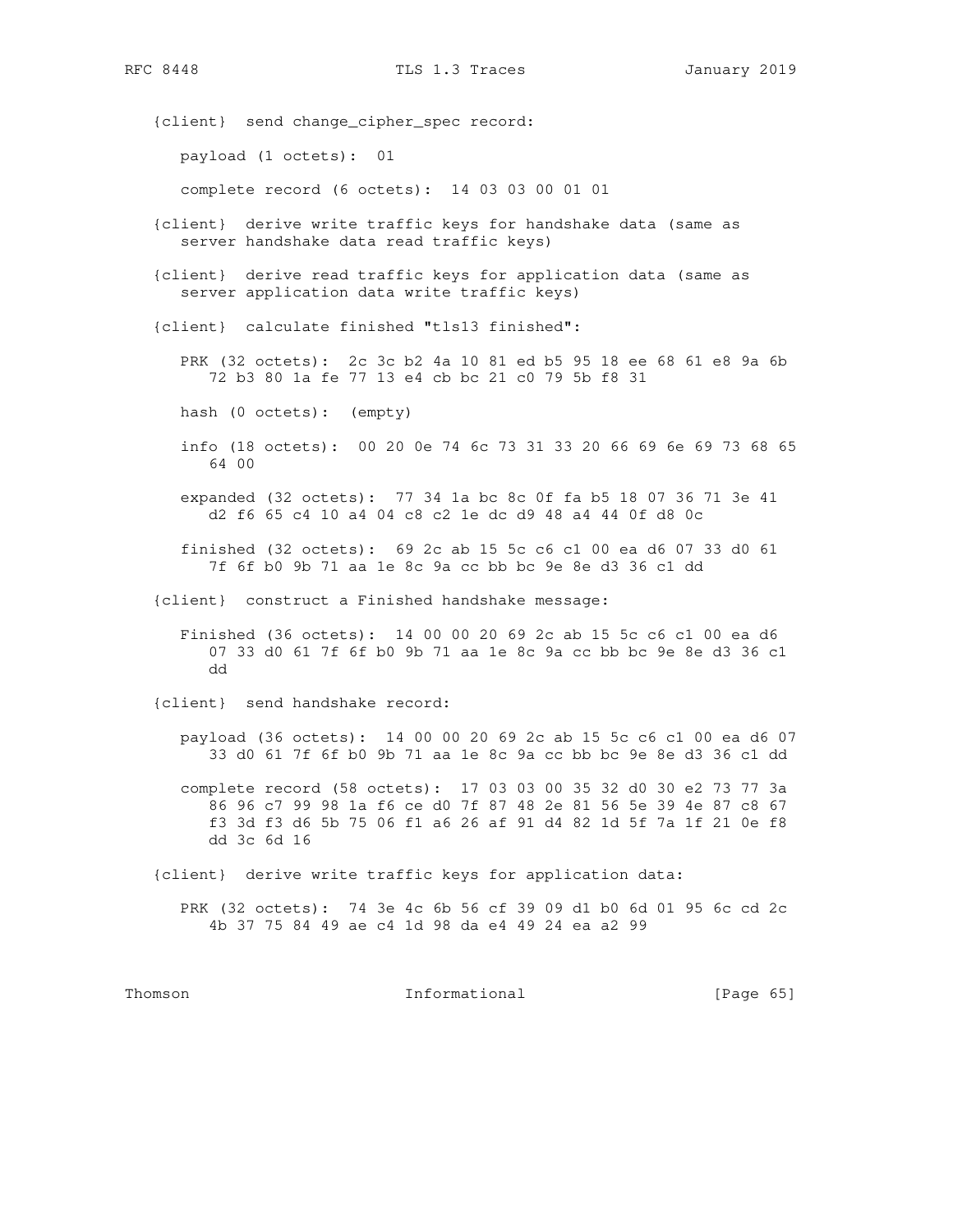key info (13 octets): 00 10 09 74 6c 73 31 33 20 6b 65 79 00

 key expanded (16 octets): 33 d7 f9 70 97 56 c9 66 48 8a d4 43 84 37 e6 73

iv info (12 octets): 00 0c 08 74 6c 73 31 33 20 69 76 00

iv expanded (12 octets): c5 f3 0d 34 b0 e9 1b 7d 6c 8e ea 65

{client} derive secret "tls13 res master":

- PRK (32 octets): 62 81 12 da e2 f7 02 48 80 63 e4 2d e6 c8 50 a5 c0 82 0b 90 90 3e 00 ab c3 18 75 da 03 d4 bc 5b
- hash (32 octets): a0 21 d3 a0 5b d4 18 a7 72 81 38 75 ef 79 b0 af 68 c5 12 32 15 42 7a b7 33 3f 8c 27 72 2a 9f d5
- info (52 octets): 00 20 10 74 6c 73 31 33 20 72 65 73 20 6d 61 73 74 65 72 20 a0 21 d3 a0 5b d4 18 a7 72 81 38 75 ef 79 b0 af 68 c5 12 32 15 42 7a b7 33 3f 8c 27 72 2a 9f d5
- expanded (32 octets): 0b 5d 44 07 ce a0 a4 2a 3a 81 dd 47 76 47 b7 fe 91 80 db 29 7e 51 14 f1 ad 87 96 b4 dc 47 50 04
- {server} calculate finished "tls13 finished" (same as client)
- {server} derive read traffic keys for application data (same as client application data write traffic keys)
- {server} derive secret "tls13 res master" (same as client)
- {client} send alert record:

payload (2 octets): 01 00

 complete record (24 octets): 17 03 03 00 13 0f 62 91 55 38 2d ba 23 c4 e2 c5 f7 f8 4e 6f 2e d3 08 3d

{server} send alert record:

payload (2 octets): 01 00

 complete record (24 octets): 17 03 03 00 13 b7 25 7b 0f ec af 69 d4 f0 9e 3f 89 1e 2a 25 d1 e2 88 45

Thomson **Informational Informational** [Page 66]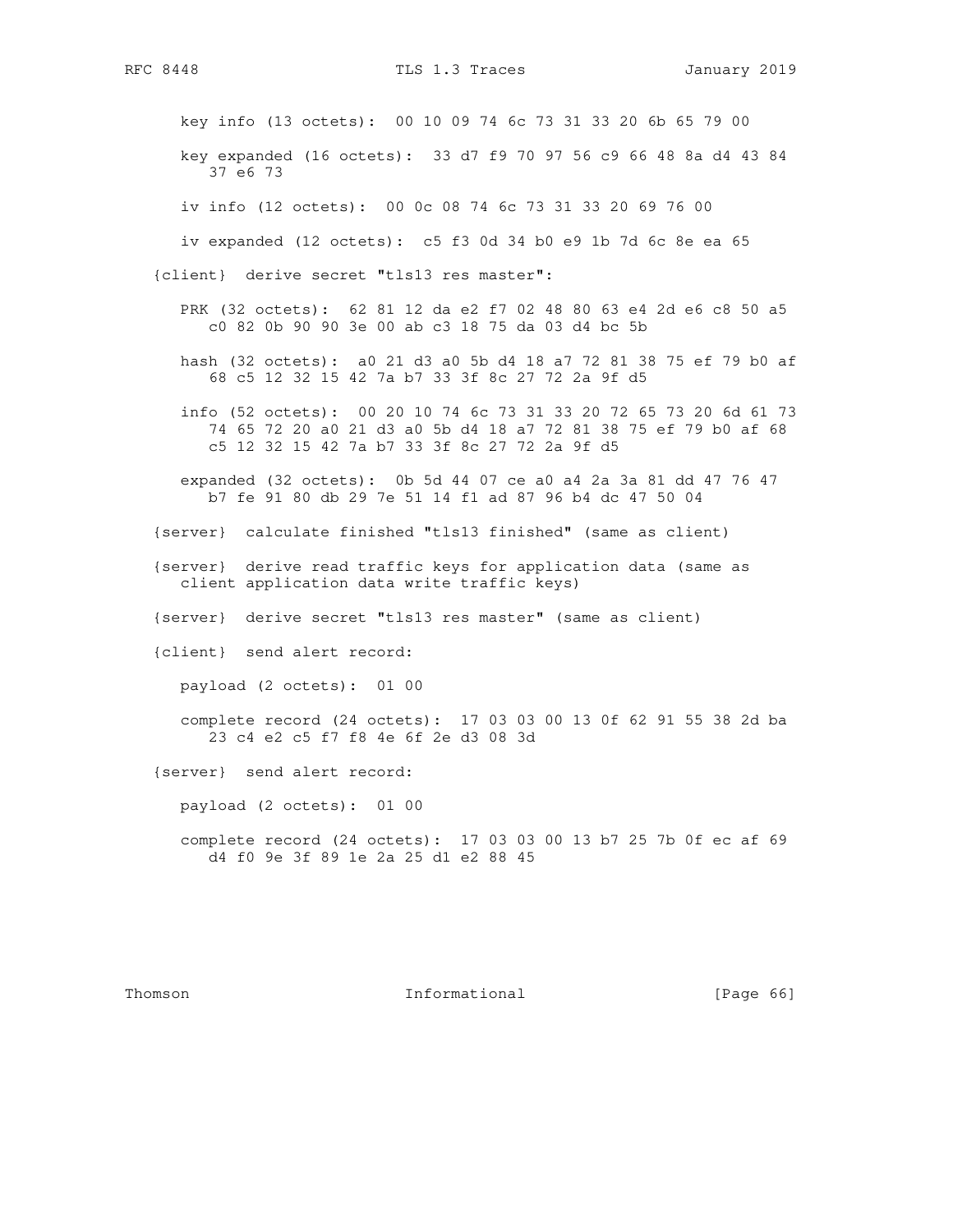8. Security Considerations

 It probably isn't a good idea to use the private key included in this document. In addition to the fact that it is too small to provide any meaningful security, it is now very well known.

9. IANA Considerations

This document has no IANA actions.

- 10. References
- 10.1. Normative References
	- [TLS13] Rescorla, E., "The Transport Layer Security (TLS) Protocol Version 1.3", RFC 8446, DOI 10.17487/RFC8446, August 2018, <https://www.rfc-editor.org/info/rfc8446>.
- 10.2. Informative References
	- [FIPS.186-4.2013]

 National Institute of Standards and Technology, "Digital Signature Standard (DSS)", FIPS 186-4, DOI 10.6028/NIST.FIPS.186-4, July 2013, <https://nvlpubs.nist.gov/nistpubs/fips/ nist.fips.186-4.pdf>.

- [NSS] Mozilla, "Network Security Services", November 2018, <https://developer.mozilla.org/en-US/docs/Mozilla/ Projects/NSS>.
- [RFC5869] Krawczyk, H. and P. Eronen, "HMAC-based Extract-and-Expand Key Derivation Function (HKDF)", RFC 5869, DOI 10.17487/RFC5869, May 2010, <https://www.rfc-editor.org/info/rfc5869>.
- [RFC7748] Langley, A., Hamburg, M., and S. Turner, "Elliptic Curves for Security", RFC 7748, DOI 10.17487/RFC7748, January 2016, <https://www.rfc-editor.org/info/rfc7748>.

Thomson 1nformational [Page 67]